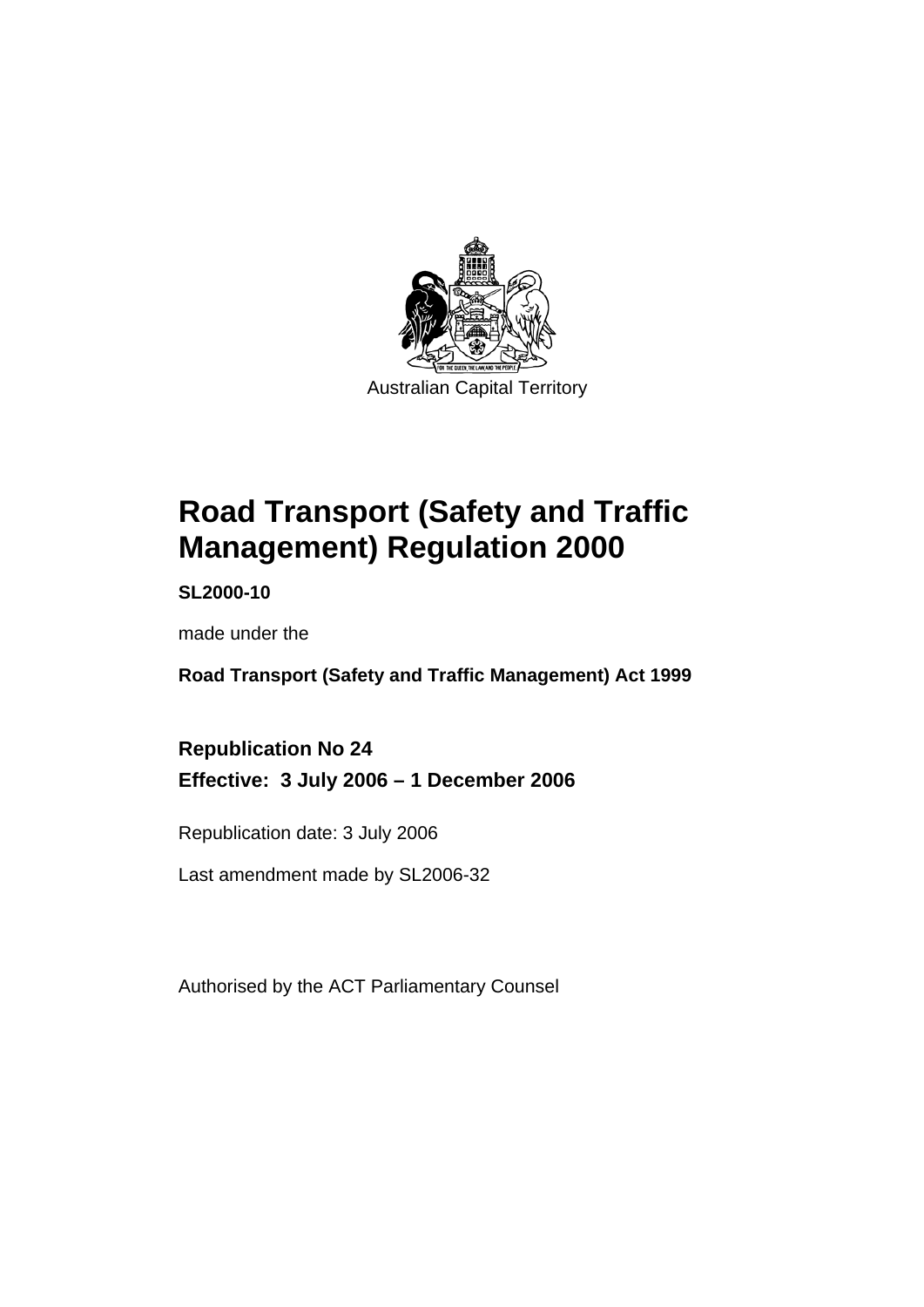#### **About this republication**

#### **The republished law**

This is a republication of the *Road Transport (Safety and Traffic Management) Regulation 2000*, made under the *Road Transport (Safety and Traffic Management) Act 1999* (including any amendment made under the *Legislation Act 2001*, part 11.3 (Editorial changes)) as in force on 3 July 2006*.* It also includes any amendment, repeal or expiry affecting the republished law to 3 July 2006.

The legislation history and amendment history of the republished law are set out in endnotes 3 and 4.

#### **Kinds of republications**

The Parliamentary Counsel's Office prepares 2 kinds of republications of ACT laws (see the ACT legislation register at www.legislation.act.gov.au):

- authorised republications to which the *Legislation Act 2001* applies
- unauthorised republications.

The status of this republication appears on the bottom of each page.

#### **Editorial changes**

The *Legislation Act 2001*, part 11.3 authorises the Parliamentary Counsel to make editorial amendments and other changes of a formal nature when preparing a law for republication. Editorial changes do not change the effect of the law, but have effect as if they had been made by an Act commencing on the republication date (see *Legislation Act 2001*, s 115 and s 117). The changes are made if the Parliamentary Counsel considers they are desirable to bring the law into line, or more closely into line, with current legislative drafting practice.

This republication includes amendments made under part 11.3 (see endnote 1).

#### **Uncommenced provisions and amendments**

If a provision of the republished law has not commenced or is affected by an uncommenced amendment, the symbol  $\mathbf{U}$  appears immediately before the provision heading. The text of the uncommenced provision or amendment appears only in the last endnote.

#### **Modifications**

If a provision of the republished law is affected by a current modification, the symbol  $\vert \mathbf{M} \vert$ appears immediately before the provision heading. The text of the modifying provision appears in the endnotes. For the legal status of modifications, see *Legislation Act 2001*, section 95.

#### **Penalties**

The value of a penalty unit for an offence against this republished law at the republication date is—

- (a) if the person charged is an individual—\$100; or
- (b) if the person charged is a corporation—\$500.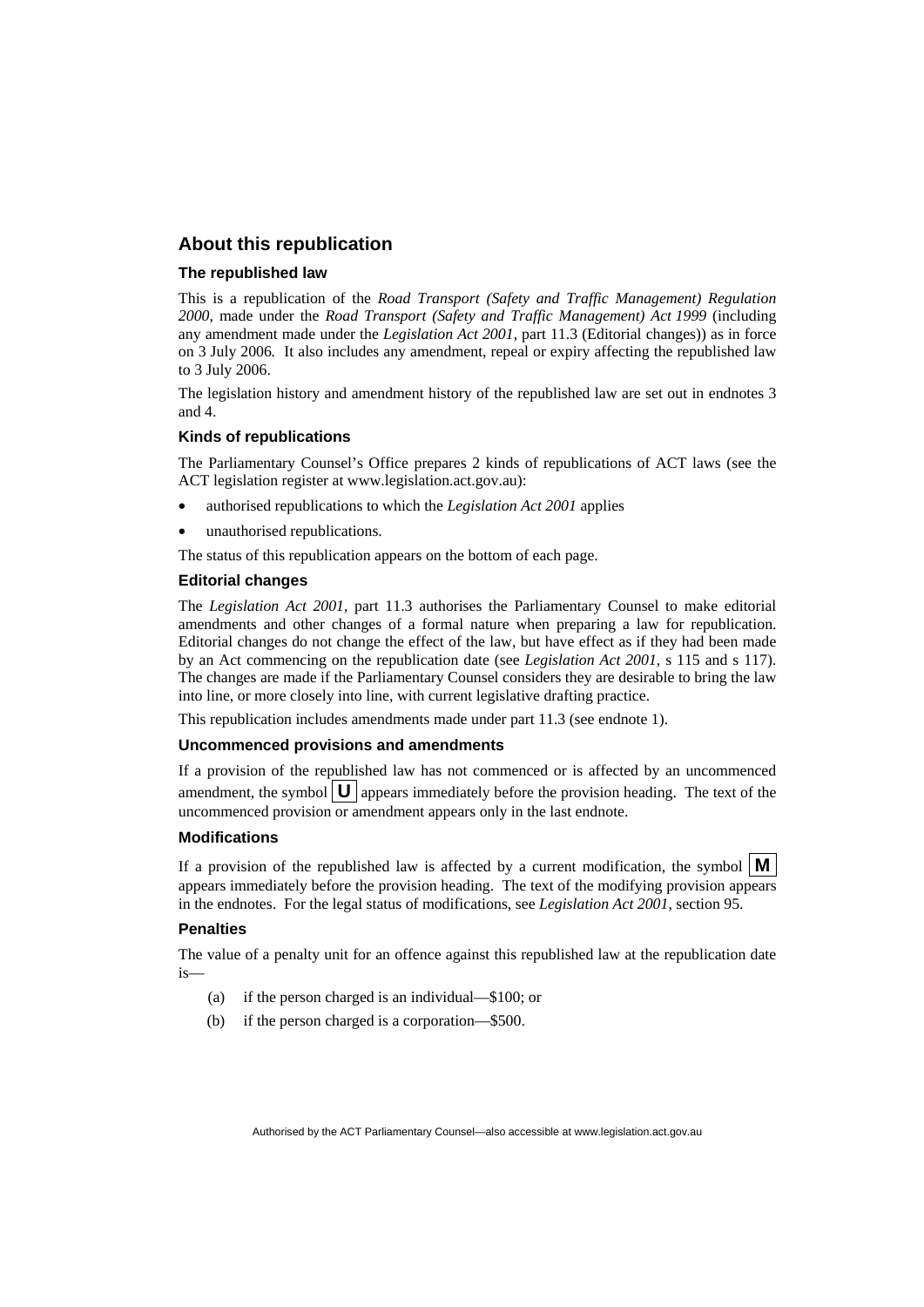

Australian Capital Territory

# **Road Transport (Safety and Traffic Management) Regulation 2000**

made under the

**Road Transport (Safety and Traffic Management) Act 1999** 

# **Contents**

Page

| <b>Chapter 1</b>            | <b>Preliminary</b>                                                |            |
|-----------------------------|-------------------------------------------------------------------|------------|
|                             | Name of regulation                                                | 2          |
| 2                           | Dictionary                                                        | 2          |
| 3                           | Dictionary—application to Australian Road Rules                   | 2          |
| 3A                          | Road includes road related area                                   | 2          |
| 3B                          | Meaning of <i>park</i> and <i>stop</i>                            | 3          |
| 4                           | <b>Notes</b>                                                      | 3          |
| 4A                          | Offences against regulation-application of Criminal Code etc      | 3          |
| 4B                          | Offences against regulation are strict liability offences         | 4          |
| R <sub>24</sub><br>03/07/06 | Road Transport (Safety and Traffic Management)<br>Regulation 2000 | contents 1 |
|                             | Effective: 03/07/06-01/12/06                                      |            |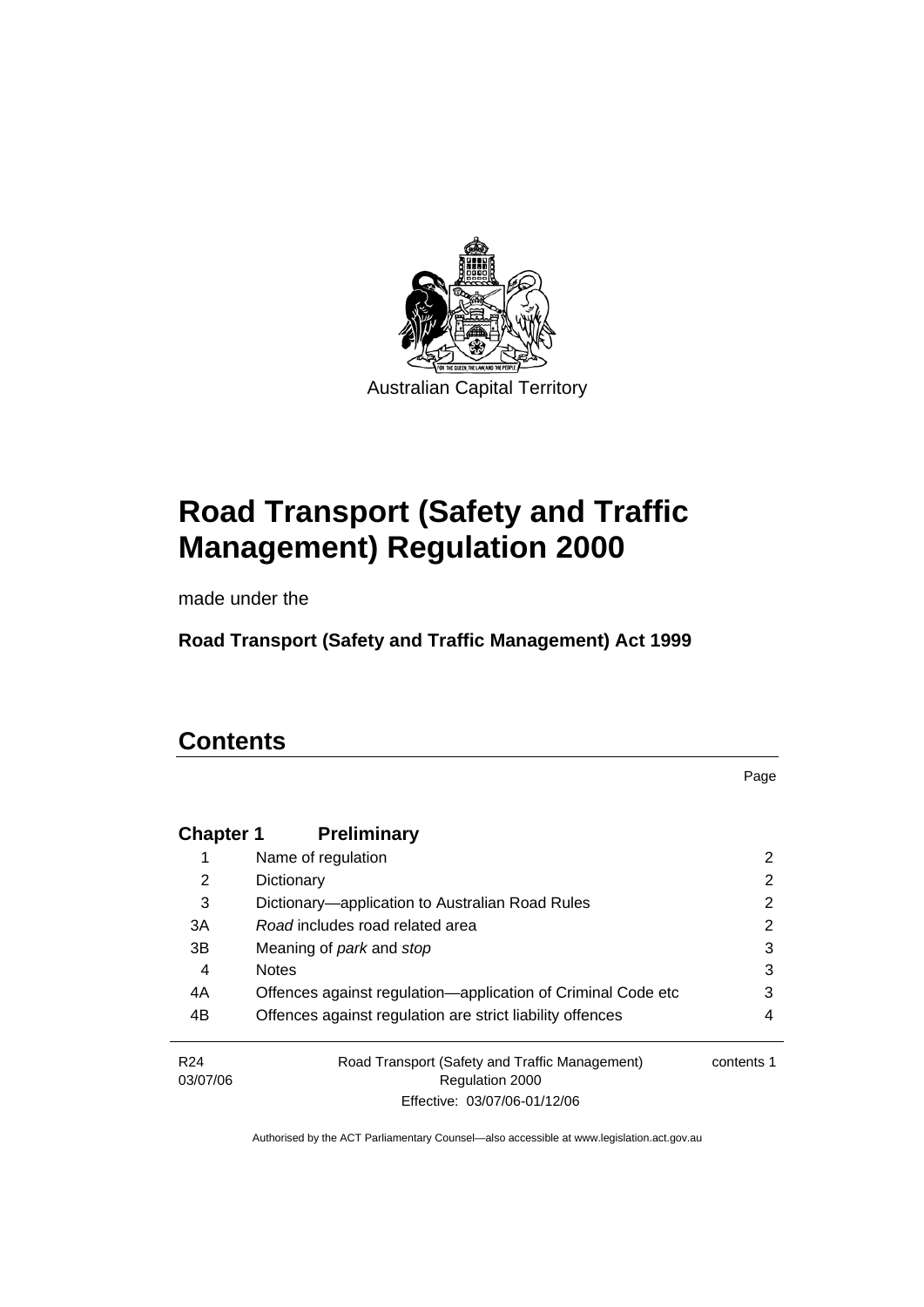| 4C               | General defence of accident or reasonable effort                                     | Page<br>4       |
|------------------|--------------------------------------------------------------------------------------|-----------------|
|                  |                                                                                      |                 |
| <b>Chapter 2</b> | <b>Australian Road Rules</b>                                                         |                 |
| <b>Part 2.1</b>  | <b>Incorporation into ACT law</b>                                                    |                 |
| 5                | What are the Australian Road Rules                                                   | 5               |
| 6                | Incorporation of Australian Road Rules into ACT law                                  | 5               |
| <b>Part 2.2</b>  | How the Australian Road Rules are incorporated                                       |                 |
| Division 2.2.1   | General                                                                              |                 |
| $\overline{7}$   | References to another law of this jurisdiction etc                                   | 9               |
| Division 2.2.2   | Other provisions for the Australian Road Rules                                       |                 |
| 8                | ARR r 10 (2)-penalties for offences                                                  | 9               |
| 9                | ARR r 95—emergency stopping lane only signs                                          | 10              |
| 10               | ARR r 104-no truck signs                                                             | 10              |
| 11               | ARR r 151 (3) (b)-riding a motorbike or bicycle alongside more than 1<br>other rider | 10              |
| 12               | ARR r 158 (2) (c)-other vehicles permitted to travel in bus lanes                    | 10              |
| 12A              | ARR r 170 (1)—driver not to stop in intersection unless permitted                    | 11              |
| 13               | ARR r 179 (1) (c)—stopping in a loading zone—goods and permit<br>vehicles            | 11              |
| 13A              | ARR r 179 (1) (c) and (2) (c)—stopping in loading zone—taxis                         | 11              |
| 13B              | ARR r 183-stopping in a bus zone                                                     | 12              |
| 13C              | ARR r 195-stopping at or near a bus stop                                             | 13              |
| 14               | ARR r 199 (2)-stopping near postbox                                                  | 13              |
| 15               | ARR r 206 (2) (b), (c)—time extension for people with disabilities permit            | 14              |
| 16               | ARR r 207 (2) (a)—fees for parking in pay parking spaces                             | 14              |
| 16A              | ARR r 213 (5)—making a motor vehicle secure—exception                                | 14              |
| 17               | ARR r 215 (4)-lights required to be fitted to a vehicle                              | 15              |
| 18               | ARR r 216 (3)-towing a vehicle at night or in hazardous weather<br>conditions        | 15              |
| 19               | ARR r 220 (3)-using lights on vehicles that are stopped                              | 15              |
| 20               | ARR r 221 (f)—using hazard warning lights on buses carrying children                 | 15              |
| contents 2       | Road Transport (Safety and Traffic Management)                                       | R <sub>24</sub> |
|                  | Regulation 2000                                                                      | 03/07/06        |

Effective: 03/07/06-01/12/06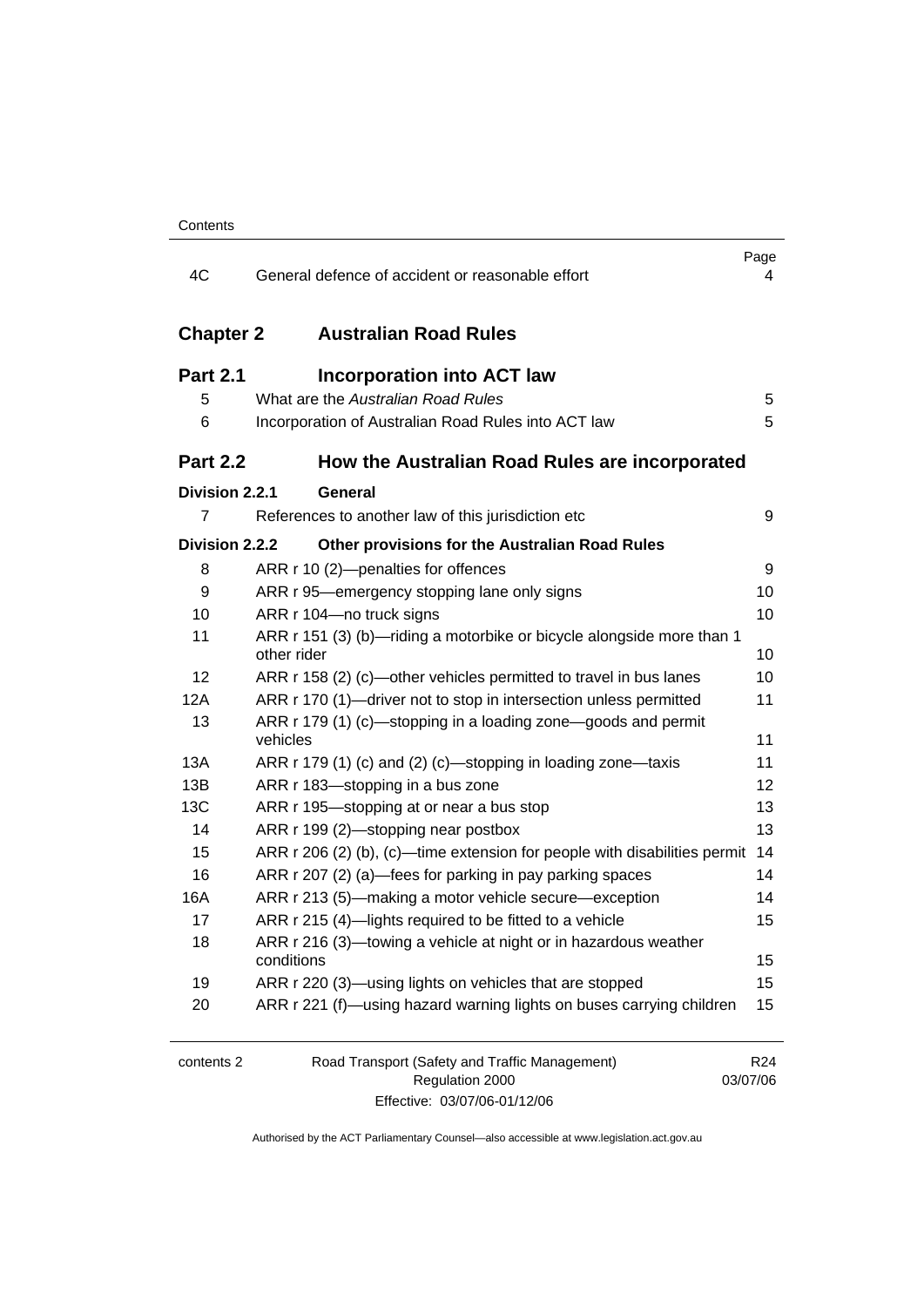| Contents |
|----------|
|----------|

|                 |                                                                                        | Page |  |
|-----------------|----------------------------------------------------------------------------------------|------|--|
| 21              | ARR r 222-using warning lights on buses carrying children                              | 16   |  |
| 22              | ARR r 225-use of radar detectors                                                       | 16   |  |
| 22A             | ARR r 236 (6)—hitchhiking, roadside commerce etc permitted                             | 16   |  |
| 23              | ARR r 240 (2)-wheeled recreational devices and toys not to be used<br>on certain roads | 17   |  |
| 23B             | ARR r 266 (3) (b)—wearing of seatbelts by passengers under 16 years<br>old             | 17   |  |
| 24              | ARR r 266 (7)—wearing of seatbelts by passengers under 16 years old                    | 18   |  |
| 25              | ARR r 267 (3)-certificates of exemption from wearing seatbelts                         | 18   |  |
| 26              | ARR r 270 (3)-wearing motorbike helmets                                                | 19   |  |
| 27              | ARR r 271 (6)-riding on motorbikes                                                     | 19   |  |
| 27A             | ARR r 280 (2) (a)—other vehicles to which B light rules apply                          | 19   |  |
| 28              | ARR r 287 (3) (e), (4)—duties of participants in crashes                               | 20   |  |
| 29              | ARR r 289 (1) (g)-driving on nature strip                                              | 20   |  |
| 30              | ARR r 298-driving with a person in or on trailer<br>21                                 |      |  |
| 31              | ARR r 310 (3), (4)-exemption for road workers etc<br>22                                |      |  |
| 32              | ARR r 313-postal workers                                                               | 22   |  |
| 33              | ARR dict-definitions for dictionary                                                    | 23   |  |
| <b>Part 2.3</b> | <b>Additional ACT road rules</b>                                                       |      |  |
| Division 2.3.1  | Noise and other nuisances                                                              |      |  |
| 37              | Making unnecessary engine noise                                                        | 26   |  |
| 38              | Emission of waste oil or grease                                                        | 26   |  |
| Division 2.3.2  | Driver and passenger safety                                                            |      |  |
| 39              | Safety of persons on trailers                                                          | 27   |  |
| 40              | Passengers in sidecars to be seated                                                    | 28   |  |
| Division 2.3.3  | <b>Trailers and towing</b>                                                             |      |  |
| 41              | Number of vehicles that may be drawn                                                   | 29   |  |
| 42              | Towing by vehicles under 4.5t                                                          | 30   |  |
| Division 2.3.4  | <b>Lights on vehicles</b>                                                              |      |  |
| 43              | Lights on motor vehicles generally                                                     | 32   |  |
|                 |                                                                                        |      |  |

Road Transport (Safety and Traffic Management) Regulation 2000 Effective: 03/07/06-01/12/06

contents 3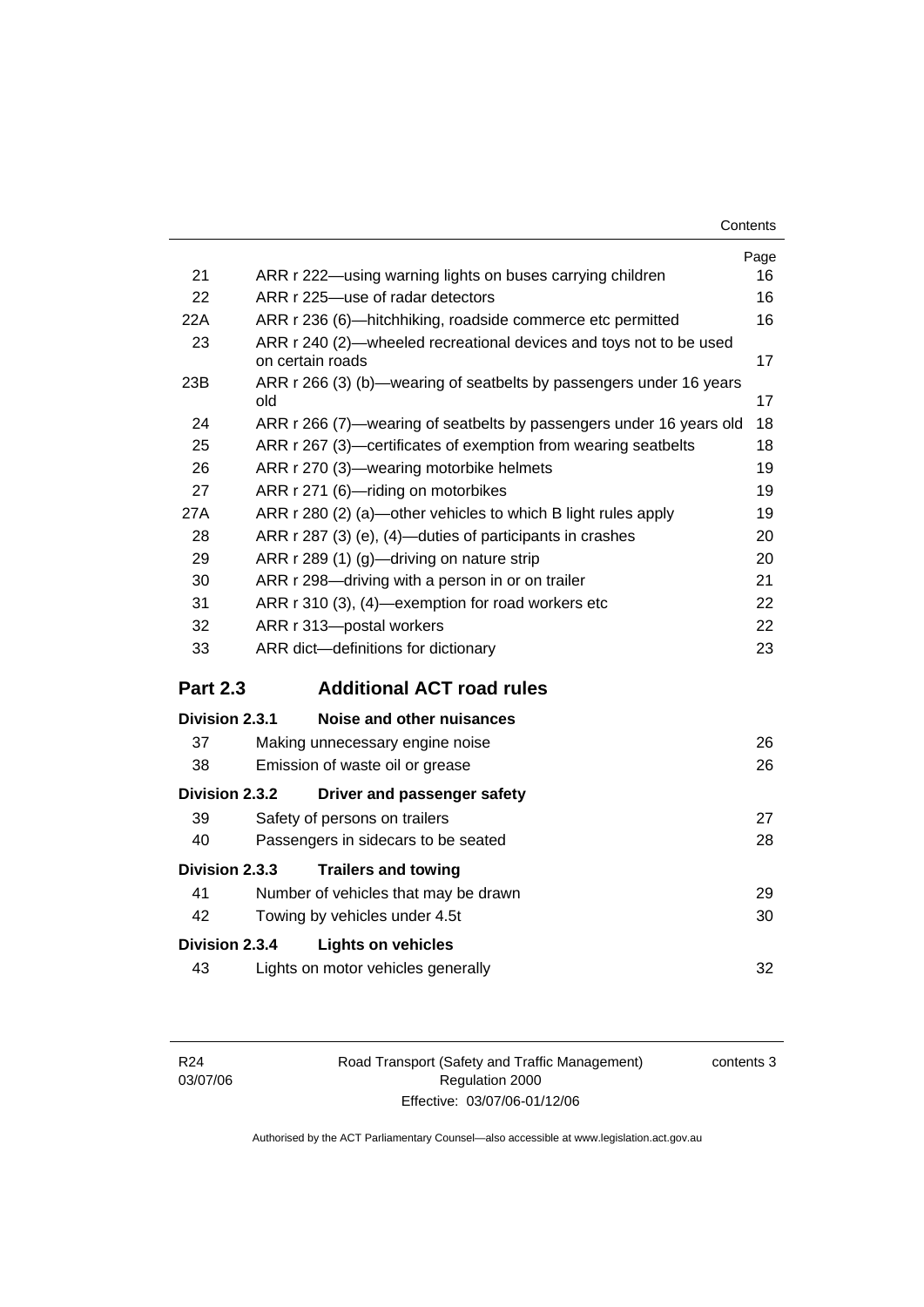#### **Contents**

| Division 2.3.5       | <b>Metered parking</b>                                                                                                                                                                                                       | Page                        |
|----------------------|------------------------------------------------------------------------------------------------------------------------------------------------------------------------------------------------------------------------------|-----------------------------|
| 44                   | Metered parking-parking in spaces                                                                                                                                                                                            | 33                          |
| 44A                  | Metered parking-parking fees                                                                                                                                                                                                 | 34                          |
| 44B                  | Metered parking—maximum length of stay                                                                                                                                                                                       |                             |
| 45                   | Metered parking-exceptions to s 44A and s 44B                                                                                                                                                                                | 34<br>35                    |
| 46                   | Temporary closure of metered parking spaces                                                                                                                                                                                  | 36                          |
| 47                   | Misuse of parking meters                                                                                                                                                                                                     | 36                          |
| 48                   | Interfering with parking meters etc                                                                                                                                                                                          | 37                          |
| Division 2.3.6       | <b>Ticket parking</b>                                                                                                                                                                                                        |                             |
| 49                   | Ticket parking-parking in spaces                                                                                                                                                                                             | 37                          |
| 49A                  | Ticket parking-display of tickets                                                                                                                                                                                            | 38                          |
| 49B                  | Ticket parking-maximum length of stay                                                                                                                                                                                        | 40                          |
| 50                   | Ticket parking-exceptions to s 49A and s 49B                                                                                                                                                                                 | 40                          |
| 51<br>52<br>53<br>54 | Temporary closure of ticket parking spaces and areas<br>Use of false or damaged parking tickets etc<br>Misuse of parking ticket machines<br>Interfering with parking ticket machines etc<br>Interfering with parking tickets | 41                          |
|                      |                                                                                                                                                                                                                              | 42                          |
|                      |                                                                                                                                                                                                                              | 43                          |
|                      |                                                                                                                                                                                                                              | 43                          |
| 55                   |                                                                                                                                                                                                                              | 43                          |
| Division 2.3.7       | Other ACT road rules about stopping and parking                                                                                                                                                                              |                             |
| 56                   | Unauthorised use of parking permits and mobility parking scheme<br>authorities                                                                                                                                               | 44                          |
| 56A                  | Interfering with parking permits and mobility parking scheme authorities                                                                                                                                                     |                             |
| 57A                  | Stopping public buses in bus zones and at bus stops                                                                                                                                                                          | 45                          |
| 58                   | Stopping in an emergency etc or to comply with another law                                                                                                                                                                   | 46                          |
| Division 2.3.8       | <b>Other ACT road rules</b>                                                                                                                                                                                                  |                             |
| 59                   | Carrying dangerous substances                                                                                                                                                                                                | 48                          |
| 60                   | Interrupting funeral processions etc<br>Driving on roads closed to traffic                                                                                                                                                   | 48                          |
| 61                   |                                                                                                                                                                                                                              | 49                          |
| 62                   | Use of wheeled recreational devices and wheeled toys on roads                                                                                                                                                                |                             |
| <b>Part 2.4</b>      | <b>Other provisions</b>                                                                                                                                                                                                      |                             |
| 63                   | Devices that are prescribed traffic control devices—Act, dict, def<br>prescribed traffic control device                                                                                                                      | 50                          |
| contents 4           | Road Transport (Safety and Traffic Management)<br>Regulation 2000                                                                                                                                                            | R <sub>24</sub><br>03/07/06 |

Effective: 03/07/06-01/12/06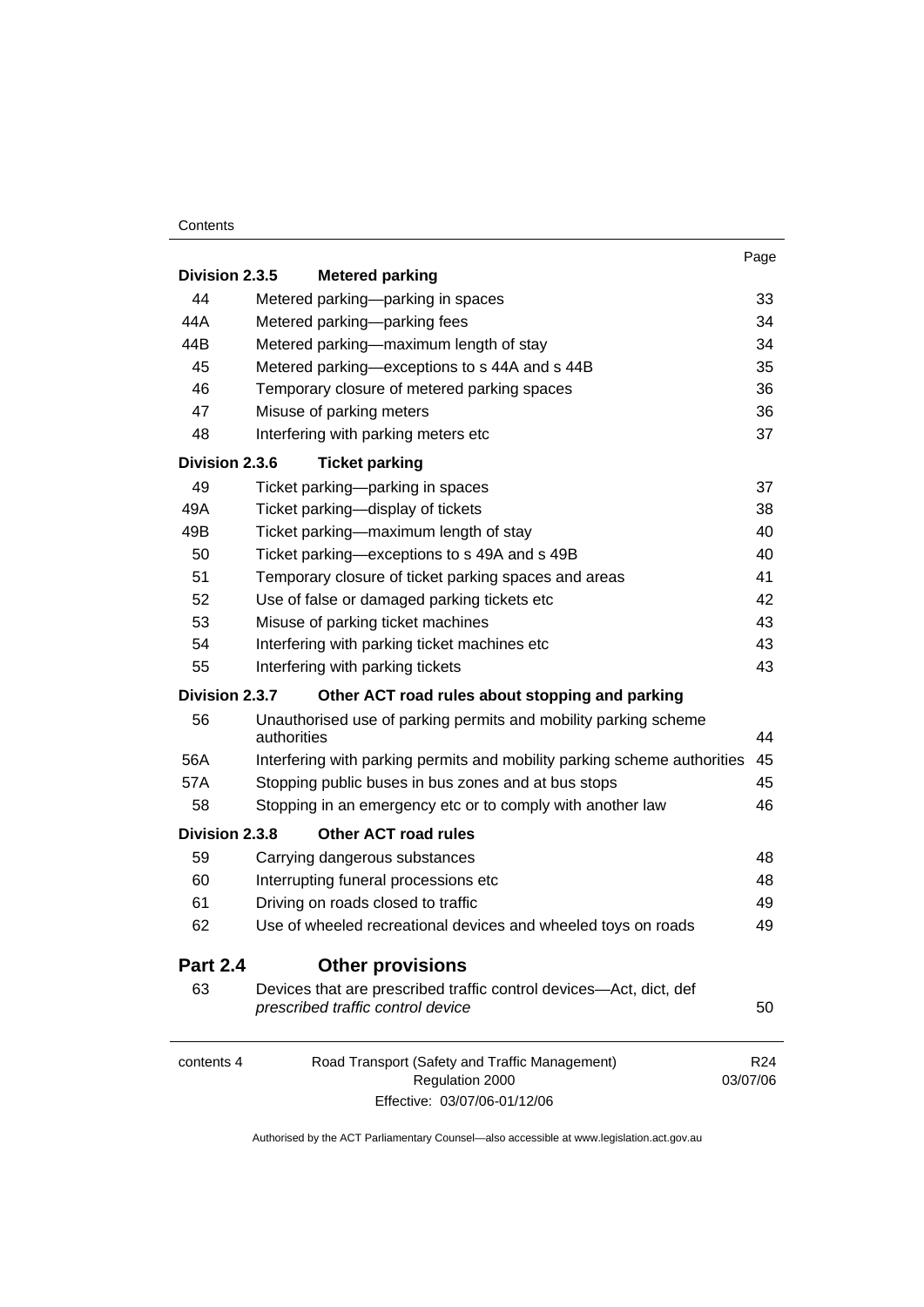|    |                                                                                           | Contents |
|----|-------------------------------------------------------------------------------------------|----------|
|    |                                                                                           | Page     |
| 64 | Preventing prescribed traffic control devices being clearly visible                       | 50       |
| 65 | Use of do not overtake turning vehicle sign                                               | 51       |
| 66 | Approvals etc by road transport authority                                                 | 51       |
| 67 | Exemption from requirement about riding on motorbikes                                     | 52       |
| 68 | Defence of complying with direction of police officer or authorised                       |          |
|    | person                                                                                    | 52       |
| 69 | Exemption for driver of police vehicles                                                   | 52       |
| 70 | Exemption for driver of emergency vehicles                                                | 53       |
| 71 | Stopping and parking exemption for police and emergency vehicles and<br>authorised people | 53       |

# **Chapter 3 Parking**

| <b>Part 3.1</b>                                |                                                 | <b>Parking schemes</b>                                     |    |  |
|------------------------------------------------|-------------------------------------------------|------------------------------------------------------------|----|--|
| Division 3.1.1                                 |                                                 | <b>Metered parking schemes</b>                             |    |  |
| 72                                             |                                                 | Metered parking schemes                                    | 55 |  |
| 73                                             | Metered parking areas                           |                                                            | 55 |  |
| 74                                             | Parking meters                                  |                                                            | 55 |  |
| 75                                             |                                                 | Metered parking spaces<br>56                               |    |  |
| Division 3.1.2                                 |                                                 | <b>Ticket parking schemes</b>                              |    |  |
| 75A                                            |                                                 | Parking authorities                                        | 56 |  |
| 75B                                            | 57<br>Parking authority guidelines              |                                                            |    |  |
| 76                                             | Ticket parking schemes—road transport authority |                                                            | 57 |  |
| 76A                                            | Ticket parking schemes—parking authorities      |                                                            | 57 |  |
| 77                                             | Ticket parking areas                            |                                                            | 58 |  |
| 78                                             | Ticket parking spaces                           |                                                            | 58 |  |
| 79                                             | <b>Ticket machines</b>                          |                                                            | 58 |  |
| 80                                             | Parking tickets                                 |                                                            | 59 |  |
| 81                                             | 59<br>Duration of parking tickets               |                                                            |    |  |
| Division 3.1.3<br><b>Heavy vehicle parking</b> |                                                 |                                                            |    |  |
| 82                                             |                                                 | Definitions-div 3.1.3                                      | 60 |  |
| 83                                             |                                                 | References in div 3.1.3 to land adjoining residential land | 60 |  |

| R <sub>24</sub> | Road Transport (Safety and Traffic Management) | contents 5 |
|-----------------|------------------------------------------------|------------|
| 03/07/06        | Regulation 2000                                |            |
|                 | Effective: 03/07/06-01/12/06                   |            |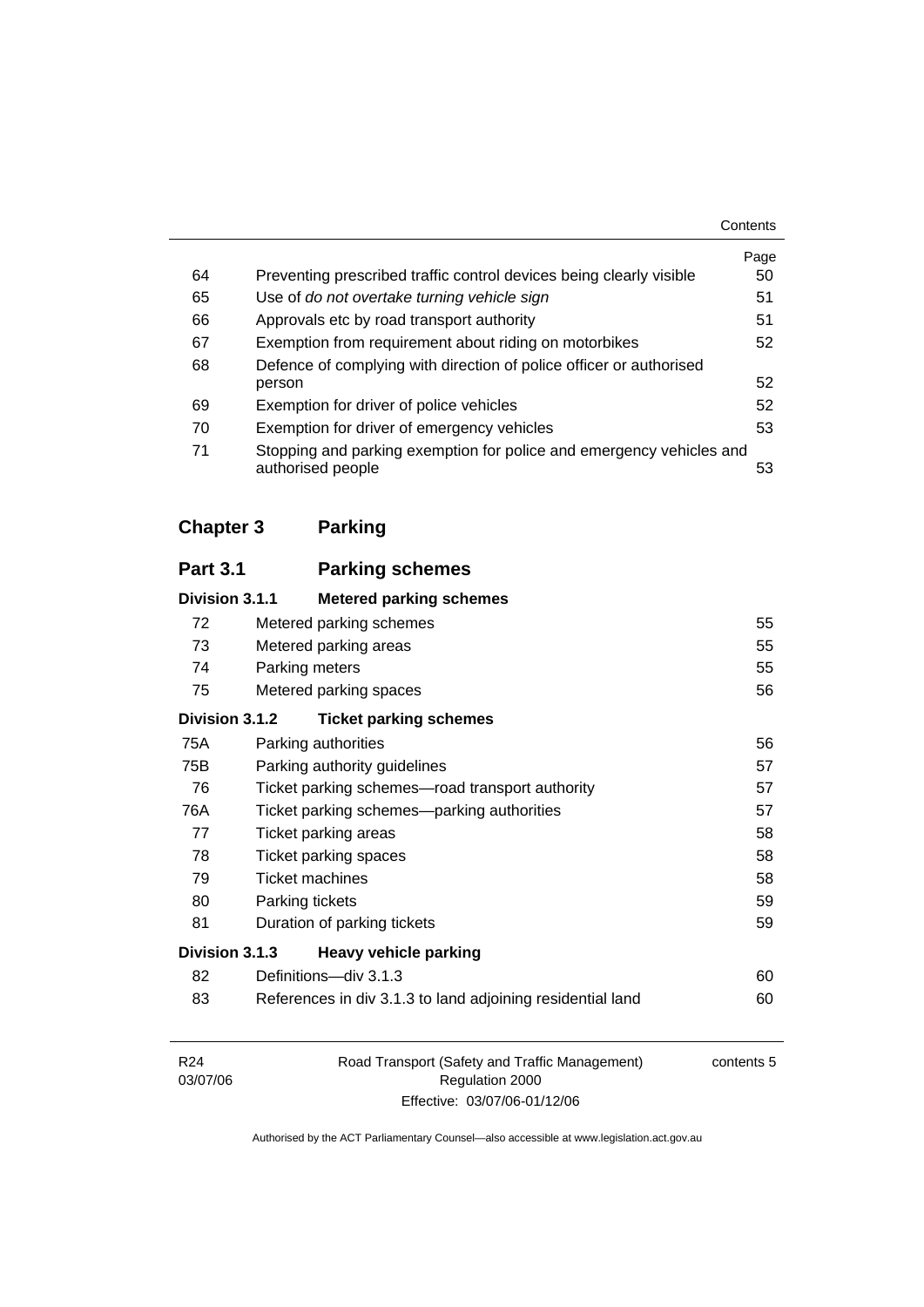$\equiv$ 

|                  |                                                                                  | Page            |
|------------------|----------------------------------------------------------------------------------|-----------------|
| 84               | Vehicle parked partly on residential land                                        | 61              |
| 85               | Parking of certain vehicles on residential land prohibited                       | 61              |
| 86               | Parking of certain vehicles on land adjoining residential land prohibited        |                 |
| 87               | Parking of certain commercial vehicles on land with multi-unit                   |                 |
|                  | developments                                                                     | 63              |
| 88               | Daily infringement                                                               | 63              |
| 89               | Codes of practice                                                                | 64              |
| 90               | Notice of codes of practice etc                                                  | 64              |
| 91               | Application for exemption                                                        | 65              |
| 92               | Decision on application for exemption                                            | 65              |
| 93               | <b>Endorsement of certificates</b>                                               | 67              |
| 94               | Variation of conditions of exemptions                                            | 68              |
| 95               | Additional information by applicant                                              | 68              |
| 96               | Loss etc of existing operator's certificate                                      | 69              |
| 97               | Cancellation of existing operator's certificate etc                              | 69              |
| Division 3.1.4   | <b>Miscellaneous</b>                                                             |                 |
| 97A              | Other powers to provide pay parking                                              | 70              |
| 98               | Overlapping schemes                                                              | 71              |
| 98A              | Income from ticket parking scheme                                                | 71              |
| 98B              | Costs of ticket parking scheme                                                   | 71              |
| 99               | Trailers not separately chargeable                                               | 72              |
| <b>Part 3.2</b>  | Parking permits and mobility parking scheme<br>authorities                       |                 |
| 100              | Parking permits                                                                  | 73              |
| 101              | Mobility parking scheme authorities                                              | 74              |
| 101A             | Parking permits and mobility parking scheme authorities—cancellation             | 75              |
| 101B             | Parking permits and mobility parking scheme authorities-return when<br>cancelled | 76              |
| <b>Chapter 4</b> | <b>Traffic offence detection devices</b>                                         |                 |
| 102              | Definitions-ch 4                                                                 | 77              |
| 103              | Approved traffic offence detection devices                                       | 79              |
| contents 6       | Road Transport (Safety and Traffic Management)                                   | R <sub>24</sub> |
|                  | Regulation 2000                                                                  | 03/07/06        |
|                  | Effective: 03/07/06-01/12/06                                                     |                 |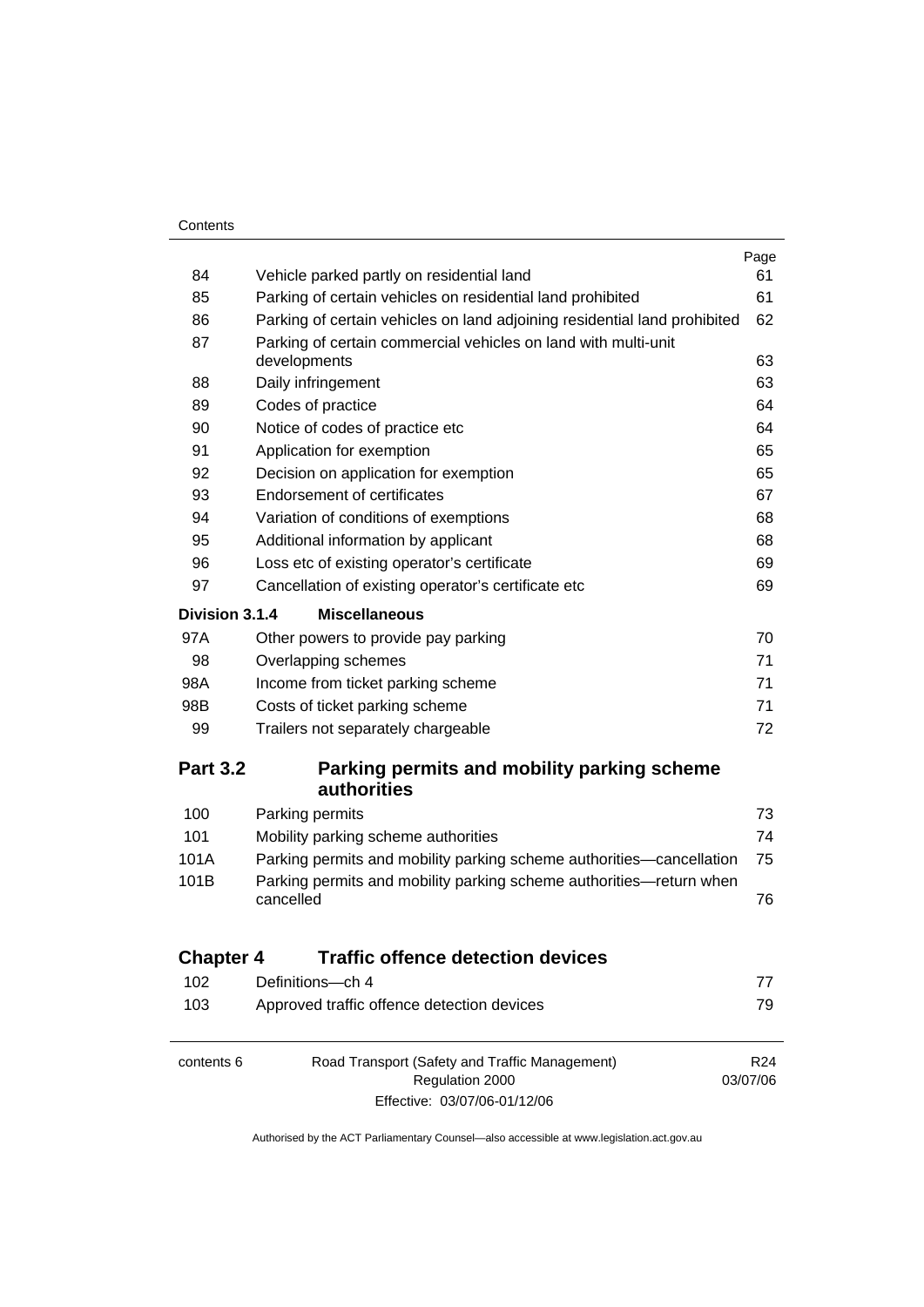|      |                                                                                               | Page |
|------|-----------------------------------------------------------------------------------------------|------|
| 103A | Approval of police vehicle speedometers                                                       | 79   |
| 104  | Major testing of laser speed measuring devices                                                | 79   |
| 104A | Major testing of other traffic offence detection devices                                      | 80   |
| 104B | Certification and sealing of traffic offence detection devices                                | 81   |
| 105  | Use of digital camera detection devices                                                       | 82   |
| 105A | Use of laser speed measuring devices                                                          | 83   |
| 105B | Use of radar speed measuring devices                                                          | 84   |
| 106  | Approved people—testing and sealing                                                           | 85   |
| 107  | Approved people-use                                                                           | 85   |
| 107A | Recording of digital camera detection device image files—Act, s<br>23(2)(c)(ii)               | 85   |
| 107B | Recording of traffic lights camera detection device image files—Act,<br>s 23 (2) (c) (ii)     | 85   |
| 107C | Verification of traffic lights camera detection device image files—Act,<br>s 23 (2) (c) (iii) | 86   |
| 108  | Meaning of vehicle image codes                                                                | 87   |

# **Chapter 5 Miscellaneous**

| Additional powers of police                        | 92 |
|----------------------------------------------------|----|
| Prohibition on car minding                         | 92 |
| Removal of unattended vehicles—Act, s 32 (1) (c)   | 93 |
| Disposal of impounded vehicles—Act, s 10K          | 93 |
| Disposal of forfeited vehicles-Act, s 10K          | 95 |
| Responsible person to inspect driver licence       | 95 |
| Responsible person's consent                       | 95 |
| Standards for safe carriage of loads-Act, s 14 (2) | 95 |
|                                                    |    |

| <b>Schedule 1</b> | Meaning of location codes on images | 96 |
|-------------------|-------------------------------------|----|
|-------------------|-------------------------------------|----|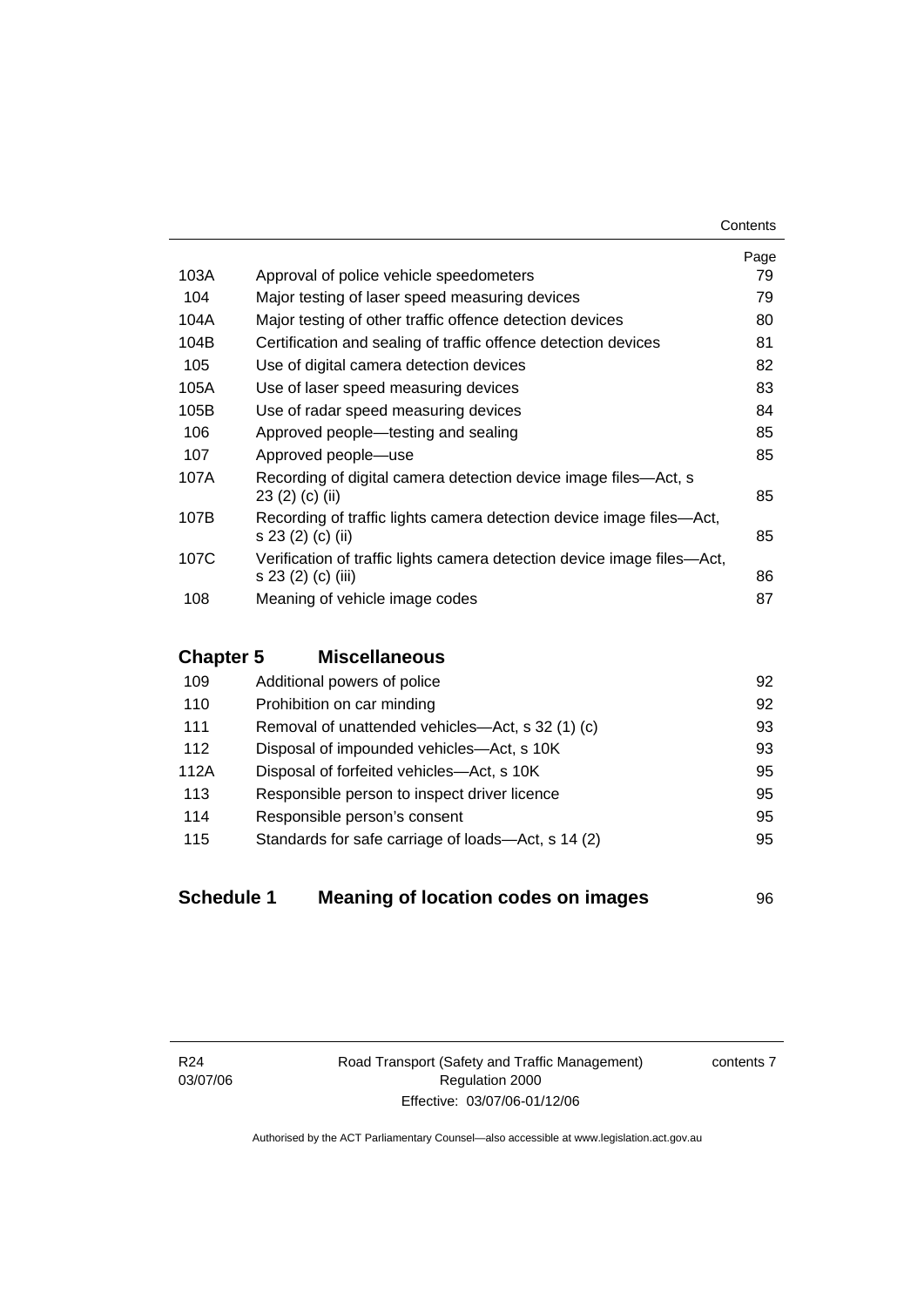| <b>Part 1.1</b>   | <b>Digital camera detection devices</b>        | Page<br>96 |
|-------------------|------------------------------------------------|------------|
| <b>Part 1.2</b>   | <b>Traffic lights camera detection devices</b> | 102        |
| <b>Dictionary</b> |                                                | 103        |
| <b>Endnotes</b>   |                                                |            |
| 1                 | About the endnotes                             | 113        |
| 2                 | Abbreviation key                               | 113        |
| 3                 | Legislation history                            | 114        |
| 4                 | Amendment history                              | 118        |
| 5                 | Earlier republications                         | 132        |

contents 8 Road Transport (Safety and Traffic Management) Regulation 2000 Effective: 03/07/06-01/12/06

R24 03/07/06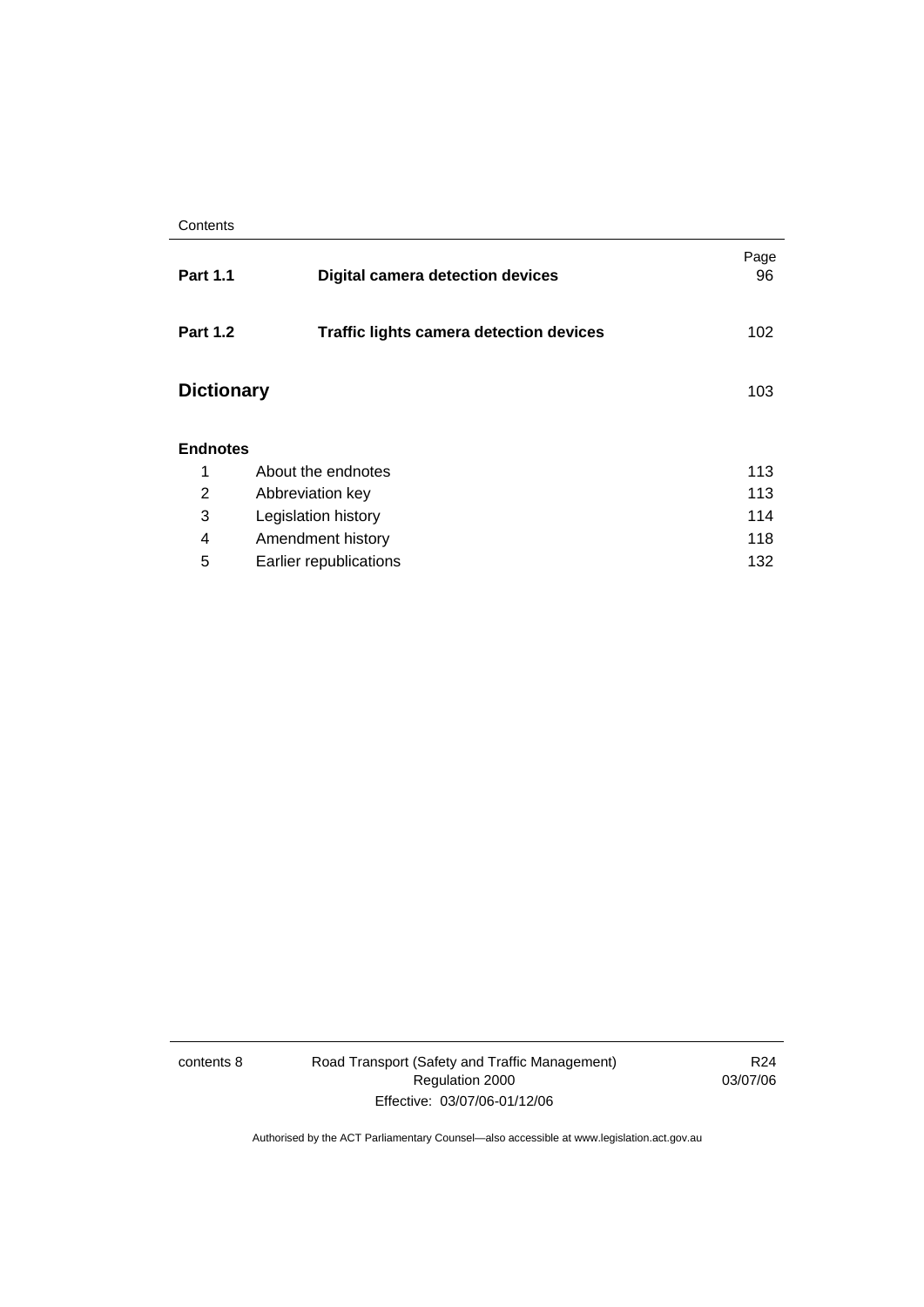

# **Road Transport (Safety and Traffic Management) Regulation 2000**

made under the

I

**Road Transport (Safety and Traffic Management) Act 1999** 

R24 03/07/06 Road Transport (Safety and Traffic Management) Regulation 2000 Effective: 03/07/06-01/12/06

page 1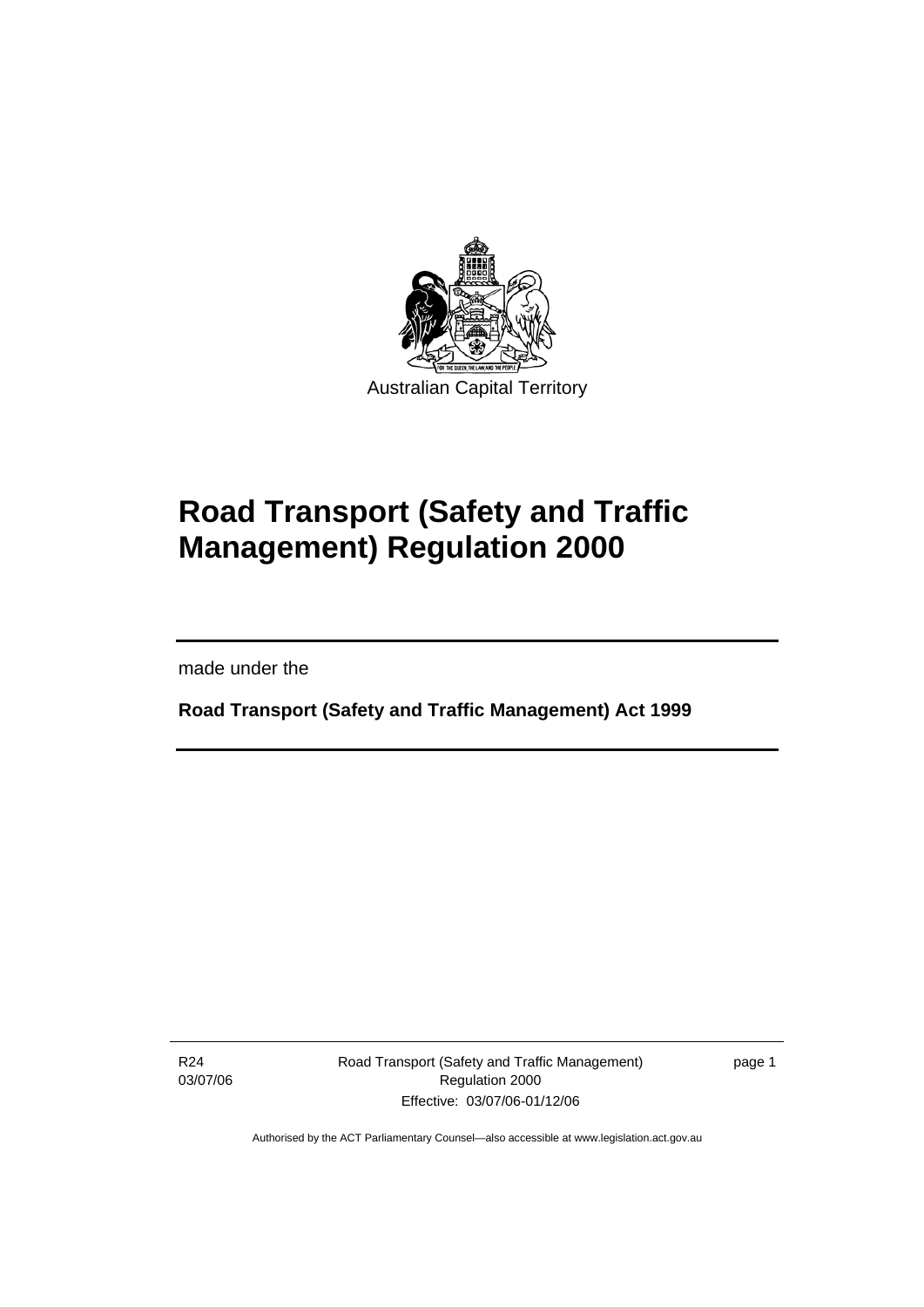#### **Chapter 1** Preliminary

Section 1

# **Chapter 1** Preliminary

**1 Name of regulation** 

This regulation is the *Road Transport (Safety and Traffic Management) Regulation 2000*.

#### **2 Dictionary**

The dictionary at the end of this regulation is part of the regulation.

*Note 1* The dictionary at the end of this regulation defines certain terms used in this regulation, and includes references (*signpost definitions*) to other terms defined elsewhere.

> For example, the signpost definition '*semitrailer*—see the *Road Transport (Vehicle Registration) Regulation 2000*, dictionary.' means that the term 'semitrailer' is defined in that dictionary and the definition applies to this regulation.

*Note* 2 A definition in the dictionary (including a signpost definition) applies to the entire regulation unless the definition, or another provision of the regulation, provides otherwise or the contrary intention otherwise appears (see Legislation Act, s 155 and s 156 (1)).

#### **3 Dictionary—application to Australian Road Rules**

The definitions in the dictionary do not apply to the Australian Road Rules unless this regulation provides otherwise.

*Note* See div 2.2.1, note 2 for the relevant provisions of this regulation.

#### **3A** *Road* **includes road related area**

In this regulation:

*road* includes a road related area.

page 2 Road Transport (Safety and Traffic Management) Regulation 2000 Effective: 03/07/06-01/12/06

R24 03/07/06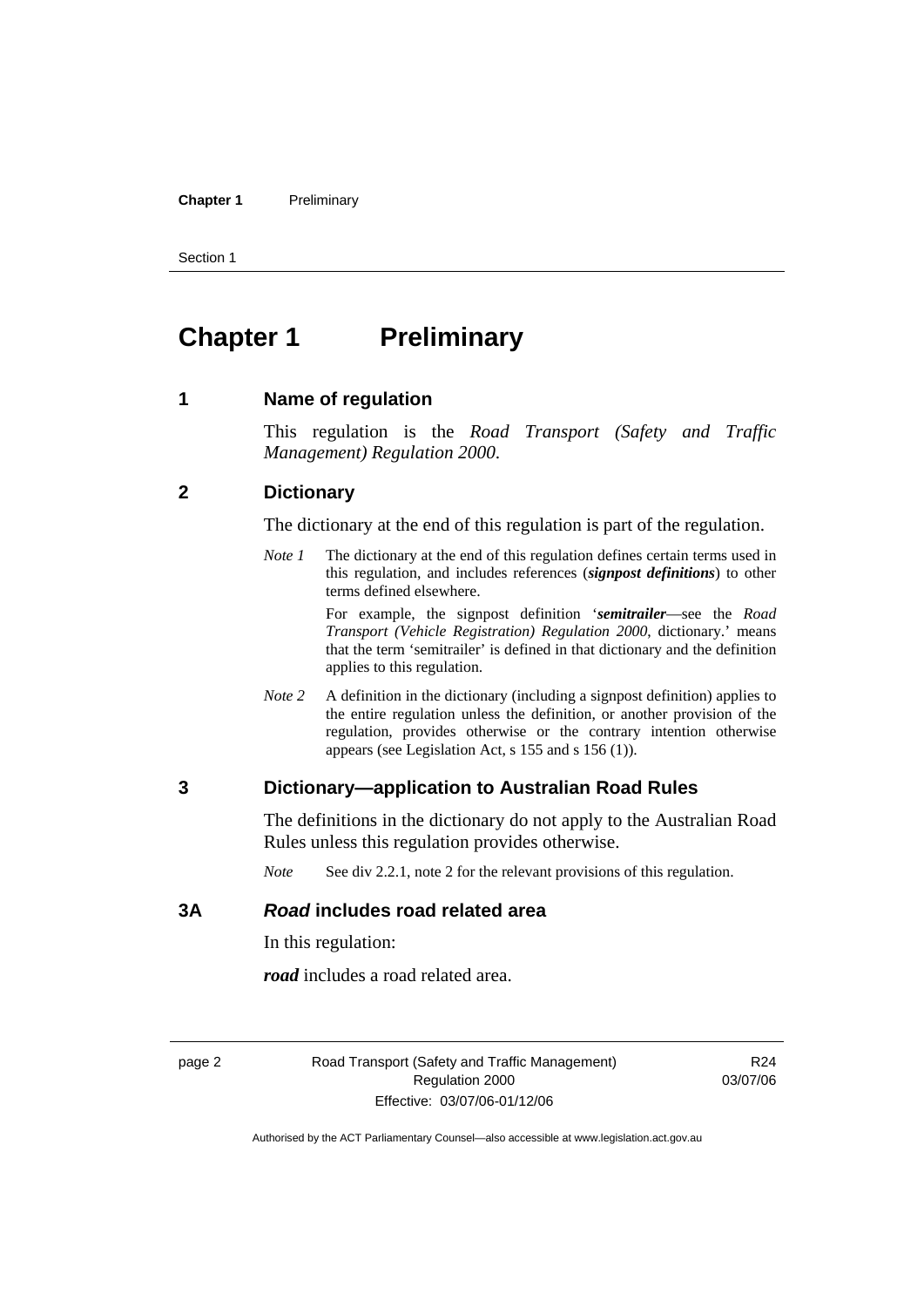### **3B Meaning of** *park* **and** *stop*

In this regulation:

*park*, in relation to a driver, includes stop and allow the driver's vehicle to stay (whether or not the driver leaves the vehicle).

*stop*, for a driver, includes park, but does not include stop to reverse the driver's vehicle into a parking bay or other parking space.

#### **4 Notes**

A note in this regulation is explanatory and is not part of this regulation.

*Note* See the Legislation Act, s 127 (1), (4) and (5) for the legal status of notes.

### **4A Offences against regulation—application of Criminal Code etc**

Other legislation applies in relation to offences against this regulation (including the Australian Road Rules).

*Note 1 Criminal Code*

The Criminal Code, ch 2 applies to an offence against this regulation (see Code, pt 2.1).

The chapter sets out the general principles of criminal responsibility (including burdens of proof and general defences), and defines terms used for offences to which the Code applies (eg *conduct*, *intention*, *recklessness* and *strict liability*).

#### *Note 2 Penalty units*

The Legislation Act, s 133 deals with the meaning of offence penalties that are expressed in penalty units.

*Note 3* The Australian Road Rules are to be read with, and as if they formed part of, this regulation (see s 6).

R24 03/07/06 page 3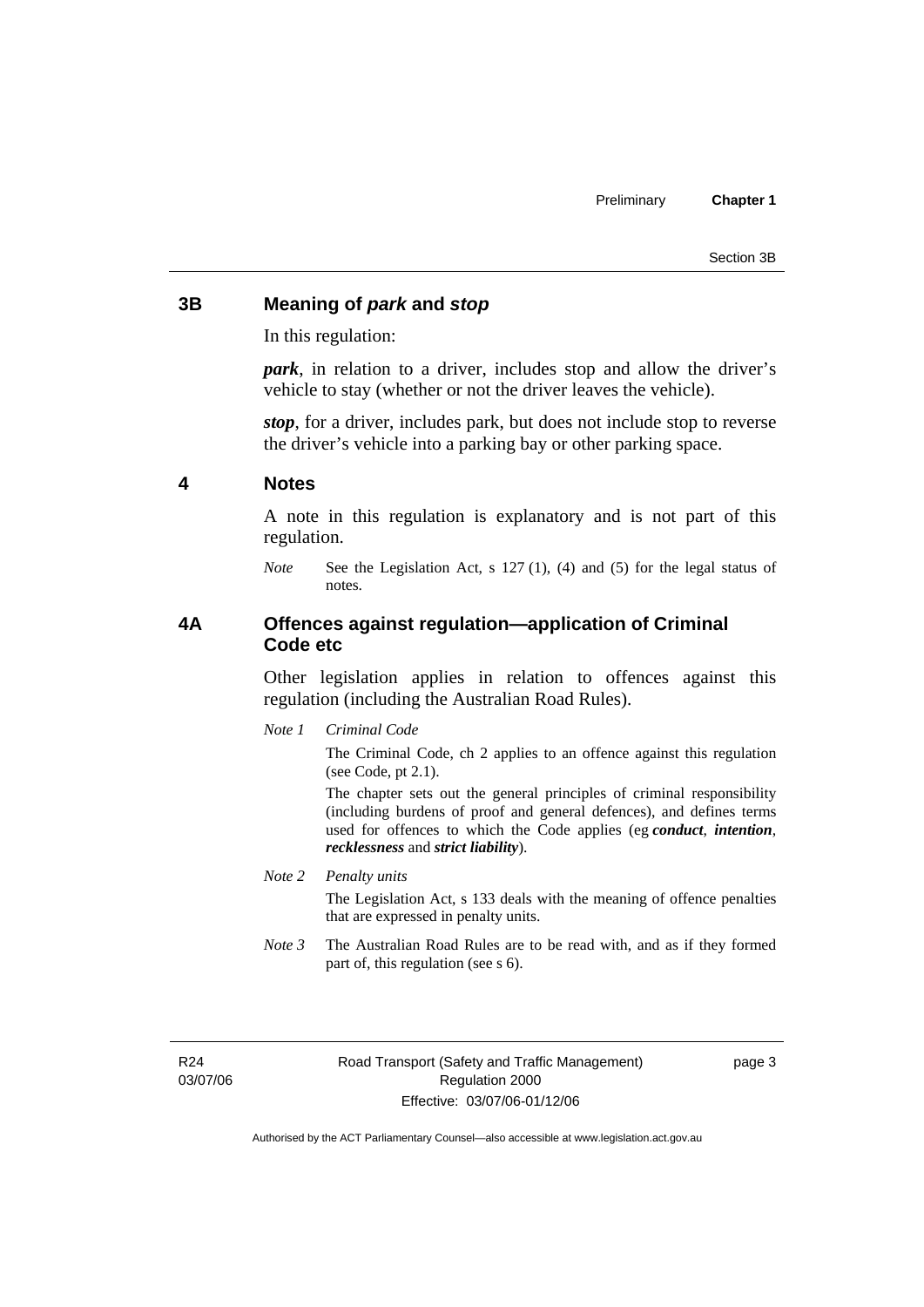#### **Chapter 1** Preliminary

Section 4B

# **4B Offences against regulation are strict liability offences**

An offence against this regulation (including the Australian Road Rules) is a strict liability offence.

#### **4C General defence of accident or reasonable effort**

Without limiting any other defence, it is a defence to an offence against this regulation (including the Australian Road Rules) if the defendant proves that the offence—

- (a) was the result of an accident; or
- (b) could not have been avoided by any reasonable efforts by the defendant.

page 4 Road Transport (Safety and Traffic Management) Regulation 2000 Effective: 03/07/06-01/12/06

R24 03/07/06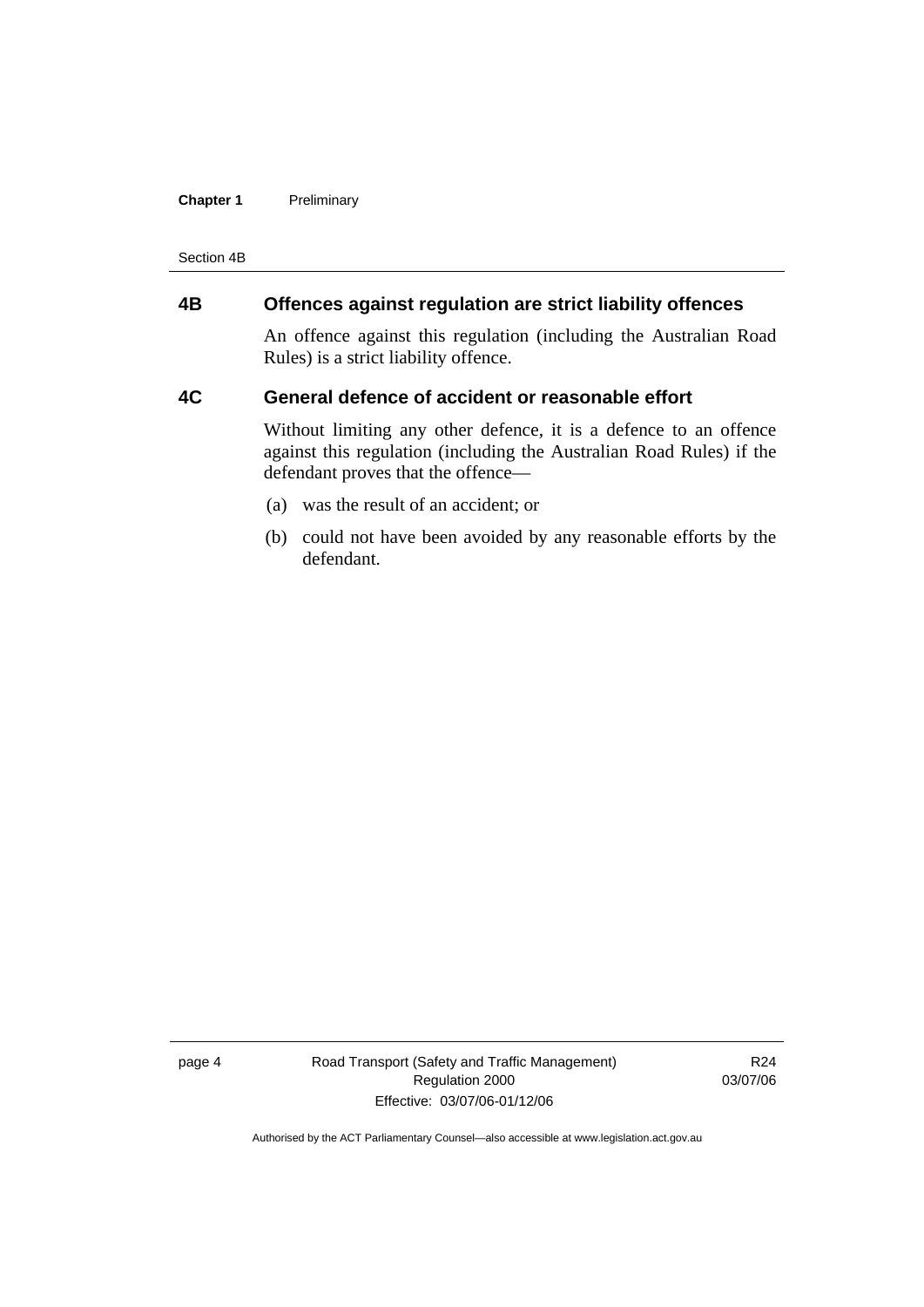# **Chapter 2 Australian Road Rules**

# **Part 2.1 Incorporation into ACT law**

### **5 What are the** *Australian Road Rules*

In this regulation, the *Australian Road Rules* are that part of the publication known as the Australian Road Rules, ISBN 0 7240 8874 1 published by the National Road Transport Commission on 22 October 2003 that consists of the rules approved by the Australian Transport Council under the *National Road Transport Commission Act 1991* (Cwlth).

- *Note 1* The Australian Road Rules are available on the ACT legislation register (www.legislation.act.gov.au).
- *Note 2* The National Road Transport Commission is now the National Transport Commission (see the *National Transport Commission Act 2003* (Cwlth)).

# **6 Incorporation of Australian Road Rules into ACT law**

- (1) The Australian Road Rules (other than rule 2) are to be read with, and as if they formed part of, this regulation.
- (2) Subsection (1) has effect subject to this regulation.

page 5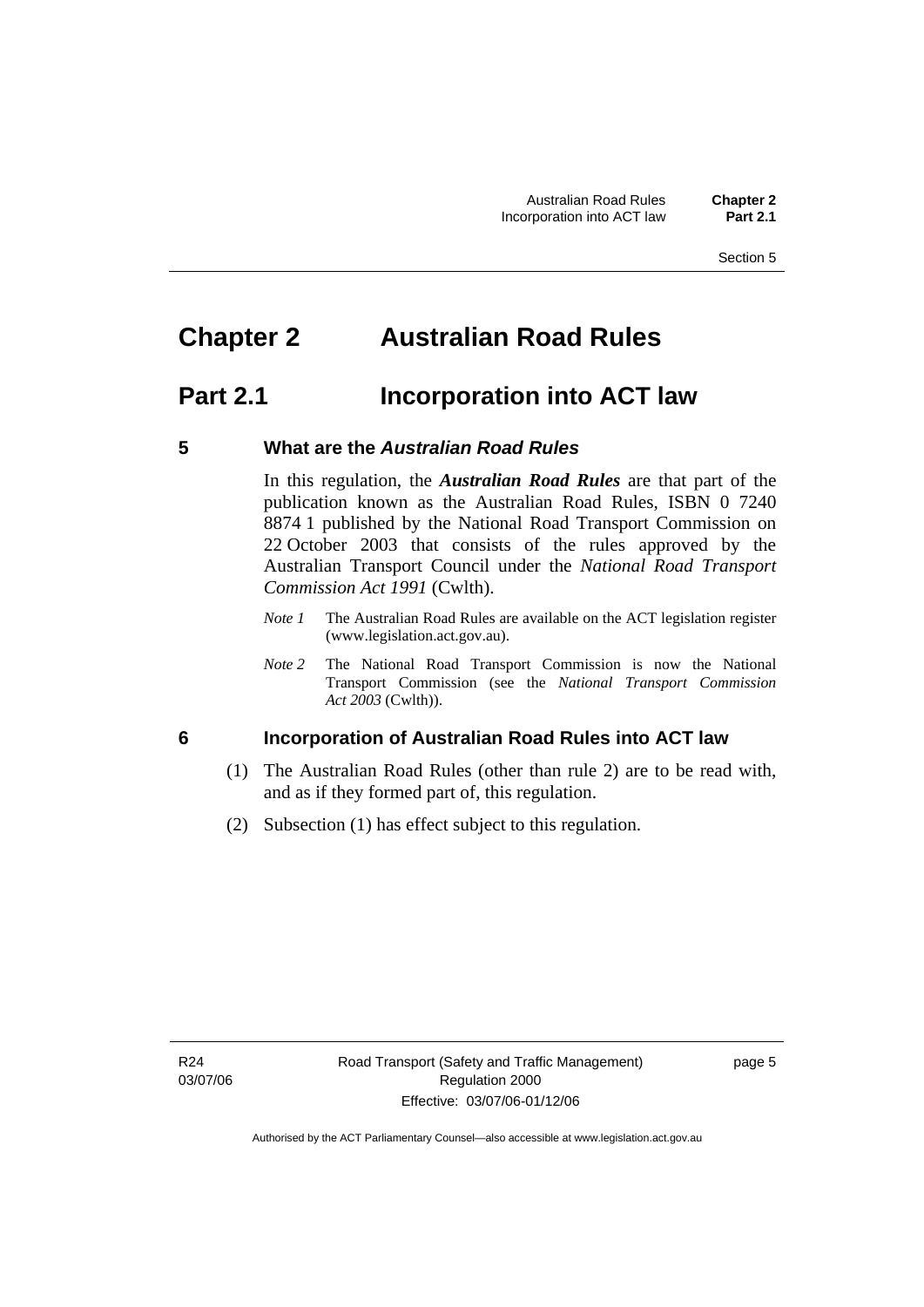**Chapter 2** Australian Road Rules<br>**Part 2.2** How the Australian Road How the Australian Road Rules are incorporated<br>General **Division 2.2.1** 

Section 6

# **Part 2.2 How the Australian Road Rules are incorporated**

# **Division 2.2.1 General**

*Note 1* The Australian Road Rules are not completely self-contained and need to be read with associated laws of each jurisdiction. Many of the rules provide for 'another law of this jurisdiction' to define terms used in the Australian Road Rules for application of the Australian Road Rules in the ACT, to permit things to be done in the ACT otherwise prohibited by the Australian Road Rules or to exempt persons in the ACT from complying with the Australian Road Rules.

| column 1       | column <sub>2</sub>             | column 3                     |
|----------------|---------------------------------|------------------------------|
| item           | <b>ARR</b> provision            | provision of this regulation |
| 1              | 10(2)                           | 8                            |
| $\overline{2}$ | 95                              | 9                            |
| 3              | 104                             | 10                           |
| 4              | 151(3)(b)                       | 11                           |
| 5              | 158(2)(c)                       | 12                           |
| 6              | 170(1)                          | 12A                          |
| 7              | 179(1)(c)                       | 13                           |
| 8              | 179 $(1)$ $(c)$ and $(2)$ $(c)$ | 13A                          |
| 9              | 183(1)                          | 13B                          |
| 10             | 195(1)                          | 13C                          |
| 11             | 199(2)                          | 14                           |
| 12             | $206(2)$ (b) and (c)            | 15                           |
| 13             | 207(2)(a)                       | 16                           |
|                |                                 |                              |

*Note 2* The following table sets out the provisions of the Australian Road Rules for which provision is made by this part:

page 6 Road Transport (Safety and Traffic Management) Regulation 2000 Effective: 03/07/06-01/12/06

R24 03/07/06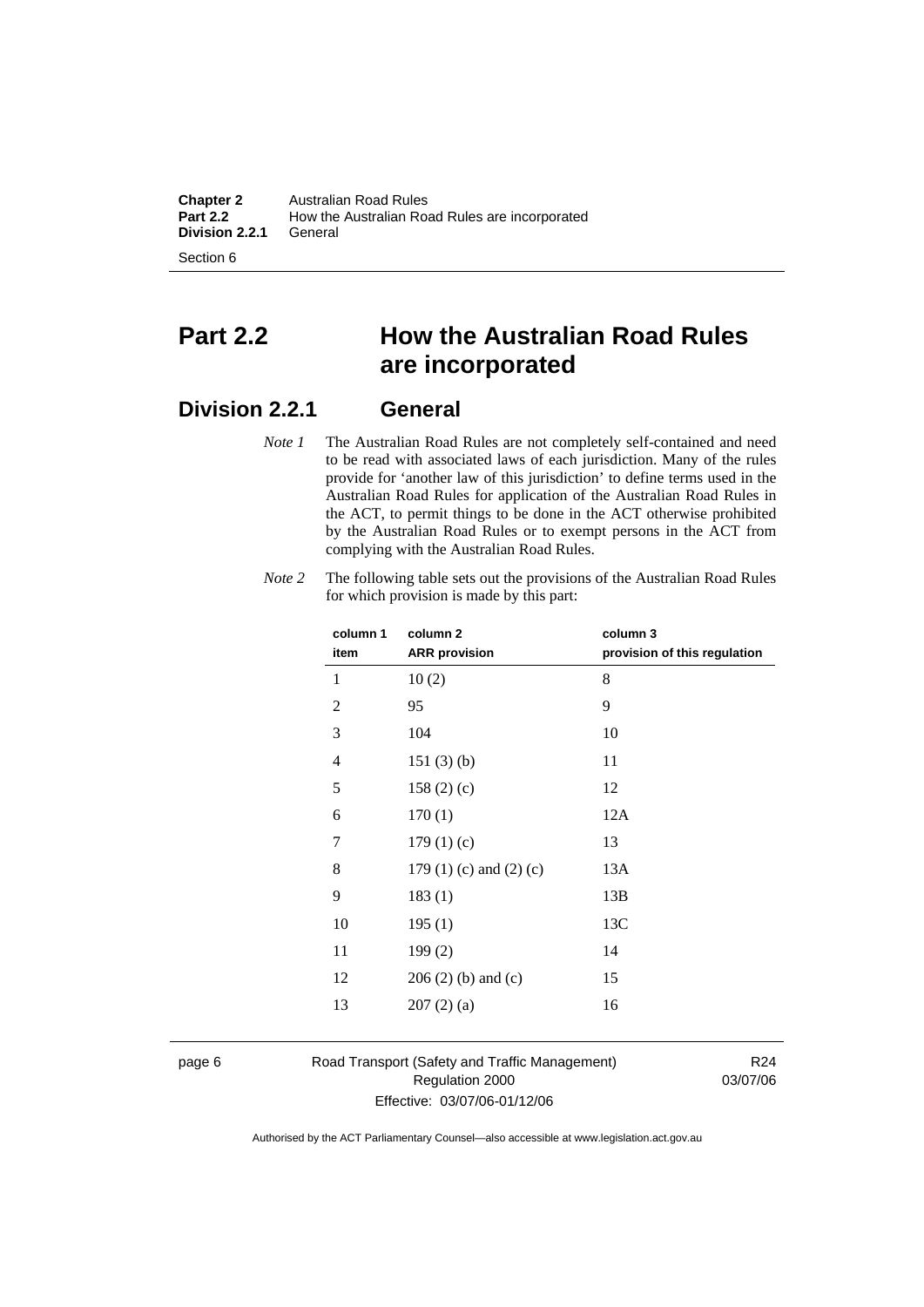#### Australian Road Rules **Chapter 2**  How the Australian Road Rules are incorporated **Part 2.2**  General **Division 2.2.1**

Section 6

| column 1<br>item | column 2<br><b>ARR</b> provision     | column 3<br>provision of this regulation |
|------------------|--------------------------------------|------------------------------------------|
| 14               | 213(5)                               | 16A                                      |
| 15               | 215(4)                               | 17                                       |
| 16               | 216(3)                               | 18                                       |
| 17               | 220(3)                               | 19                                       |
| 18               | 221(f)                               | 20                                       |
| 19               | 222                                  | 21                                       |
| 20               | 225                                  | 22                                       |
| 21               | 236(6)                               | 22A                                      |
| 22               | 240(2)                               | 23                                       |
| 23               | 266(3)(b)                            | 23B                                      |
| 24               | 266(7)                               | 24                                       |
| 25               | 267(3)                               | 25                                       |
| 26               | 270(3)                               | 26                                       |
| 27               | 271(6)                               | 27                                       |
| 28               | 280(2)(a)                            | 27A                                      |
| 29               | $287(3)$ (e) and (4)                 | 28                                       |
| 30               | 289(1)(g)                            | 29                                       |
| 31               | 298                                  | 30                                       |
| 32               | $310(3)$ and $(4)$                   | 31                                       |
| 33               | 313                                  | 32                                       |
| 34               | dict, def approved bicycle<br>helmet | 33(1)                                    |
| 35               | dict, def authorised person          | 33(1)                                    |
| 36               | dict, def emergency worker           | 33(1)                                    |
| 37               | dict, def GVM                        | 33(2)                                    |
|                  |                                      |                                          |

R24 03/07/06 Road Transport (Safety and Traffic Management) Regulation 2000 Effective: 03/07/06-01/12/06

page 7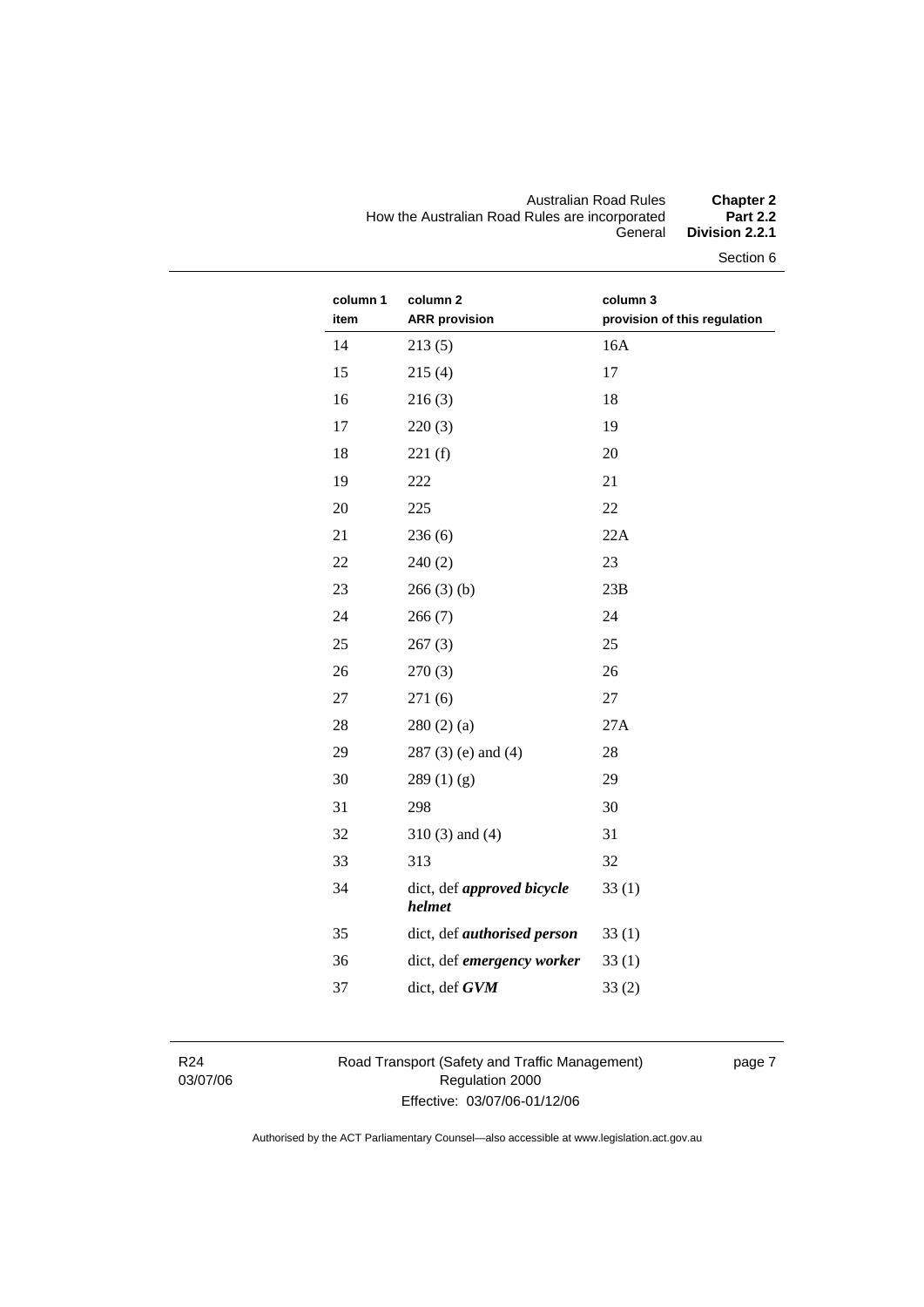#### **Chapter 2** Australian Road Rules<br>**Part 2.2** How the Australian Road **Part 2.2** How the Australian Road Rules are incorporated **Division 2.2.1**

Section 6

| column 1<br>item | column <sub>2</sub><br><b>ARR</b> provision      | column 3<br>provision of this regulation |
|------------------|--------------------------------------------------|------------------------------------------|
| 38               | dict, def <i>hazard</i> warning<br>lights        | 33(3)                                    |
| 39               | dict, def <i>mechanical</i><br>signalling device | 33(1)                                    |
| 40               | dict, def oversize vehicle                       | 33(1)                                    |
| 41               | dict, def <i>police</i> officer                  | 33(1)                                    |
| 42               | dict, def <i>portable</i> warning<br>triangle    | 33(4)                                    |
| 43               | dict, def <i>postal</i> worker                   | 33(1)                                    |
| 44               | dict, def <i>public</i> bus                      | 33(1)                                    |
| 45               | dict, def taxi                                   | 33(1)                                    |

*Note 3* The following table sets out other provisions of the Australian Road Rules for which provision is made by other territory laws (including provisions in other parts of this regulation):

| column 1<br>item | column 2<br><b>ARR</b> provision | column 3<br>other law                                            |
|------------------|----------------------------------|------------------------------------------------------------------|
|                  | 12(2)                            | Road Transport (General) Act 1999,<br>s 12                       |
| 2                | 13(2)                            | Road Transport (General) Act 1999,<br>s 12                       |
| 3                | $28(2)$ , n 3                    | this regulation, s 65                                            |
| 4                | $32(2)$ , n 3                    | this regulation, s 65                                            |
| 5                | 185(1)                           | this regulation, s 100                                           |
| 6                | $287(1)$ , n 2                   | Road Transport (Safety and Traffic<br>Management) Act 1999, s 16 |

page 8 Road Transport (Safety and Traffic Management) Regulation 2000 Effective: 03/07/06-01/12/06

R24 03/07/06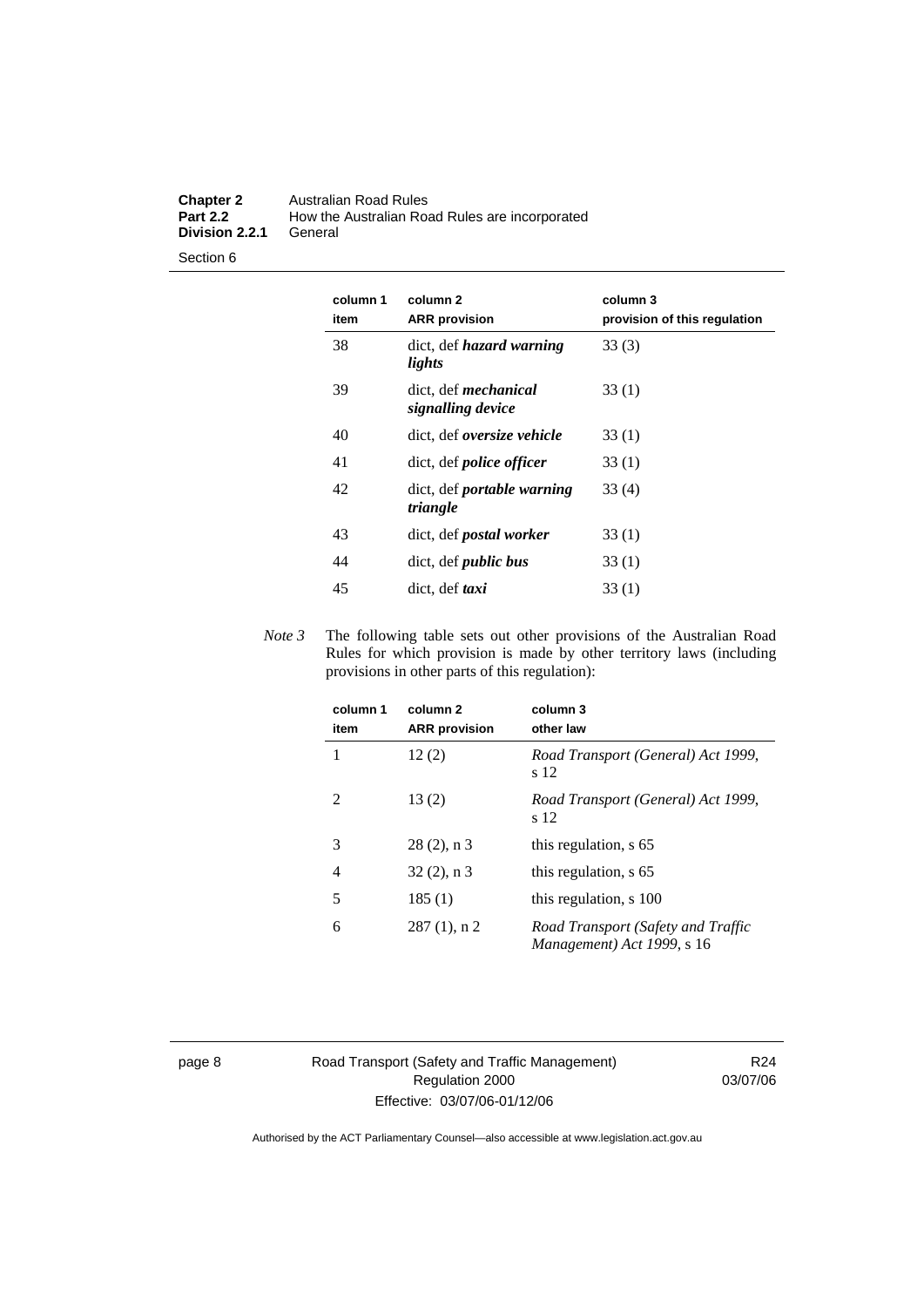Australian Road Rules **Chapter 2**  How the Australian Road Rules are incorporated **Part 2.2**  Other provisions for the Australian Road Rules **Division 2.2.2** 

Section 7

| column 1<br>item | column 2<br><b>ARR</b> provision                                             | column 3<br>other law                                                     |
|------------------|------------------------------------------------------------------------------|---------------------------------------------------------------------------|
|                  | 311 $(1)(c)$                                                                 | Road Transport (Dimensions and<br>Mass) Act 1990                          |
| 8                | 312(3)(c)                                                                    | Road Transport (Safety and Traffic<br>Management) Act 1999, s 31 and s 32 |
| 9                | dict, def <i>parking</i><br><i>permit for</i><br>people with<br>disabilities | this regulation, s 101                                                    |

#### **7 References to another law of this jurisdiction etc**

- (1) In the Australian Road Rules, a reference to *another law of this jurisdiction* includes a reference to the Act.
	- *Note* A reference to an Act includes a reference to the statutory instruments made or in force under the Act, including any regulation (see Legislation Act, s 104).
- (2) In the Australian Road Rules:

*law of this jurisdiction* means a territory law or a law applying as a territory law.

*this jurisdiction* means the Australian Capital Territory.

# **Division 2.2.2 Other provisions for the Australian Road Rules**

#### **8 ARR r 10 (2)—penalties for offences**

For the Australian Road Rules, rule 10 (2), the penalty for an offence against the Australian Road Rules is a maximum penalty of 20 penalty units.

R24 03/07/06 page 9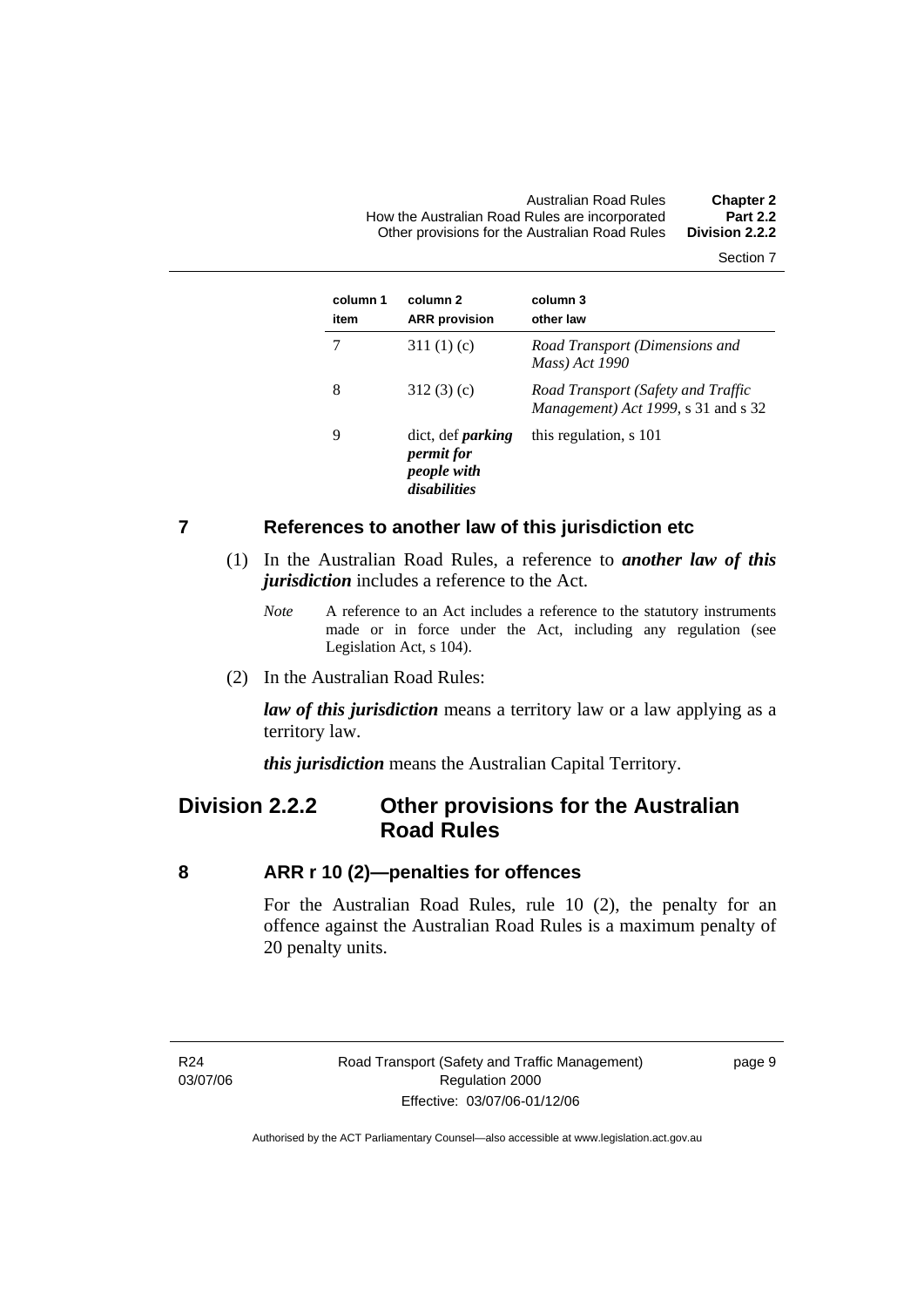**Chapter 2** Australian Road Rules<br>**Part 2.2** How the Australian Road **Part 2.2 How the Australian Road Rules are incorporated Division 2.2.2** Other provisions for the Australian Road Rules **Other provisions for the Australian Road Rules** 

Section 9

# **9 ARR r 95—emergency stopping lane only signs**

For the Australian Road Rules, rule 95, the driver of a police vehicle or emergency vehicle is permitted to drive in an emergency stopping lane.

# **10 ARR r 104—no truck signs**

For the Australian Road Rules, rule 104, a driver is permitted to drive the vehicle on a road (or a bridge, causeway, ramp or similar structure forming part of a road) past a *no trucks sign* mentioned in rule 104 (1), (2) or (3) if the destination of the driver's vehicle is a place on or reached from the road (or structure) and there is no alternative route by which to reach the destination.

# **11 ARR r 151 (3) (b)—riding a motorbike or bicycle alongside more than 1 other rider**

For the Australian Road Rules, rule 151 (3) (b), the rider of a motorbike or bicycle is permitted to ride alongside more than 1 rider if each of the riders is taking part in an event approved by the road transport authority for this section.

# **12 ARR r 158 (2) (c)—other vehicles permitted to travel in bus lanes**

The drivers of the following vehicles are permitted to drive in a bus lane:

- (a) taxis;
- (b) hire cars;
- (c) demand responsive service vehicles;
- (d) motorbikes.
- *Note* Section 27A applies the B light rules to drivers of taxis, hire cars, demand responsive service vehicles and motorbikes.

page 10 Road Transport (Safety and Traffic Management) Regulation 2000 Effective: 03/07/06-01/12/06

R24 03/07/06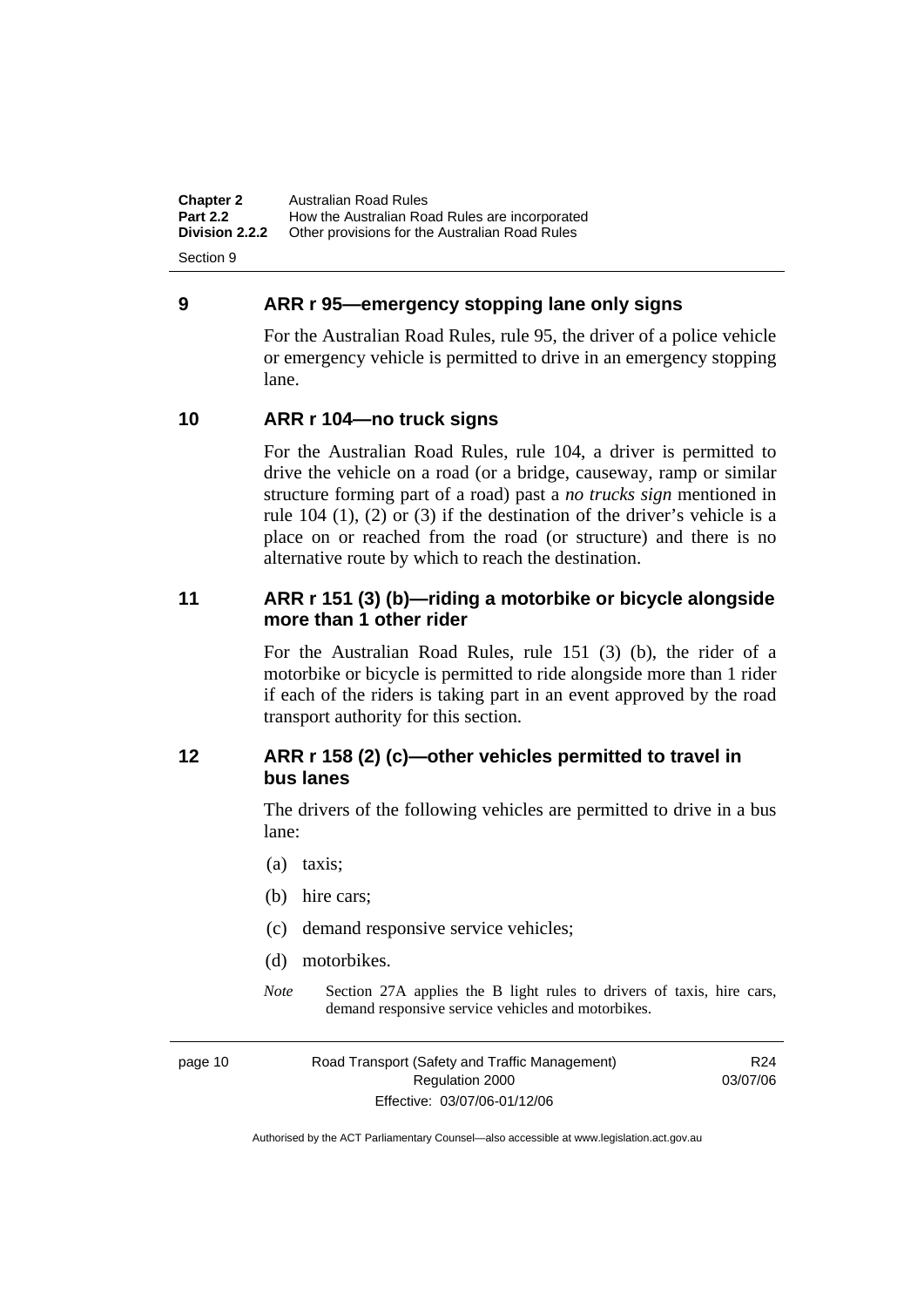Section 12A

# **12A ARR r 170 (1)—driver not to stop in intersection unless permitted**

A driver who contravenes the Australian Road Rules, rule 170 (1) commits an offence.

Maximum penalty: 20 penalty units.

# **13 ARR r 179 (1) (c)—stopping in a loading zone—goods and permit vehicles**

- (1) For the Australian Road Rules, rule 179 (1) (c), the following vehicles are permitted to stop in a loading zone:
	- (a) a motor vehicle that is built mainly for the transport of goods if the vehicle is dropping off, or picking up, goods;
	- (b) a vehicle displaying a current loading zone permit if the vehicle is complying with the conditions of the permit.
- (2) In this section:

*loading zone permit* means a loading zone permit issued under section 100.

# **13A ARR r 179 (1) (c) and (2) (c)—stopping in loading zone taxis**

- (1) For the Australian Road Rules, rule 179 (1) (c), a taxi that is dropping off, or picking up, a passenger is permitted to stop in a loading zone if—
	- (a) the driver of the taxi does not leave the taxi unattended, otherwise than to comply with a passenger assistance requirement; and
	- (b) the driver complies with subsection (2).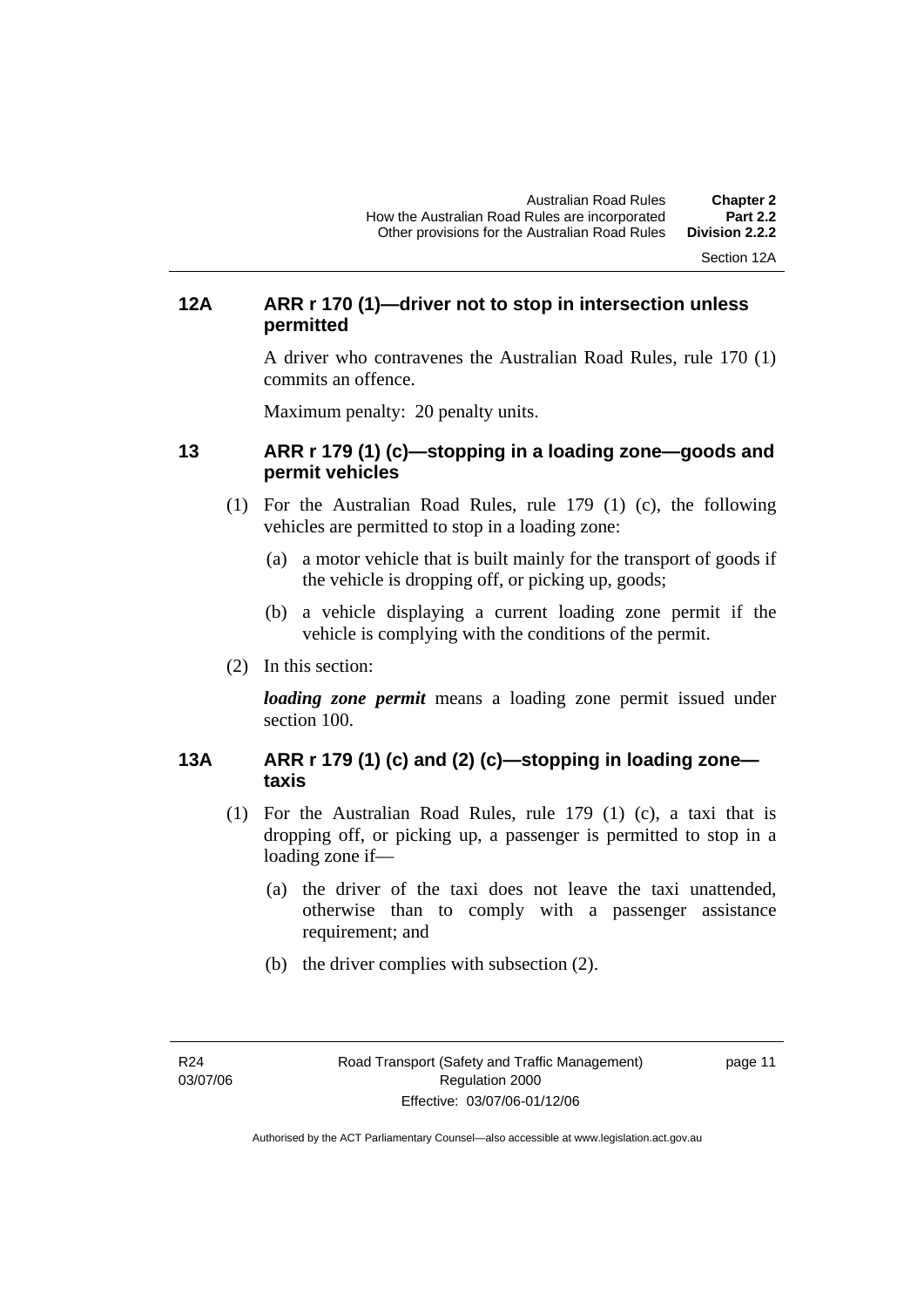| <b>Chapter 2</b>      | Australian Road Rules                          |
|-----------------------|------------------------------------------------|
| <b>Part 2.2</b>       | How the Australian Road Rules are incorporated |
| <b>Division 2.2.2</b> | Other provisions for the Australian Road Rules |
| Section 13B           |                                                |

- (2) For the Australian Road Rules, rule 179 (2) (c), the driver must complete the dropping off, or picking up, of the passenger, and drive on—
	- (a) within 2 minutes; or
	- (b) if the driver is required to comply with a passenger assistance requirement—as soon as possible after the driver complies with the requirement.
- (3) In this section:

*passenger assistance requirement* means a requirement under the *Road Transport (Public Passenger Services) Regulation 2002*—

- (a) section 132 (5) (which requires the driver of a wheelchair-accessible taxi to provide reasonable assistance in loading and unloading a wheelchair, or a person in a wheelchair, into or from the taxi); or
- (b) section 135 (5) (which requires a taxi driver to provide reasonable assistance with a passenger's goods).
	- *Note Goods* includes luggage (see *Road Transport (Public Passenger Services) Regulation 2002*, dict).

*unattended*—a driver leaves a taxi *unattended* if the driver leaves the taxi so the driver is over 3m from the closest point of the taxi.

# **13B ARR r 183—stopping in a bus zone**

- (1) Despite the Australian Road Rules, rule 183 (1), the driver of a demand responsive service vehicle may stop in a bus zone if—
	- (a) the driver is dropping off, or picking up, a passenger; and
	- (b) the vehicle is authorised to stop in the bus zone.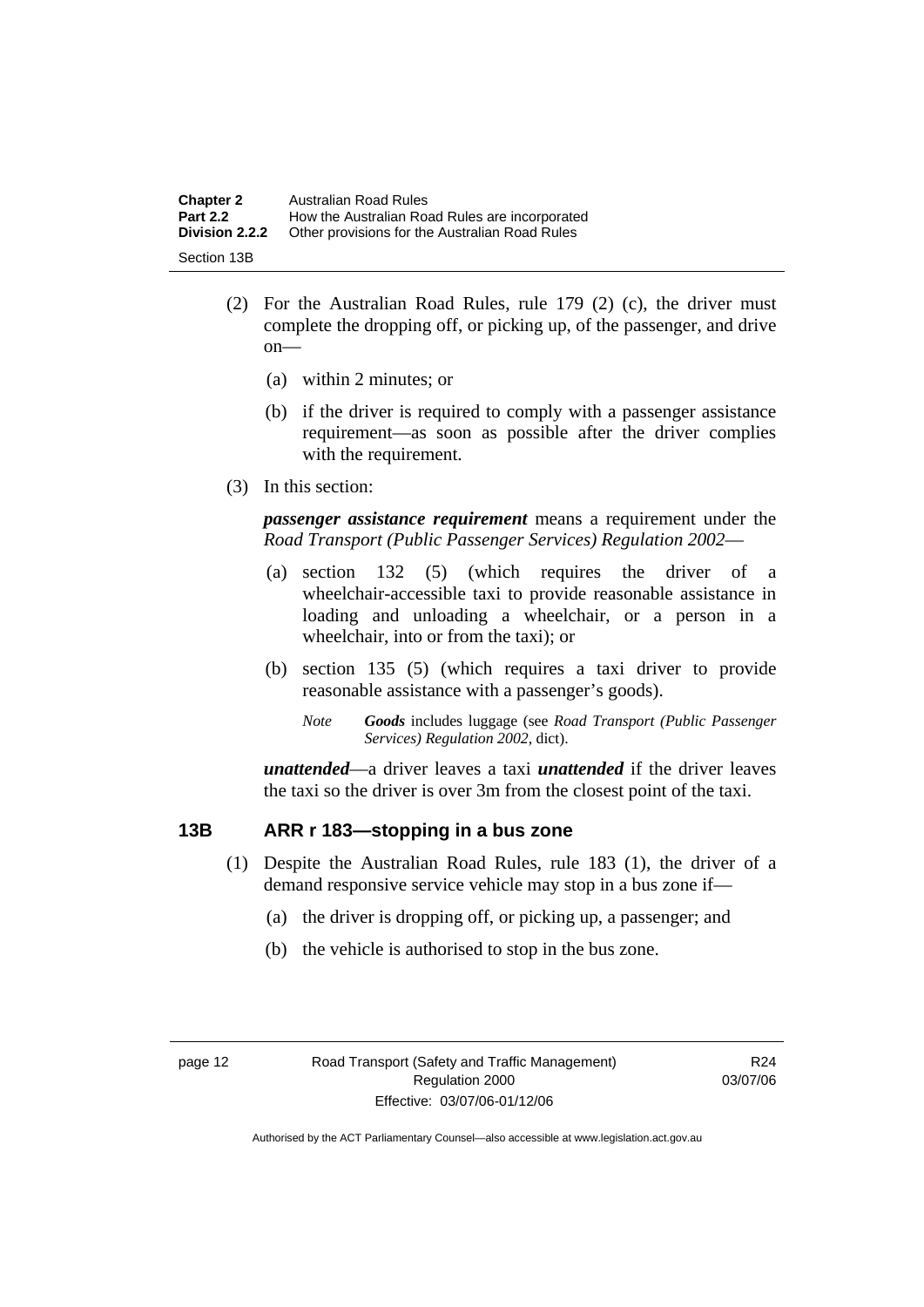(2) In this section:

*authorised to stop*, in a bus zone, for a DRS vehicle, means a bus zone that the demand responsive service vehicle is authorised to stop in under an authority under the *Road Transport (Public Passenger Services) Regulation 2002*, section 305 (1) (DRS vehicles—bus stop and bus zone authorities).

### **13C ARR r 195—stopping at or near a bus stop**

- (1) Despite the Australian Road Rules, rule 195 (1), the driver of a demand responsive service vehicle may stop at a bus stop, or on the road, within 20m before a sign on the road that indicates the bus stop, and 10m after the sign, if—
	- (a) the driver stops at a place on a length of road, or in an area, to which a parking control sign applies and the driver is permitted to stop at that place under the Australian Road Rules; or
	- (b) the driver is dropping off, or picking up, passengers and the vehicle is authorised to stop at the bus stop.
- (2) In this section:

*authorised to stop*, at a bus stop, for a DRS vehicle, means a bus stop that the demand responsive service vehicle is authorised to stop at under an authority under the *Road Transport (Public Passenger Services) Regulation 2002*, section 305 (1) (DRS vehicles—bus stop and bus zone authorities).

# **14 ARR r 199 (2)—stopping near postbox**

For the Australian Road Rules, rule 199 (2):

*public postbox* means a postbox erected, maintained or used by Australia Post.

R24 03/07/06 page 13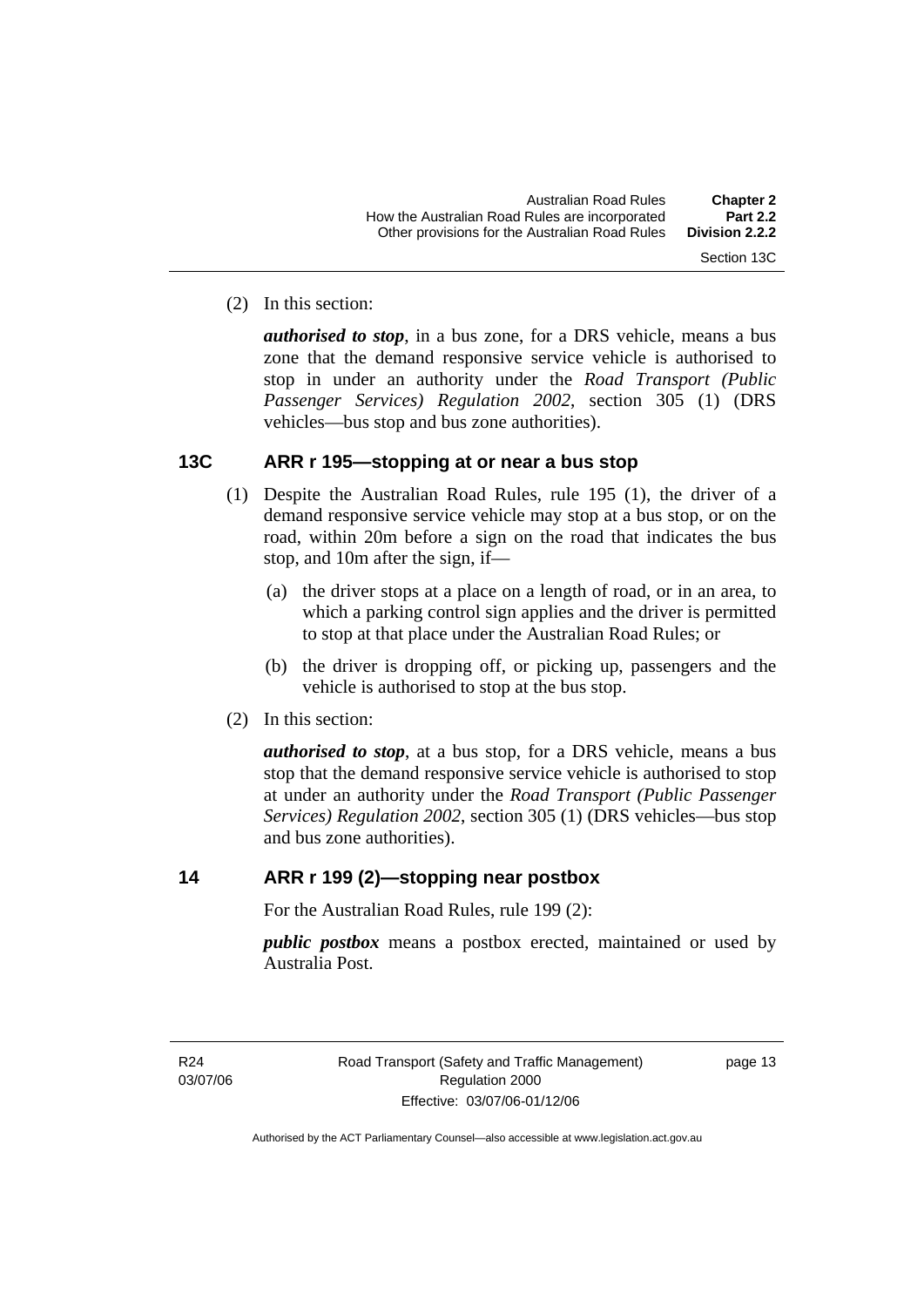| <b>Chapter 2</b> | <b>Australian Road Rules</b>                   |
|------------------|------------------------------------------------|
| <b>Part 2.2</b>  | How the Australian Road Rules are incorporated |
| Division 2.2.2   | Other provisions for the Australian Road Rules |
|                  |                                                |

Section 15

# **15 ARR r 206 (2) (b), (c)—time extension for people with disabilities permit**

- (1) For the Australian Road Rules, rule 206 (2) (b), a driver to whom the Australian Road Rules, rule 206 applies may park for not longer than 2 hours on a length of road, or in an area, to which a *permissive parking sign* applies if the maximum period of parking allowed by the sign is not longer than 30 minutes.
- (2) For the Australian Road Rules, rule 206 (2) (c), a driver to whom the Australian Road Rules, rule 206 applies may park for an unlimited period on a length of road, or in an area, to which a *permissive parking sign* applies if the maximum period of parking allowed by the sign is longer than 30 minutes.

# **16 ARR r 207 (2) (a)—fees for parking in pay parking spaces**

- (1) For the Australian Road Rules, rule 207 (2) (a), if a *permissive parking sign* applies to a length of road or area that is (or is part of) a pay parking area, the relevant parking fee is payable for parking in a pay parking space on the road or in the area.
- (2) For this section, the relevant parking fee does not become payable under subsection (1) until immediately after a vehicle is parked in the pay parking space concerned.
	- *Note* Pt 3.1 of this regulation makes provision for the administration of pay parking schemes (including the designation of pay parking areas by the erection of permissive parking signs and the fixing of fees).

# **16A ARR r 213 (5)—making a motor vehicle secure exception**

Every driver is exempt from the Australian Road Rules, rule 213 (5).

R24 03/07/06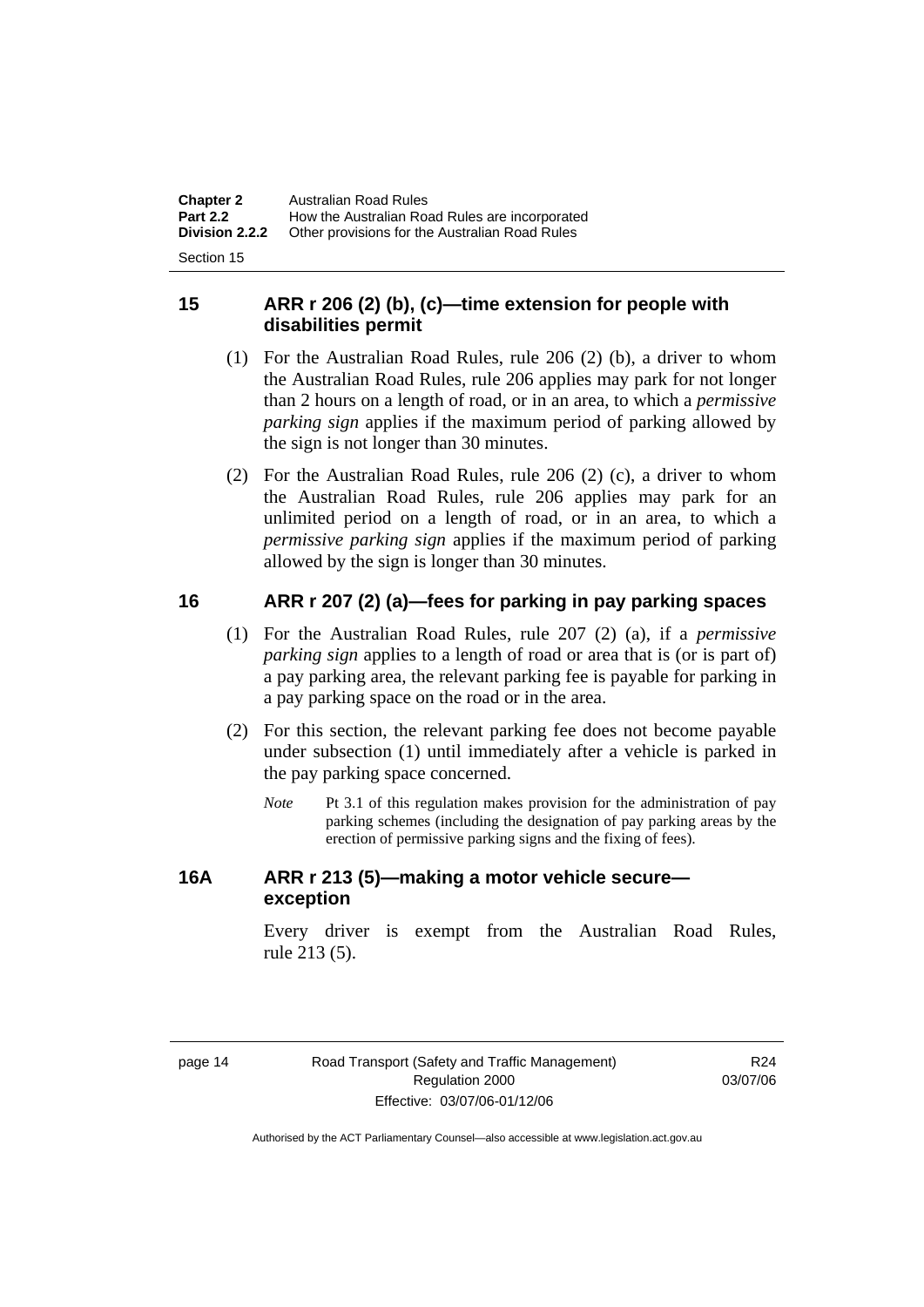#### Section 17

# **17 ARR r 215 (4)—lights required to be fitted to a vehicle**

For the Australian Road Rules, rule 215 (4), the lights required to be fitted to a vehicle are the lights required to be fitted to the vehicle under the *Road Transport (Vehicle Registration) Regulation 2000,*  schedule 1.

### **18 ARR r 216 (3)—towing a vehicle at night or in hazardous weather conditions**

For the Australian Road Rules, rule 216 (3):

*dangerous goods*—see the *Road Transport Reform (Dangerous Goods) Regulations 1997* (Cwlth), regulation 2.2.

*placard load*—see the *Road Transport Reform (Dangerous Goods) Regulations 1997* (Cwlth), regulation 2.13.

# **19 ARR r 220 (3)—using lights on vehicles that are stopped**

For of the Australian Road Rules, rule 220 (3), a light of a kind required to be fitted to a vehicle is a light of that kind required to be fitted to the vehicle under the *Road Transport (Vehicle Registration) Regulation 2000*, schedule 1.

# **20 ARR r 221 (f)—using hazard warning lights on buses carrying children**

- (1) This section applies to a bus that is carrying children and is fitted with hazard warning lights in accordance with the *Road Transport (Vehicle Registration) Regulation 2000*, schedule 1, but is not fitted with any other warning lights in accordance with that schedule.
- (2) For the Australian Road Rules, rule 221 (f), if the driver of the bus stops the bus to drop off or pick up a child, the driver is permitted to operate the hazard warning lights.

R24 03/07/06

page 15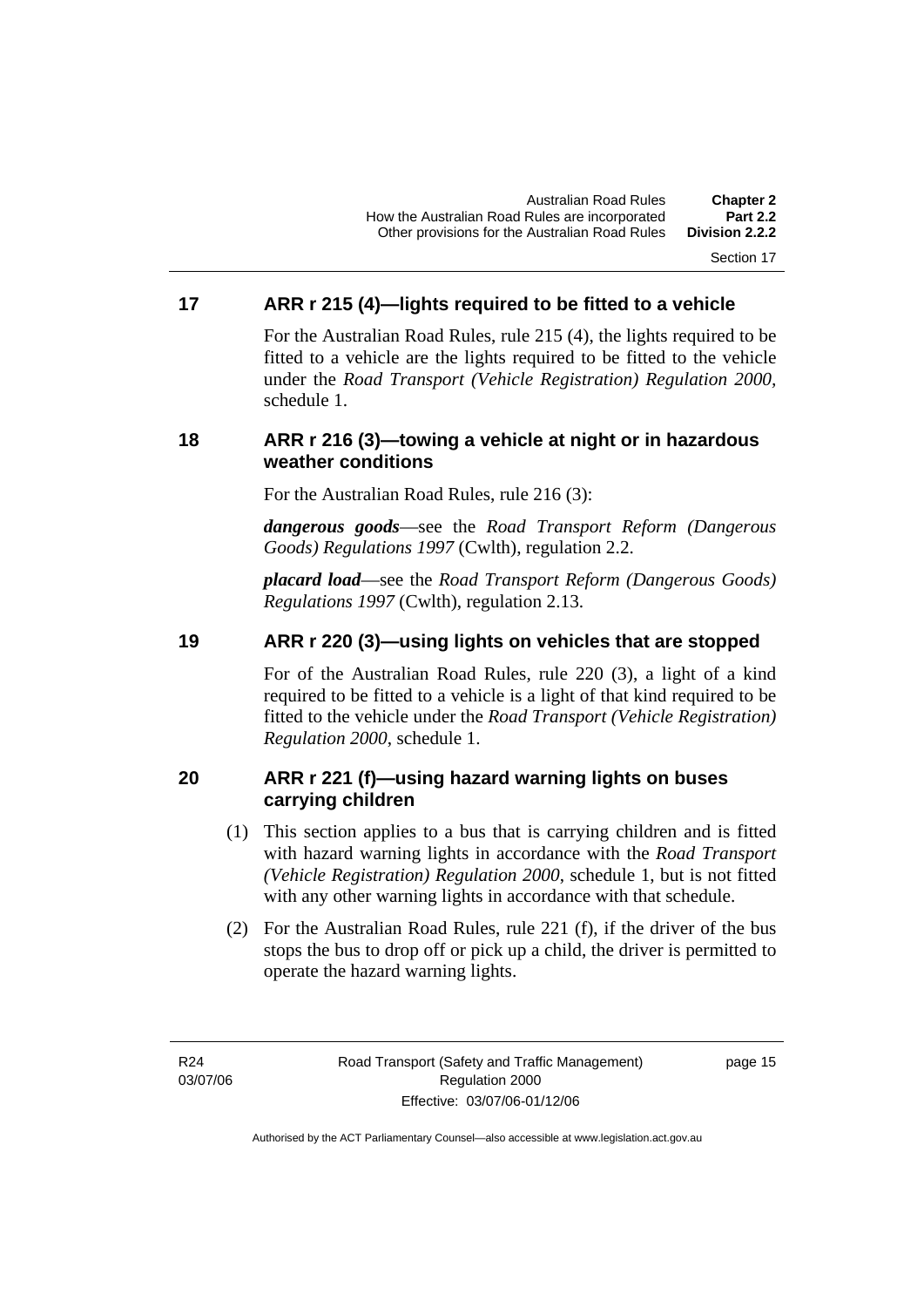**Chapter 2** Australian Road Rules<br>**Part 2.2** How the Australian Road **Part 2.2 How the Australian Road Rules are incorporated Division 2.2.2** Other provisions for the Australian Road Rules **Other provisions for the Australian Road Rules** 

Section 21

# **21 ARR r 222—using warning lights on buses carrying children**

- (1) This section applies to a bus that is carrying children and is fitted with warning lights (other than hazard warning lights) in accordance with the *Road Transport (Vehicle Registration) Regulation 2000*, schedule 1.
- (2) For the Australian Road Rules, rule 222, the driver of the bus must operate the warning lights by activating them.

# **22 ARR r 225—use of radar detectors**

Every driver is exempt from rule 225 of the Australian Road Rules.

*Note* The Australian Road Rules, r 225 is superfluous in the ACT because the Act, s 9 (2) makes it an offence for a person to drive or park a motor vehicle on a road or road related area if a traffic offence evasion device is fitted to, applied to, or carried in the vehicle.

### **22A ARR r 236 (6)—hitchhiking, roadside commerce etc permitted**

- (1) For the Australian Road Rules, rule 236 (6)—
	- (a) a pedestrian may stand on, or move onto, a road to—
		- (i) solicit contributions, employment or business from an occupant of a vehicle; or
		- (ii) hitchhike; or
		- (iii) display an advertisement; or
		- (iv) sell or offer articles for sale; or
		- (v) wash or clean, or offer to clean, the windscreen of a vehicle; and
	- (b) a person in a vehicle may buy, or offer to buy, an article or service from a person standing on a road.

| page 16 | Road Transport (Safety and Traffic Management) | R <sub>24</sub> |
|---------|------------------------------------------------|-----------------|
|         | Regulation 2000                                | 03/07/06        |
|         | Effective: 03/07/06-01/12/06                   |                 |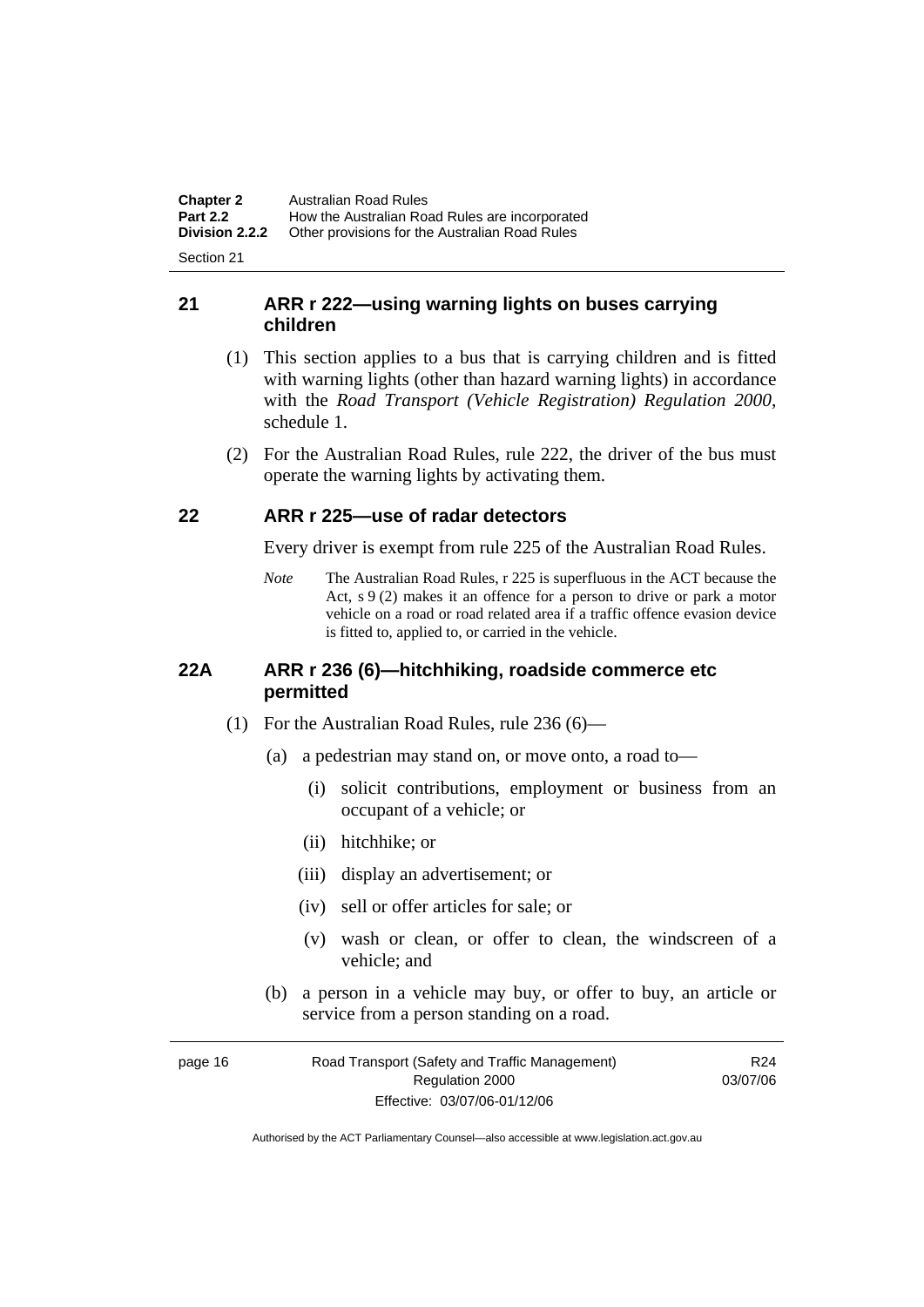#### (2) In this section:

*road* includes any shoulder of the road, and any median strip, painted island or traffic island, but does not include any other roadrelated area.

*Note Median strip*, *painted island* and *traffic island* are defined in the Australian Road Rules, dictionary, *shoulder* is defined in ARR, r 12, and *road-related area* is defined in the ARR, r 13.

### **23 ARR r 240 (2)—wheeled recreational devices and toys not to be used on certain roads**

For the Australian Road Rules, rule 240 (2), a person must not travel in or on a wheeled recreational device on any road at night.

#### **23B ARR r 266 (3) (b)—wearing of seatbelts by passengers under 16 years old**

- (1) For the Australian Road Rules, rule 266 (3) (b), all passengers in or on a motor vehicle (other than a bus or motor bike) who are at least 1 year old, but under 16 years old, must be restrained in an approved child restraint or wear a seatbelt unless they are exempt from wearing a seatbelt under a territory law.
	- *Note* For the circumstances in which a person is exempt from wearing a seatbelt, see the Australian Road Roads, r 267 and this section, s (2).
- (2) A passenger mentioned in subsection (1) is exempt from wearing a seatbelt if—
	- (a) the motor vehicle is not required to be fitted with child restraint anchorages or seatbelts under the 2nd or 3rd edition ADR and the vehicle has not been fitted with a child restraint anchorage point or a seatbelt for a seating position that is available for the passenger; or
	- (b) the motor vehicle is registered in a State that does not have a law that substantially corresponds to subsection (1); or

R24 03/07/06 Section 23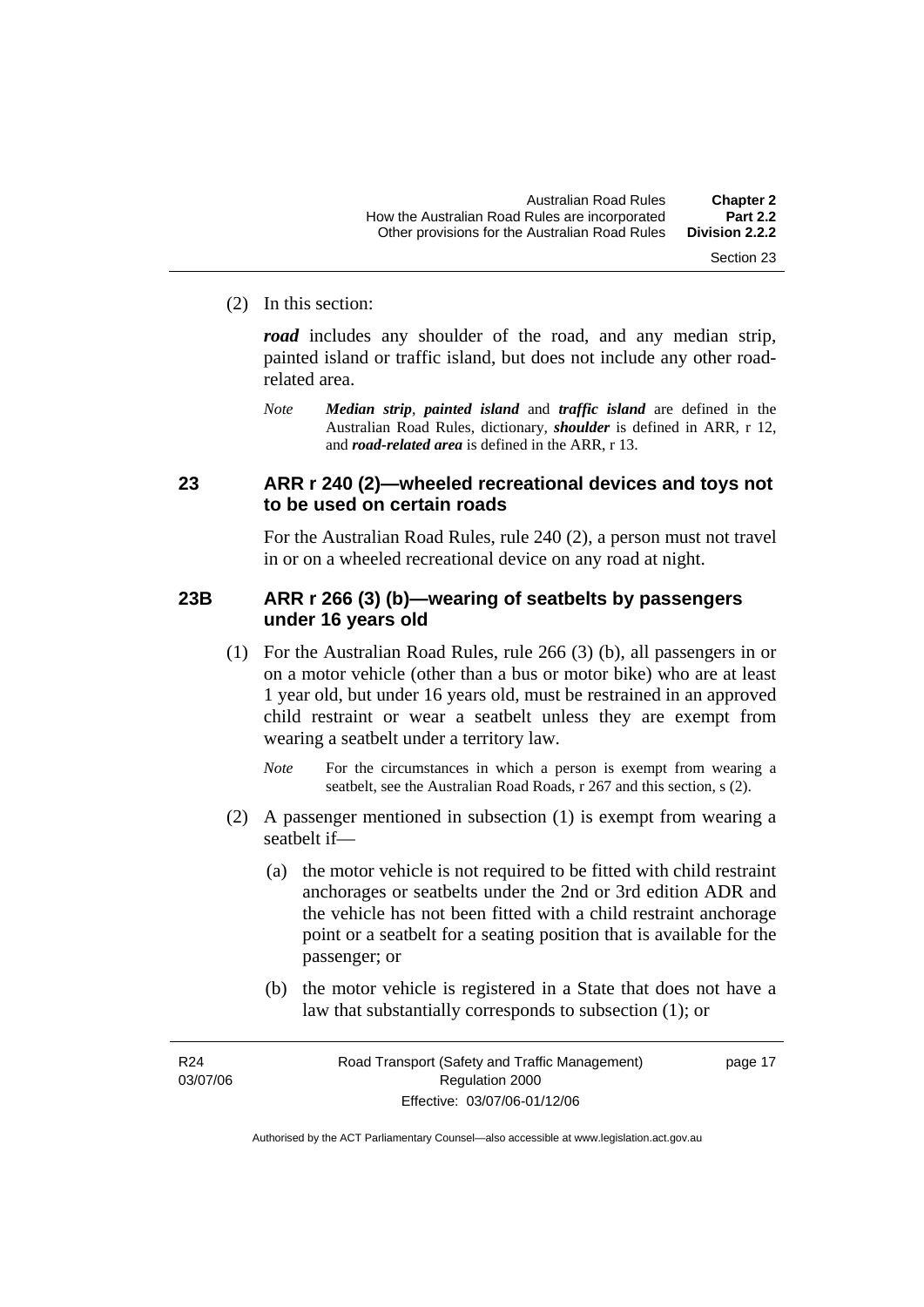| <b>Chapter 2</b> | Australian Road Rules                          |
|------------------|------------------------------------------------|
| <b>Part 2.2</b>  | How the Australian Road Rules are incorporated |
| Division 2.2.2   | Other provisions for the Australian Road Rules |

Section 24

- (c) the motor vehicle is a taxi or hire car, or a demand responsive service vehicle that is not a bus, and a seating position (other than a front passenger seat) fitted with a suitable approved child restraint or seatbelt is not available for the passenger.
- *Note 1* The exemption applies to a passenger in a vehicle that has 2 or more rows of seats only if the passenger sits in the rear seats, see the ARR, r 267 (1).
- *Note* 2 The defence of sudden or extraordinary emergency is also available, see the Criminal Code, s 41.
- (3) In this section:

*2nd edition ADR*—see the *Road Transport (Vehicle Registration) Regulation 2000*, schedule 1, section 1.14.

*3rd edition ADR*—see the *Road Transport (Vehicle Registration) Regulation 2000*, schedule 1, section 1.15.

# **24 ARR r 266 (7)—wearing of seatbelts by passengers under 16 years old**

For the Australian Road Rules, rule 266 (7):

*approved child restraint* means a child restraint that is approved by the road transport authority under section 66 (1) (b) (Approvals etc by road transport authority).

# **25 ARR r 267 (3)—certificates of exemption from wearing seatbelts**

For the Australian Road Rules, rule 267 (3) a certificate is issued under a law of this jurisdiction for a person if—

- (a) the certificate is signed by a doctor; and
- (b) it certifies that—
	- (i) the person cannot wear a seatbelt for medical reasons; or

page 18 Road Transport (Safety and Traffic Management) Regulation 2000 Effective: 03/07/06-01/12/06

R24 03/07/06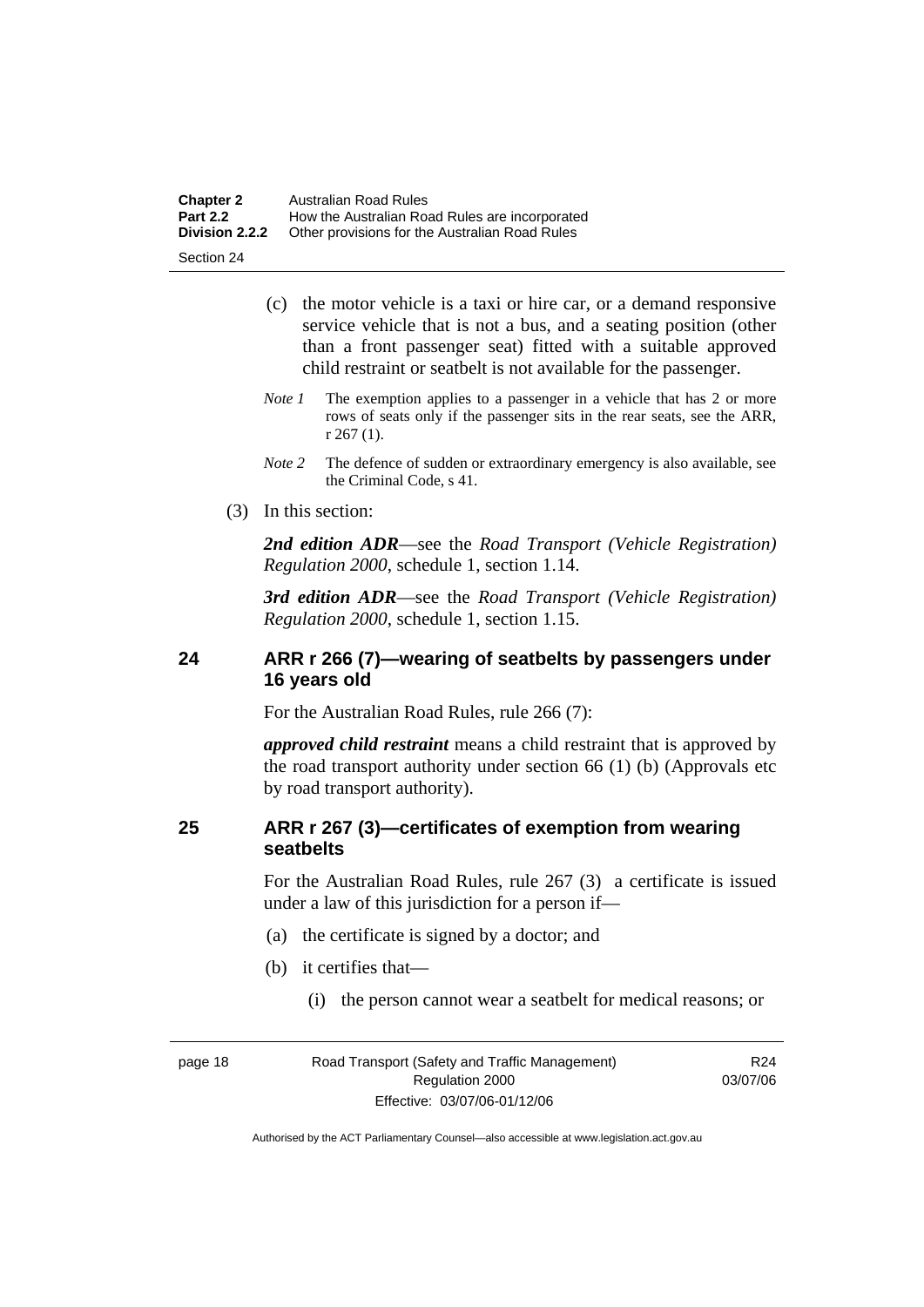(ii) the person cannot, because of that person's size, build or any other physical characteristic, safely drive a vehicle while wearing a seatbelt.

#### **26 ARR r 270 (3)—wearing motorbike helmets**

For the Australian Road Rules, rule 270 (3):

*approved motor bike helmet* means a protective helmet for motor bike riders that is approved by the road transport authority under section 66 (1) (c) (Approvals etc by road transport authority).

#### **27 ARR r 271 (6)—riding on motorbikes**

For the Australian Road Rules, rule 271 (6):

- (a) the Australian Road Rules, rule 271 (2) does not apply to a passenger on a motorbike to the extent that the passenger is exempt from the subrule under section 67 (Exemption from requirement about riding on motorbikes); and
- (b) the Australian Road Rules, rule 271 (3) does not apply to the rider of a motorbike in relation to a passenger to the extent that, under paragraph (a), rule 271 (2) does not apply to the passenger.

# **27A ARR r 280 (2) (a)—other vehicles to which B light rules apply**

The following classes of vehicles are specified:

- (a) taxis;
- (b) hire cars;
- (c) demand responsive service vehicles;

page 19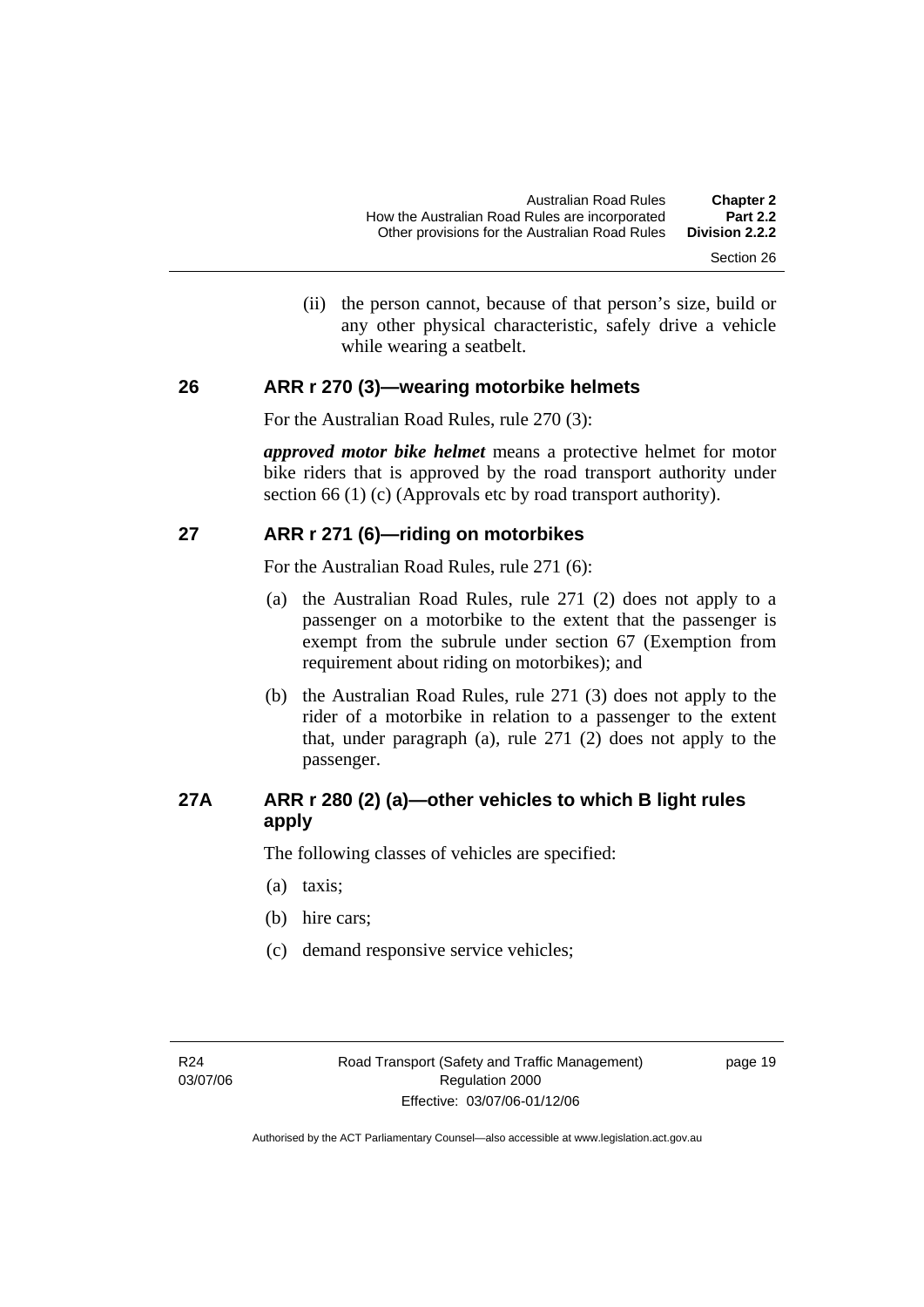| <b>Chapter 2</b> | Australian Road Rules                          |
|------------------|------------------------------------------------|
| <b>Part 2.2</b>  | How the Australian Road Rules are incorporated |
| Division 2.2.2   | Other provisions for the Australian Road Rules |
|                  |                                                |

Section 28

#### (d) motorbikes.

*Note* This section applies the B light rules to drivers of taxis, hire cars, demand responsive service vehicles and riders of motorbikes who, under s 12, are allowed to drive in bus lanes.

# **28 ARR r 287 (3) (e), (4)—duties of participants in crashes**

- (1) For the Australian Road Rules, rule 287 (3) (e), every crash not mentioned in the Australian Road Rules, rule 287 (3) (a) to (d) must be reported to a police officer.
	- *Note* The Australian Road Rules, r 287 (3) (e) requires the driver (or the driver's representative) to give the driver's required particulars, within the required time, about a crash to a police officer if the crash is required to be reported to a police officer under another law of this jurisdiction.
- (2) For the Australian Road Rules, rule 287 (4), definition of *required particulars*, information required to be given to a police officer about a crash includes an explanation of the circumstances of the crash.

#### **29 ARR r 289 (1) (g)—driving on nature strip**

For the Australian Road Rules, rule 289 (1) (g), a driver may drive the driver's vehicle on a nature strip adjacent to a length of road in a built-up area if the vehicle—

- (a) is a motor vehicle (other than a ride-on lawnmower) that is built and used solely for cutting grass, or for purposes incidental to cutting grass; or
- (b) is a motor vehicle that is designed for cleaning footpaths and is being driven on the nature strip for the purpose of cleaning a footpath and is displaying an amber flashing light; or

R24 03/07/06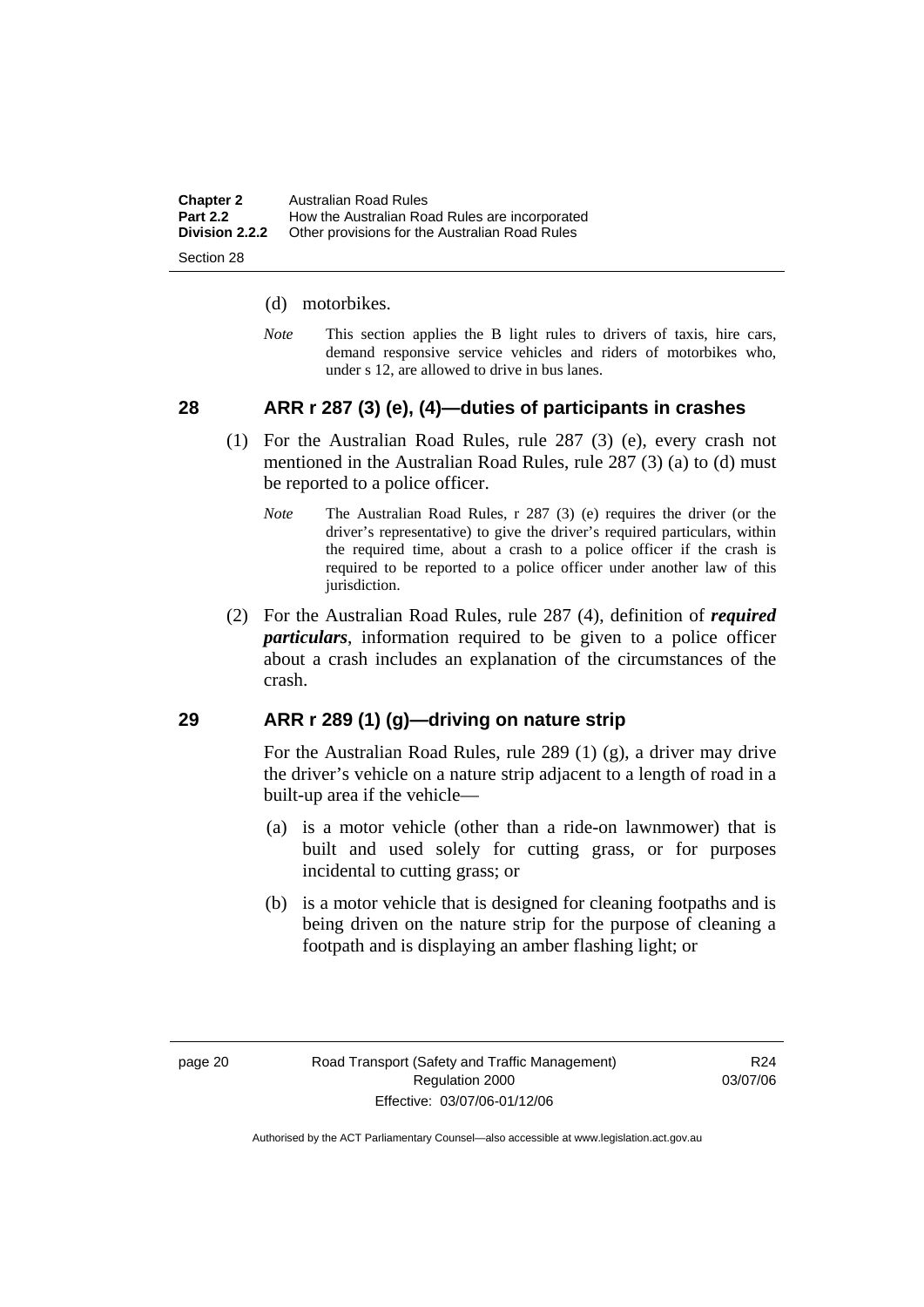- Section 30
- (c) is being used to transport goods or materials for use in (or for the purposes of) the construction or maintenance of roads by or on behalf of the Territory; or
- (d) is a postal vehicle that is  $-$ 
	- (i) a motorbike with an engine capacity of not more than 110mL; and
	- (ii) being driven at a speed of not more than 10km/h.
- (e) is being used by a person in the course of his or her duties as a person authorised under this regulation to use a traffic offence detection device.

#### **30 ARR r 298—driving with a person in or on trailer**

- (1) For the Australian Road Rules, rule 298, a trailer is exempt if—
	- (a) the trailer is being towed by a police vehicle or emergency vehicle; or
	- (b) the carriage of passengers is permitted in a part of the trailer and anyone in the trailer is in that part; or
	- (c) anyone who is in the trailer is engaged in the door-to-door delivery or collection of goods, or in the collection of waste or garbage, and the trailer is not travelling faster than 25 km/h; or
	- (d) in all the circumstances, there is no reasonable danger of anyone in the trailer falling from the trailer or being injured.
- (2) For this section, the carriage of passengers is permitted in a part of a trailer if the part is designed primarily for—
	- (a) the carriage of passengers; or
	- (b) the carriage of goods, but is enclosed.
- (3) In this section: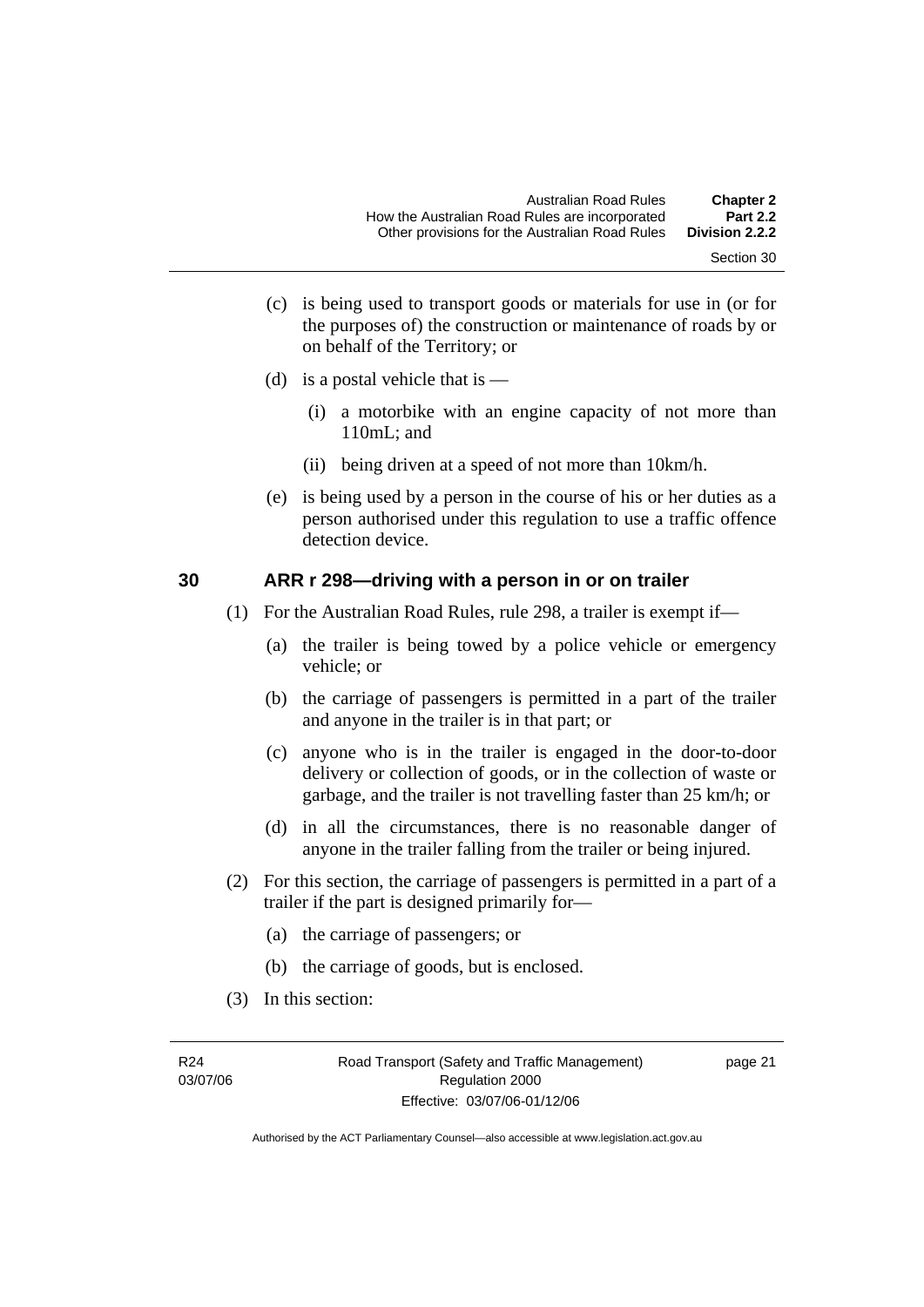| <b>Chapter 2</b><br><b>Part 2.2</b> | Australian Road Rules<br>How the Australian Road Rules are incorporated |
|-------------------------------------|-------------------------------------------------------------------------|
| <b>Division 2.2.2</b>               | Other provisions for the Australian Road Rules                          |
| Section 31                          |                                                                         |

*enclosed*, for a part of a trailer, means enclosed by—

- (a) the structure of the trailer; or
- (b) a canopy, cage or other device fitted to the trailer that is of a kind approved by the road transport authority under section 66 (1) (d) (Approvals etc by road transport authority).

*in* includes on.

#### **31 ARR r 310 (3), (4)—exemption for road workers etc**

- (1) For the Australian Road Rules, rule 310 (3) (b), the road transport authority may authorise a person to engage in speed zoning tests.
- (2) For the Australian Road Rules, rule 310 (4), definition of *roadworks*, the road transport authority may authorise—
	- (a) installation or maintenance work on, above or below a road; or
	- (b) installation or maintenance of a traffic control device; or
	- (c) a traffic survey.
- (3) This section is additional to, and does not limit, any other power of the road transport authority or anyone else under a territory law to authorise something mentioned in this section.
	- *Note* Under the Act, the road transport authority can authorise a person to install or display (or to interfere with, change or remove) a prescribed traffic control device.

#### **32 ARR r 313—postal workers**

For the Australian Road Rules, rule 313—

- (a) the Australian Road Rules, rule 186 (Stopping in a mail zone) does not apply to the driver of a postal vehicle; and
- (b) the Australian Road Rules, rule 288 (Driving on a path) does not apply to the driver of a postal vehicle if—

page 22 Road Transport (Safety and Traffic Management) Regulation 2000 Effective: 03/07/06-01/12/06

R24 03/07/06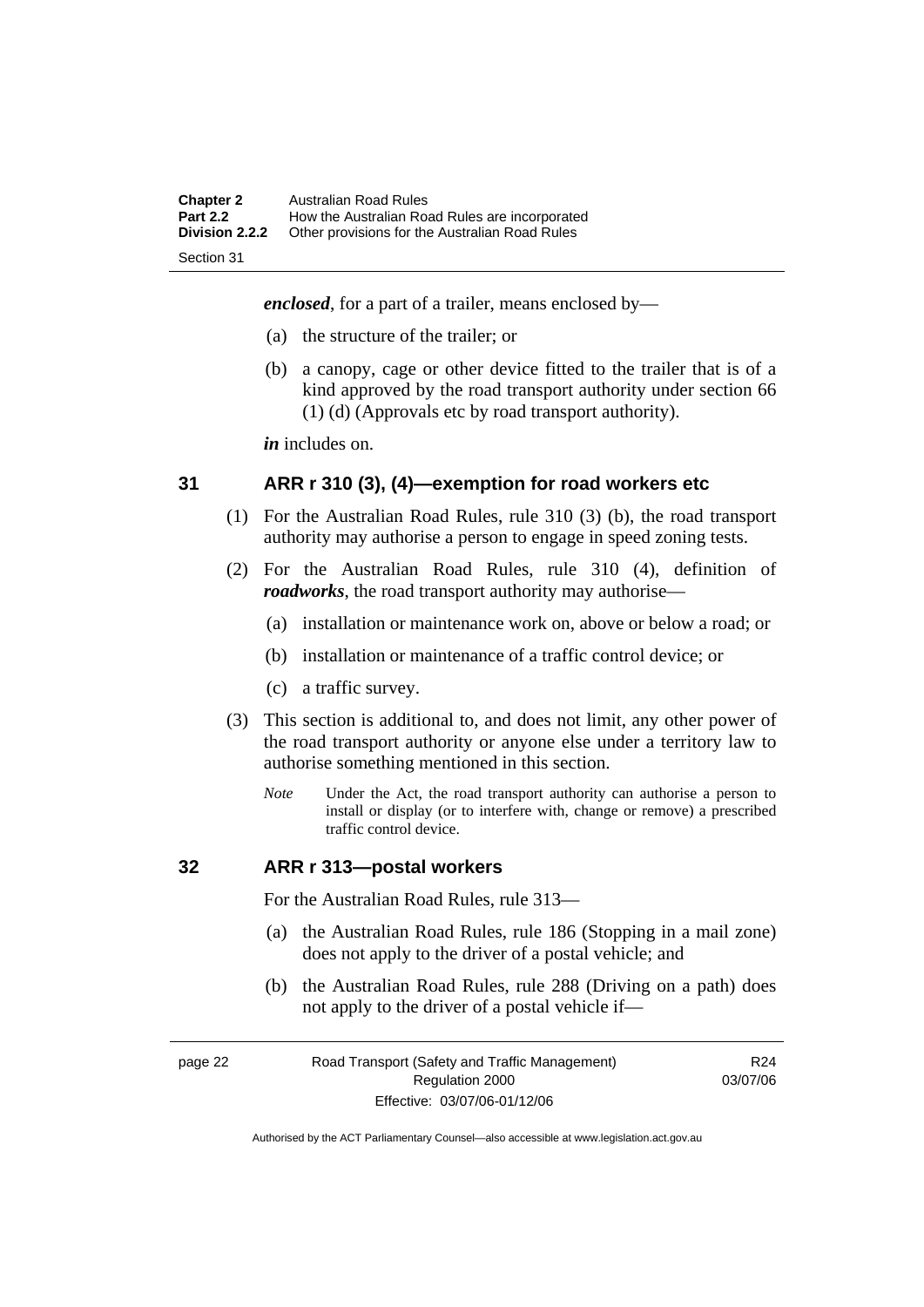- Section 33
- (i) the vehicle is a motorbike with an engine capacity of not more that 110mL; and
- (ii) the vehicle is being driven at a speed of not more than 10km/h.

#### **33 ARR dict—definitions for dictionary**

(1) For the Australian Road Rules, dictionary:

*approved bicycle helmet* means a protective helmet for bicycle riders that is approved by the road transport authority under section 66 (1) (a) (Approvals etc by road transport authority).

*authorised person,* for a provision of the Australian Road Rules, means a person who is appointed as an authorised officer under the *Road Transport (General) Act 1999* for the Australian Road Rules or the provision.

*emergency worker* means—

- (a) a member of the ambulance service rendering or providing transport for sick or injured people; or
- (b) a member of the ambulance service, the fire brigade, the rural fire service or the SES providing transport in an emergency; or
- (c) a person who is declared by the road transport authority under section 66 (1) (e) (Approvals etc by road transport authority) to be an emergency worker.

*mechanical signalling device*, in relation to a vehicle, means a device that—

- (a) is fitted to the vehicle; and
- (b) is a mechanical signalling device or turn signal that complies with the *Road Transport (Vehicle Registration) Regulation 2000*, schedule 1.

page 23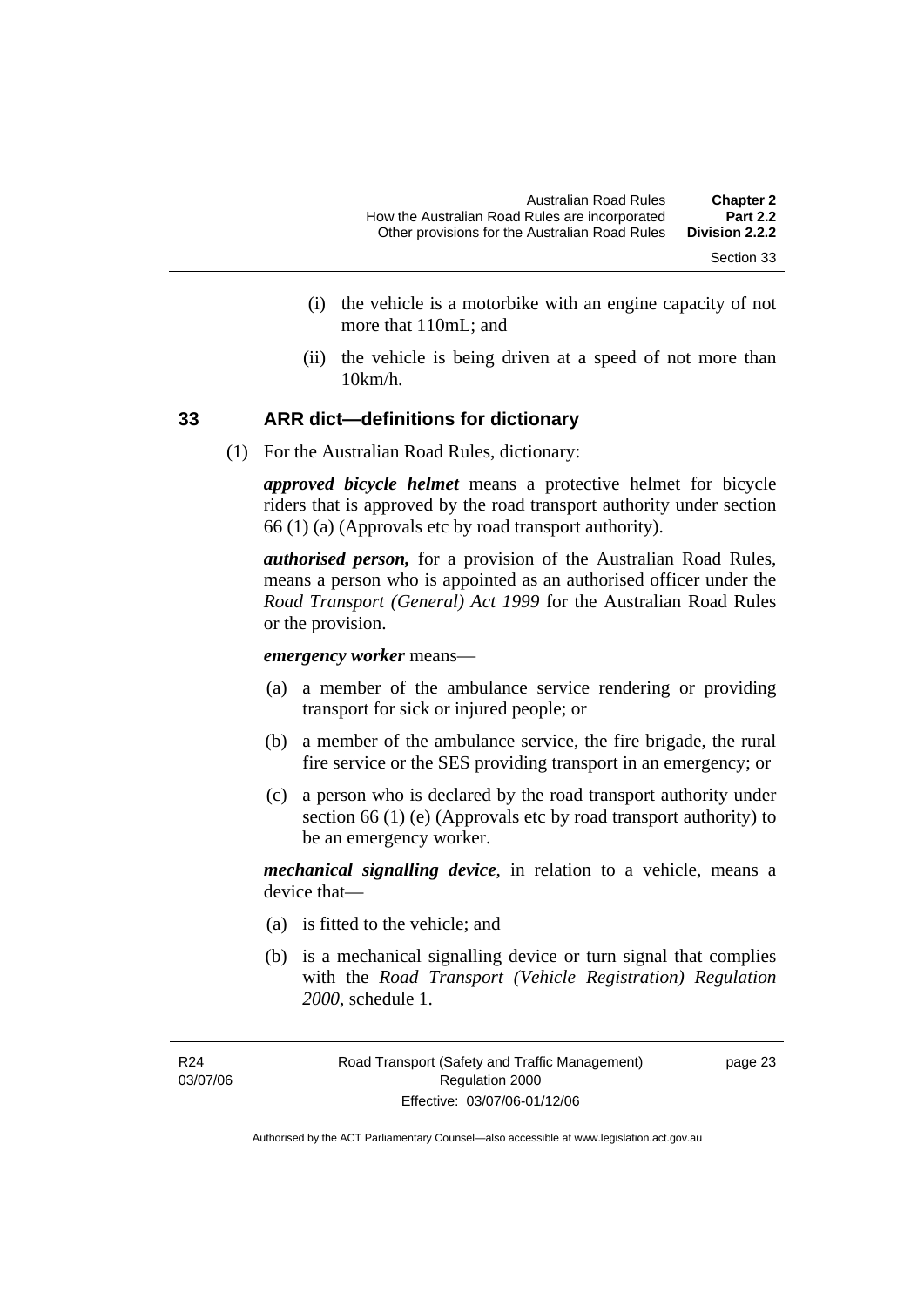**Chapter 2** Australian Road Rules<br>**Part 2.2** How the Australian Road **Part 2.2 How the Australian Road Rules are incorporated Division 2.2.2** Other provisions for the Australian Road Rules **Other provisions for the Australian Road Rules** 

Section 33

*oversize vehicle* means a vehicle that has a dimension that, including the dimension of any load, exceeds a relevant dimension limit under the *Road Transport (Dimensions and Mass) Act 1990*, the *Road Transport (Vehicle Registration) Regulation 2000*, or this section.

*police officer*—see the Legislation Act, dictionary, part 1.

*postal worker* means an employee of Australia Post or anyone else engaged by Australia Post to deliver post.

*public bus*—see the *Road Transport (Public Passenger Services) Act 2001*, dictionary.

*taxi*—

- (a) see the *Road Transport (Public Passenger Services) Act 2001*, section 45 (Meaning of *taxi*); and
- (b) except in the Australian Road Rules, rule 182 (which is about stopping in taxi zones), includes a hire car.
- (2) For the Australian Road Rules, dictionary, definition of *GVM*, paragraph (b):

#### *vehicle registration authority* means:

- (a) the road transport authority; or
- (b) the corresponding authority of another jurisdiction.
- (3) For the Australian Road Rules, dictionary, definition of *hazard warning lights*:

*another law of this jurisdiction* means the *Road Transport (Vehicle Registration) Regulation 2000*, schedule 1.

- (4) For the Australian Road Rules, dictionary, definition of *portable warning triangle*, a portable warning triangle is approved if it—
	- (a) is in the form of an equilateral triangle; and

page 24 Road Transport (Safety and Traffic Management) Regulation 2000 Effective: 03/07/06-01/12/06

R24 03/07/06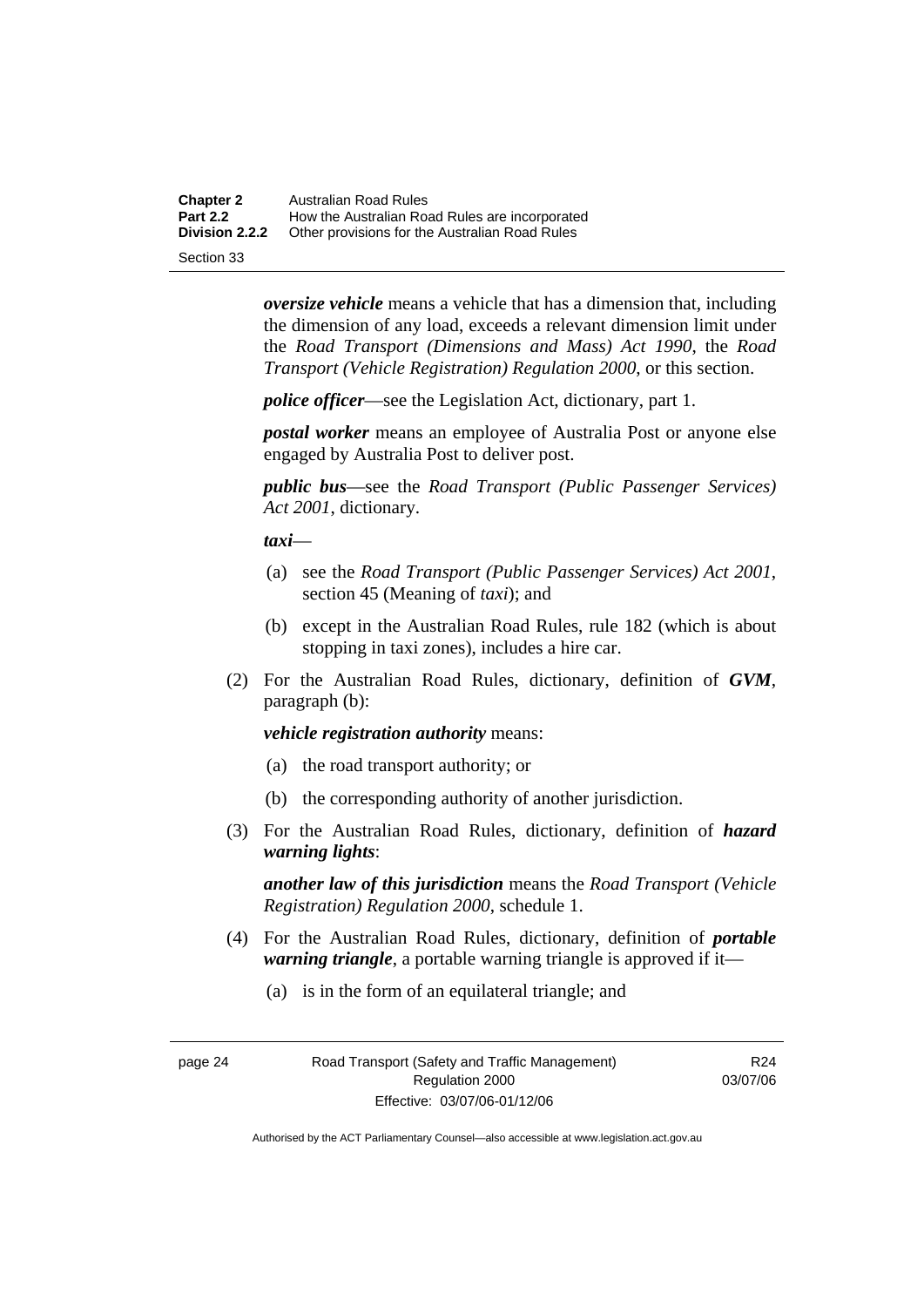- Section 33
- (b) has a minimum height of 300mm; and
- (c) has, on the front and back, red reflecting sheeting or material, or 9 red reflectors arranged in a triangular shape, causing a red reflection that would be clearly visible to a driver at night when the upper beam of light from any headlight on the vehicle (complying with the relevant provisions to the *Road Transport (Vehicle Registration) Regulation 2000*), schedule 1 is projected directly onto the sign from a distance of 200m; and
- (d) is of a robust and durable construction, capable of being readily erected to stand in an upright position and capable of remaining unaffected (to any material degree) by any reasonable force of wind or variation in weather conditions.

Road Transport (Safety and Traffic Management) Regulation 2000 Effective: 03/07/06-01/12/06

page 25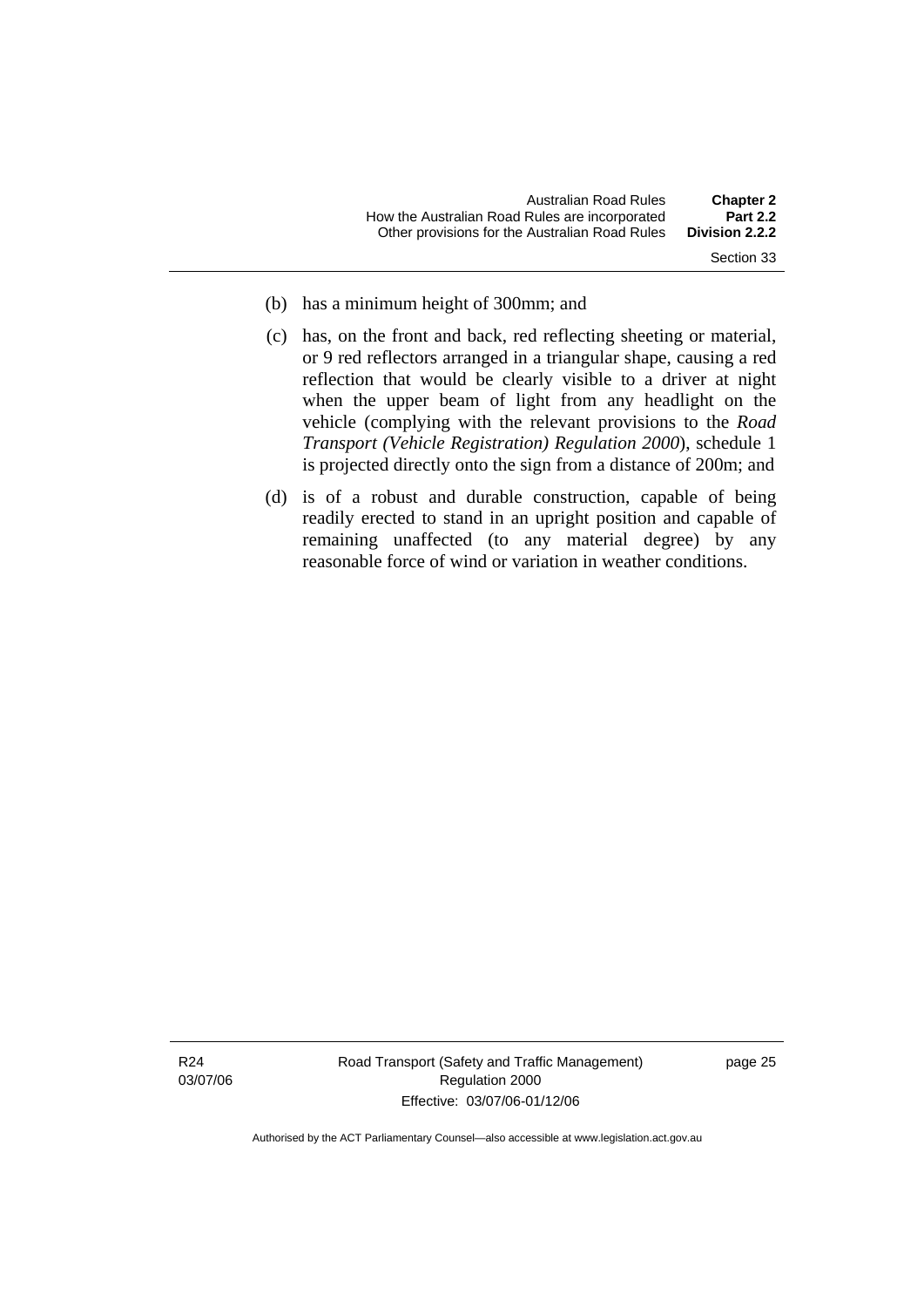**Chapter 2 Australian Road Rules**<br>**Part 2.3 Additional ACT road rules Part 2.3** Additional ACT road rules<br>**Division 2.3.1** Noise and other nuisances **Division 2.3.1** Noise and other nuisances

Section 37

# **Part 2.3 Additional ACT road rules**

*Note* The Australian Road Rules are not completely self-contained and need to be read with associated laws of each jurisdiction. This part sets out some of the associated laws that are particular to the ACT. Provisions of Acts and other regulations included in the road transport legislation contain other provisions that are particular to the ACT.

# **Division 2.3.1 Noise and other nuisances**

### **37 Making unnecessary engine noise**

The driver of a motor vehicle on a road must not make unnecessary noise by turning on, running or failing to turn off the vehicle's engine.

Maximum penalty: 20 penalty units.

*Note* Under the Australian Road Rules, r 291 it is an offence to start or drive a vehicle in a way that makes unnecessary noise or smoke.

### **38 Emission of waste oil or grease**

 (1) A person must not use a motor vehicle or trailer on a road unless adequate precautions have been taken to prevent waste oil or grease from the machinery or from any other part of the vehicle from dropping onto the roadway.

Maximum penalty: 20 penalty units.

- *Note* The Australian Road Rules, r 293 requires the driver of a vehicle to remove oil or grease that falls from the vehicle in certain circumstances.
- (2) Without limiting the liability of anyone else, the responsible person for a motor vehicle or trailer must take reasonable steps to prevent a contravention of subsection (1) in relation to the vehicle.

Maximum penalty: 20 penalty units.

page 26 Road Transport (Safety and Traffic Management) Regulation 2000 Effective: 03/07/06-01/12/06

R24 03/07/06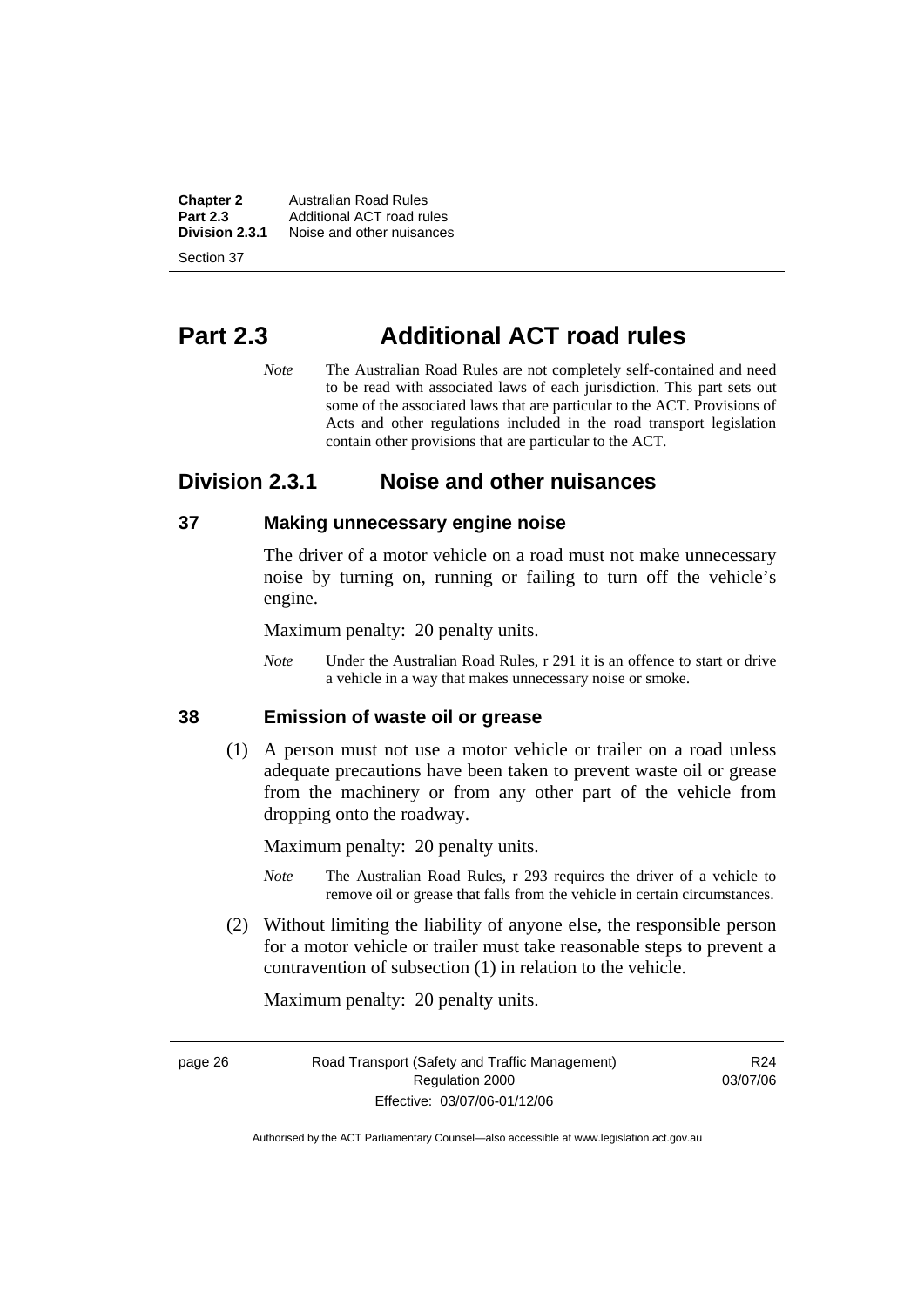#### Section 39

# **Division 2.3.2 Driver and passenger safety**

### **39 Safety of persons on trailers**

 (1) A person must not travel on a road in or on any part of a trailer that is not a part designed primarily for the carriage of passengers or goods.

Maximum penalty: 20 penalty units.

 (2) A person must not travel on a road in or on any part of a trailer that is a part designed primarily for the carriage of goods if the part is not enclosed.

Maximum penalty: 20 penalty units.

- (3) This section does not apply to a person—
	- (a) who is in or on a police vehicle or emergency vehicle; or
	- (b) engaged in the door-to-door delivery or collection of goods, or in the collection of waste or garbage, in or on a trailer that is not travelling faster than 25km/h; or
	- (c) if, in all the circumstances, there is a no reasonable danger of the person falling or being thrown from the trailer, or being injured, because the person is travelling in a way prohibited by this section.
- (4) In this section:

*enclosed*, for a part of a trailer, means enclosed by—

(a) the structure of the trailer; or

page 27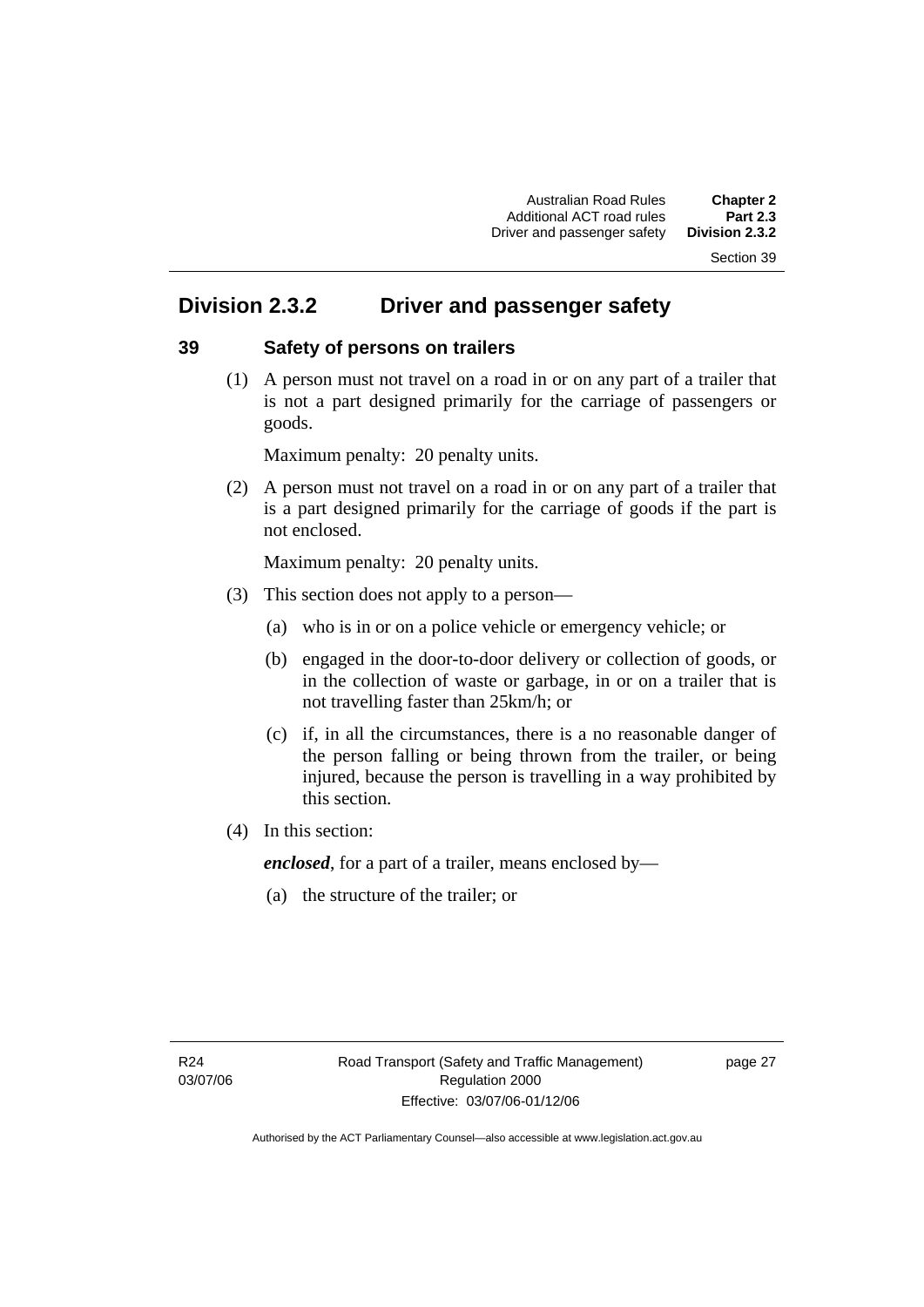**Chapter 2 Australian Road Rules**<br>**Part 2.3 Additional ACT road rules Part 2.3** Additional ACT road rules<br>**Division 2.3.3** Trailers and towing **Division 2.3.3** Trailers and towing

Section 40

- (b) a canopy, cage or other device fitted to the trailer that is of a kind approved by the road transport authority under section 66 (1) (d) (Approvals etc by road transport authority).
- *Note* The Australian Road Rules, r 298 prohibits a driver from driving a motor vehicle towing a trailer with a person in or on the trailer, unless the trailer is exempt from the rule under another law of this jurisdiction. Section 30 provides the exemption from the rule.

### **40 Passengers in sidecars to be seated**

 (1) A passenger in a sidecar attached to a motorbike that is moving, or is stationary but not parked, on a road must sit in a place in the sidecar designed for use by a passenger.

Maximum penalty: 20 penalty units.

 (2) The rider of a motorbike must not ride with a passenger in a sidecar unless the passenger complies with subsection (1).

Maximum penalty: 20 penalty units.

# **Division 2.3.3 Trailers and towing**

- *Note* The following rules of the Australian Road Rules apply to the towing of vehicles:
	- r 216 (which is about the lights that must be used when towing a vehicle at night or in hazardous weather conditions)
	- r 254 (which is about the towing of bicycles)
	- r 257 (which is about riding with a person on a bicycle trailer)
	- r 292 (which is about towing a vehicle with an insecure or overhanging load)
	- r 294 (which is about keeping control of a motor vehicle or trailer being towed)
	- r 295 (which is about towing another vehicle with a towline)
	- r 298 (which is about driving with a person in a trailer)
	- r 312 (which provides certain exemptions for tow truck drivers).

page 28 Road Transport (Safety and Traffic Management) Regulation 2000 Effective: 03/07/06-01/12/06

R24 03/07/06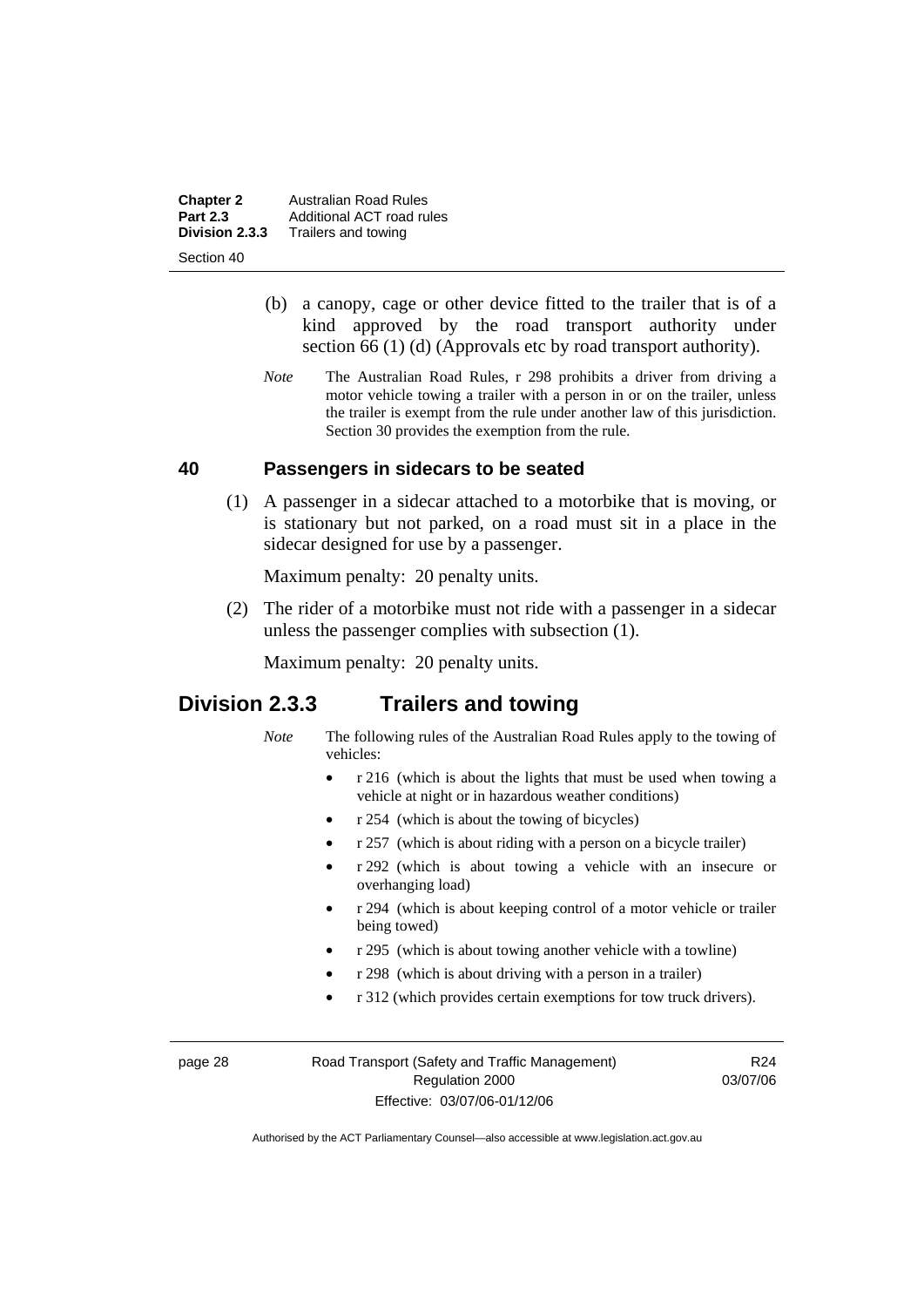#### Section 41

#### **41 Number of vehicles that may be drawn**

 (1) The driver of an articulated vehicle must not tow any other vehicle on a road.

Maximum penalty: 20 penalty units.

 (2) The driver of a motor vehicle must not tow more than 1 other vehicle on a road.

Maximum penalty: 20 penalty units.

- (3) The road transport authority may exempt a vehicle or person from subsection  $(1)$  or  $(2)$ .
- (4) Subsection (2) does not apply in relation to a tow truck that is towing an articulated vehicle (other than a B-double or road train) if—
	- (a) the articulated vehicle has broken down on a road and it is necessary for it to be towed away; or
	- (b) the articulated vehicle has been involved in a crash on a road and it is necessary for it to be towed away.
- (5) Subsection (2) does not apply to a motor vehicle that is towing another vehicle using a lift and tow trailer if—
	- (a) the other vehicle is partly supported by the lift and tow trailer; and
	- (b) the vehicle is not towed at faster than 60 km/h; and
	- (c) the combined weight of the towed vehicle and the lift and tow trailer is not more than the unladen weight of the towing vehicle.
- (6) Subsection (2) does not apply to—
	- (a) a tractor-harvester-cutting head trailer combination; or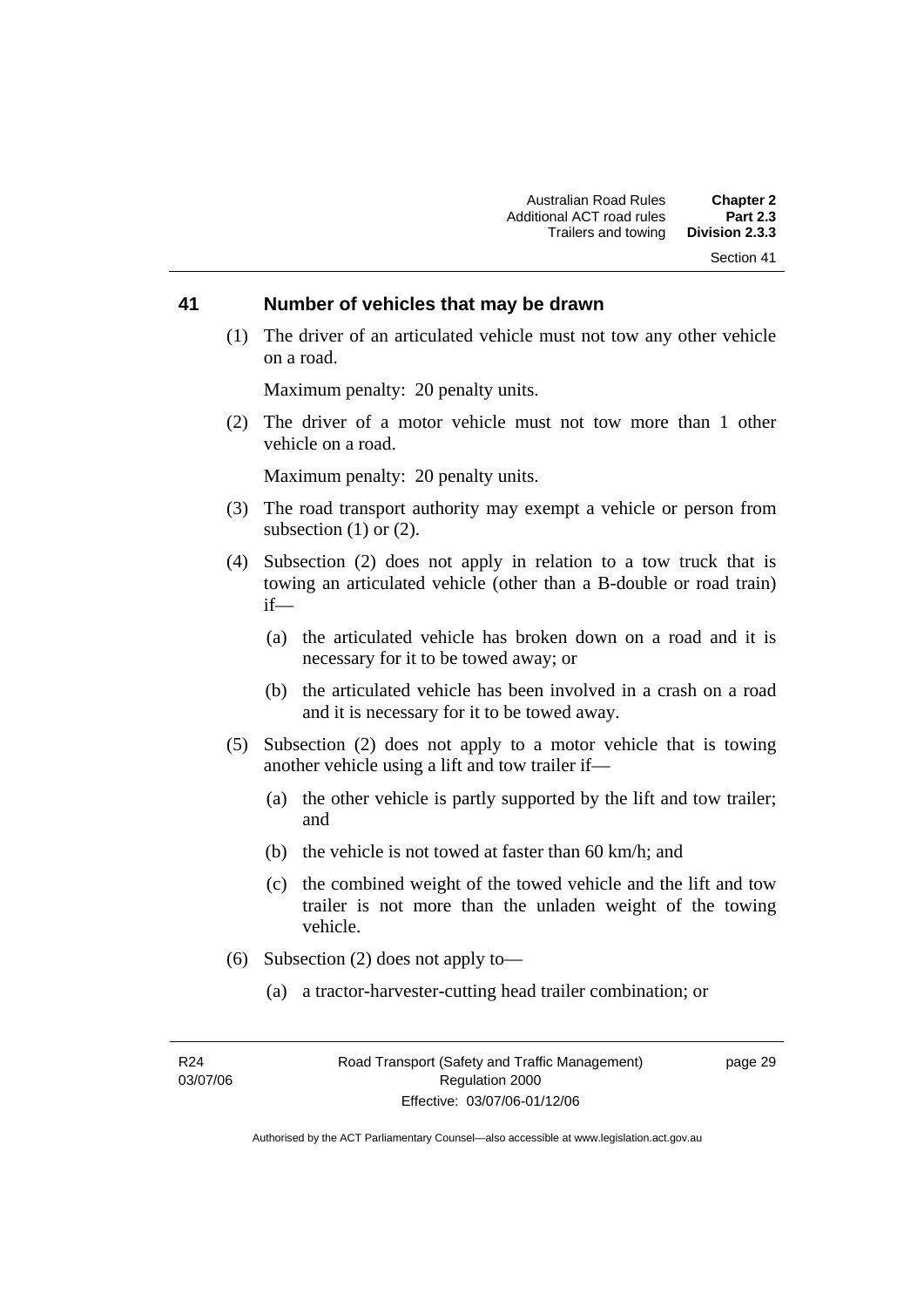| <b>Chapter 2</b> | <b>Australian Road Rules</b> |
|------------------|------------------------------|
| <b>Part 2.3</b>  | Additional ACT road rules    |
| Division 2.3.3   | Trailers and towing          |
| Section 42       |                              |

- (b) a tractor with multiple implements attached, if the implements are normally used as a single unit when performing agricultural operations; or
- (c) a tractor and implement combination towing a fuel trailer or laser tower; or
- (d) an articulated low-loader consisting of a prime mover towing a converter dolly and a semitrailer; or
- (e) a B-double, dog trailer or road train.

### **42 Towing by vehicles under 4.5t**

- (1) The driver of a motor vehicle (the *towing vehicle*) must not tow another vehicle (the *towed vehicle*) on a road if the laden weight of the towed vehicle is more than—
	- (a) the capacity of the towing attachment fitted to the towing vehicle; or
	- (b) the maximum laden weight for the towed vehicle.

Maximum penalty: 20 penalty units.

- (2) Subsection (1) does not apply to the driver if the towing vehicle has a GVM over 4.5t.
- (3) The road transport authority may exempt a vehicle or person from subsection  $(1)$ .
- (4) In this section:

*maximum laden weight*, for the towed vehicle, means—

 (a) the maximum laden weight for a towed vehicle specified by the manufacturer of the towing vehicle in relation to the towing vehicle; or

R24 03/07/06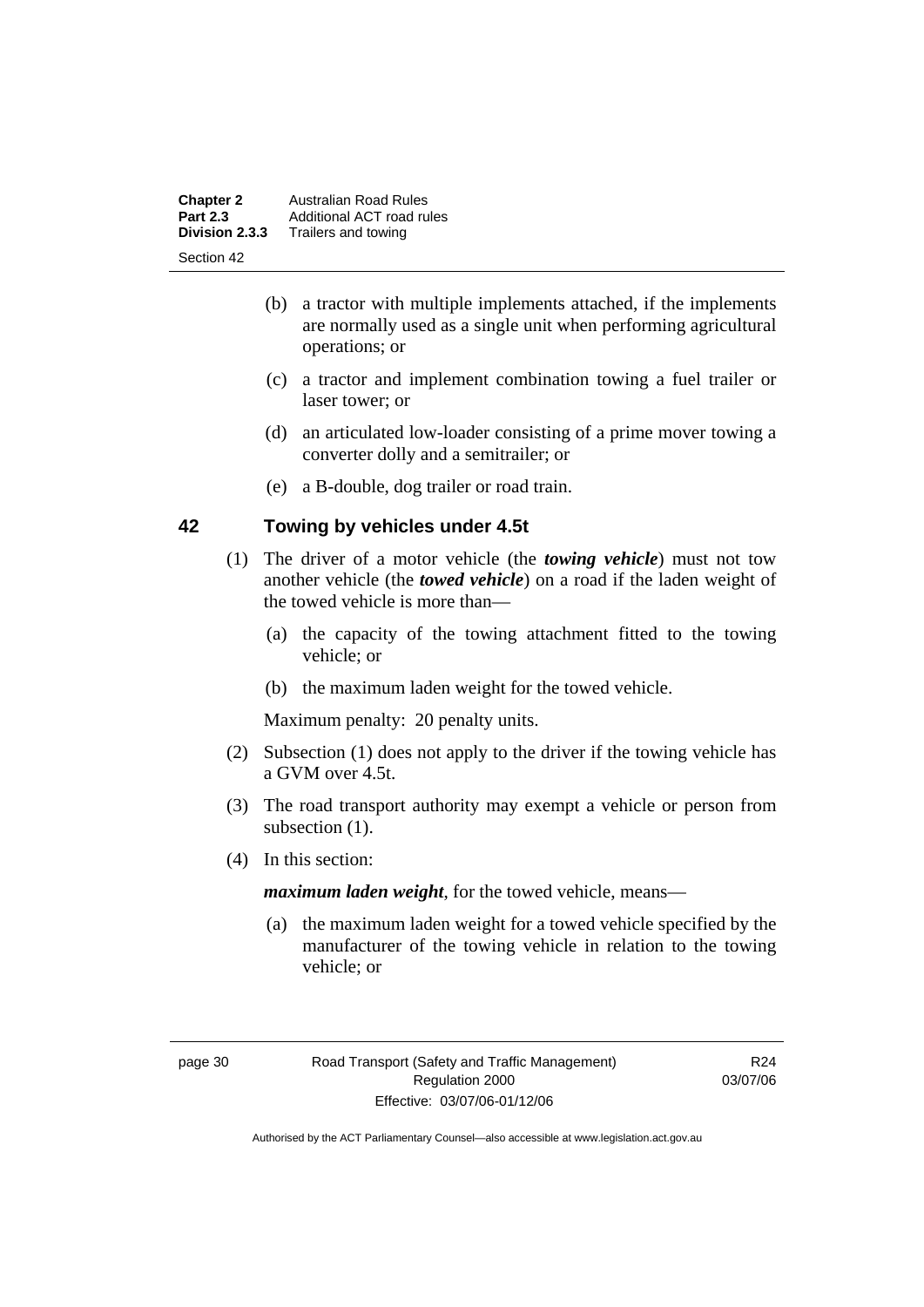- (b) if there is no such specification by the manufacturer, the manufacturer of the vehicle cannot be identified or the specification is not appropriate because the towing vehicle has been modified—
	- (i) 1.5 times the unladen weight of the towing vehicle if the towed vehicle is fitted with a braking system that is working properly; or
	- (ii) the unladen weight of the towing vehicle in any other case.

# **Division 2.3.4 Lights on vehicles**

- *Note* The following rules of the Australian Road Rules apply to lights on vehicles:
	- r 215 (which is about using lights when driving at night or in hazardous weather conditions)
	- r 216 (which is about the lights that must be used when towing a vehicle at night or in hazardous weather conditions)
	- r 217 (which is about using rear fog lights)
	- r 218 (which is about using headlights on high-beam)
	- r 219 (which is about not using lights to dazzle other road users)
	- r 220 (which is about the use of lights on a vehicle that is stopped)
	- r 221 (which is about using hazard warning lights)
	- r 222 (which is about the use of warning lights on buses carrying children)
	- r 223 (which is about using lights when riding an animal-drawn vehicle at night or in hazardous weather conditions)
	- r 259 (which is about using lights when riding a bicycle at night).

page 31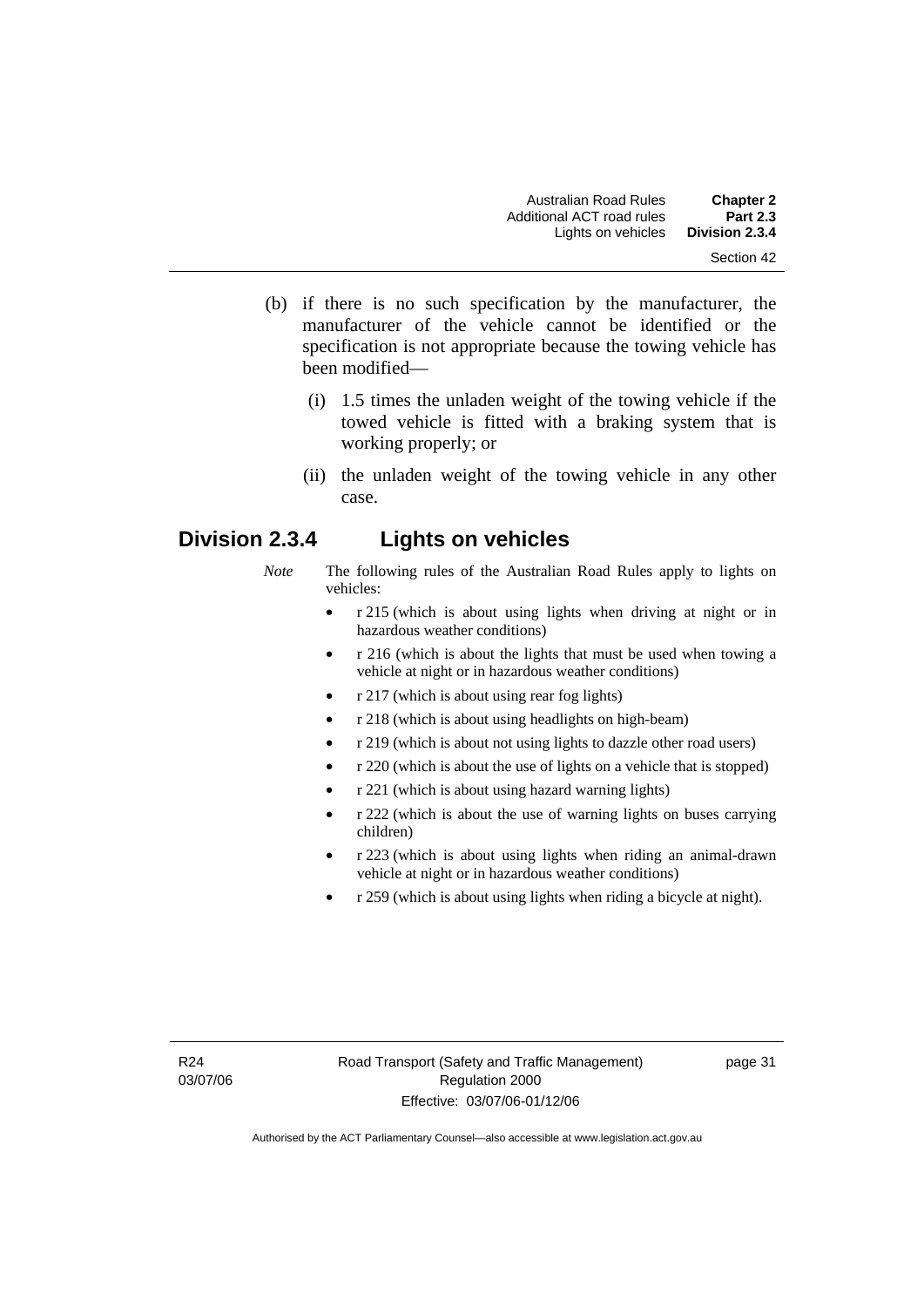**Chapter 2** Australian Road Rules<br>**Part 2.3** Additional ACT road ru **Part 2.3** Additional ACT road rules<br>**Division 2.3.4** Lights on vehicles Lights on vehicles Section 43

### **43 Lights on motor vehicles generally**

- (1) The driver of a motor vehicle fitted with a spotlight or searchlight must not operate the light, or allow it to be operated, on a road unless—
	- (a) the vehicle is stationary, the light is operated only for examining or making adjustments or repairs to a vehicle, and light from it is not projected further than 6m; or
	- (b) the light is operated for the temporary purpose of reading or looking for a notice, sign, house number or something similar; or
	- (c) the vehicle is a police vehicle; or
	- (d) the vehicle is being used by the Territory, the Commonwealth or any public authority.

Maximum penalty: 20 penalty units.

- (2) The driver of a motor vehicle fitted with an additional headlight permitted to be fitted under the *Road Transport (Vehicle Registration) Regulation 2000*, schedule 1 must not operate the headlight, or allow it to be operated, if—
	- (a) the vehicle is being driven on a length of road in a built-up area; or
	- (b) the driver is driving less than—
		- (i) 200m behind a vehicle travelling in the same direction as the driver; or
		- (ii) 200m from an oncoming vehicle.

Maximum penalty: 20 penalty units.

R24 03/07/06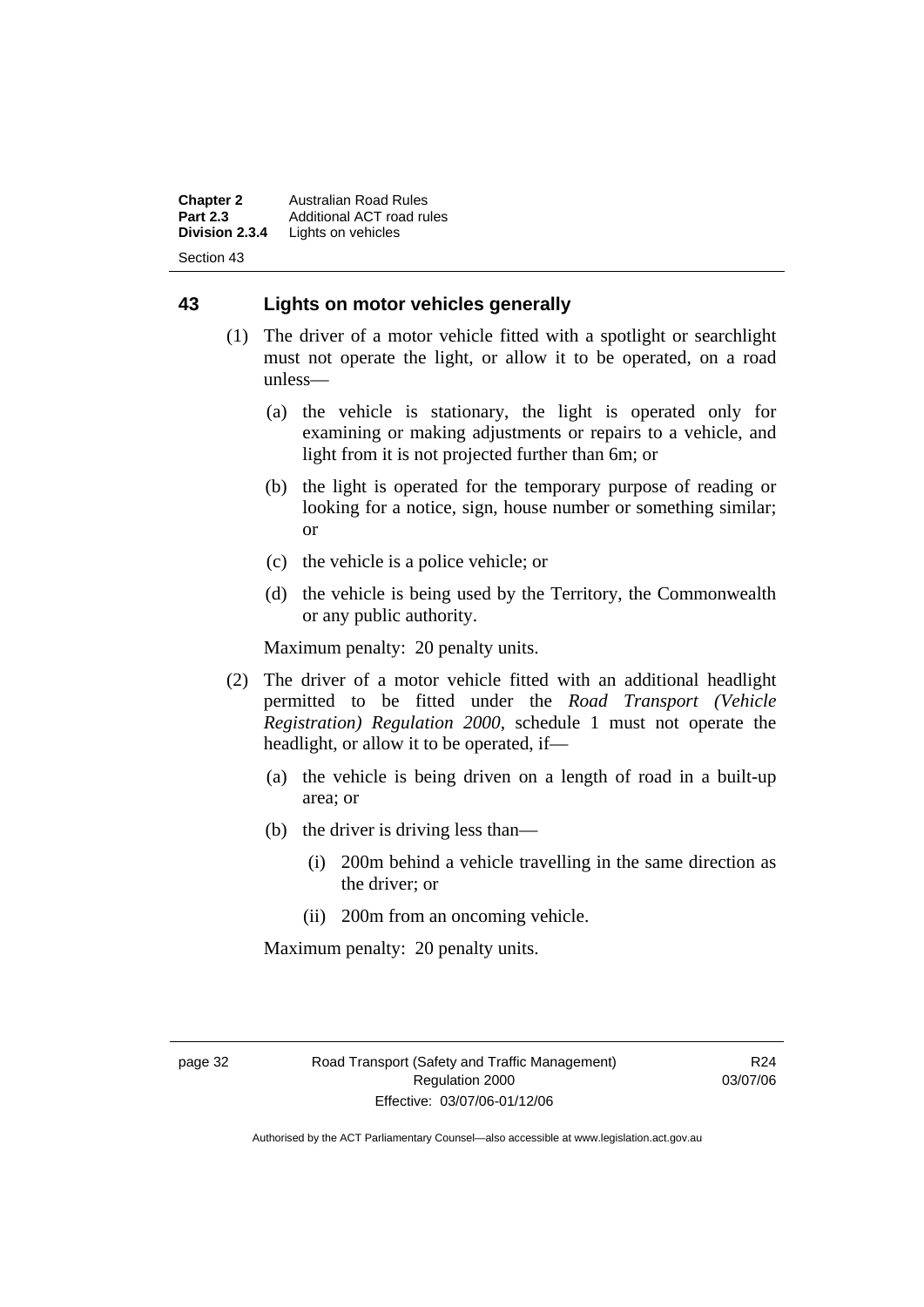#### Section 44

# **Division 2.3.5 Metered parking**

- *Note* The rules of the Australian Road Rules that apply to the parking of vehicles include the following:
	- r 189 (which is about double parking)
	- r 203 (which is about stopping in a parking area for people with disabilities)
	- r 205 (which is about parking for longer than indicated)
	- r 207 (which is about parking where fees are payable)
	- r 208 (which is about parallel parking on a road, except in a median strip parking area)
	- r 209 (which is about parallel parking in a median strip parking area)
	- r 210 (which is about angle parking)
	- r 211 (which is about parking in parking bays).

### **44 Metered parking—parking in spaces**

- (1) A driver commits an offence if—
	- (a) the driver parks in a metered parking area; and
	- (b) the driver's vehicle is not parked in a metered parking space.

Maximum penalty: 20 penalty units.

 (2) A driver must not park the driver's vehicle in a metered parking space if another vehicle is parked in the space.

Maximum penalty: 20 penalty units.

 (3) A driver who parks in a metered parking space must position the driver's vehicle completely within the space.

Maximum penalty: 20 penalty units.

page 33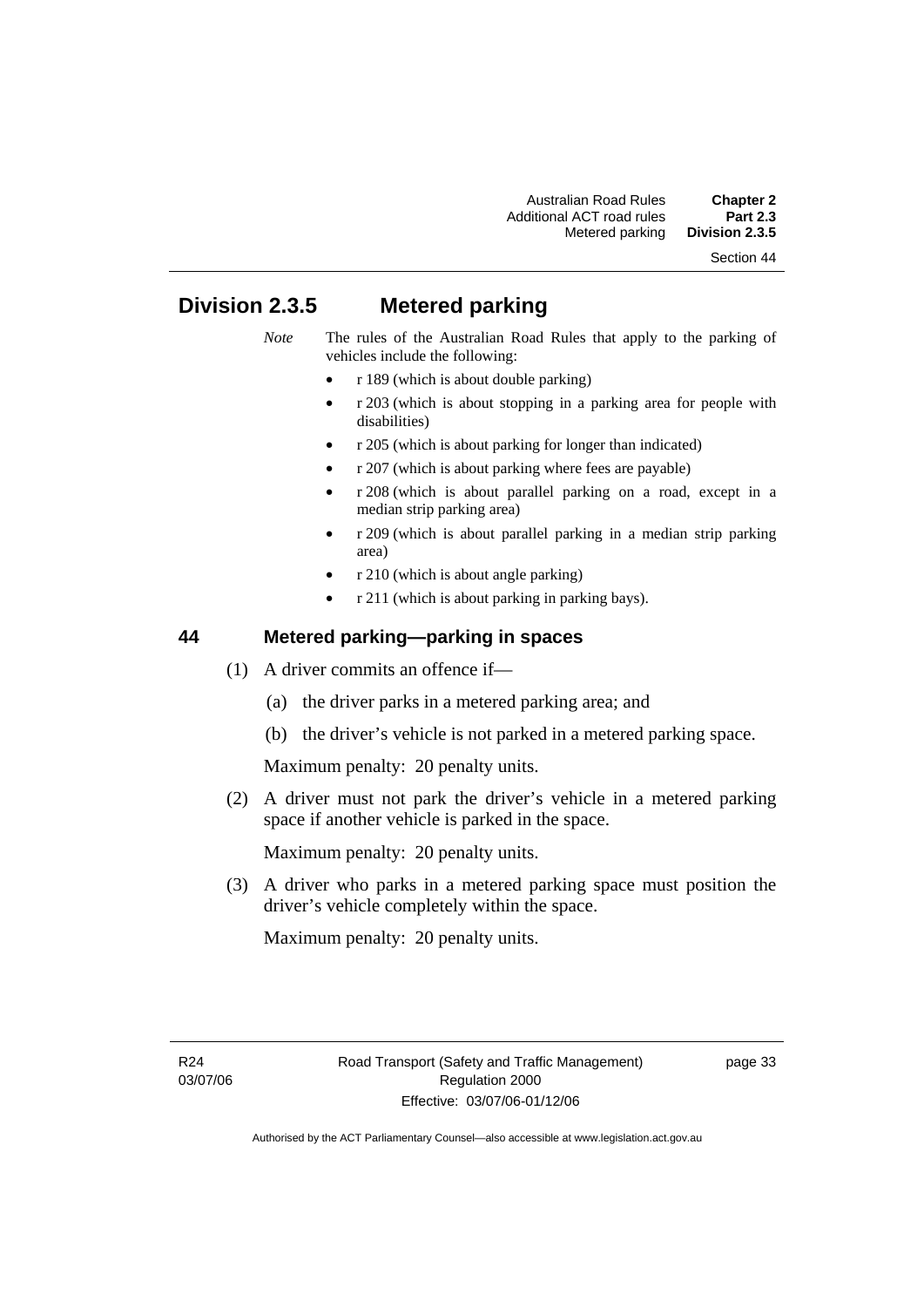| <b>Chapter 2</b> | <b>Australian Road Rules</b> |
|------------------|------------------------------|
| <b>Part 2.3</b>  | Additional ACT road rules    |
| Division 2.3.5   | Metered parking              |
| Section 44A      |                              |

# **44A Metered parking—parking fees**

 (1) A driver must not park in a metered parking space without paying the relevant parking fee for the space.

Maximum penalty: 20 penalty units.

- (2) A driver does not commit an offence against subsection (1) if—
	- (a) the relevant parking fee for the metered parking space is paid immediately after the driver parks the driver's vehicle in the metered parking space; or
	- (b) the parking meter for the metered parking space indicates that the period for which parking in the space has been paid for has not expired; or
	- (c) the parking meter for the metered parking space—
		- (i) is not working; or
		- (ii) is covered with a parking meter hood bearing the words 'out of order time limit applies'.
	- *Note* For other exceptions to s (1), see s 45.

### **44B Metered parking—maximum length of stay**

 (1) A driver must not allow the driver's vehicle to remain parked in a metered parking space if the parking meter for the space indicates that the period for which parking in the space has been paid for has expired.

Maximum penalty: 20 penalty units.

*Note* For exceptions to s (1), see s 45.

R24 03/07/06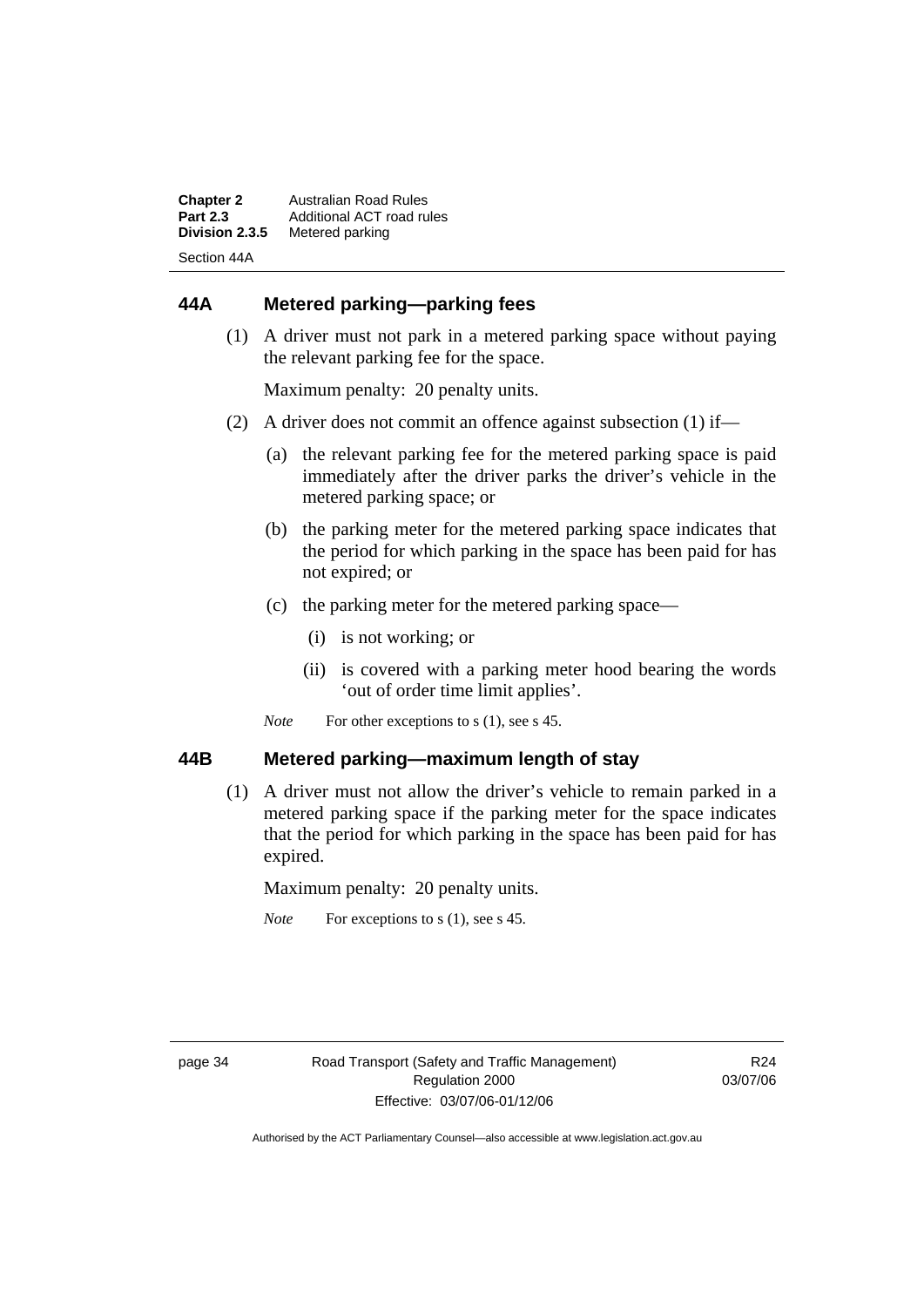(2) A driver must not allow the driver's vehicle to remain parked in a metered parking space for longer than the period (if any) indicated on the metered parking signs applying to the space as the maximum period for which a vehicle may be parked in the space.

Maximum penalty: 20 penalty units.

*Note* For exceptions to s (2), see s 45.

### **45 Metered parking—exceptions to s 44A and s 44B**

Section 44A (Metered parking—parking fees) and section 44B (Metered parking—maximum length of stay) do not apply to—

- (a) a driver for any period the driver's vehicle is parked in a metered parking space outside the controlled parking hours for the space; or
- (b) a driver if—
	- (i) the driver's vehicle is parked in a metered parking space; and
	- (ii) the driver displays in or on the vehicle a current mobility parking scheme authority; and
	- (iii) the driver complies with the conditions (if any) of the authority; or
- (c) a driver if—
	- (i) the driver's vehicle is parked in a metered parking space designated by a *permit zone sign* for use by the holder of a stated kind of parking permit; and
	- (ii) the driver displays in or on the vehicle a current parking permit of that kind; and
	- (iii) the driver complies with the conditions (if any) of the permit.

page 35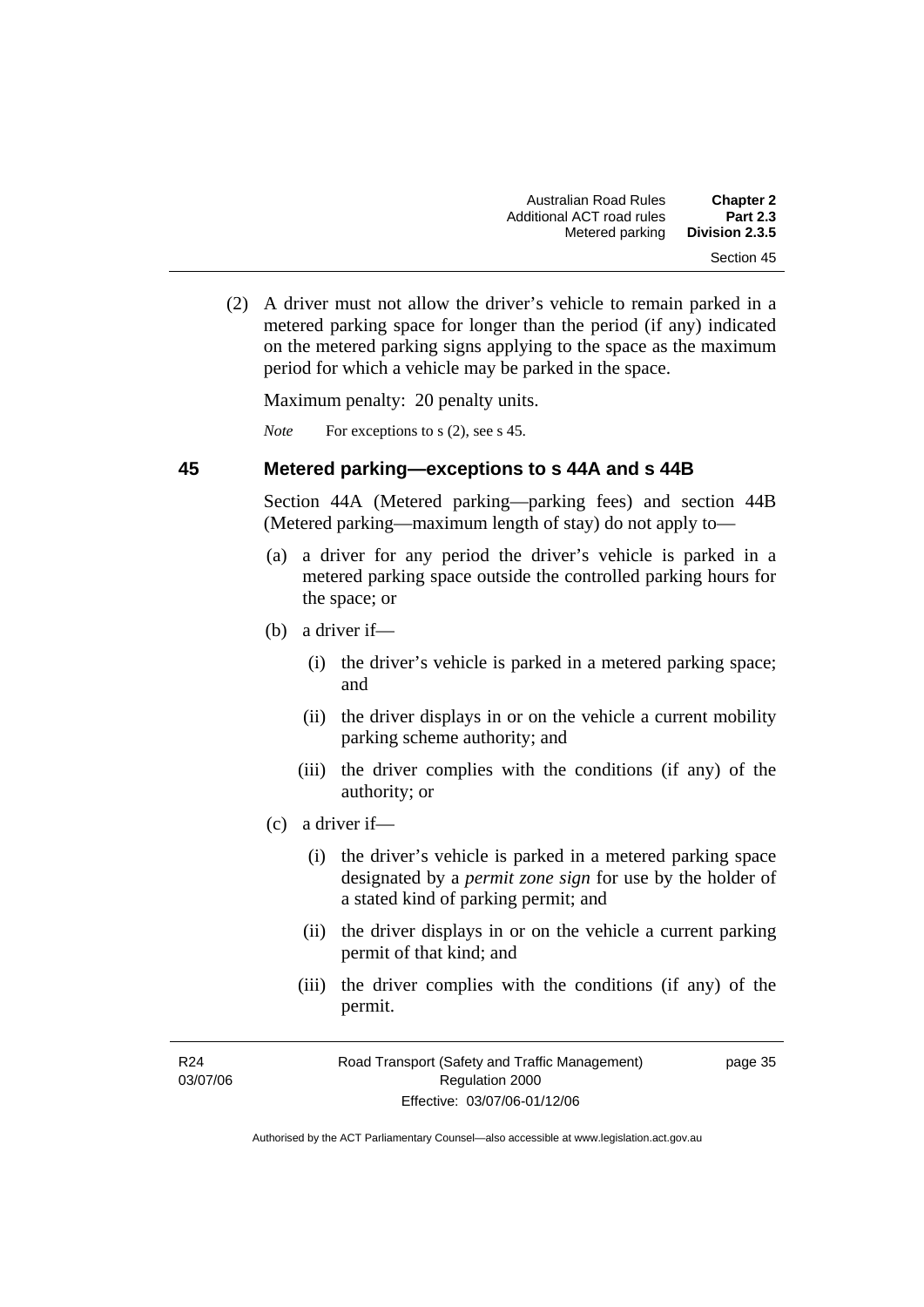**Chapter 2** Australian Road Rules<br>**Part 2.3** Additional ACT road ru **Part 2.3** Additional ACT road rules<br>**Division 2.3.5** Metered parking **Metered parking** Section 46

**46 Temporary closure of metered parking spaces**

- (1) If the road transport authority decides that the use of a metered parking space should be temporarily discontinued, the authority may close the space by—
	- (a) installing a sign, at or near the space, that displays words to the effect that the space is closed; or
	- (b) covering the parking meter applying to the space with a parking meter hood bearing the words 'no parking'.
- (2) A driver must not park in a metered parking space that has been closed under subsection (1).

Maximum penalty: 20 penalty units.

(3) In this section:

*sign* includes a board, device, plate, screen, words or anything else, whether or not installed with or on a traffic sign.

### **47 Misuse of parking meters**

A person must not—

- (a) insert in a parking meter anything other than coins appropriate for the meter; or
- (b) attach anything (for example, advertising material) to a parking meter.

Maximum penalty: 20 penalty units.

*Note* An example is part of the regulation, is not exhaustive and may extend, but does not limit, the meaning of the provision in which it appears (see Legislation Act, s 126 and s 132).

R24 03/07/06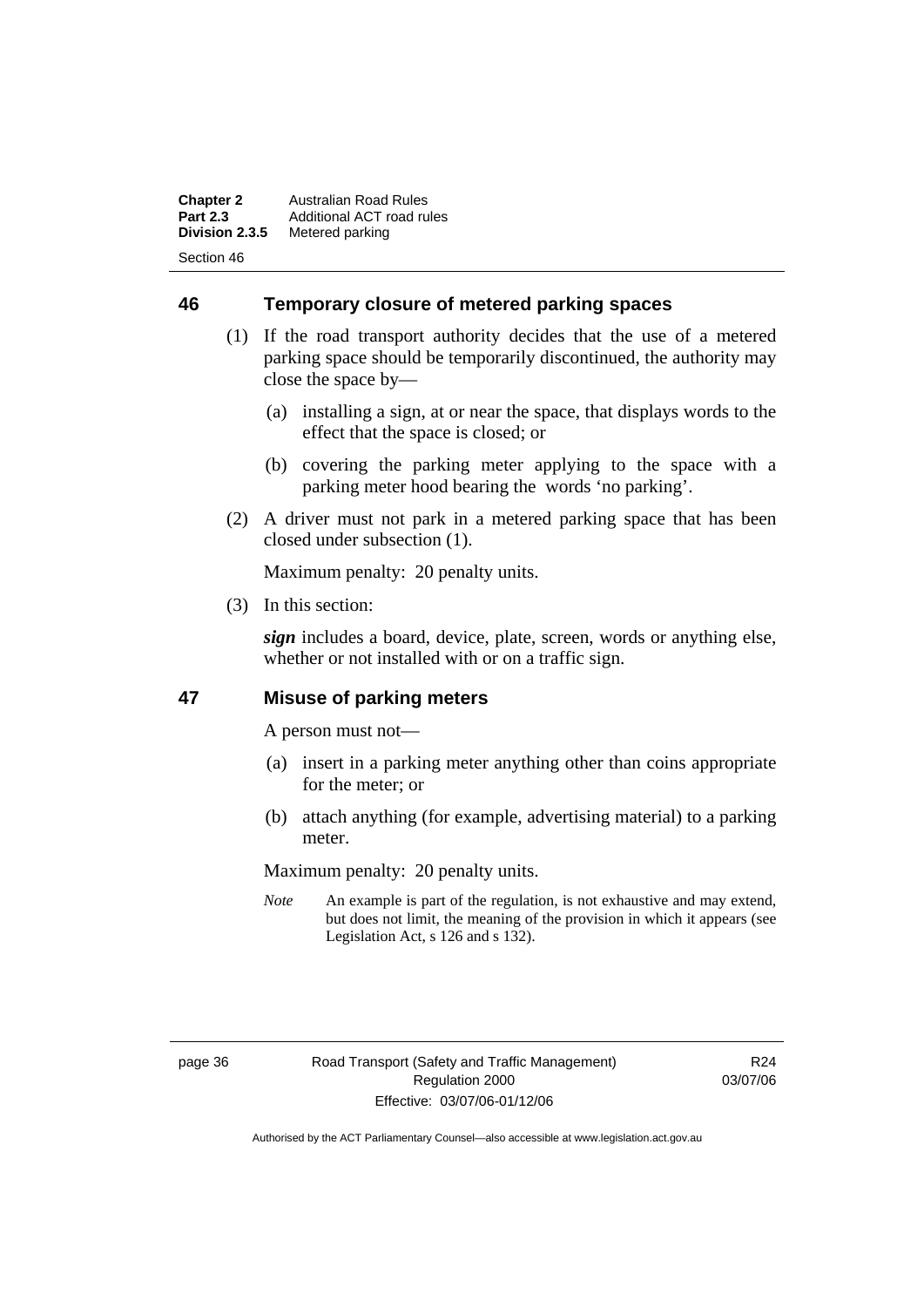# Section 48

### **48 Interfering with parking meters etc**

A person must not—

- (a) do anything that interferes with (or is likely to interfere with) the proper working of a parking meter; or
- (b) fraudulently operate a parking meter.

Maximum penalty: 20 penalty units.

# **Division 2.3.6 Ticket parking**

### **49 Ticket parking—parking in spaces**

- (1) A driver commits an offence if—
	- (a) the driver parks in a ticket parking area; and
	- (b) the driver's vehicle is not parked in a ticket parking space.

Maximum penalty: 20 penalty units.

- (2) However, the driver does not commit an offence against subsection (1) if the driver parks in a metered parking space within a ticket parking area and the driver complies with the provisions of division 2.3.5 (Metered parking) in relation to parking in the space.
- (3) A driver must not park the driver's vehicle in a ticket parking space if another vehicle is parked in the space.

Maximum penalty: 20 penalty units.

 (4) A driver who parks in a ticket parking space must position the driver's vehicle completely within the space.

Maximum penalty: 20 penalty units.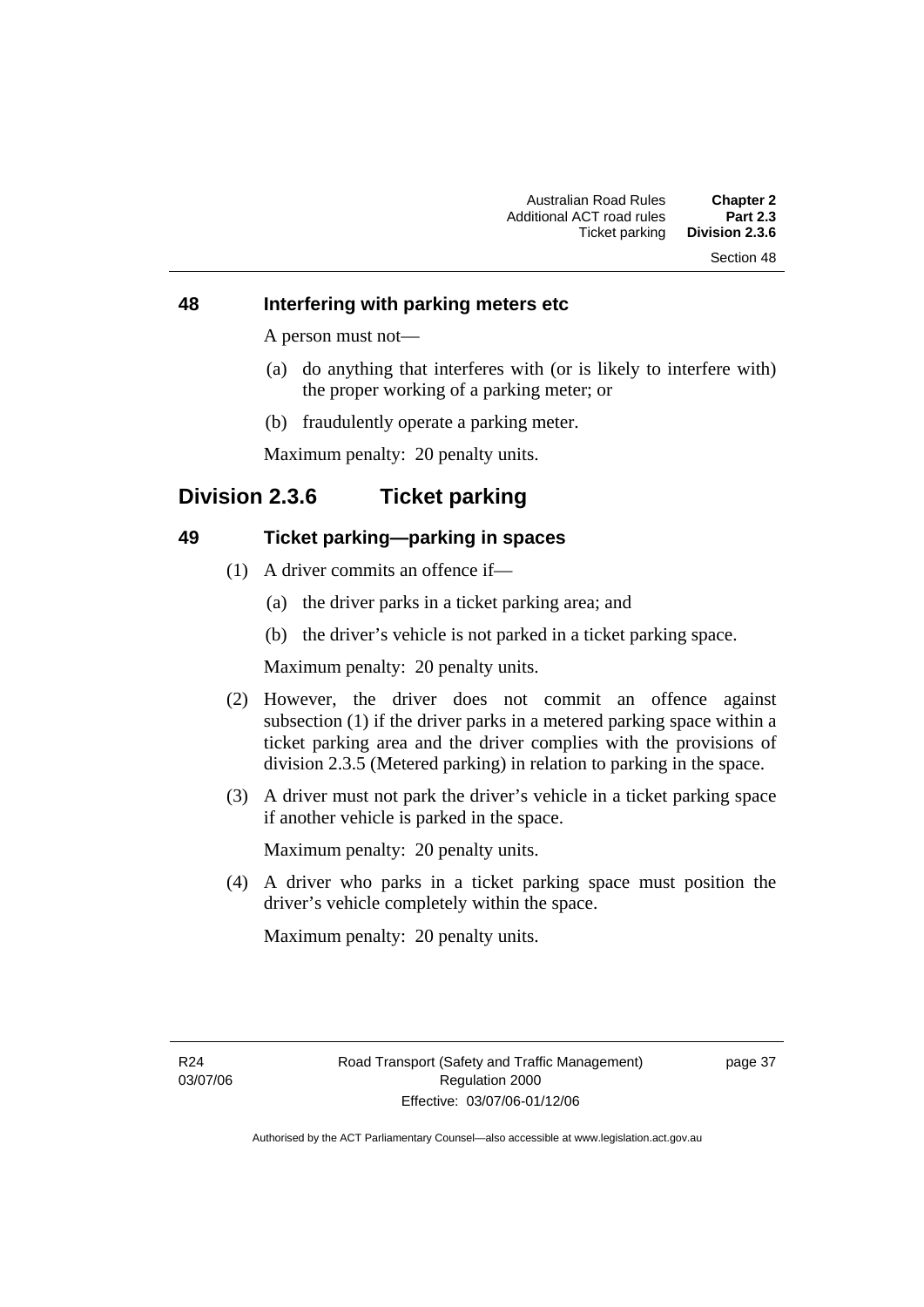**Chapter 2** Australian Road Rules<br>**Part 2.3** Additional ACT road ru **Part 2.3** Additional ACT road rules<br>**Division 2.3.6** Ticket parking **Ticket parking** Section 49A

### **49A Ticket parking—display of tickets**

- (1) A driver may park the driver's vehicle in a ticket parking area only if—
	- (a) for an RTA multi-stay ticket parking area—
		- (i) a current parking ticket for the area is correctly displayed in or on the vehicle; or
		- (ii) a current part-day parking ticket for another RTA multi-stay ticket parking area is correctly displayed in or on the vehicle; or
		- (iii) a current equivalent all-day parking ticket for another RTA multi-stay ticket parking area is correctly displayed in or on the vehicle; or
	- (b) for any other ticket parking area—a current parking ticket for the area is correctly displayed in or on the vehicle.

Maximum penalty: 20 penalty units.

#### **Examples of ticket parking areas for par (b)**

- 1 a ticket parking area set up by the road transport authority in which parking up to a maximum of 4 hours is permitted by the ticket parking signs applying to the area
- 2 a ticket parking area set up by a parking authority
- *Note 1* Ticket parking areas may be set up by the road transport authority or a parking authority (see s 75A-s 76A).
- *Note 2* An example is part of the regulation, is not exhaustive and may extend, but does not limit, the meaning of the provision in which it appears (see Legislation Act, s 126 and s 132).
- (2) Subsection (1) (a) does not apply to a driver if, immediately after parking in the ticket parking area, the driver—
	- (a) obtains a parking ticket for the ticket parking area and the ticket is correctly displayed in or on the driver's vehicle; or

page 38 Road Transport (Safety and Traffic Management) Regulation 2000 Effective: 03/07/06-01/12/06

R24 03/07/06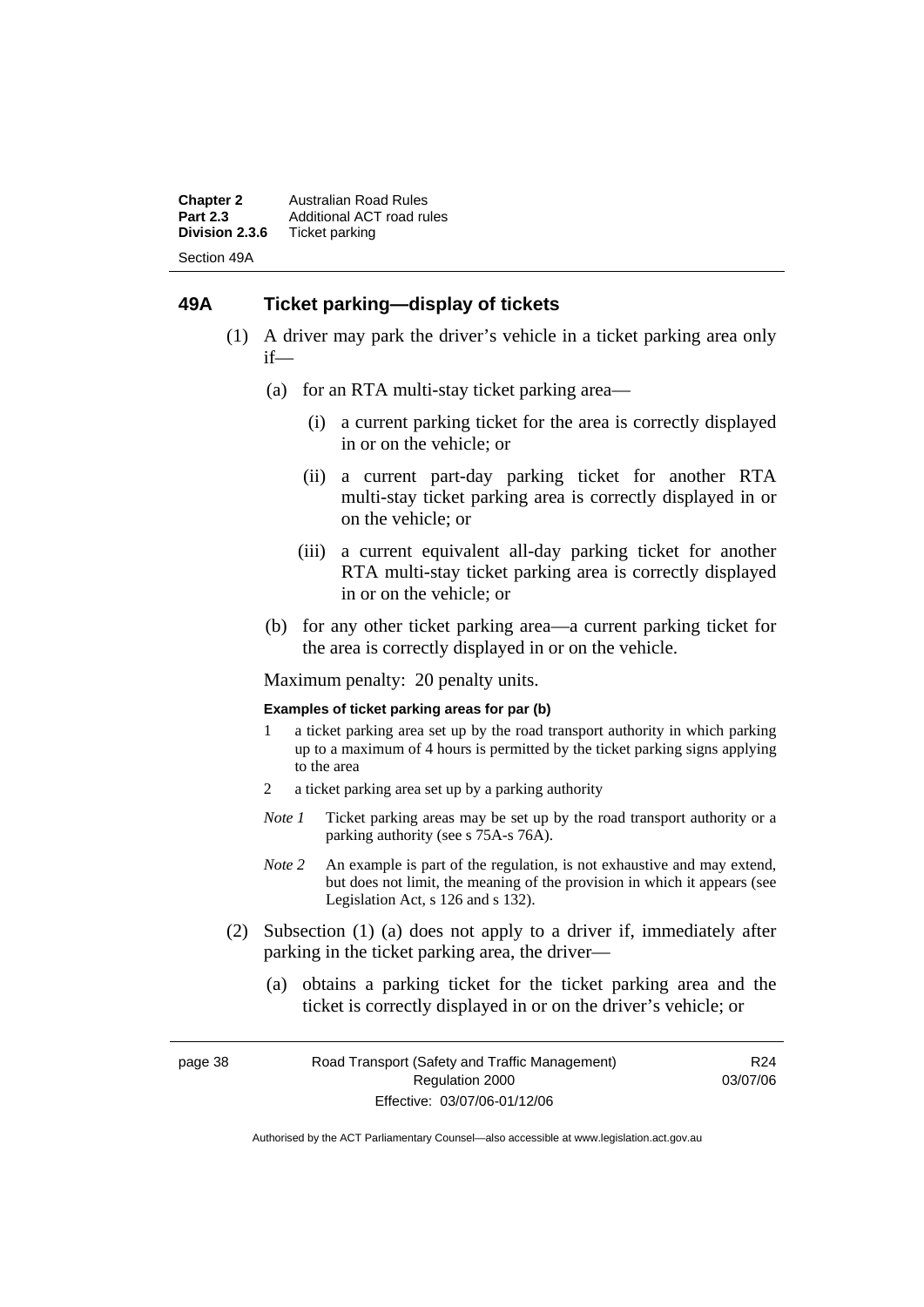| <b>Chapter 2</b> | Australian Road Rules     |
|------------------|---------------------------|
| <b>Part 2.3</b>  | Additional ACT road rules |
| Division 2.3.6   | Ticket parking            |
| Section 49A      |                           |

- (b) correctly displays in or on the driver's vehicle a parking ticket mentioned in subsection (1) (a) (ii) or (iii).
- (3) Subsection (1) (b) does not apply to a driver if, immediately after parking in the ticket parking area, the driver obtains a parking ticket for the ticket parking area and the ticket is correctly displayed in or on the driver's vehicle.
- (4) It is a defence to the prosecution of a driver for an offence against subsection (1) if the driver proves that—
	- (a) a parking ticket was displayed in accordance with the subsection; and
	- (b) the driver took reasonable steps to ensure that the ticket remained correctly displayed while the driver's vehicle was parked in the ticket parking area.

*Note* For other exceptions to s (1), see s 50.

(5) In this section:

*all-day parking ticket*, for a ticket parking area, means a parking ticket for which the relevant parking fee for parking all-day in the area has been paid.

*correctly displayed*—a parking ticket is *correctly displayed* in or on a vehicle if the ticket is displayed—

- (a) in or on the front left-hand side of the vehicle or, if the ticket requires the driver to display the ticket in or on a part of the vehicle, in or on that part of the vehicle; and
- (b) in a way that its expiry date and expiry time, and the ticket parking area for which it is issued, are clearly visible from outside the vehicle.

page 39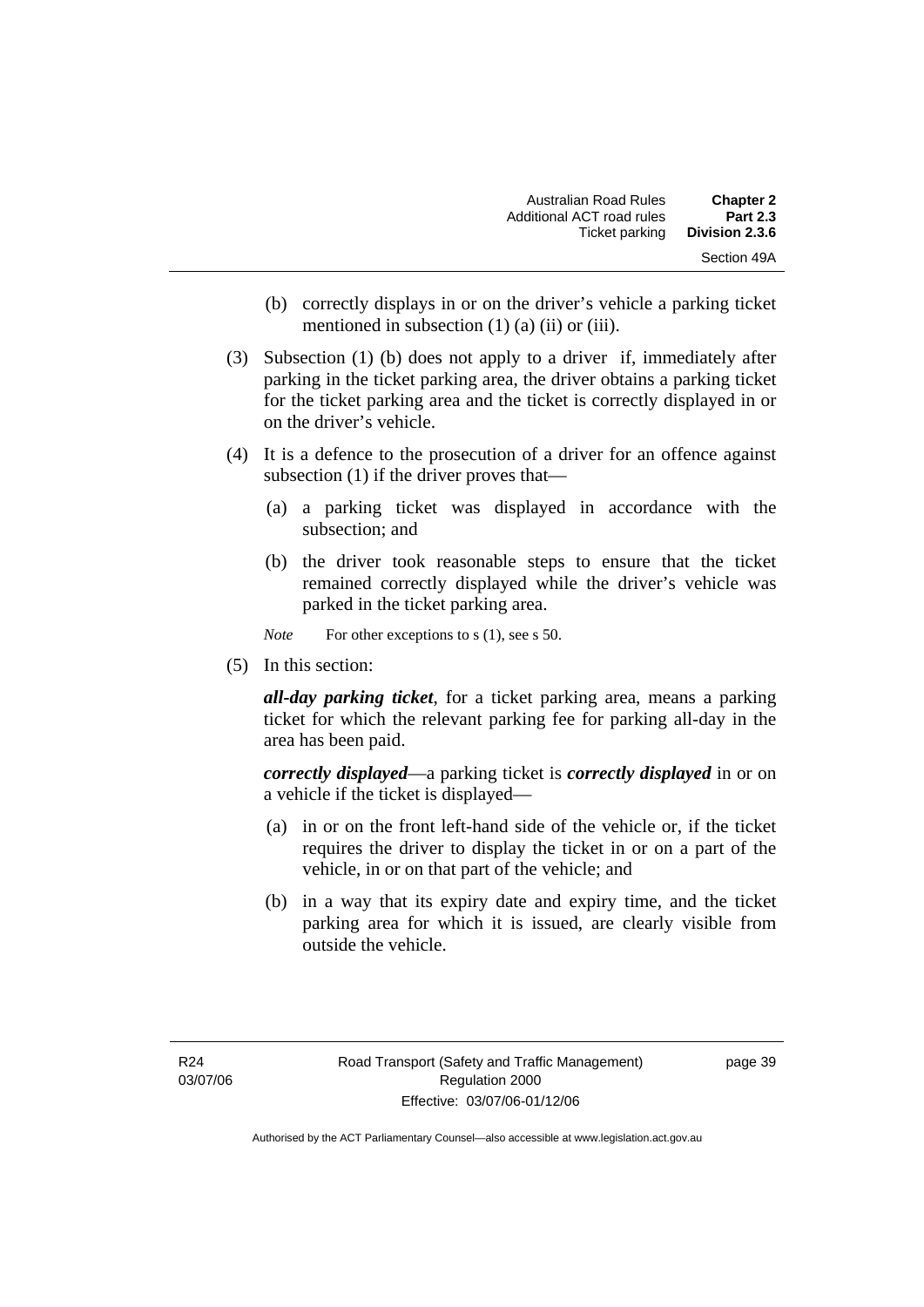| <b>Chapter 2</b> | <b>Australian Road Rules</b> |
|------------------|------------------------------|
| <b>Part 2.3</b>  | Additional ACT road rules    |
| Division 2.3.6   | Ticket parking               |
| Section 49B      |                              |

*equivalent*, for a multi-stay ticket parking area, means another ticket parking area for which the relevant parking fee for an all-day parking ticket for the area is the same or higher.

*part-day parking ticket* means a parking ticket that is not an all-day parking ticket.

*RTA multi-stay ticket parking area* means a ticket parking area set aside under section 76 (2) (a) (Ticket parking schemes—road transport authority) where all-day parking is permitted by the ticket parking signs applying to the area.

### **49B Ticket parking—maximum length of stay**

 (1) A driver must not allow the driver's vehicle to remain parked in a ticket parking area after the expiry of a parking ticket displayed in or on the vehicle.

Maximum penalty: 20 penalty units.

*Note 1* For when a parking ticket expires, see s 81.

*Note* 2 For exceptions to s (1), see s 50.

 (2) A driver must not allow the driver's vehicle to remain parked in a ticket parking area for longer than the period (if any) indicated on the ticket parking signs applying to the area as the maximum period for which a vehicle may be parked in the area.

Maximum penalty: 20 penalty units.

*Note* For exceptions to s (2), see s 50.

### **50 Ticket parking—exceptions to s 49A and s 49B**

Section 49A (Ticket parking—display of tickets) and section 49B (Ticket parking—maximum length of stay) do not apply to—

 (a) a driver if the driver parks the driver's vehicle in a metered parking space within a ticket parking area and the driver

| page 40 |  |
|---------|--|
|---------|--|

page 40 Road Transport (Safety and Traffic Management) Regulation 2000 Effective: 03/07/06-01/12/06

R24 03/07/06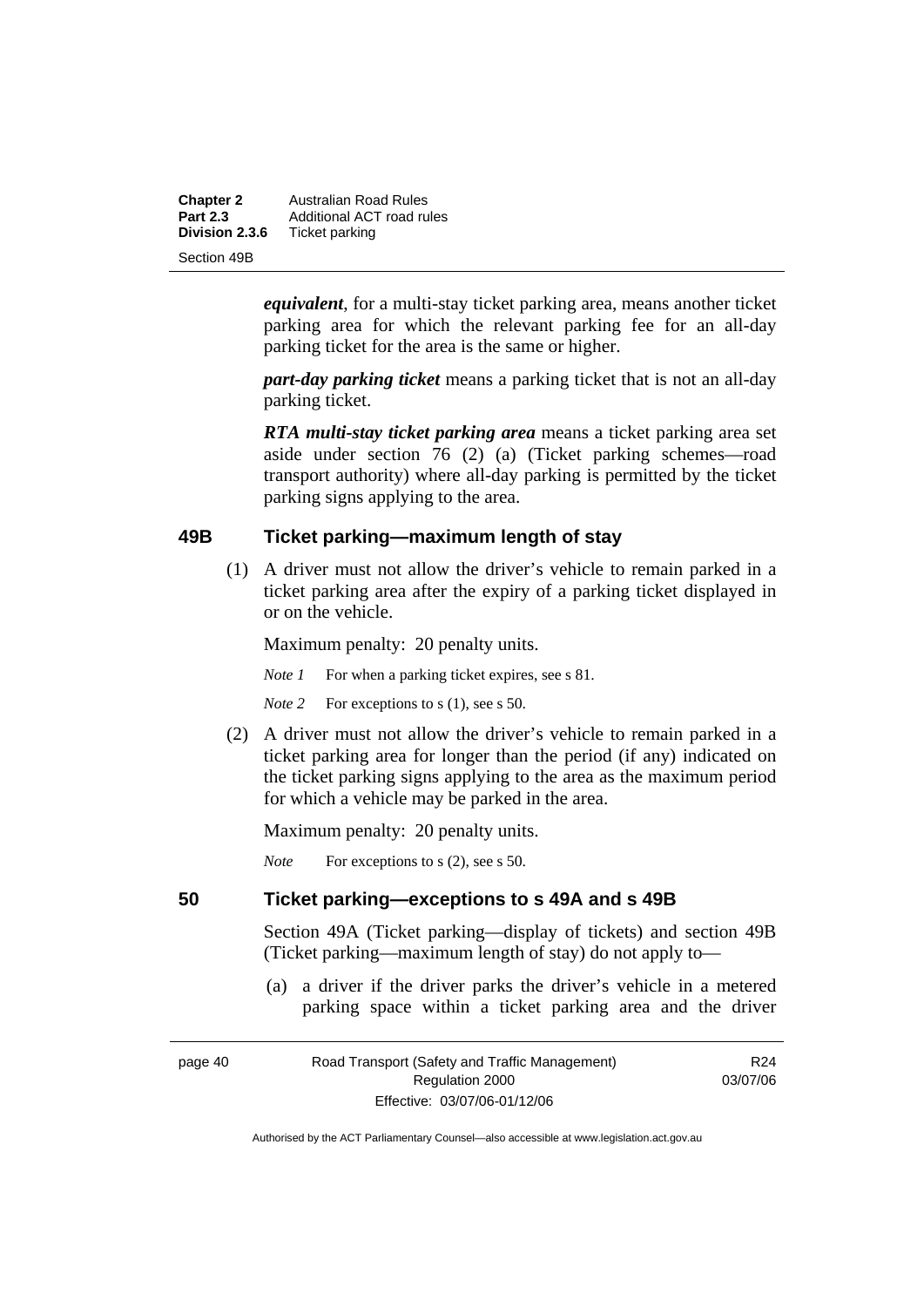complies with the provisions of division 2.3.5 (Metered parking) in relation to parking in the space; or

- (b) a driver for any period the driver's vehicle is parked in a ticket parking space outside the controlled parking hours for the space; or
- (c) a driver if—
	- (i) the driver's vehicle is parked in a ticket parking space; and
	- (ii) the driver displays in or on the vehicle a current mobility parking scheme authority; and
	- (iii) the driver complies with the conditions (if any) of the authority; or
- (d) a driver if—
	- (i) the driver's vehicle is parked in a ticket parking space, or on a length of road in a ticket parking area, designated by a *permit zone sign* for use by the holder of a stated kind of parking permit; and
	- (ii) the driver displays in or on the vehicle a current parking permit of that kind; and
	- (iii) the driver complies with the conditions (if any) of the permit.

# **51 Temporary closure of ticket parking spaces and areas**

 (1) If the road transport authority decides that the use of a ticket parking area, or ticket parking space, should be temporarily discontinued, the authority may close the area or space by—

page 41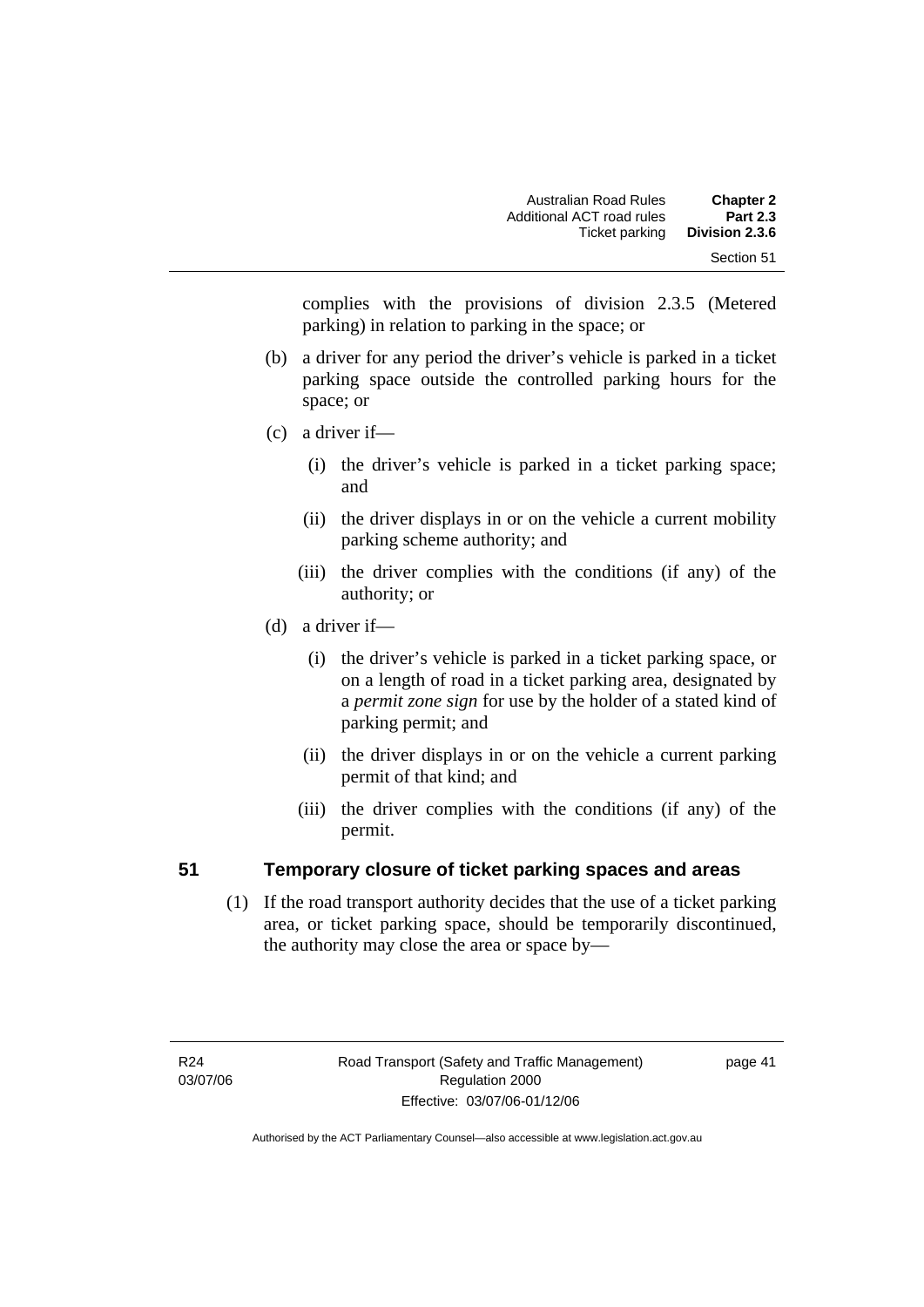| <b>Chapter 2</b> | Australian Road Rules     |  |
|------------------|---------------------------|--|
| <b>Part 2.3</b>  | Additional ACT road rules |  |
| Division 2.3.6   | Ticket parking            |  |
| Section 52       |                           |  |

- (a) for the closure of a ticket parking area—installing a sign, at or near each traffic sign applying to the area, that displays words to the effect that the area is closed; or
- (b) for the closure of a ticket parking space—installing a sign, at or near the space, that displays words to that effect.
- (2) If a parking authority decides that the use of a ticket parking area, or ticket parking space, within its area of operations should be temporarily discontinued, the authority may close the area or space  $by-$ 
	- (a) for the closure of a ticket parking area—installing a sign, at or near each traffic sign applying to the area, that displays words to the effect that the area is closed; or
	- (b) for the closure of a ticket parking space—installing a sign, at or near the space, that displays words to that effect.
	- *Note* Section 75A provides for the road transport authority to declare parking authorities and s 76A provides for the operation of ticket parking schemes by parking authorities.
- (3) A driver must not park in a ticket parking area or ticket parking space that has been closed under subsection (1) or (2).

(4) In this section:

*sign* includes a board, device, plate, screen, words or anything else, whether or not installed with or on a traffic sign.

### **52 Use of false or damaged parking tickets etc**

- (1) This section applies in relation to a vehicle that is parked in a ticket parking space within a ticket parking area.
- (2) A person must not display in or on the vehicle—

page 42 Road Transport (Safety and Traffic Management) Regulation 2000 Effective: 03/07/06-01/12/06

R24 03/07/06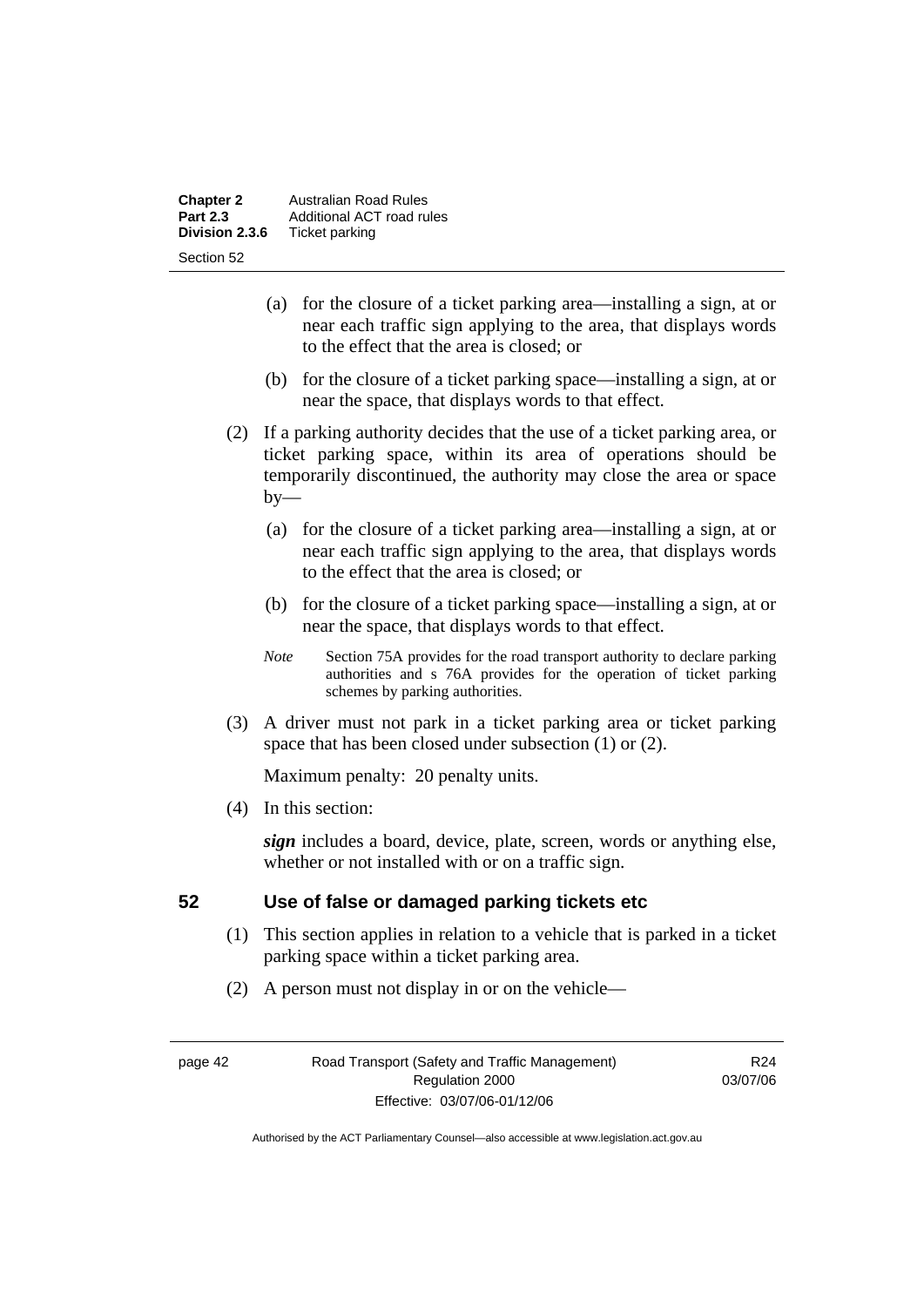- (a) anything resembling a parking ticket that falsely suggests that the relevant parking fee for parking in the space has been paid; or
- (b) a parking ticket that has been changed, damaged or defaced.

 (3) Subsection (2) does not apply if the parking ticket was not changed, damaged or defaced in a material particular.

### **53 Misuse of parking ticket machines**

A person must not—

- (a) insert in a parking ticket machine anything other than coins, or another means of payment, appropriate for the machine; or
- (b) attach anything (for example, advertising material) to a parking ticket machine.

Maximum penalty: 20 penalty units.

*Note* An example is part of the regulation, is not exhaustive and may extend, but does not limit, the meaning of the provision in which it appears (see Legislation Act, s  $126$  and s  $132$ ).

### **54 Interfering with parking ticket machines etc**

A person must not—

- (a) do anything that interferes with (or is likely to interfere with) the proper working of a parking ticket machine; or
- (b) fraudulently operate a parking ticket machine.

Maximum penalty: 20 penalty units.

#### **55 Interfering with parking tickets**

A person commits an offence if—

R24 03/07/06 Road Transport (Safety and Traffic Management) Regulation 2000 Effective: 03/07/06-01/12/06

page 43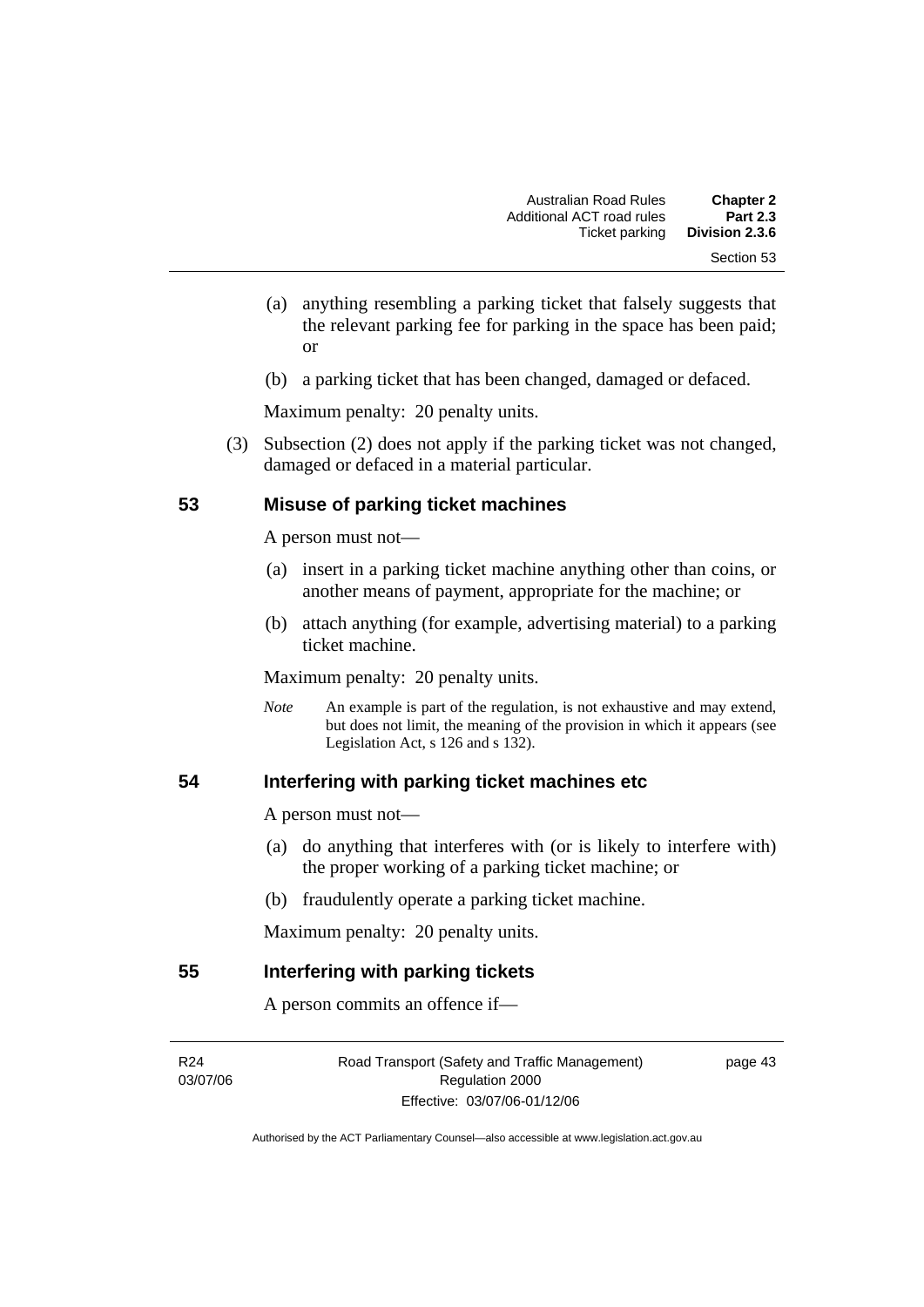| <b>Chapter 2</b> | Australian Road Rules                           |
|------------------|-------------------------------------------------|
| <b>Part 2.3</b>  | Additional ACT road rules                       |
| Division 2.3.7   | Other ACT road rules about stopping and parking |
| -Section 56      |                                                 |

- (a) the person removes, changes, damages, defaces or otherwise interferes with a parking ticket that is in or on a vehicle; and
- (b) the vehicle is parked in a ticket parking area; and
- (c) the person is not—
	- (i) the driver of the vehicle; or
	- (ii) the responsible person for the vehicle.

# **Division 2.3.7 Other ACT road rules about stopping and parking**

*Note* The Australian Road Rules contains rules about the stopping and parking of vehicles, including the following:

- r 189 (which is about double parking)
- r 203 (which is about stopping in a parking area for people with disabilities)
- r 205 (which is about parking for longer than indicated)
- r 207 (which is about parking where fees are payable)
- r 208 (which is about parallel parking on a road, except in a median strip parking area)
- r 209 (which is about parallel parking in a median strip parking area)
- r 210 (which is about angle parking)
- r 211 (which is about parking in parking bays).

### **56 Unauthorised use of parking permits and mobility parking scheme authorities**

 (1) A driver must not display a parking permit in or on the driver's vehicle if the driver is not entitled to do so under the conditions of the permit.

Maximum penalty: 20 penalty units.

| page 44 | Road Transport (Safety and Traffic Management) | R <sub>24</sub> |
|---------|------------------------------------------------|-----------------|
|         | Regulation 2000                                | 03/07/06        |
|         | Effective: 03/07/06-01/12/06                   |                 |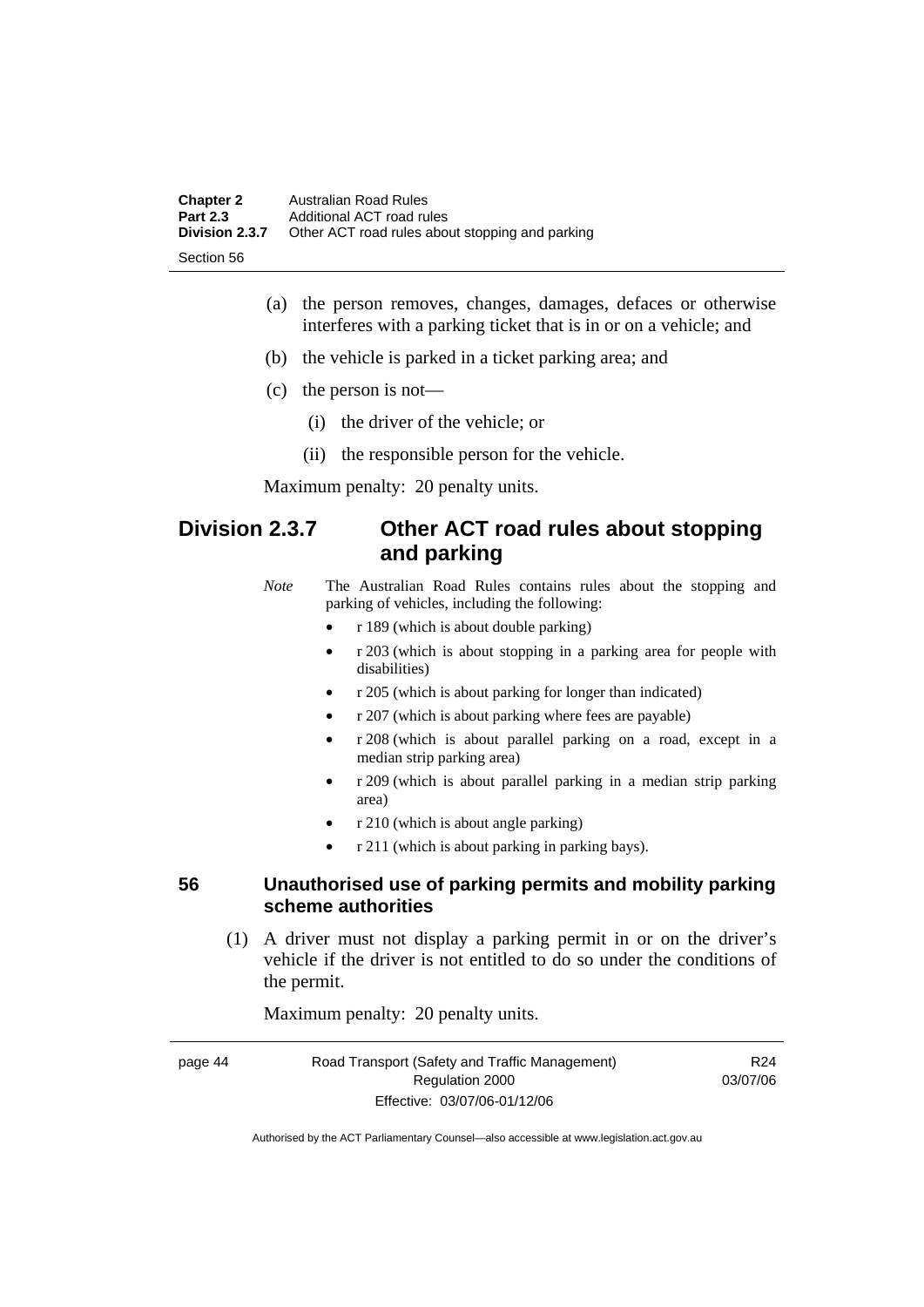(2) A driver must not display a mobility parking scheme authority in or on the driver's vehicle if the driver is not entitled to do so under the conditions of the authority.

Maximum penalty: 20 penalty units.

### **56A Interfering with parking permits and mobility parking scheme authorities**

A person commits an offence if—

- (a) the person removes, changes, damages, defaces or otherwise interferes with a parking permit or mobility parking scheme authority that is in or on a vehicle; and
- (b) the person is not—
	- (i) the driver of the vehicle; or
	- (ii) the responsible person for the vehicle; or
	- (iii) the person to whom the permit or authority was issued.

Maximum penalty: 20 penalty units.

### **57A Stopping public buses in bus zones and at bus stops**

- (1) The driver of a public bus must not stop in a bus zone unless the driver—
	- (a) is dropping off, or picking up, passengers; or
	- (b) is stopping for a regular route service.

Maximum penalty: 20 penalty units.

- (2) Subsection (1) does not apply to the driver of a public bus that is not permitted to stop in the bus zone by information on or with the *bus zone sign* applying to the bus zone.
	- *Note* The driver would contravene the Australian Road Rules, r 183.

| R <sub>24</sub> | Road Transport (Safety and Traffic Management) | page 45 |
|-----------------|------------------------------------------------|---------|
| 03/07/06        | Regulation 2000                                |         |
|                 | Effective: 03/07/06-01/12/06                   |         |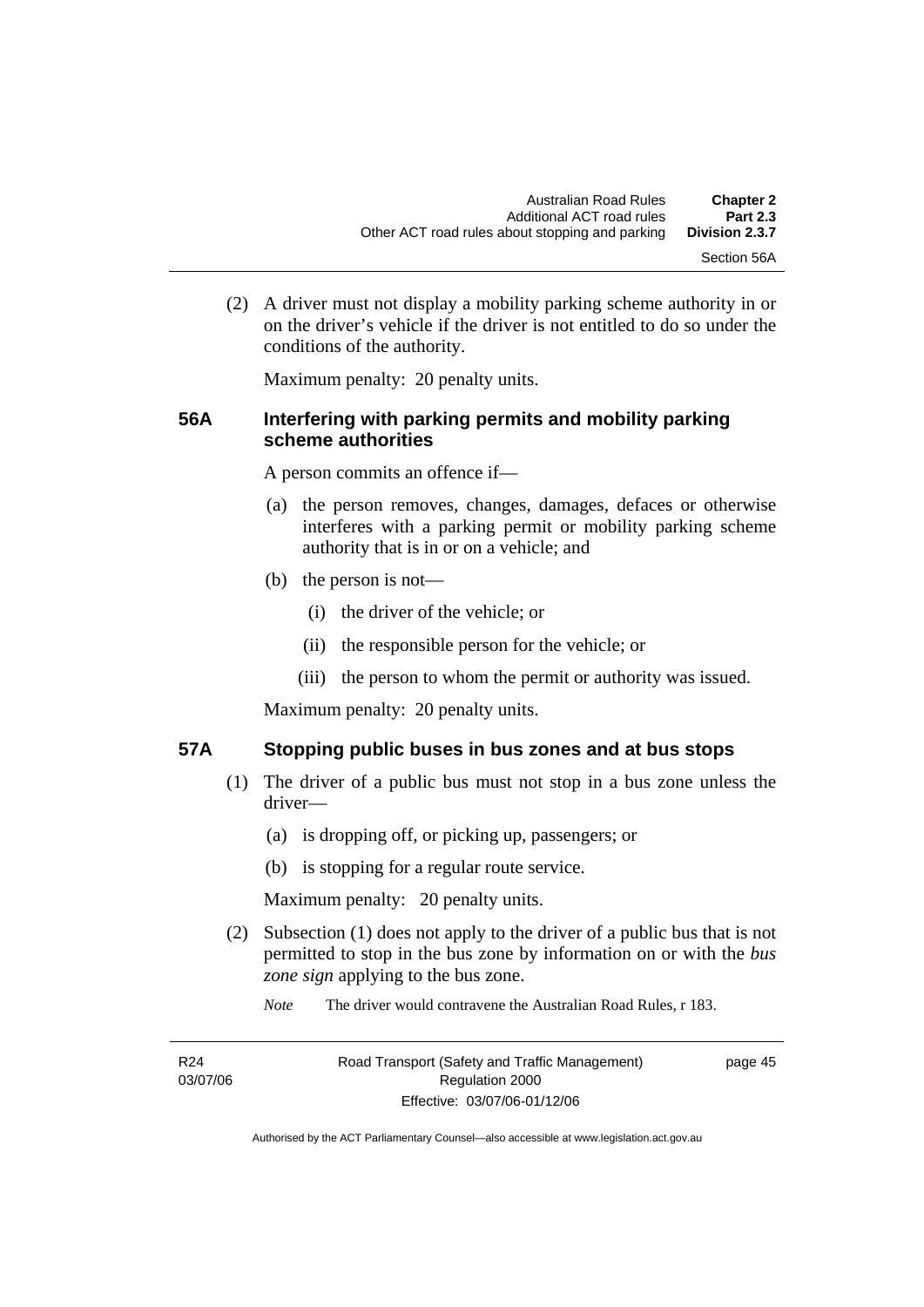| <b>Chapter 2</b> | Australian Road Rules                           |
|------------------|-------------------------------------------------|
| <b>Part 2.3</b>  | Additional ACT road rules                       |
| Division 2.3.7   | Other ACT road rules about stopping and parking |
| Section 58       |                                                 |

- (3) The driver of a public bus must not stop at a bus stop, or on the road, within 20m before a sign on the road that indicates the bus stop, and 10m after the sign, unless the driver—
	- (a) stops at a place on a length of road, or in an area, to which a parking control sign applies and the driver is permitted to stop at that place under the Australian Road Rules; or
	- (b) is dropping off, or picking up, passengers; or
	- (c) is stopping for a regular route service.

(4) In this section:

*bus stop*—see the Australian Road Rules, rule 195.

*bus zone*—see the Australian Road Rules, rule 183.

*bus zone sign*—see the Australian Road Rules, schedule 2, schedule 3, rule 314, rule 315 and rule 316.

*regular route service*—see the *Road Transport (Public Passenger Services) Act 2001*, section 12 (What is a regular route service?).

### **58 Stopping in an emergency etc or to comply with another law**

(1) In this section:

*stopping or parking provision of this chapter* means a provision of the following divisions:

- (a) division 2.3.5 (Metered parking);
- (b) division 2.3.6 (Ticket parking);
- (c) division 2.3.7 (Other ACT road rules about stopping and parking).

R24 03/07/06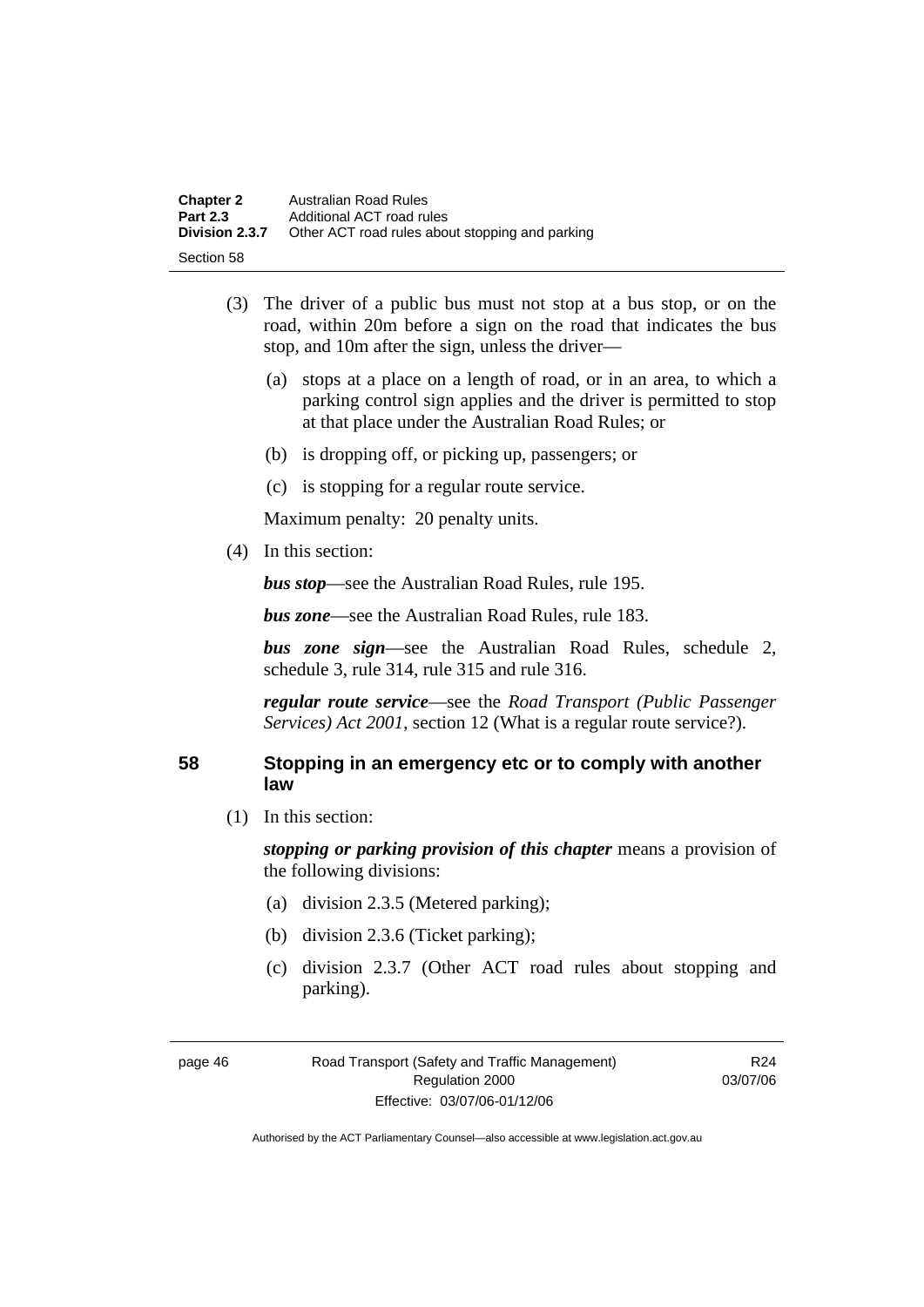- (2) A stopping or parking provision of this chapter does not apply to a driver if—
	- (a) the driver stops at a particular place, or in a particular way, to avoid a collision, and the driver stops for no longer than is necessary to avoid the collision; or
	- (b) the driver stops at a particular place, or in a particular way, because the driver's vehicle is disabled, and the driver stops for no longer than is necessary for the vehicle to be moved safely to a place where the driver is permitted to park the vehicle under the Australian Road Rules and a stopping or parking provision of this chapter; or
	- (c) the driver stops at a particular place, or in a particular way, to deal with a medical or other emergency, and the driver stops for no longer than is necessary in the circumstances; or
	- (d) the driver stops at a particular place, or in a particular way, because the condition of the driver, a passenger, or the driver's vehicle makes it necessary for the driver to stop in the interests of safety, and the driver stops for no longer than is necessary in the circumstances; or
	- (e) the driver stops at a particular place, or in a particular way, to comply with a provision of the Australian Road Rules or a provision of another law, and the driver stops for no longer than is necessary to comply with the provision.

page 47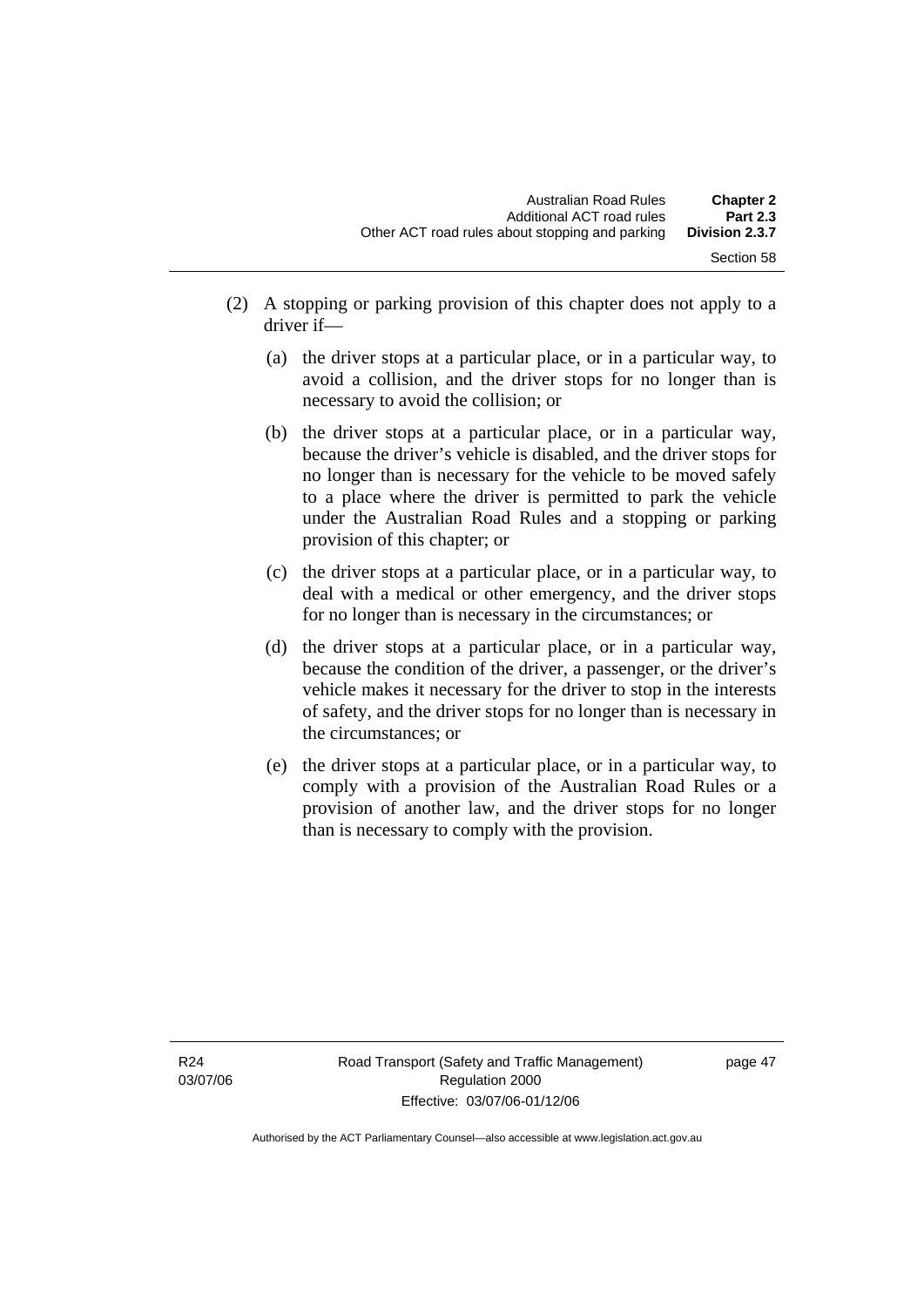**Chapter 2** Australian Road Rules<br>**Part 2.3** Additional ACT road ru **Part 2.3** Additional ACT road rules<br>**Division 2.3.8** Other ACT road rules **Division 2.3.8** Other ACT road rules Section 59

# **Division 2.3.8 Other ACT road rules**

### **59 Carrying dangerous substances**

 (1) A person must not drive or park a vehicle that is carrying an explosive substance in, directly above, or within 50m of either end of, a major road tunnel.

Maximum penalty: 30 penalty units.

(2) In this section:

### *explosive substance*—

- (a) see the *Dangerous Substances Act 2004*, section 73, definition of *explosive*; and
- (b) includes any other dangerous substance under that Act that can explode.

*major road tunnel* means—

- (a) the road tunnel on Parkes Way in the Division of Acton, Canberra Central District; or
- (b) the road tunnel on Capital Circle in the Division of Capital Hill, Canberra Central District.

### **60 Interrupting funeral processions etc**

A driver must not interfere with, or interrupt, the free passage of—

- (a) a funeral procession or any other lawful procession; or
- (b) any vehicle or person forming part of a procession mentioned in paragraph (a).

Maximum penalty: 20 penalty units.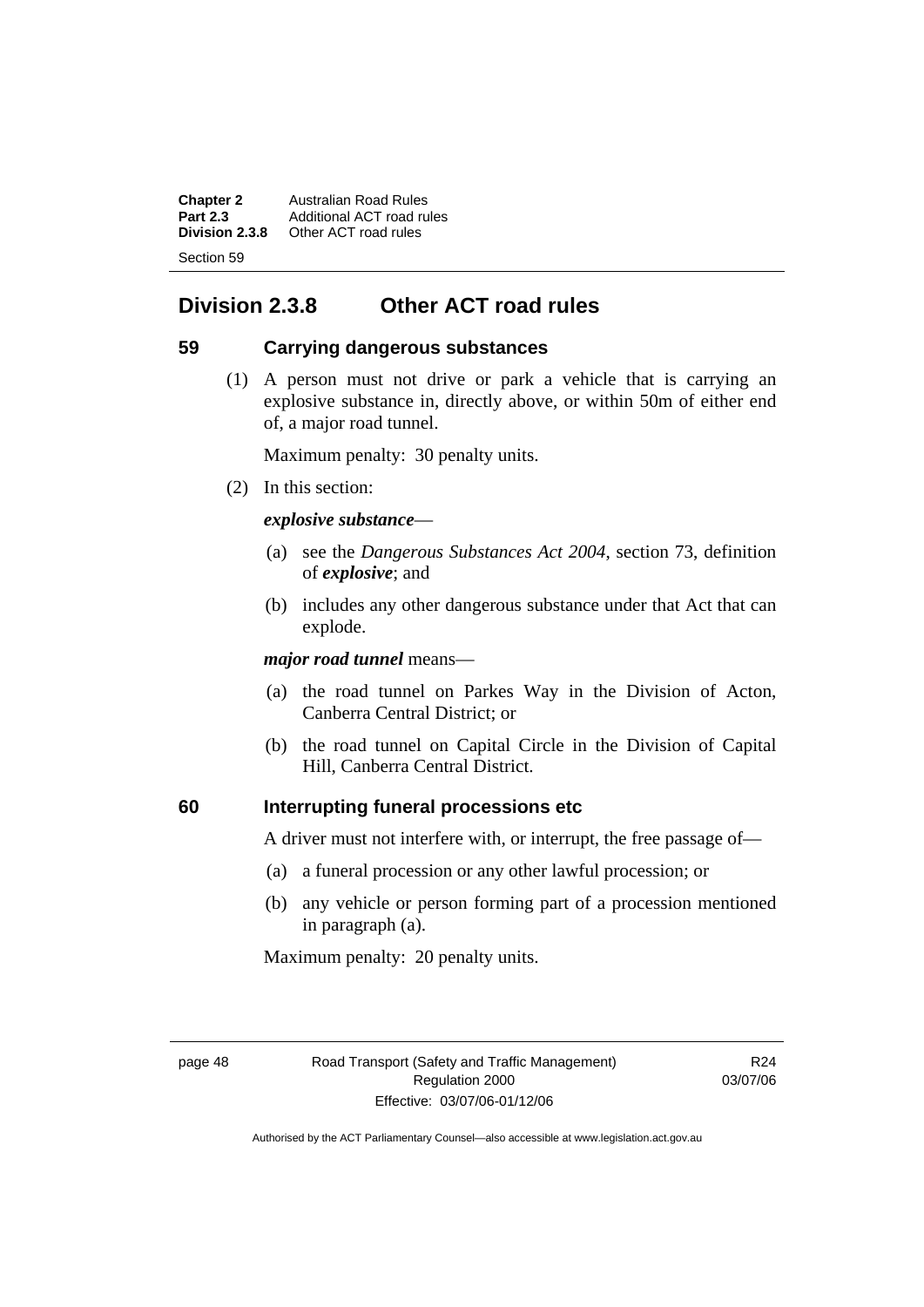#### Section 61

### **61 Driving on roads closed to traffic**

A person must not drive a vehicle on a road that is closed to traffic under the Act, section 30.

Maximum penalty: 20 penalty units.

### **62 Use of wheeled recreational devices and wheeled toys on roads**

 (1) A person must not travel in or on a wheeled recreational device or wheeled toy on a road while it is attached to another vehicle.

Maximum penalty: 20 penalty units.

 (2) A person travelling in or on a wheeled recreational device or wheeled toy on a road must not permit it to be drawn by another vehicle.

Maximum penalty: 20 penalty units.

 (3) A person must not travel in or on a wheeled recreational device or wheeled toy on a road if anyone travelling in or on it is completely or partly assisted in propelling it by means other than human power or gravity.

Maximum penalty: 20 penalty units.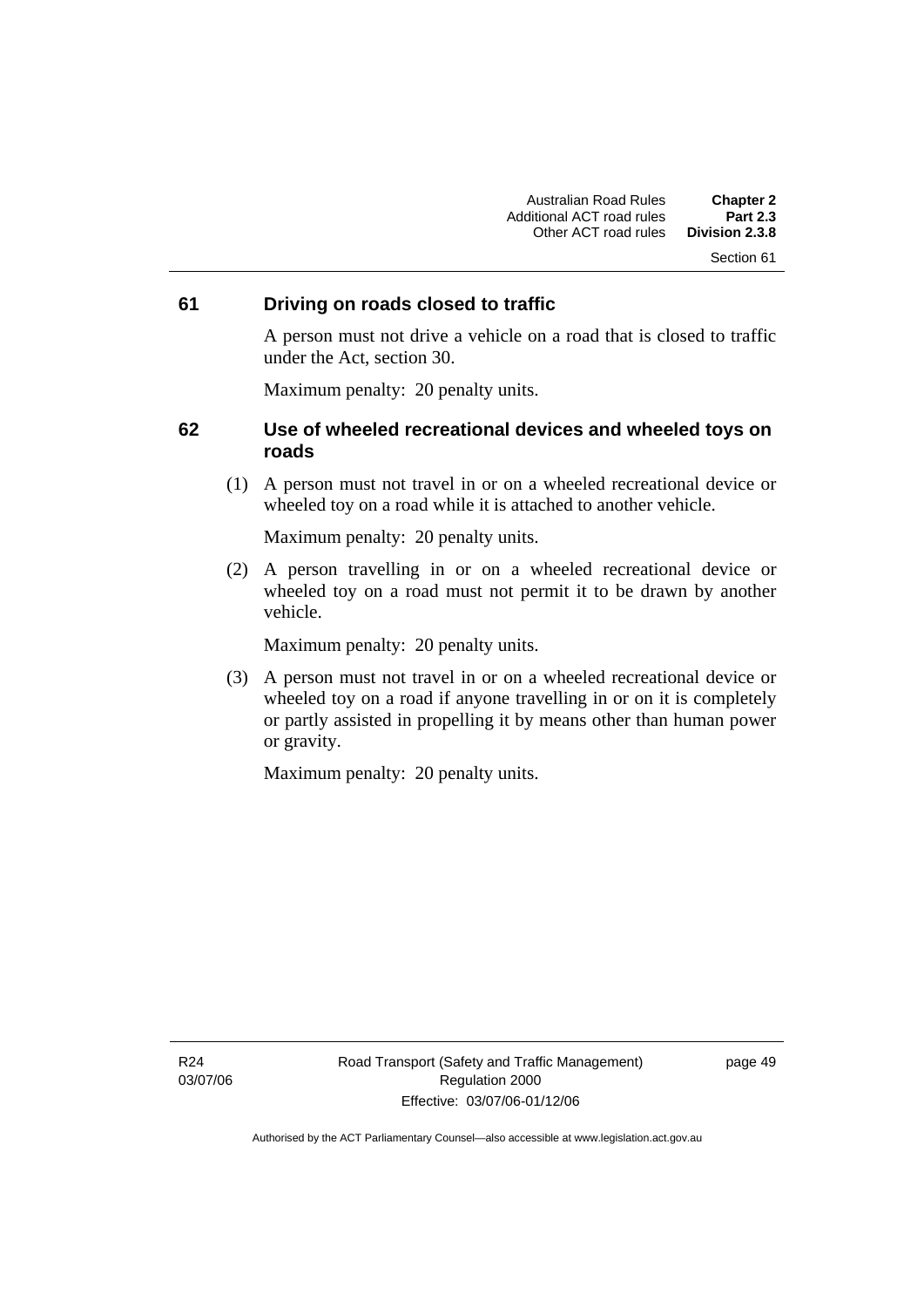**Chapter 2** Australian Road Rules<br>**Part 2.4** Other provisions **Other provisions** 

Section 63

# **Part 2.4 Other provisions**

### **63 Devices that are prescribed traffic control devices—Act, dict, def** *prescribed traffic control device*

The following things are prescribed traffic control devices:

- (a) any traffic control device that has effect for the Australian Road Rules under the Australian Road Rules, rule 315;
- (b) any traffic-related item that has effect for the Australian Road Rules under the Australian Road Rules, rule 319;
- (c) any pay parking device, pay parking sign and parking meter hood;
- (d) any device, plate, screen, words or anything else on or with anything mentioned in paragraph (a), (b) or (c).

### **64 Preventing prescribed traffic control devices being clearly visible**

 (1) A person must not (except with the approval of the road transport authority) place anything in a position that prevents, or is likely to prevent, a prescribed traffic control device from being clearly visible to the road users to whom it is intended to apply.

Maximum penalty: 20 penalty units.

*Note* The Act, s 19 (1) also makes it an offence for a person to install or display (or interfere, change or remove) a prescribed traffic control device without appropriate authority.

page 50 Road Transport (Safety and Traffic Management) Regulation 2000 Effective: 03/07/06-01/12/06

R24 03/07/06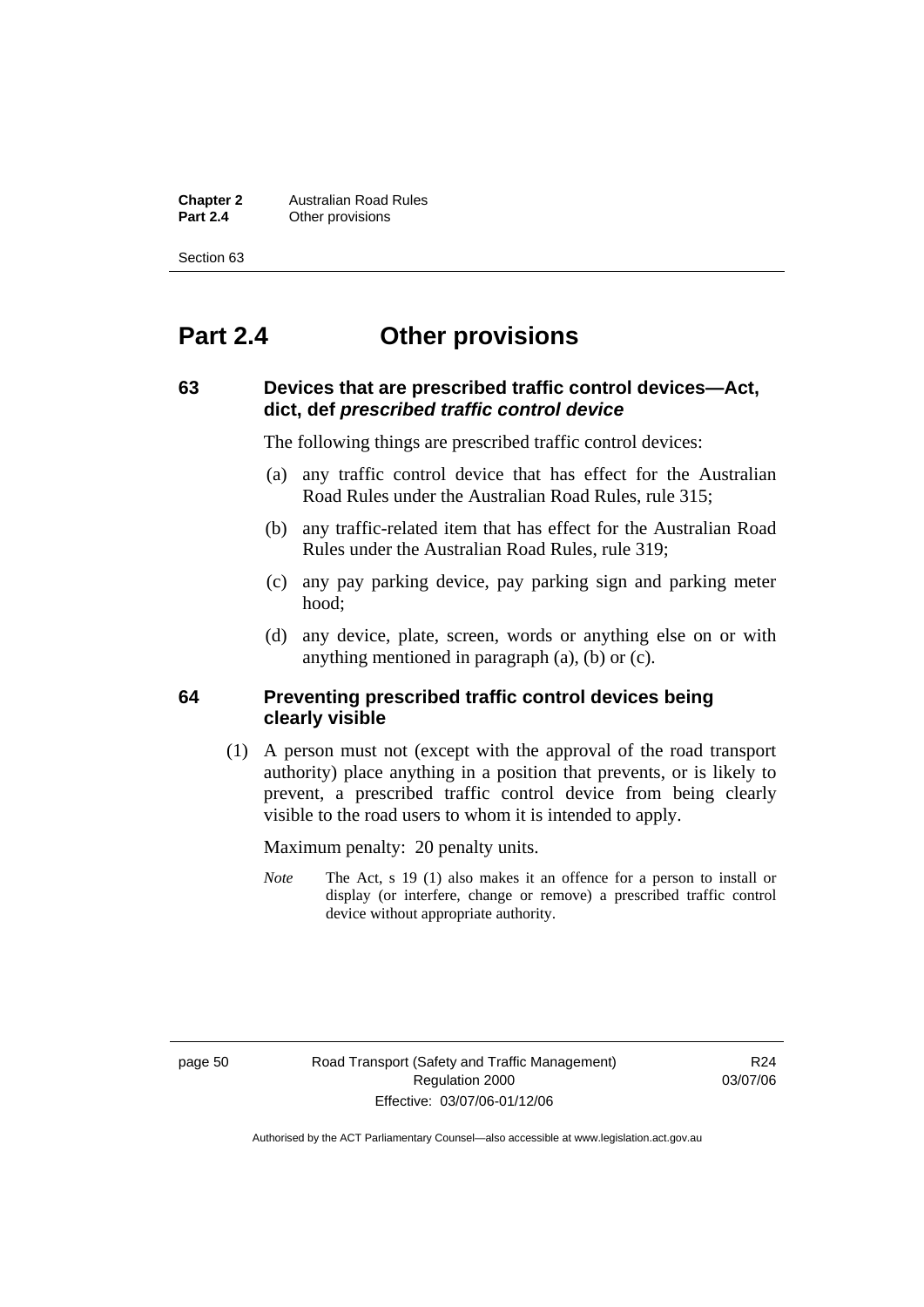- (2) The road transport authority, a police officer or an authorised person—
	- (a) may, orally or in writing, direct a person who has contravened subsection (1) by placing something to remove the thing within a stated reasonable time; or
	- (b) may remove the thing.
- (3) If a person is given a direction under subsection (2) (a), the person must comply with the direction.

### **65 Use of** *do not overtake turning vehicle sign*

A person must not drive a motor vehicle or combination displaying a *do not overtake turning vehicle sign* unless the motor vehicle or combination, together with any load or projection, is at least 7.5m long.

Maximum penalty: 20 penalty units.

#### **66 Approvals etc by road transport authority**

- (1) For the Australian Road Rules and this regulation, the road transport authority may, in writing—
	- (a) approve a protective helmet for bicycle riders as an approved bicycle helmet; or
	- (b) approve a child restraint as an approved child restraint; or
	- (c) approve a protective helmet for motorbike riders as an approved motorbike helmet; or
	- (d) approve a canopy, cage or other device fitted to a vehicle; or
	- (e) declare a person to be an emergency worker.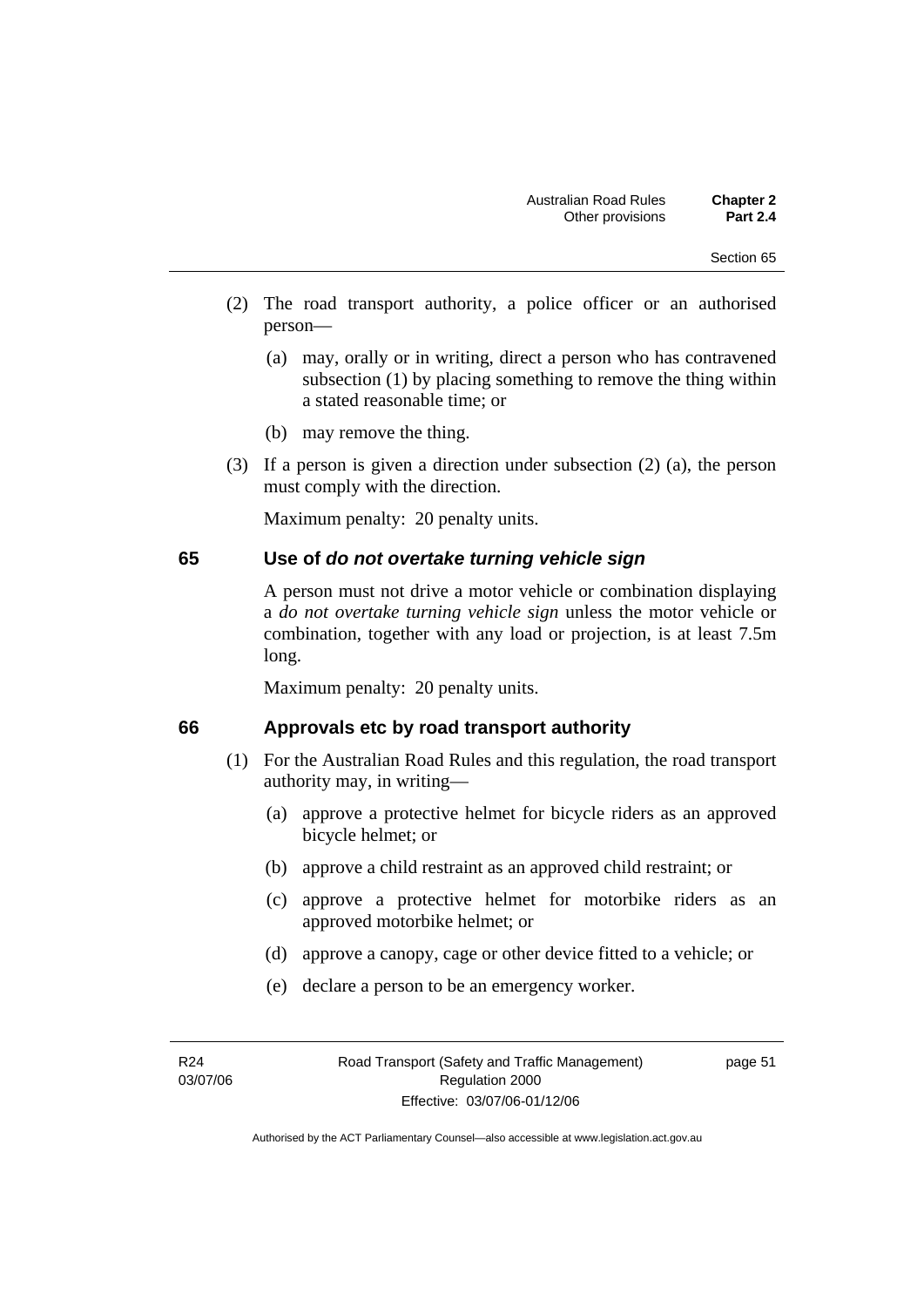| <b>Chapter 2</b> | <b>Australian Road Rules</b> |
|------------------|------------------------------|
| <b>Part 2.4</b>  | Other provisions             |

Section 67

- (2) An approval or declaration is a disallowable instrument.
	- *Note* A disallowable instrument must be notified, and presented to the Legislative Assembly, under the Legislation Act.

#### **67 Exemption from requirement about riding on motorbikes**

The road transport authority may, for the purpose of allowing a sporting or similar event to be filmed, exempt a person from the Australian Road Rules, rule 271 (2) to the extent that it requires the person to face forward while being carried as a passenger on a motorbike.

### **68 Defence of complying with direction of police officer or authorised person**

- (1) It is a defence to a prosecution of a person for an offence against a provision of this chapter if, at the time of the offence, the person was obeying a direction given to the person under the Australian Road Rules, rule 304 (1).
- (2) To remove any doubt, it is declared that a person must obey a direction given to the person under the Australian Road Rules, rule 304 (1), whether or not the person may contravene a provision of this chapter by obeying the direction.

#### **69 Exemption for driver of police vehicles**

- (1) A provision of this chapter does not apply to the driver of a police vehicle if—
	- (a) in the circumstances—
		- (i) the driver is taking reasonable care; and
		- (ii) it is reasonable that the provision should not apply; and
	- (b) if the vehicle is a motor vehicle that is moving—the vehicle is displaying a blue or red flashing light or sounding an alarm.

| page 52 | Road Transport (Safety and Traffic Management) | R <sub>24</sub> |
|---------|------------------------------------------------|-----------------|
|         | Regulation 2000                                | 03/07/06        |
|         | Effective: 03/07/06-01/12/06                   |                 |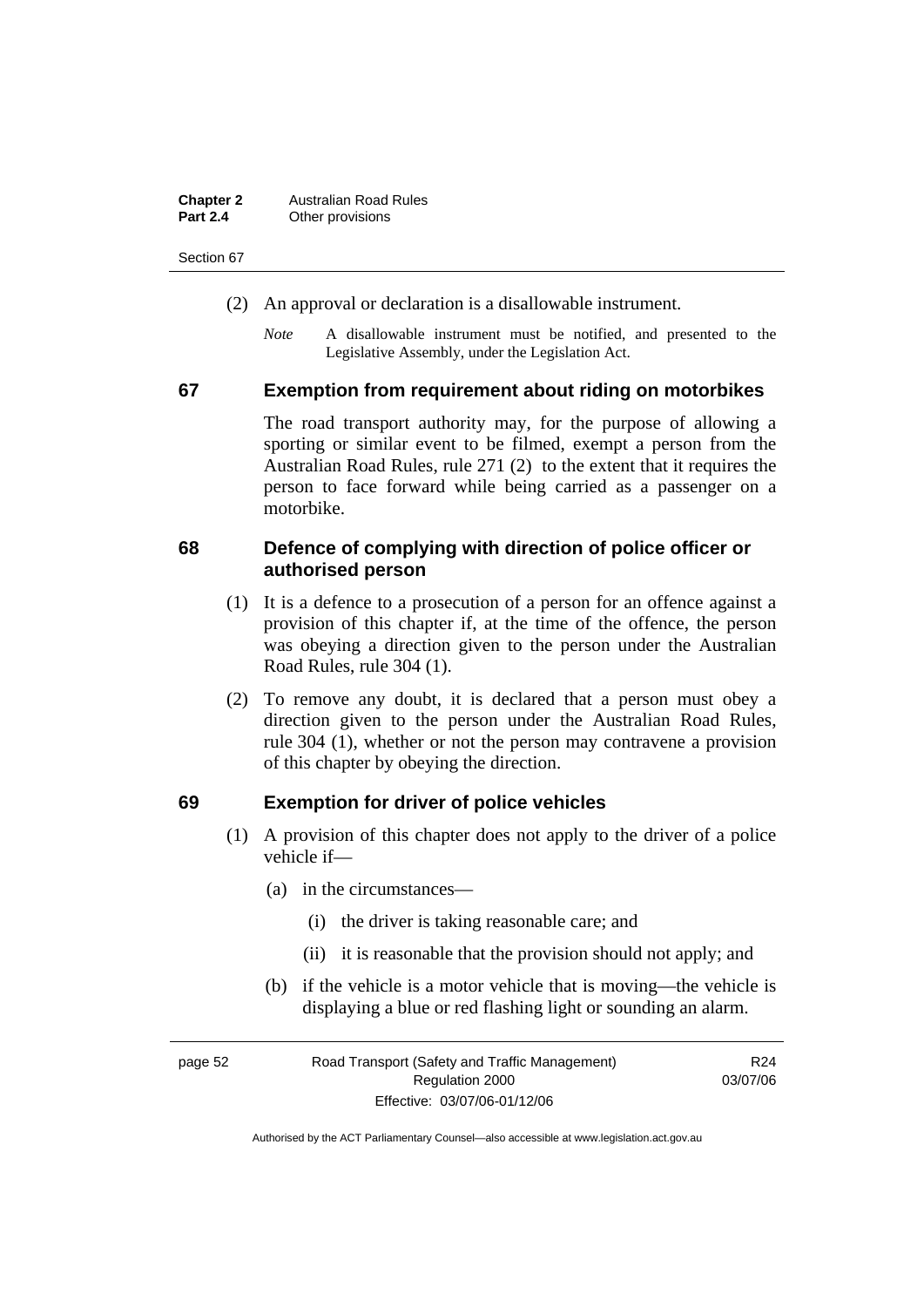- (2) Subsection (1) (b) does not apply to the driver if, in the circumstances, it is reasonable—
	- (a) not to display the light or sound the alarm; or
	- (b) for the vehicle not to be fitted or equipped with a blue or red flashing light or an alarm.

### **70 Exemption for driver of emergency vehicles**

A provision of this chapter does not apply to the driver of an emergency vehicle if—

- (a) in the circumstances—
	- (i) the driver is taking reasonable care; and
	- (ii) it is reasonable that the provision should not apply; and
- (b) if the vehicle is a motor vehicle that is moving—the vehicle is displaying a blue or red flashing light or sounding an alarm.

### **71 Stopping and parking exemption for police and emergency vehicles and authorised people**

(1) In this section:

*stopping or parking provision of this chapter*—see section 58 (1).

- (2) A stopping or parking provision of this chapter does not apply to the driver of a police vehicle or emergency vehicle if, in the circumstances—
	- (a) the driver is taking reasonable care; and
	- (b) it is reasonable that the provision should not apply.
- (3) A stopping or parking provision of this chapter does not apply to an authorised person who is driving a vehicle in the course of the person's duty as an authorised person if, in the circumstances—

page 53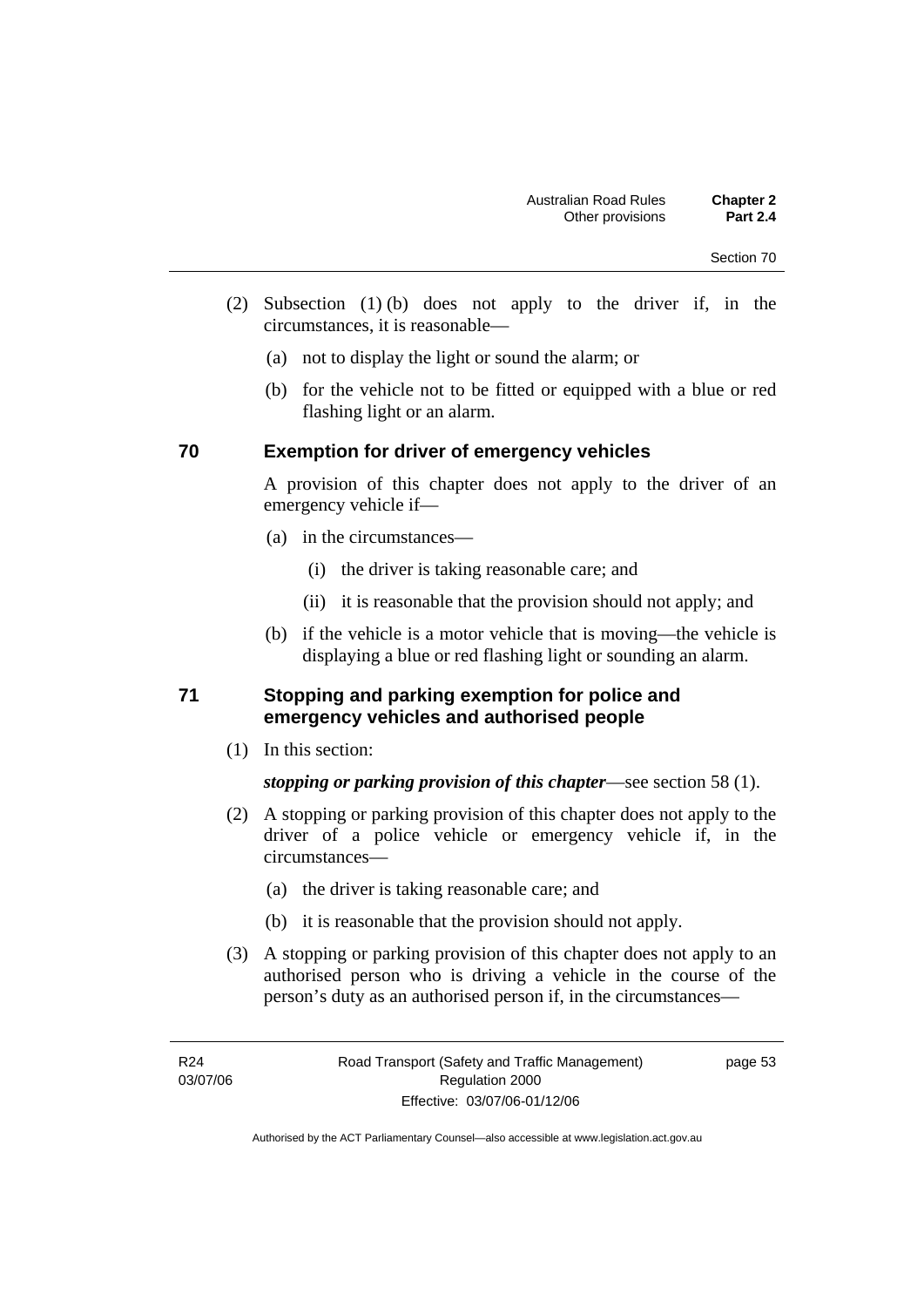**Chapter 2** Australian Road Rules **Part 2.4** Other provisions

Section 71

- (a) the person is taking reasonable care; and
- (b) it is reasonable that the provision should not apply.

page 54 Road Transport (Safety and Traffic Management) Regulation 2000 Effective: 03/07/06-01/12/06

R24 03/07/06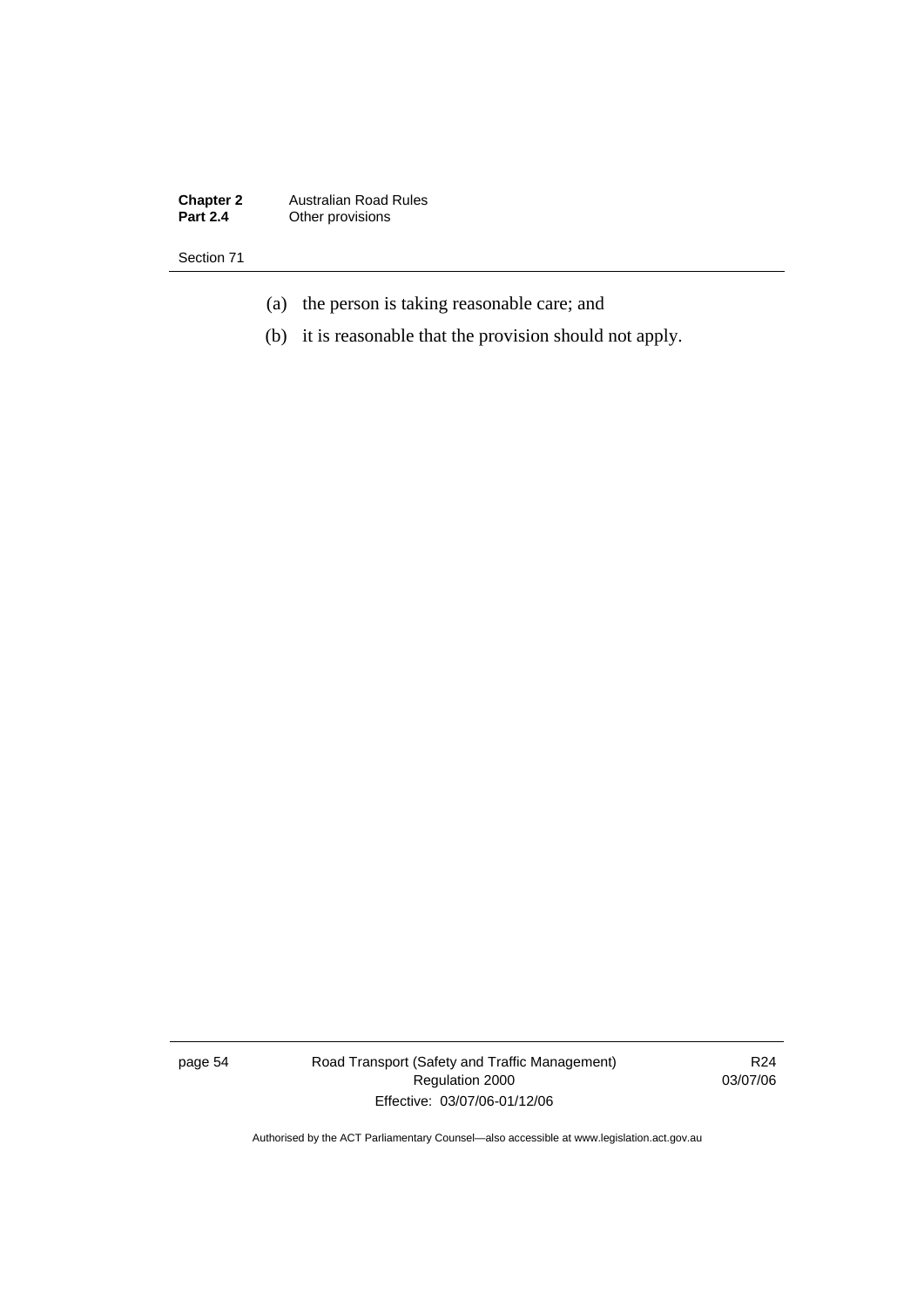#### Section 72

# **Chapter 3 Parking**

# **Part 3.1 Parking schemes**

# **Division 3.1.1 Metered parking schemes**

### **72 Metered parking schemes**

- (1) The road transport authority may establish and operate metered parking schemes for any length of road or area.
- (2) For a metered parking scheme, the road transport authority—
	- (a) may set aside metered parking spaces; and
	- (b) may install parking meters for the payment of fees for metered parking spaces.

## **73 Metered parking areas**

- (1) The road transport authority may set aside a length of road or area as a metered parking area.
- (2) A metered parking area must be designated by metered parking signs.

# **74 Parking meters**

- (1) A parking meter must be installed at the space to which it applies or, if a parking meter applies to 2 or more spaces, close to the spaces.
- (2) The parking meter applying to a metered parking space must show or be capable of showing the fees fixed for the space under this division.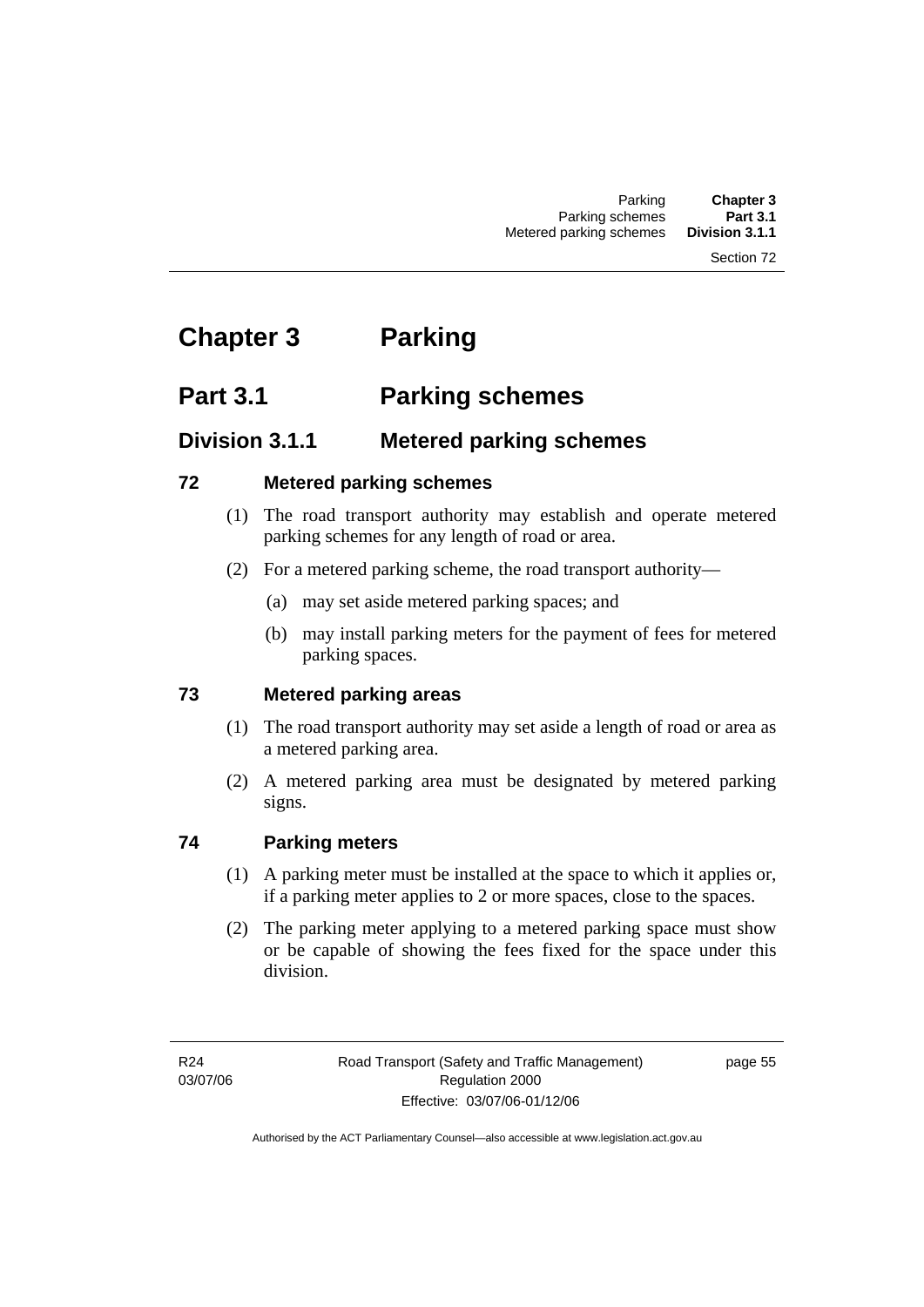| Chapter 3       | Parking                |
|-----------------|------------------------|
| <b>Part 3.1</b> | Parking schemes        |
| Division 3.1.2  | Ticket parking schemes |
| Section 75      |                        |

- (3) A parking meter must clearly show, or be capable of clearly showing, whether the relevant parking fee for the parking of a vehicle in the metered parking space or spaces to which it applies has been paid.
- (4) A multi-space parking meter must also identify each metered parking space by its number.

### **75 Metered parking spaces**

- (1) A metered parking space must be designated by a road marking.
- (2) For a metered parking space to which a multi-space parking meter applies, the number for the space and an arrow indicating the direction of the meter must be marked in or adjacent to the space.

# **Division 3.1.2 Ticket parking schemes**

*Note* The Australian Road Rules, r 207 (2) provides that a driver who parks in a ticket parking area must pay the fee and obey the instructions on the ticket. See also s 16.

### **75A Parking authorities**

- (1) A person may apply to the road transport authority to be a parking authority for a stated area.
- (2) The road transport authority may, in writing, declare the person to be a parking authority for a stated area (the *area of operations*).
	- *Note* The power to make the declaration includes the power to amend or repeal it (see Legislation Act, s 46).
- (3) The declaration is a disallowable instrument.
	- *Note* A disallowable instrument must be notified, and presented to the Legislative Assembly, under the Legislation Act.

R24 03/07/06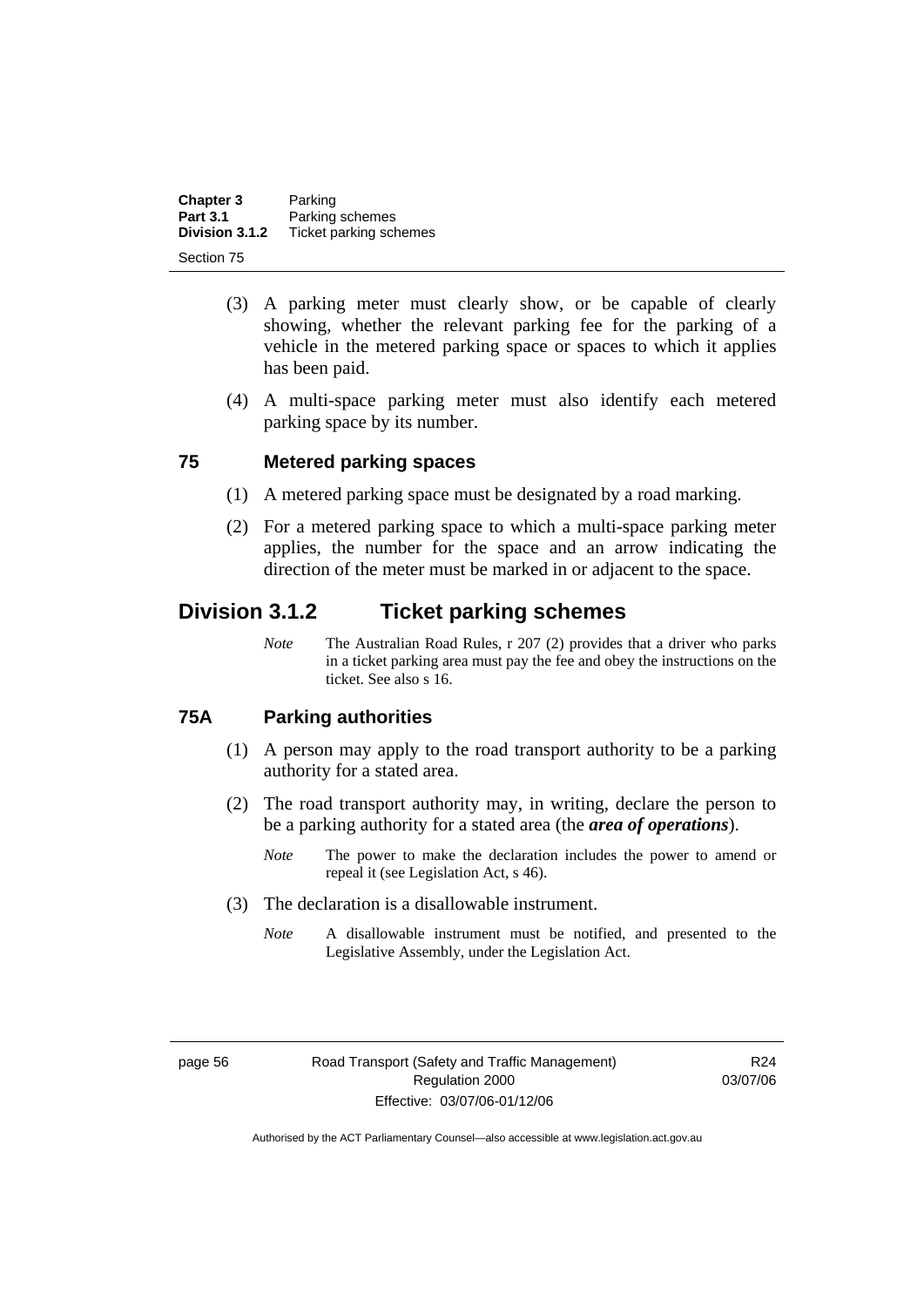### **75B Parking authority guidelines**

- (1) The road transport authority must establish written guidelines for section 76A (the *parking authority guidelines*).
- (2) The parking authority guidelines are a disallowable instrument.

- (3) A parking authority is not entitled to provide, or charge for, parking in a ticket parking area if the parking authority does not comply with the parking authority guidelines.
- (4) A parking authority is taken to comply with the parking authority guidelines until the contrary is proved.

### **76 Ticket parking schemes—road transport authority**

- (1) The road transport authority may establish and operate a ticket parking scheme for any length of road or area.
- (2) For a ticket parking scheme, the road transport authority—
	- (a) may set aside a length of road or area as a ticket parking area; and
	- (b) may adopt the ways of, and schemes for, payment of the fees the authority considers appropriate; and
	- (c) may install pay parking devices.

### **76A Ticket parking schemes—parking authorities**

- (1) A parking authority may, in accordance with the parking authority guidelines, establish and operate a ticket parking scheme for any length of road or area within its area of operations.
- (2) For a ticket parking scheme, the parking authority may, in accordance with the parking authority guidelines—

*Note* A disallowable instrument must be notified, and presented to the Legislative Assembly, under the Legislation Act.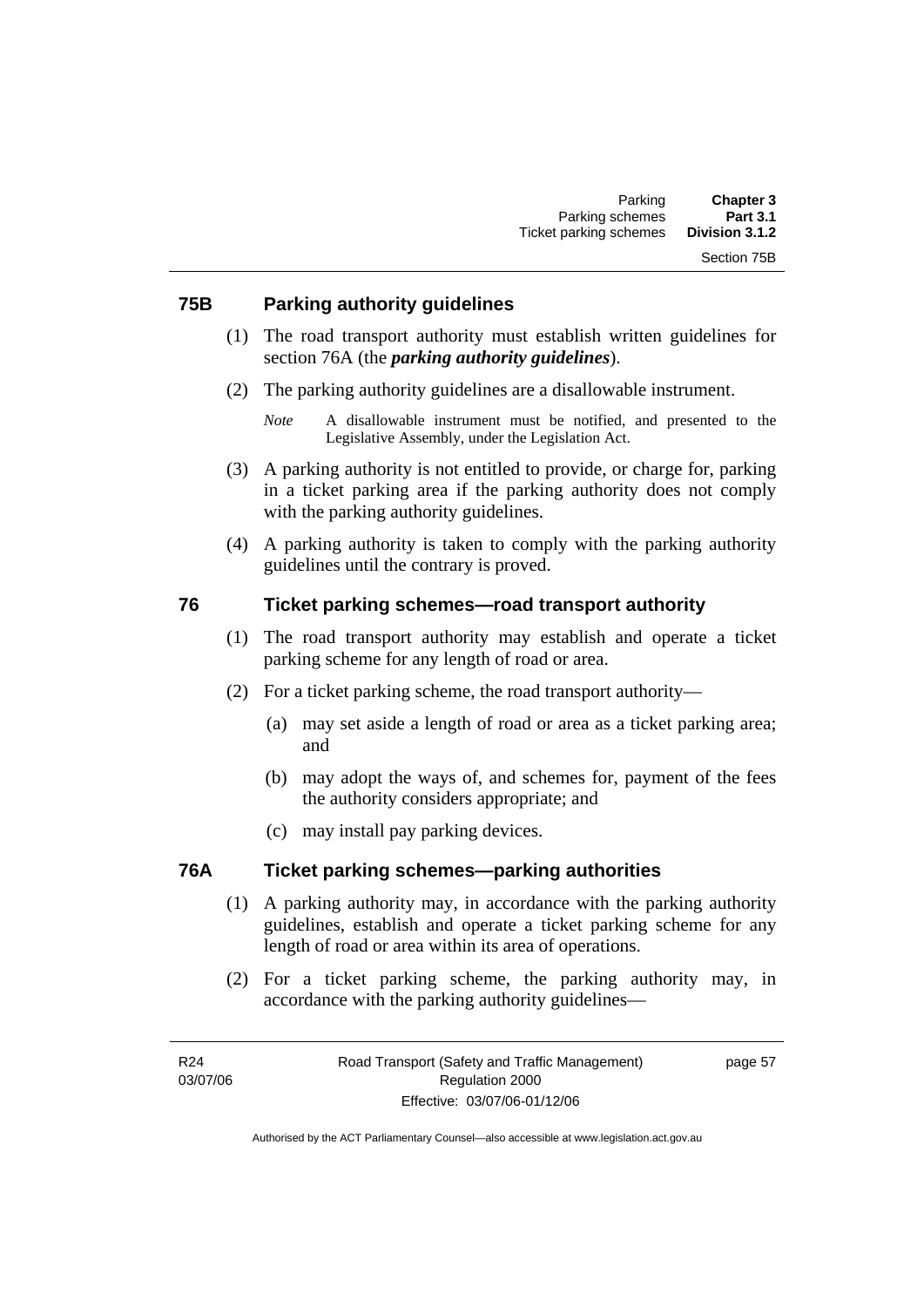| <b>Chapter 3</b><br><b>Part 3.1</b> | Parking<br>Parking schemes |
|-------------------------------------|----------------------------|
| Division 3.1.2                      | Ticket parking schemes     |
| Section 77                          |                            |

- (a) set aside a length of road or area within its area of operations as a ticket parking area; and
- (b) fix fees for the parking of vehicles in the area; and
- (c) adopt the ways of, and schemes for, payment of the fees the authority considers appropriate; and
- (d) install pay parking devices.
- *Note* Section 75A provides for the road transport authority to declare parking authorities and s 75B provides for parking authority guidelines.

### **77 Ticket parking areas**

- (1) A ticket parking area must be designated by ticket parking signs.
- (2) A ticket parking area is taken to include only such lengths of road and areas to which ticket parking signs apply as are lawfully available, apart from this division, for the parking of vehicles.
- (3) In this section:

*ticket parking sign* includes a *permissive parking sign* with the word 'voucher' on or with the sign.

 (4) Subsection (3) and this subsection cease to have effect on 1 December 2006.

#### **78 Ticket parking spaces**

A ticket parking area may be divided into ticket parking spaces, of a size suitable for parking a single vehicle, by a road marking.

### **79 Ticket machines**

The ticket machine for a ticket parking area must show or be capable of showing the fees fixed for the area under this division.

page 58 Road Transport (Safety and Traffic Management) Regulation 2000 Effective: 03/07/06-01/12/06

R24 03/07/06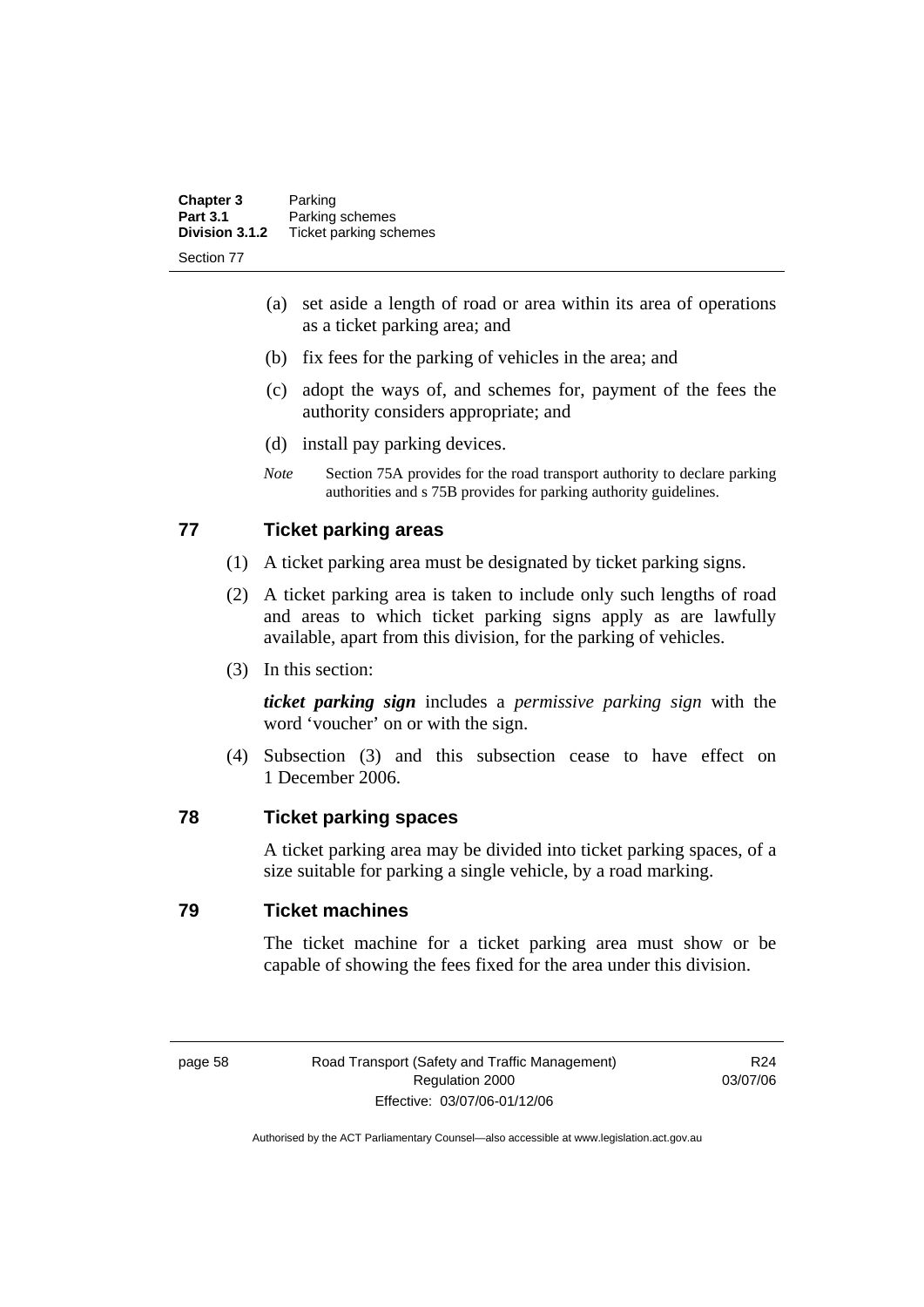# **80 Parking tickets**

- (1) The following information must be printed on a parking ticket:
	- (a) the expiry date (expressed as the day of the month, the month and the year);
	- (b) the expiry time (expressed in hours and minutes);
	- (c) the name of the authority issuing the ticket;
	- (d) an indication of the ticket parking area where or for which the ticket is issued;
	- (e) the fee paid for the issue of the ticket or, for a prepaid ticket, the daily value of the ticket;
	- (f) a serial number;
	- (g) instructions for use of the ticket.

#### **Examples for par (d)**

- 1 a code for the ticket parking area where the ticket is issued
- 2 the number of the parking ticket machine which issued the ticket
- 3 for a prepaid parking ticket—the daily value of the ticket or the area where the ticket may be used
- *Note* An example is part of the regulation, is not exhaustive and may extend, but does not limit, the meaning of the provision in which it appears (see Legislation Act, s 126 and s 132).
- (2) A parking ticket must be legible and of a size and design that enables it to be easily displayed in or on a vehicle.

### **81 Duration of parking tickets**

A parking ticket takes effect when it is issued and expires at the expiry time stated on the ticket.

page 59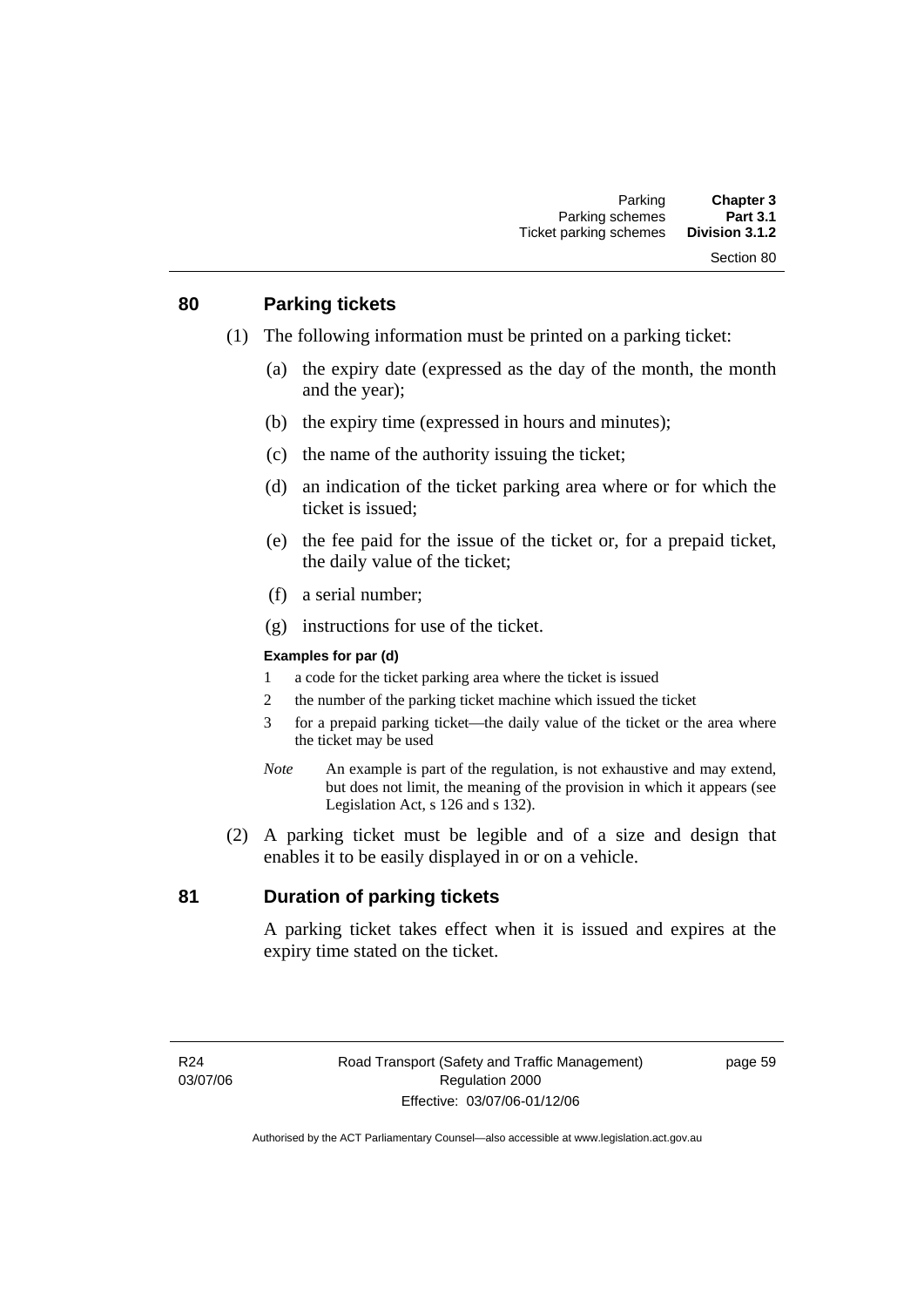**Chapter 3** Parking **Part 3.1 Parking schemes**<br>**Division 3.1.3 Heavy vehicle part Division 3.1.3** Heavy vehicle parking Section 82

# **Division 3.1.3 Heavy vehicle parking**

### **82 Definitions—div 3.1.3**

In this division:

*code of practice* means the code of practice approved under section 89, as in force from time to time.

*exemption* means an exemption given under section 92 (Decision on application for exemption).

*existing operator* means the holder of an existing operator's certificate.

*existing operator's certificate* means an existing operator's certificate issued under the *Motor Traffic Act 1936,* section 150R that was in force immediately before the commencement of this section and has not been cancelled under this division.

*heavy vehicle* means a vehicle, whether loaded or unloaded, that is longer than 7.5m, has a GVM over 4.5t, and is used for commercial purposes.

*land adjoining residential land*—see section 83.

*residential land* means land leased for residential purposes.

*stock truck* means a vehicle that has a GVM over 4.5t and is built or used to transport livestock.

### **83 References in div 3.1.3 to land adjoining residential land**

A reference in this division to *land adjoining residential land* includes a reference to land that would, apart from an intervening road, adjoin that land.

R24 03/07/06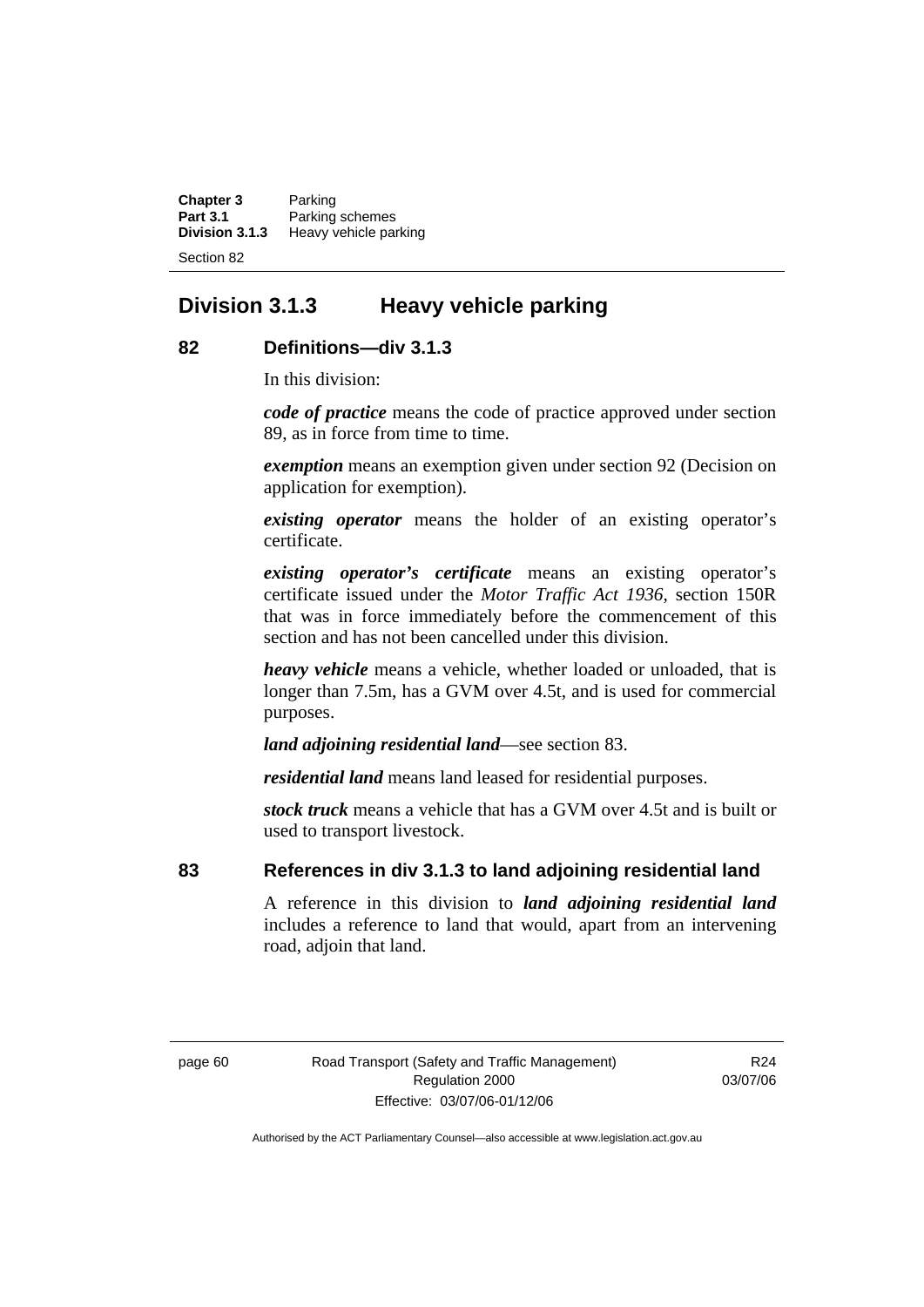# **84 Vehicle parked partly on residential land**

For this division, a vehicle that is parked partly on residential land, and partly on adjoining land that is not residential land, is taken not to be parked on residential land.

### **85 Parking of certain vehicles on residential land prohibited**

- (1) This section applies to a vehicle, whether loaded or unloaded, that is—
	- (a) a stock truck; or
	- (b) a semitrailer with the load space permanently enclosed by rigid construction or with sides enclosed by nonrigid material and a rigid roof; or
	- (c) higher than 3.6m and used for commercial purposes.
- (2) A person must not park a vehicle to which this section applies on residential land.

Maximum penalty: 20 penalty units.

- (3) Subsection (2) does not apply to the vehicle—
	- $(a)$  if—
		- (i) the parking of the vehicle on the land is reasonably necessary to avoid a contravention of another provision of this regulation or another territory law; or
		- (ii) the vehicle is parked on the land to drop off, or pick up, people or goods or in the course of providing services; and
	- (b) the vehicle is not parked on the land for longer than is reasonable.

page 61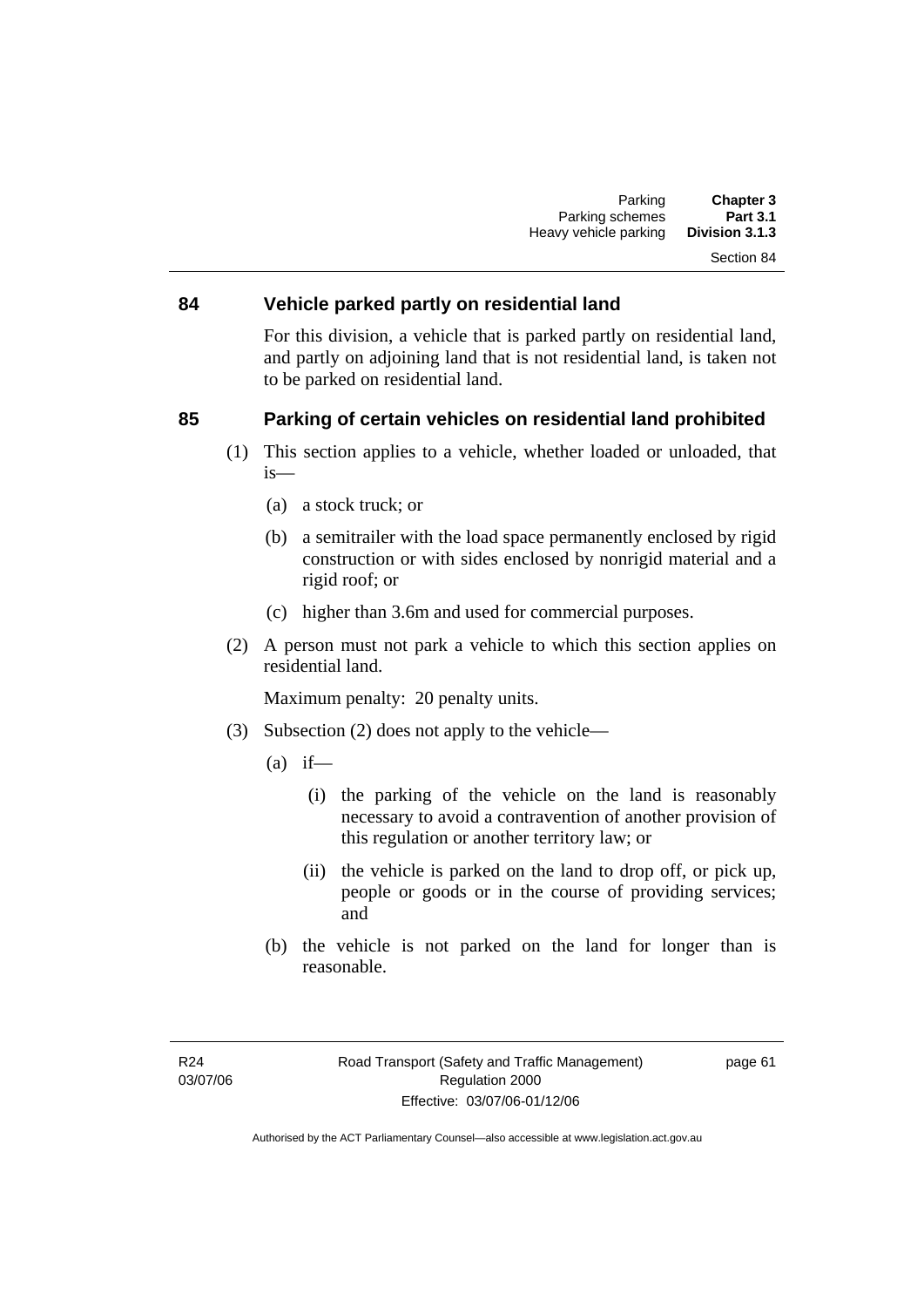**Chapter 3** Parking<br>**Part 3.1** Parking **Part 3.1 Parking schemes**<br>**Division 3.1.3 Heavy vehicle part Heavy vehicle parking** Section 86

**86 Parking of certain vehicles on land adjoining residential land prohibited** 

- (1) This section applies to—
	- (a) a vehicle or combination, whether loaded or unloaded, that is longer than 7.5m; and
	- (b) a vehicle, whether loaded or unloaded, with a GVM over 4.5t.
- (2) A person must not park a vehicle or combination to which this section applies on land adjoining residential land for more than 1 hour.

Maximum penalty: 20 penalty units.

- (3) Subsection (2) does not apply to the vehicle or combination—
	- $(a)$  if—
		- (i) the parking of the vehicle on the land is reasonably necessary to avoid a contravention of another provision of this regulation or another territory law; or
		- (ii) the vehicle is parked on the land to drop off, or pick up, people or goods or in the course of providing services; and
	- (b) the vehicle is not parked on the land for longer than is reasonable.
- (4) Subsection (2) also does not apply to the vehicle or combination if the land where it is parked is residential land or land leased for commercial purposes.

R24 03/07/06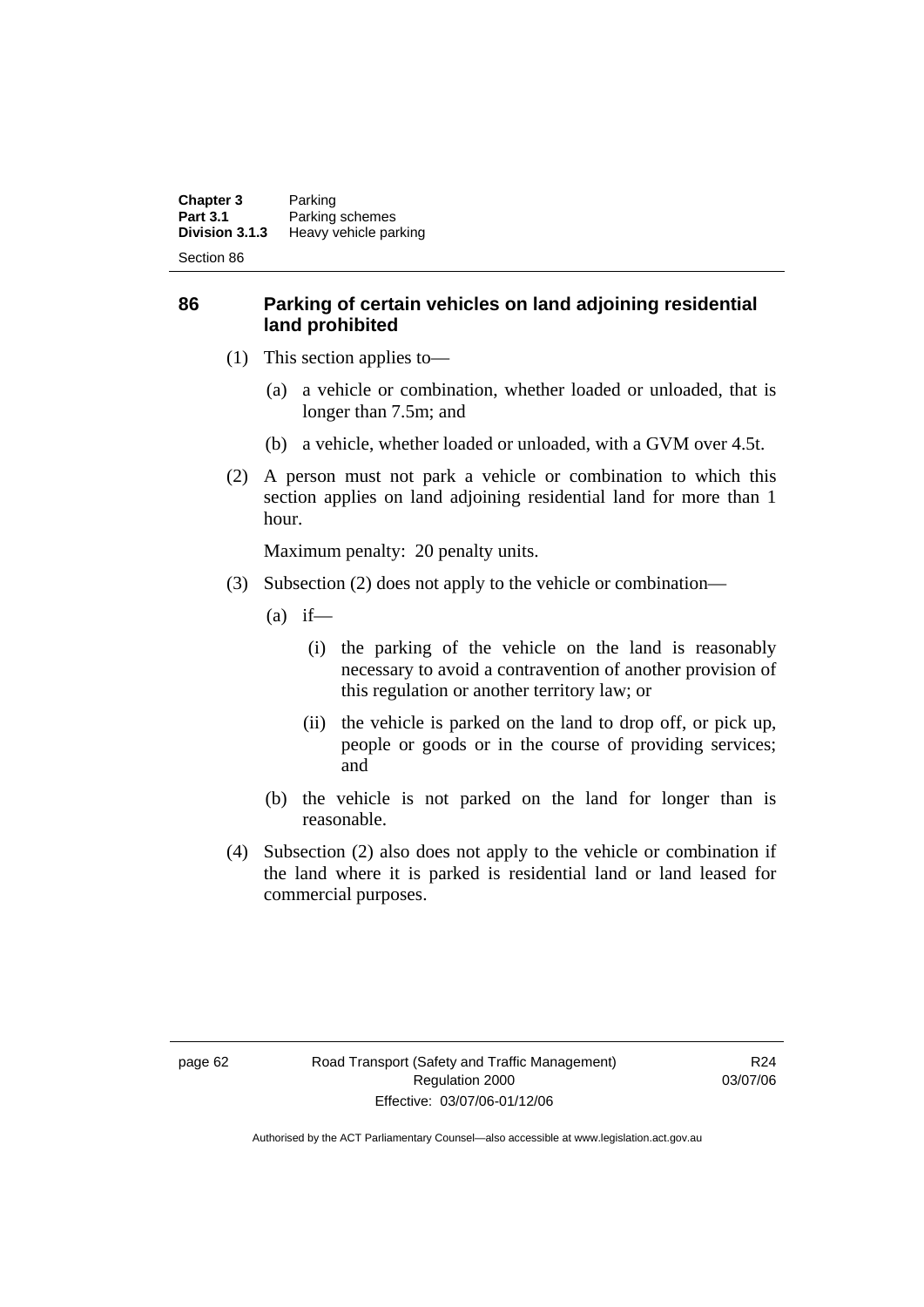#### Section 87

### **87 Parking of certain commercial vehicles on land with multi-unit developments**

- (1) This section applies to a vehicle, whether loaded or unloaded, that is used for commercial purposes and is longer than 6m, higher than 2.6m or has a GVM over 3.75t.
- (2) A person must not park a vehicle to which this section applies on residential land with a multi-unit development.

Maximum penalty: 20 penalty units.

- (3) Subsection (2) does not apply to the vehicle or combination—
	- $(a)$  if—
		- (i) the parking of the vehicle on the land is reasonably necessary to avoid a contravention of another provision of this regulation or another territory law; or
		- (ii) the vehicle is parked on the land to drop off, or pick up, people or goods or in the course of providing services; and
	- (b) the vehicle is not parked on the land for longer than is reasonable.
- (4) In this section:

*multi-unit development*—see the territory plan, appendix 6 in force on 1 January 1997.

### **88 Daily infringement**

A person commits an offence against section 85 (Parking of certain vehicles on residential land prohibited), section 86 (Parking of certain vehicles on land adjoining residential land prohibited) or section 87 (Parking of certain commercial vehicles on land with multi-unit developments) in relation to each day when the person

R24 03/07/06 page 63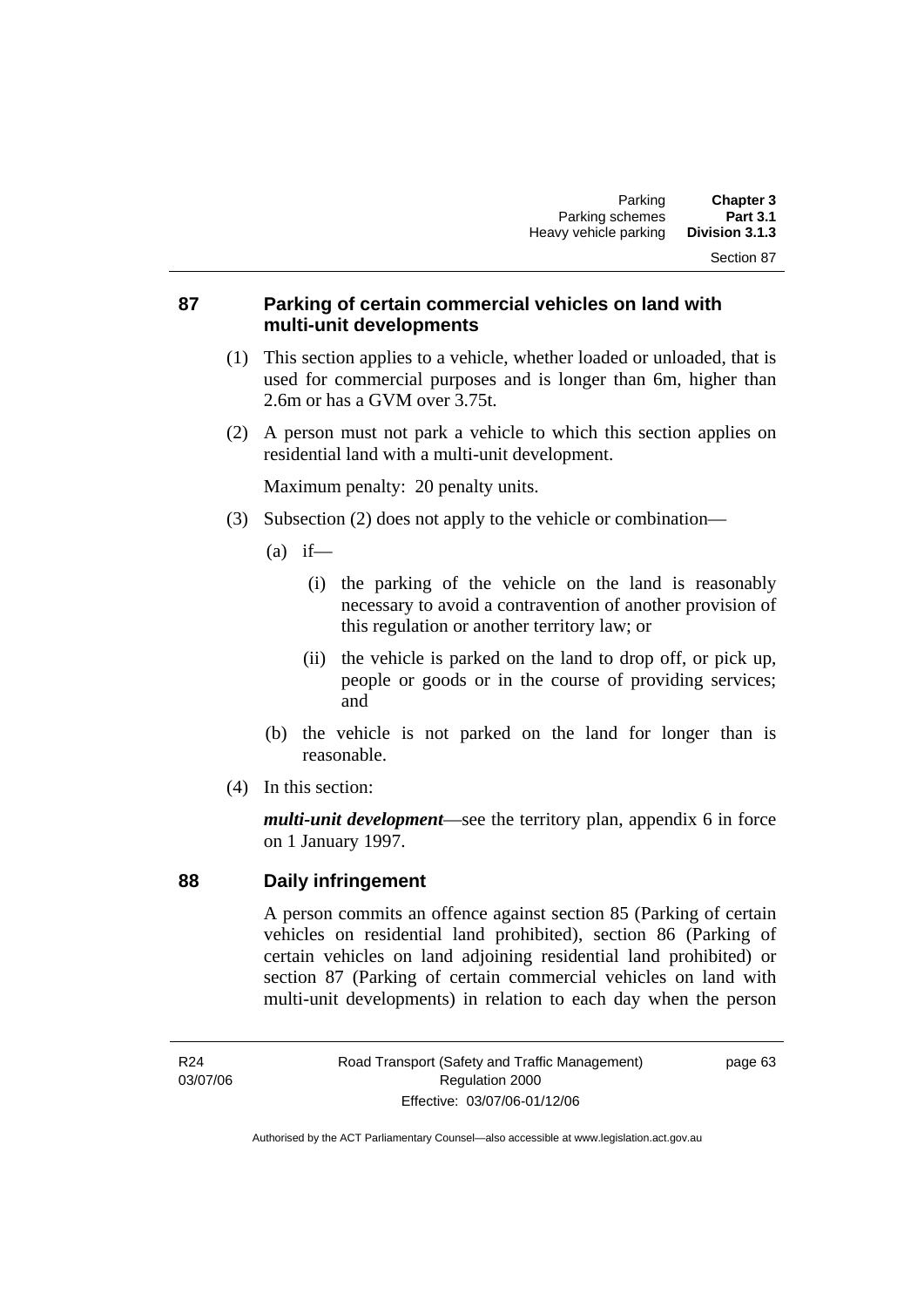| <b>Chapter 3</b> | Parking               |
|------------------|-----------------------|
| <b>Part 3.1</b>  | Parking schemes       |
| Division 3.1.3   | Heavy vehicle parking |
| Section 89       |                       |

contravenes that section, including the day of a conviction for the contravention or any later day.

### **89 Codes of practice**

- (1) The Minister may, in writing, approve a code of practice about the parking of heavy vehicles on residential land.
- (2) Without limiting subsection (1), a code of practice may include provisions in relation to—
	- (a) requirements for the parking of heavy vehicles by existing operators; and
	- (b) the number of heavy vehicles that may be parked on residential land at any time; and
	- (c) the operation of heavy vehicles while on residential land.
- (3) A code of practice is a disallowable instrument.
	- *Note* A disallowable instrument must be notified, and presented to the Legislative Assembly, under the Legislation Act.

### **90 Notice of codes of practice etc**

- (1) The road transport authority must publish notice of the approval of each code of practice in a newspaper published and circulating in the ACT.
- (2) The notice must—
	- (a) be published on or before the day when the code of practice commences; and
	- (b) state when the code of practice commences; and
	- (c) contain a statement to the effect that—

R24 03/07/06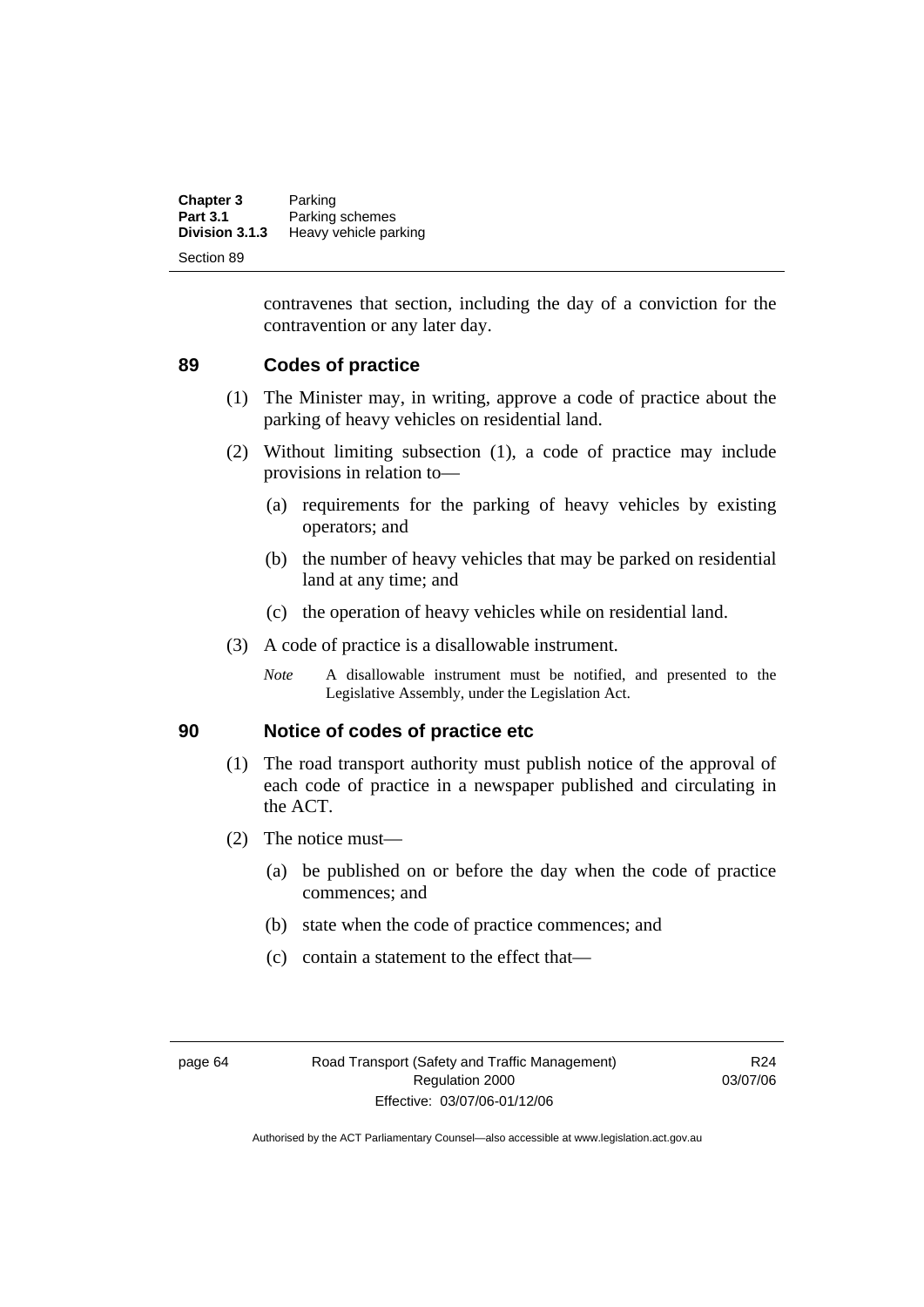- (i) the code of practice can be inspected at a stated office or offices of the road transport authority during office hours; and
- (ii) the code of practice is subject to disallowance by the Legislative Assembly under the Legislation Act.

### **91 Application for exemption**

- (1) A person who is the holder of an existing operator's certificate may apply to the road transport authority for an exemption from all provisions or stated provisions of the code of practice in relation to stated land of which the person is the occupier.
- (2) The applicant must give the applicant's existing operator's certificate to the road transport authority with the application.

### **92 Decision on application for exemption**

- (1) If the road transport authority receives an application for an exemption, the authority must—
	- (a) give the exemption for the period stated in the exemption; or
	- (b) give the exemption for the period, and subject to the conditions, stated in the exemption; or
	- (c) refuse to give the exemption.
- (2) Before making a decision on the application, the road transport authority must give notice of the application to—
	- (a) if land adjoining the land to which the application relates is occupied—the occupier and, if the occupier is not the lessee, the lessee of each parcel of adjoining land that is occupied; or
	- (b) if land adjoining the land to which the application relates is unoccupied—the lessee of each parcel of adjoining land that is unoccupied.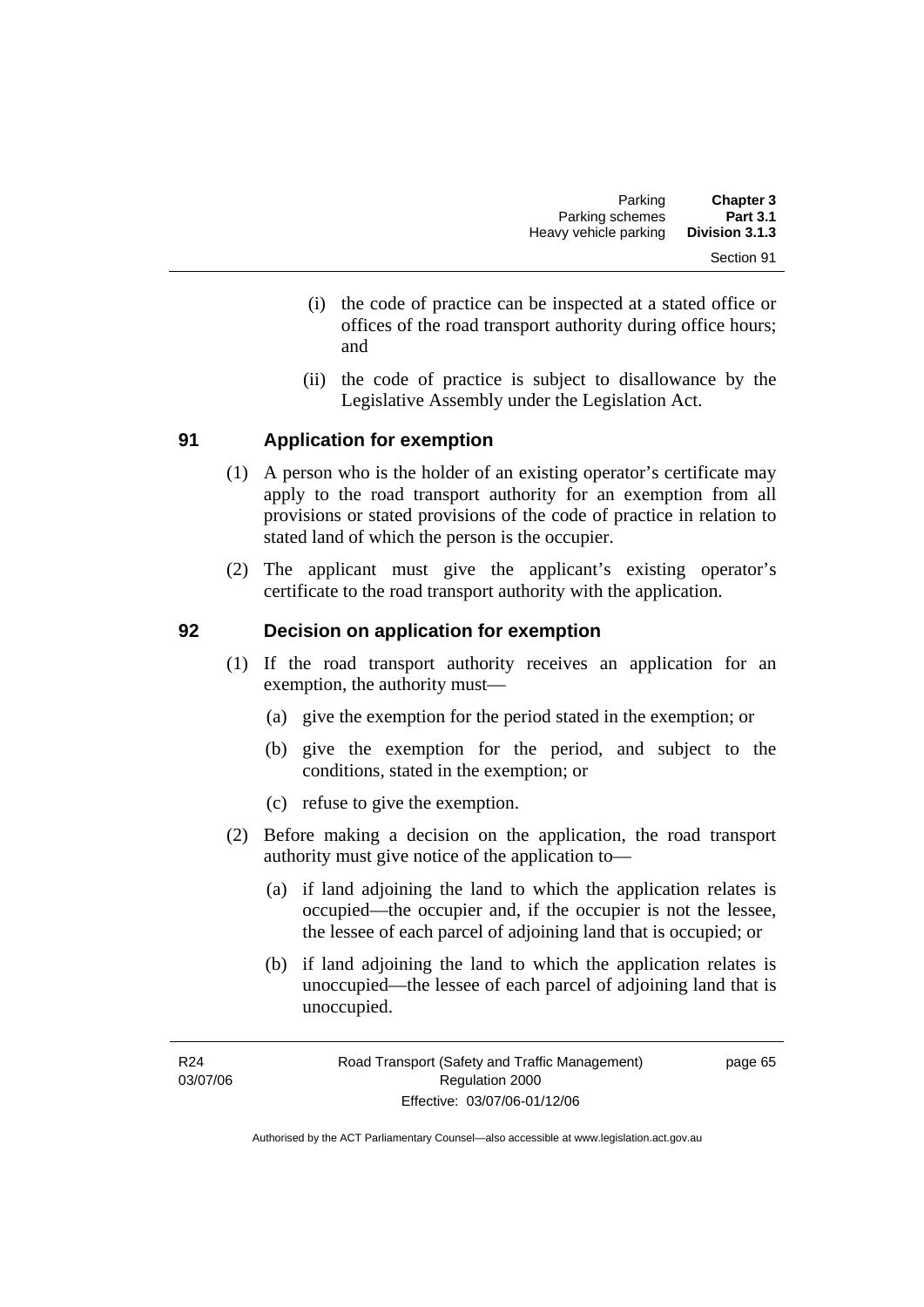| <b>Chapter 3</b> | Parking               |
|------------------|-----------------------|
| <b>Part 3.1</b>  | Parking schemes       |
| Division 3.1.3   | Heavy vehicle parking |
| Section 92       |                       |

- (3) A notice under subsection (2) must—
	- (a) contain a description of the provisions of the code of practice from which exemption is sought; and
	- (b) invite the occupier or lessee to make submissions to the road transport authority, within 28 days after receiving the notice, why the exemption sought should not be given; and
	- (c) contain a statement to the effect that, if a submission is not received by the road transport authority within that 28 days, the authority may give the exemption.
- (4) Without limiting how a notice under subsection (2) (a) may be given to the occupier or lessee of a parcel of land, the notice may be given by letter addressed to the occupier or lessee and sent by prepaid post to the address of the parcel.
- (5) In deciding whether to give the exemption, what period the exemption should be given for and what conditions the exemption should be subject to, the road transport authority must—
	- (a) take into account any submissions made under subsection (3); and
	- (b) have regard to whether and, if so, the extent to which, an occupier or lessee of adjoining land would be adversely affected by the decision.
- (6) For subsection (5) (b), in deciding whether an occupier or lessee of adjoining land would be adversely affected, the road transport authority must take into account—
	- (a) the period for which, and the provisions of the code of practice from which, exemption is sought; and
	- (b) the likely safety, noise and visual consequences of giving the exemption; and

R24 03/07/06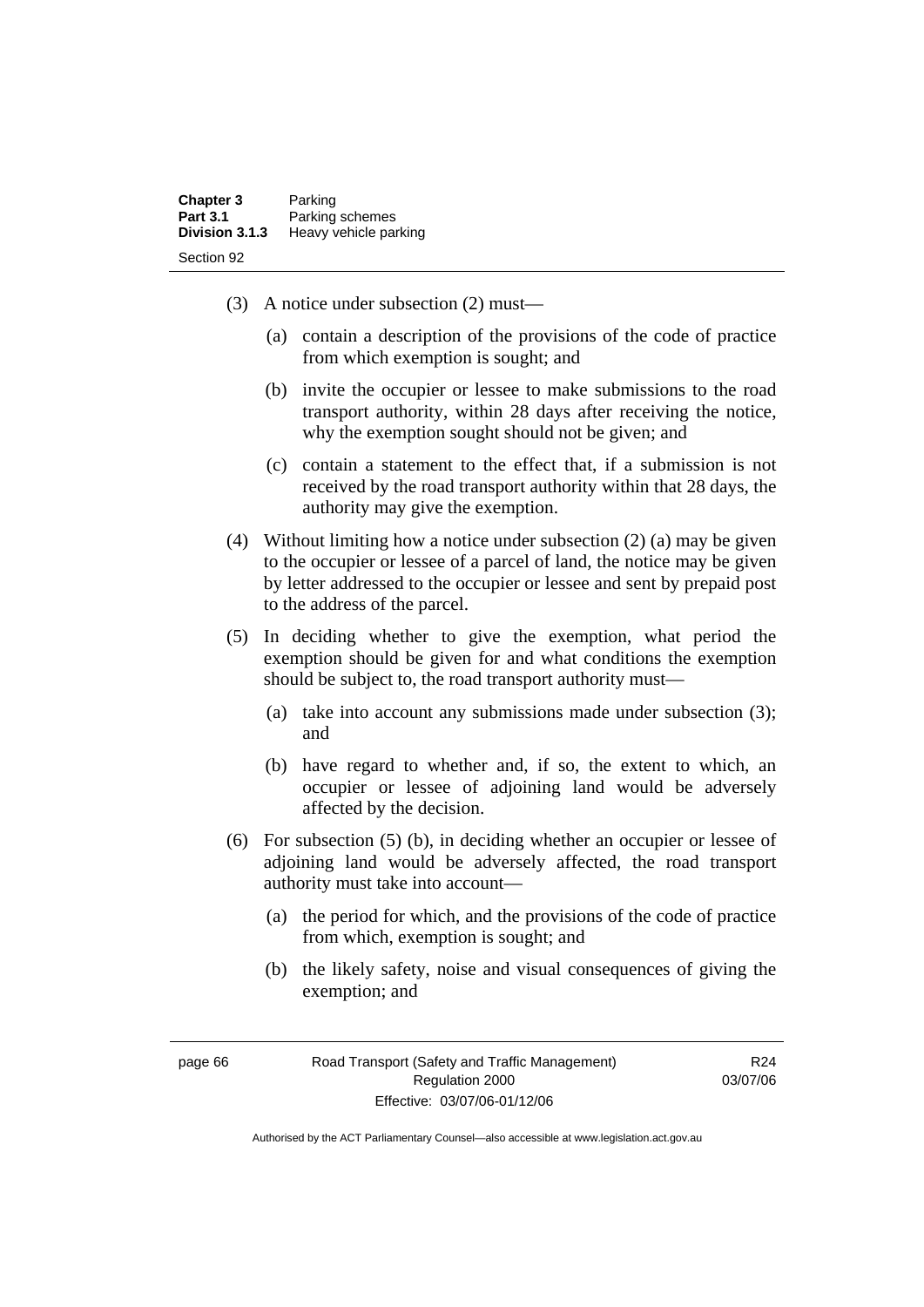- (c) any action taken by the applicant to reduce the safety, noise or visual impact on occupiers of adjoining land, including, for example, any landscaping, parking spaces, fencing, noise barriers and garaging arrangements on land occupied by the applicant.
- *Note* An example is part of the regulation, is not exhaustive and may extend, but does not limit, the meaning of the provision in which it appears (see Legislation Act, s 126 and s 132).
- (7) The road transport authority must not give the exemption if the authority believes on reasonable grounds that the applicant—
	- (a) has failed to comply with section 95 (Additional information by applicant); or
	- (b) made a statement that was false or misleading in a material particular in or in relation to the application.
- (8) If an exemption is given subject to conditions, the exemption applies only if all the conditions of the exemption are being complied with.

### **93 Endorsement of certificates**

- (1) If the road transport authority gives an exemption to the holder of an existing operator's certificate, the authority must endorse the certificate with the exemption.
- (2) The endorsement—
	- (a) must state—
		- (i) each provision of the code of practice from the holder is exempt; and
		- (ii) whether or not the exemption is subject to conditions; and
		- (iii) the vehicle or vehicles to which the exemption applies; and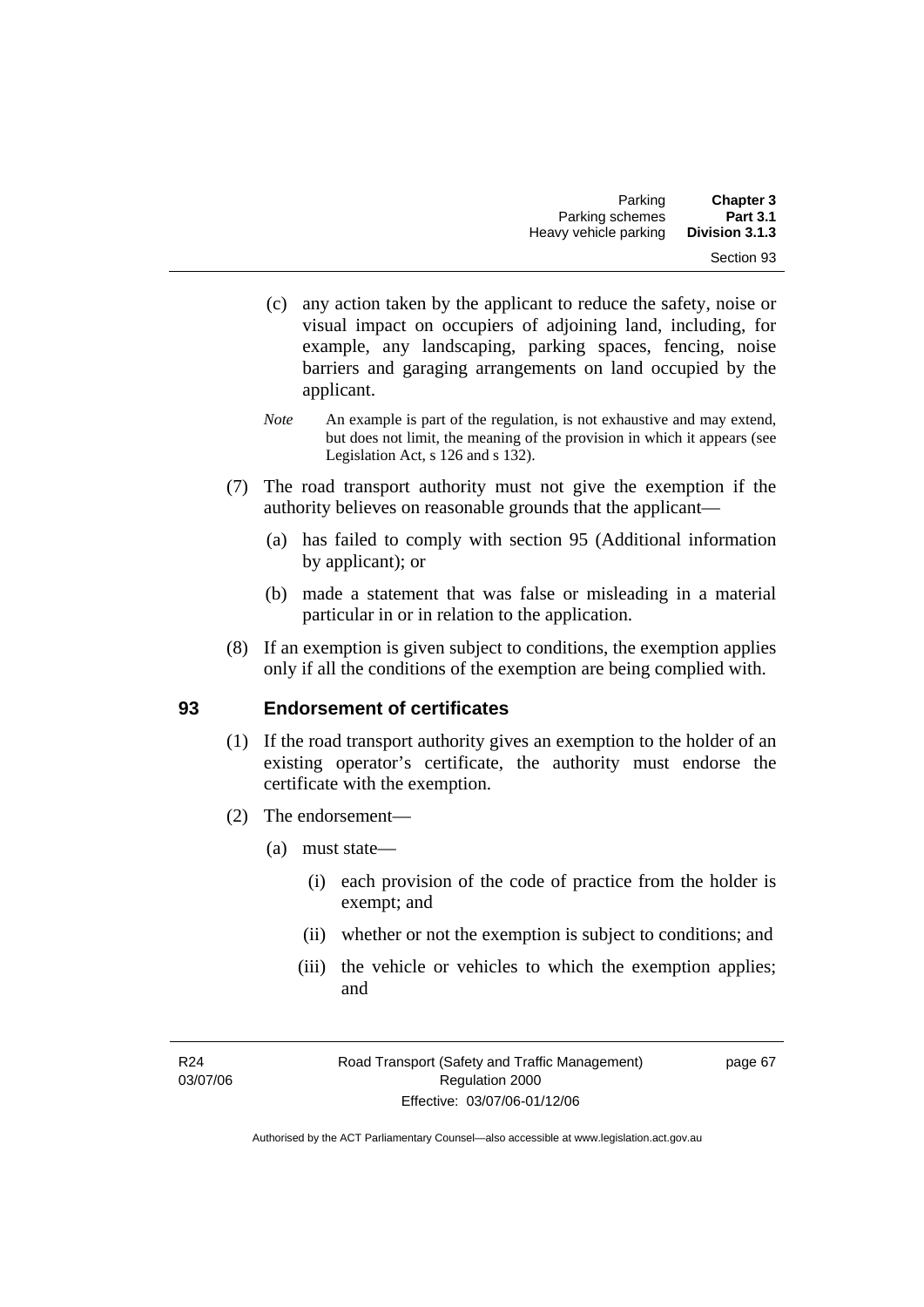| <b>Chapter 3</b> | Parking               |
|------------------|-----------------------|
| <b>Part 3.1</b>  | Parking schemes       |
| Division 3.1.3   | Heavy vehicle parking |
| Section 94       |                       |

- (iv) the residential land where the vehicle or vehicles may be parked under the exemption; and
- (v) the period for which the exemption is given; and
- (b) may include other information about the exemption the road transport authority considers appropriate.

### **94 Variation of conditions of exemptions**

- (1) The holder of an exemption may apply to the road transport authority for a stated variation of the conditions to which an exemption is subject.
- (2) If the road transport authority receives an application under subsection (1), the authority must—
	- (a) vary the conditions in the way sought in the application; or
	- (b) refuse to vary the conditions.
- (3) Section 92 (2) to (7) (Decision on application for exemption) applies, with all necessary changes, to an application under this section in the same way as it applies to an application for an exemption.

### **95 Additional information by applicant**

The road transport authority may, by notice given to an applicant for an exemption or variation of conditions to which an exemption is subject, require the applicant to provide any information or documents necessary for the authority to decide the application.

page 68 Road Transport (Safety and Traffic Management) Regulation 2000 Effective: 03/07/06-01/12/06

R24 03/07/06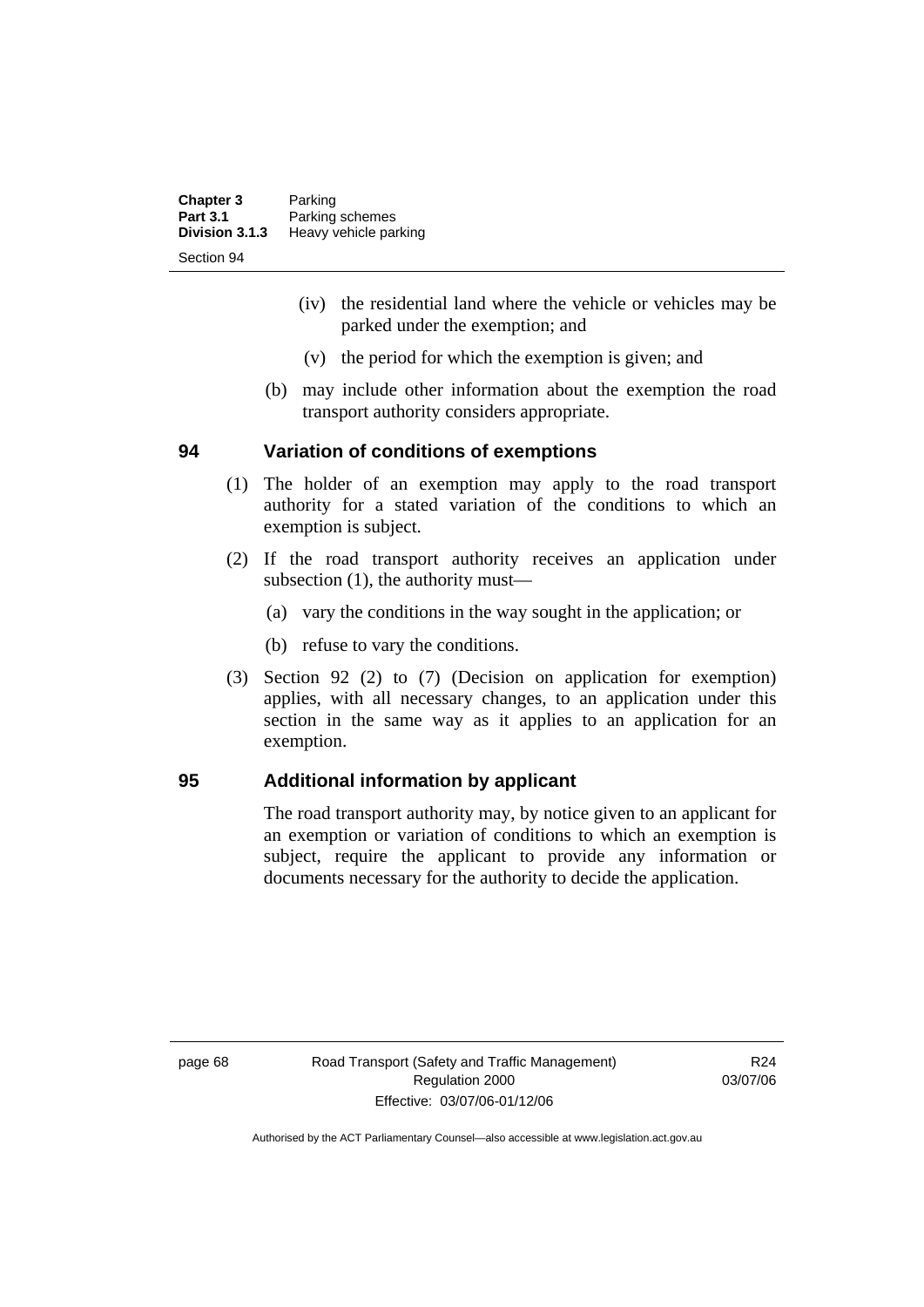## Section 96

#### **96 Loss etc of existing operator's certificate**

 (1) If an existing operator's certificate is lost, stolen or destroyed the holder of the certificate must tell the road transport authority, in writing, within 14 days after becoming aware of that fact.

Maximum penalty: 5 penalty units.

 (2) If the road transport authority is satisfied that an existing operator's certificate has been lost, stolen or destroyed, the road transport authority must, on application by the holder of the certificate, give the holder a replacement certificate.

#### **97 Cancellation of existing operator's certificate etc**

- (1) If the road transport authority has reasonable grounds for believing that—
	- (a) an existing operator's certificate was issued; or
	- (b) an exemption was given; or
	- (c) the conditions to which an exemption is subject were varied;

because information given by the holder of the certificate or exemption in or in relation to the application for the certificate, exemption or variation was false, misleading or incomplete in a material particular, the road transport authority must give the holder written notice under this subsection.

*Note* For how documents may be given, see the Legislation Act, pt 19.5.

- (2) The notice must—
	- (a) tell the holder of the road transport authority's belief; and
	- (b) state the grounds for the belief; and
	- (c) invite the holder to make representations to the authority, within 28 days after the holder receives the notice, why the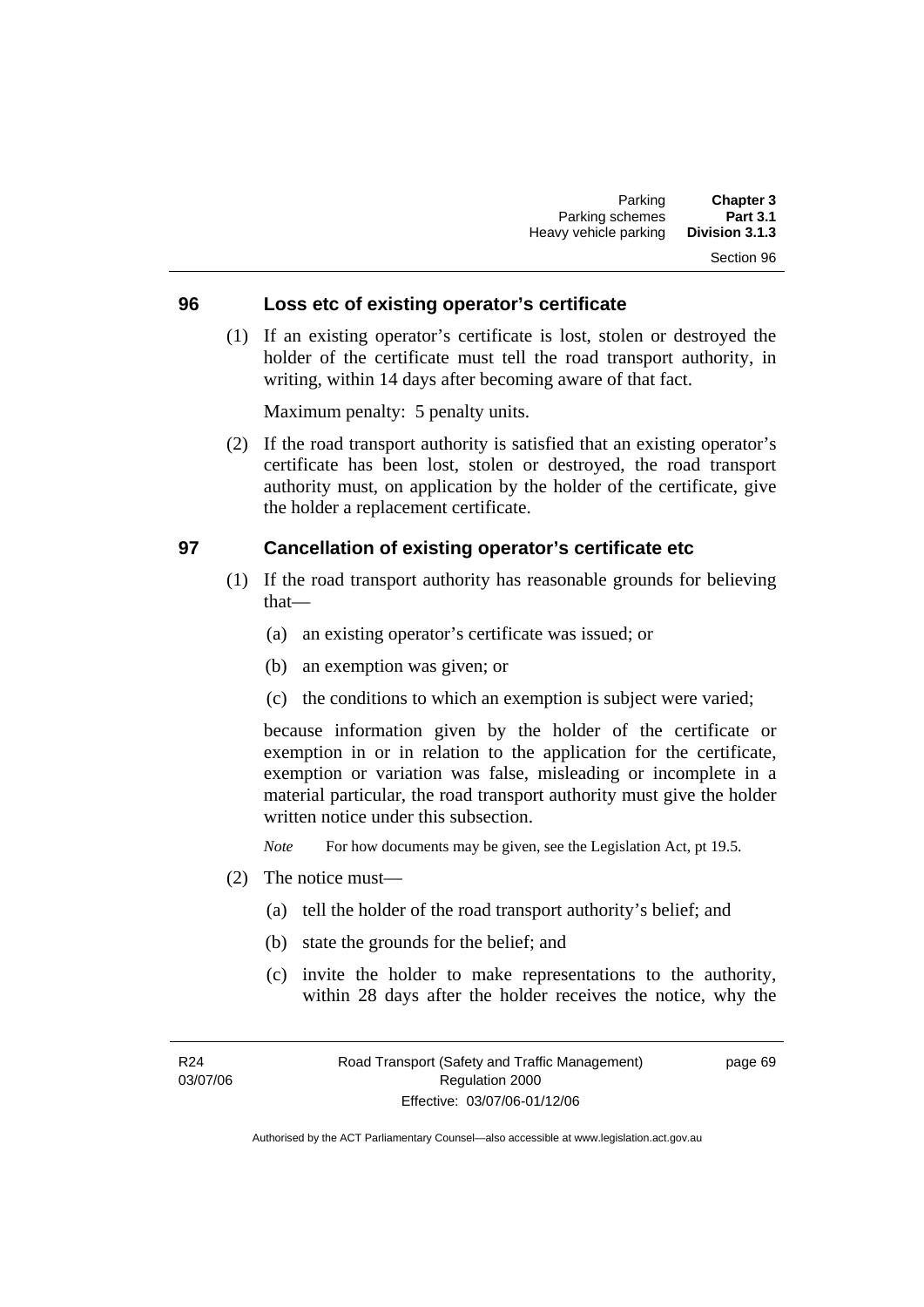| <b>Chapter 3</b> | Parking         |
|------------------|-----------------|
| <b>Part 3.1</b>  | Parking schemes |
| Division 3.1.4   | Miscellaneous   |
| Section 97A      |                 |

certificate should not be cancelled, or the exemption or variation revoked.

- (3) If, after considering any representation made by the holder under subsection (2) (c), the road transport authority is satisfied that the authority's belief was correct, the authority must cancel the certificate or revoke the exemption or variation.
- (4) The road transport authority must also cancel an existing operator's certificate or revoke an exemption if the holder of the certificate or exemption asks the authority, in writing, to do so and gives the existing operator's certificate held by the holder to the authority.
- (5) If the road transport authority cancels an existing operator's certificate, or revokes an exemption, under subsection (3), the holder of the certificate or exemption must give his or her existing operator's certificate to the authority within 14 days after being told of the cancellation or revocation by the authority.

Maximum penalty: 20 penalty units.

 (6) If the road transport authority receives an existing operator's certificate under subsection (4) or (5) because an exemption held by the holder of the certificate is to be or is revoked, the authority must return the certificate to the holder after cancelling the endorsement of the exemption on the certificate.

### **Division 3.1.4 Miscellaneous**

### **97A Other powers to provide pay parking**

- (1) This part does not affect any other power of a parking authority to provide for parking on land within its area of operations.
- (2) A parking authority may exercise a power under this part in relation to land that it does not own only with the consent of the owner of the land.

page 70 Road Transport (Safety and Traffic Management) Regulation 2000 Effective: 03/07/06-01/12/06

R24 03/07/06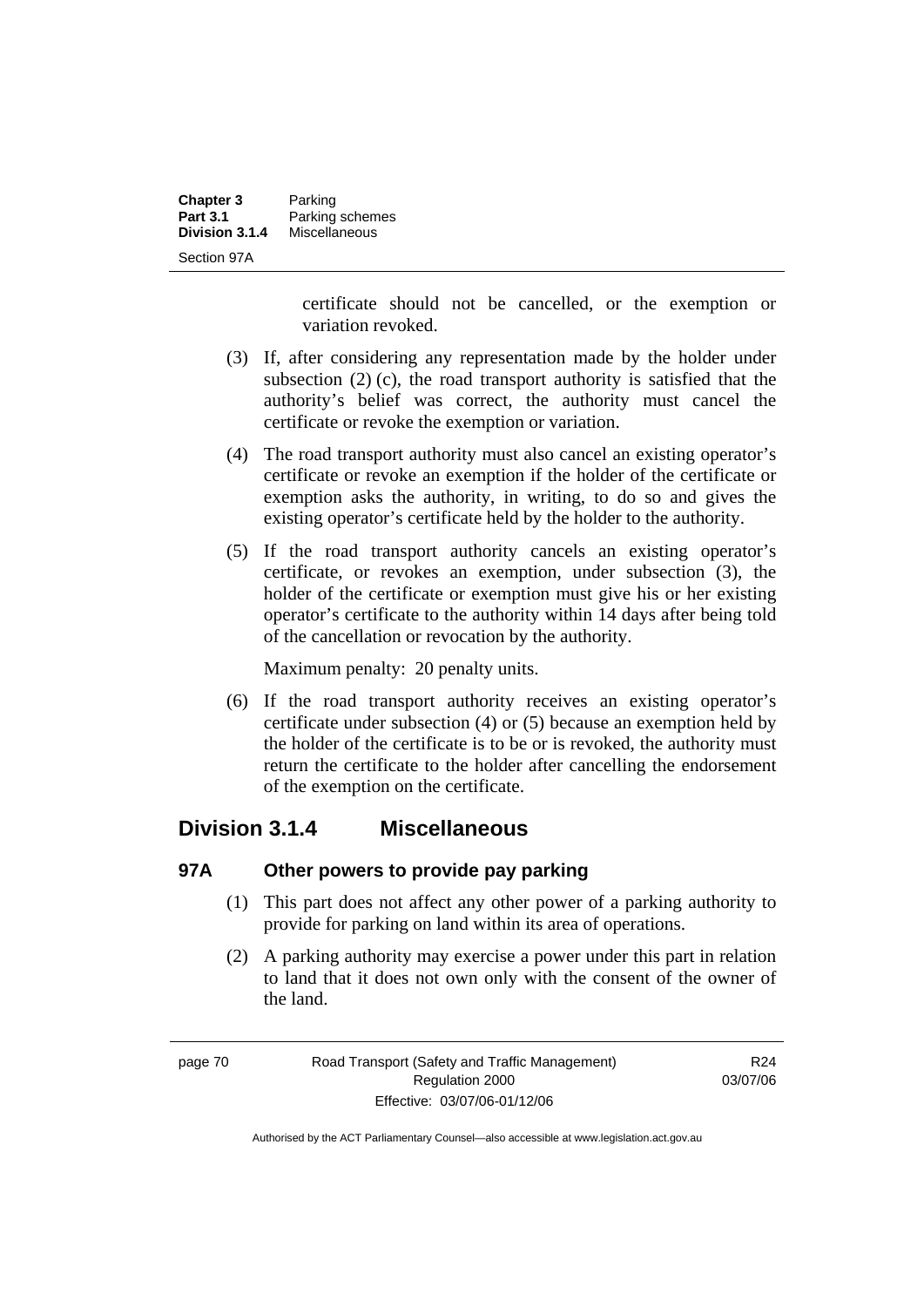- (3) Consent may be given subject to conditions, including conditions about the length and withdrawal of the consent.
- (4) Subject to the conditions of the consent, the consent may be withdrawn only after reasonable notice.
- (5) In this section:

*owner*, of land, includes lessee of land.

### **98 Overlapping schemes**

- (1) This part does not prevent the road transport authority or a parking authority from establishing and operating a pay parking scheme on the same length of road, or in the same area, where it is operating a different pay parking scheme.
- (2) The road transport authority or a parking authority may not recover the fee fixed for the parking of a vehicle in a metered space or ticket parking area if any other applicable parking fee has been paid for parking the vehicle in the space or area.

### **98A Income from ticket parking scheme**

- (1) All fees collected by a parking authority from the operation of a ticket parking scheme belong to the parking authority.
- (2) Any surplus arising from the operation of a ticket parking scheme may be applied at the discretion of the parking authority.

### **98B Costs of ticket parking scheme**

The costs of administering a ticket parking scheme operated by a parking authority under section 76A are to be borne by the parking authority.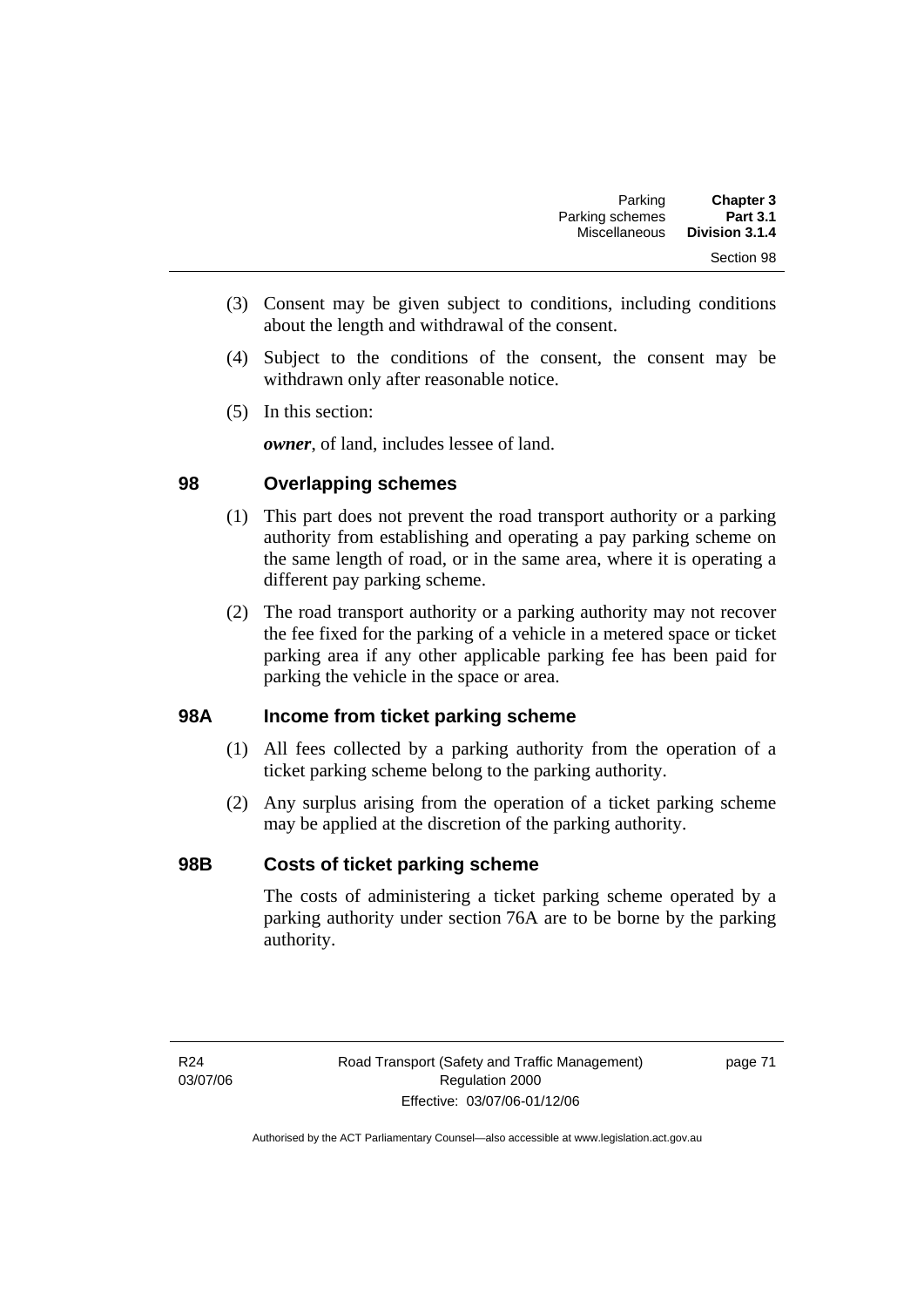**Chapter 3**<br>Part 3.1 **Chapter 3** Parking<br> **Part 3.1** Parking schemes<br> **Division 3.1.4** Miscellaneous **Division 3.1.4** Miscellaneous

Section 99

### **99 Trailers not separately chargeable**

A separate parking fee is not required to be paid for a trailer towed by another vehicle.

page 72 Road Transport (Safety and Traffic Management) Regulation 2000 Effective: 03/07/06-01/12/06

R24 03/07/06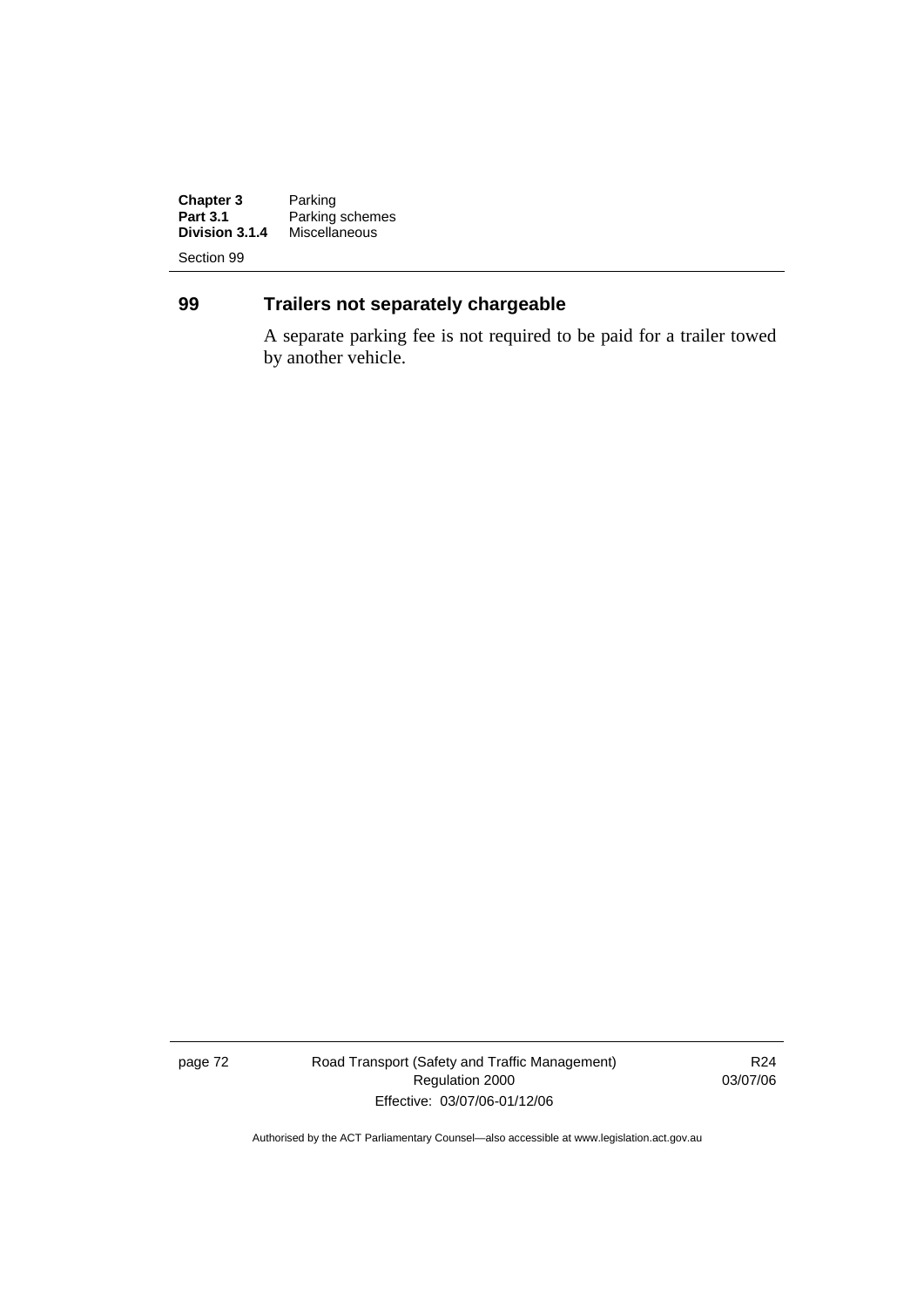Section 100

# **Part 3.2 Parking permits and mobility parking scheme authorities**

### **100 Parking permits**

- (1) The road transport authority may issue a permit (a *parking permit*) of a kind mentioned in subsection (2) authorising the parking of a vehicle, without charge, on a length of road or in an area designated by a *permit zone sign* for use by holders of that kind of parking permit.
- (2) The parking permit may be of 1 or more of the following kinds:
	- (a) a business parking permit;
	- (b) a commuter parking permit;
	- (c) a loading zone permit;
	- (d) a resident parking permit;
	- (e) a resident's visitor parking permit;
	- (f) a special event parking permit;
	- (g) any other kind declared by the road transport authority for this section.
- (3) The parking permit may be issued subject to conditions.
- (4) The parking permit—
	- (a) must state when it expires; and

page 73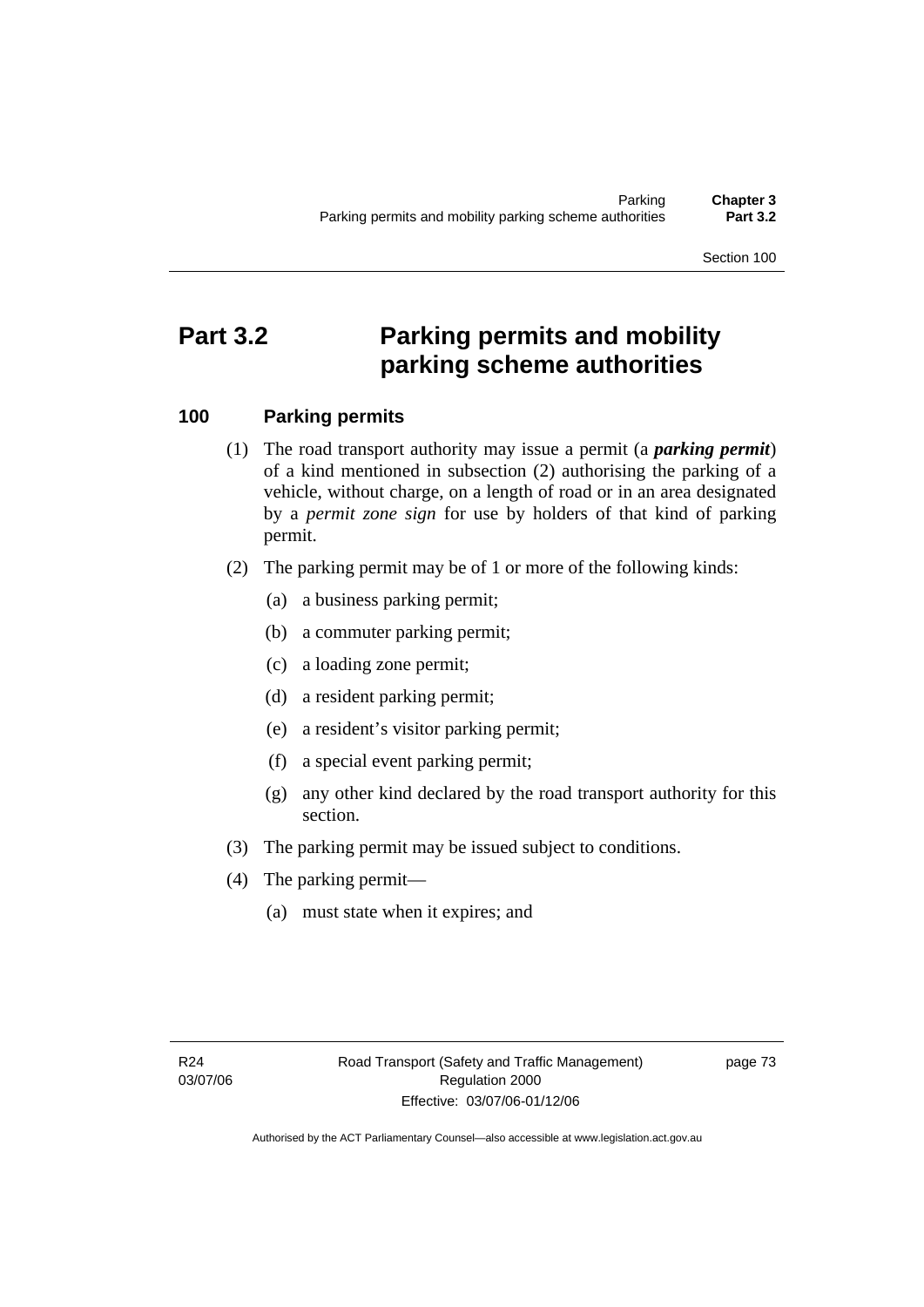#### **Chapter 3** Parking<br>**Part 3.2** Parking Parking permits and mobility parking scheme authorities

#### Section 101

 (b) may state anything else that the road transport authority considers appropriate.

#### **Examples for par (b)**

- 1 the length of road or area to which the permit applies
- 2 any conditions to which the permit is subject
- 3 the maximum period which a vehicle may be parked in a designated area under the permit
- 4 the name or address of the person to whom it is issued
- *Note* An example is part of the regulation, is not exhaustive and may extend, but does not limit, the meaning of the provision in which it appears (see Legislation Act, s 126 and s 132).
- (5) The holder of a permit may surrender the permit by returning it to the road transport authority.
- (6) A declaration under subsection (2) (g) is a notifiable instrument.

*Note* A notifiable instrument must be notified under the Legislation Act.

### **101 Mobility parking scheme authorities**

- (1) The road transport authority may issue a mobility parking scheme authority—
	- (a) for use by a person with a disability; or
	- (b) for use by an entity for the transport of people with disabilities.
- (2) A mobility parking scheme authority may be issued subject to conditions.
- (3) A mobility parking scheme authority—
	- (a) must include a people with disabilities symbol; and
	- (b) must state when it expires; and

R24 03/07/06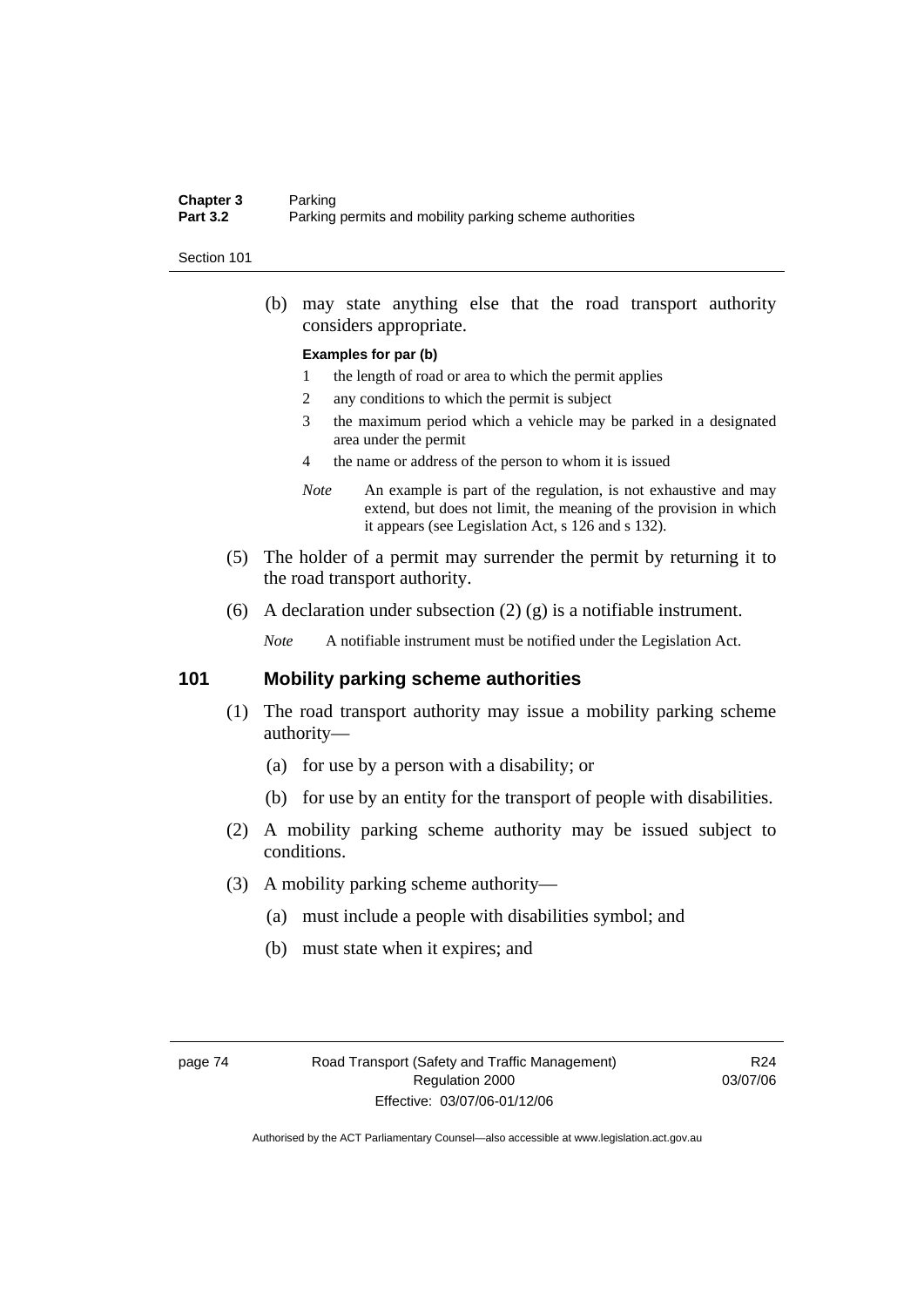- (c) may state anything else that the road transport authority considers appropriate.
- *Note 1 People with disabilities symbol* is defined in the ARR, dict.
- *Note 2* For parking by mobility parking scheme authority holders, see s 15 and ARR, r 206.

### **101A Parking permits and mobility parking scheme authorities—cancellation**

- (1) This section applies if the road transport authority proposes to cancel (the *proposed action*) a parking permit or mobility parking scheme authority.
- (2) The road transport authority must give the person to whom the parking permit or mobility parking scheme authority was issued a written notice stating—
	- (a) the proposed action; and
	- (b) an explanation for the proposed action; and
	- (c) that the person may, within 14 days after the day the person receives the notice, give a written response to the authority about the notice.
- (3) In deciding whether to take the proposed action, the road transport authority must consider any response given to the authority in accordance with the notice.
- (4) The road transport authority must give the person written notice of the authority's decision.
- (5) If the road transport authority decides to take the proposed action, the authority's decision takes effect the day after the day when notice of the decision is given to the person or, if the notice states a later date of effect, that date.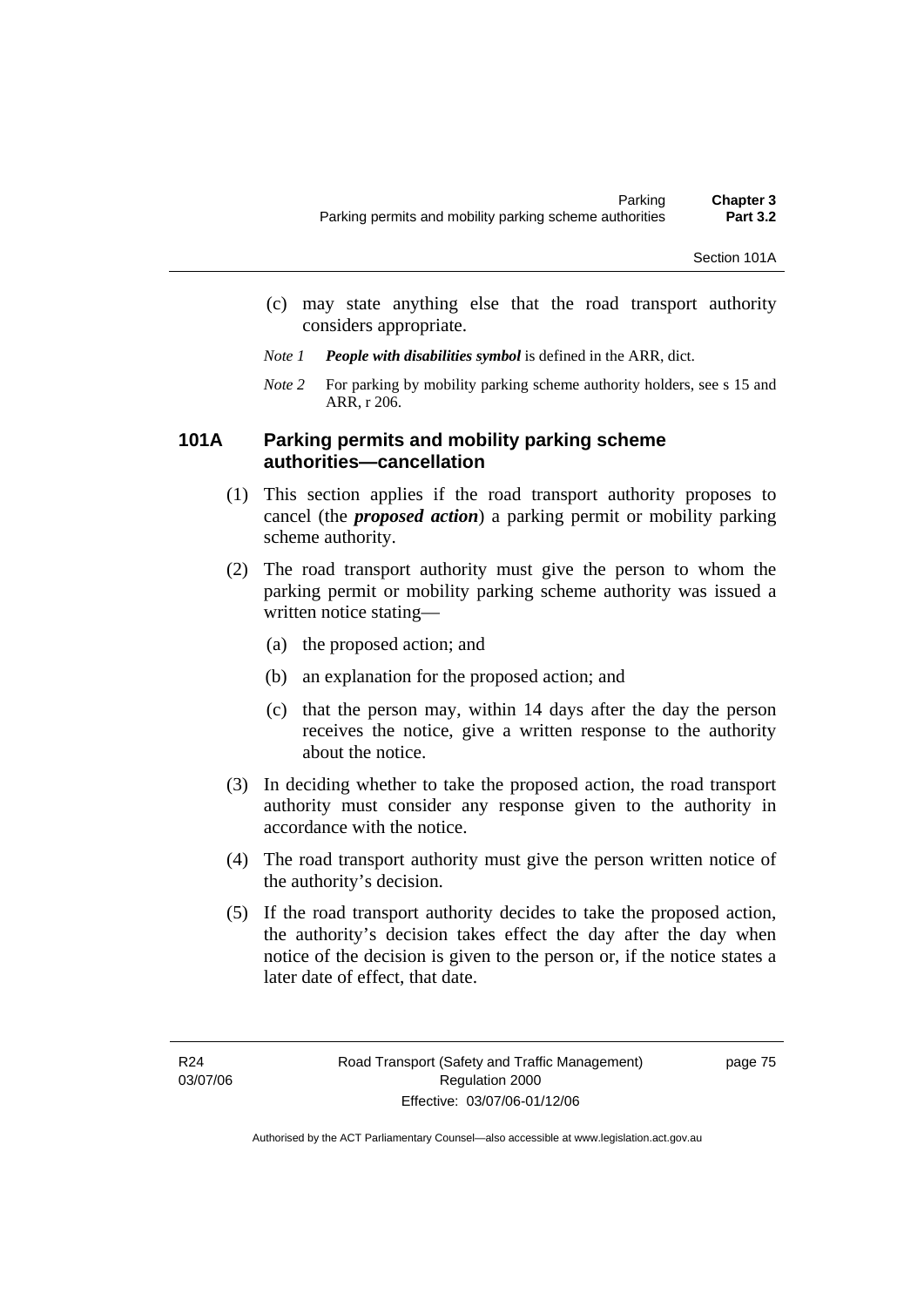**Chapter 3** Parking<br>**Part 3.2** Parking Parking permits and mobility parking scheme authorities

Section 101B

### **101B Parking permits and mobility parking scheme authorities—return when cancelled**

If a parking permit or mobility parking scheme authority is cancelled under section 101A, the person to whom the parking permit or mobility parking scheme authority was issued must return the permit or authority to the road transport authority as soon as practicable but no later than 21 days after the date of effect of the cancellation of the permit or authority.

Maximum penalty: 20 penalty units.

page 76 Road Transport (Safety and Traffic Management) Regulation 2000 Effective: 03/07/06-01/12/06

R24 03/07/06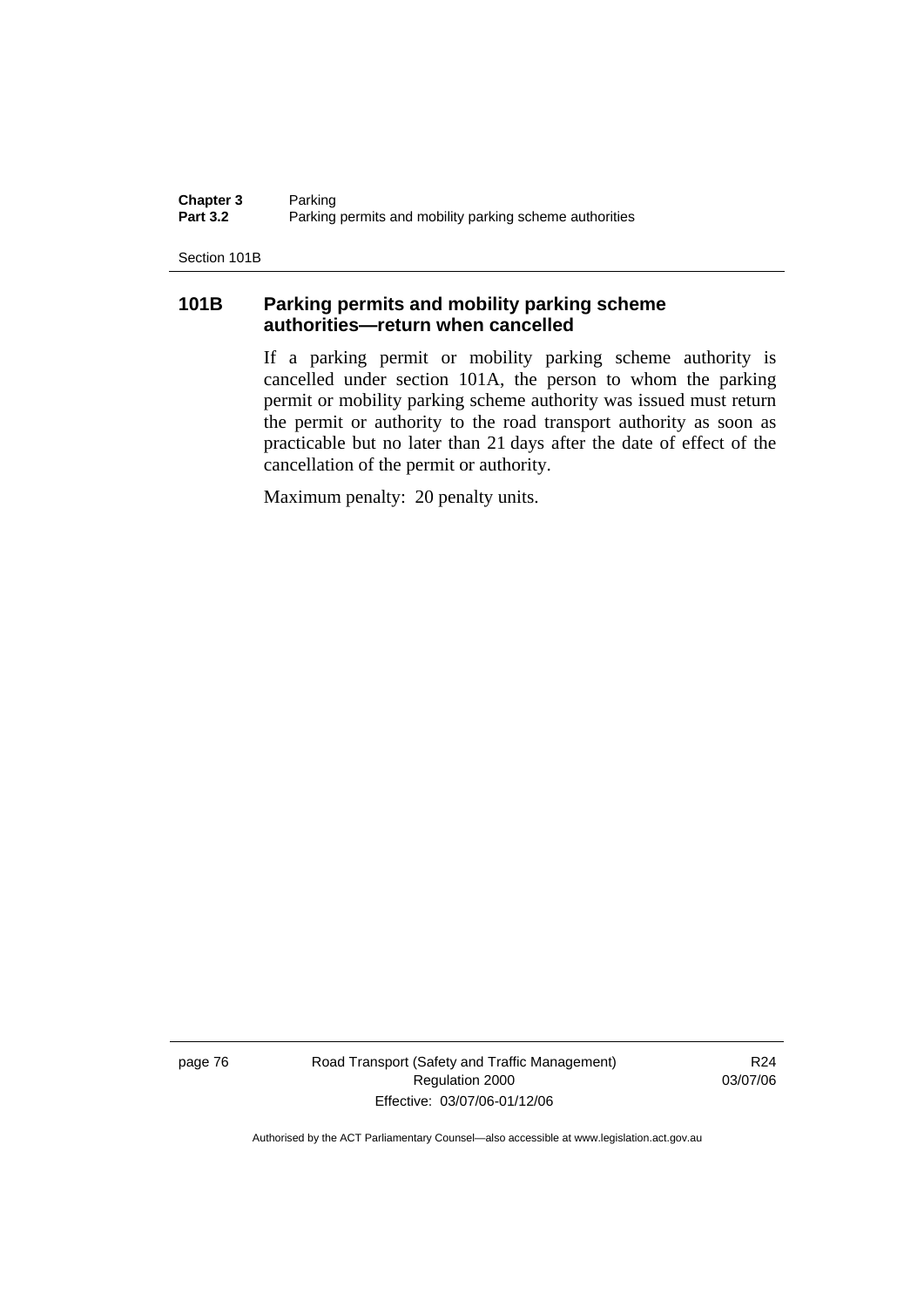Section 102

# **Chapter 4 Traffic offence detection devices**

### **102 Definitions—ch 4**

In this chapter:

*approved police speedometer* means a speedometer approved under section 103A (Approval of police vehicle speedometers).

*digital camera detection device* means a camera detection device known as—

- (a) LaserCam 2000, which includes, as a component, a laser speed measuring device; or
- (b) LaserCam NT, which includes, as a component, a laser speed measuring device.

*laser speed measuring device* means a speed measuring device known as—

- (a) Laser Technology Inc. LTI 20-20 Marksman; or
- (b) Laser Technology Inc. LTI 20-20 UltraLyte; or
- (c) Laser Technology Inc. LTI 20-20 UltraLyte LR; or
- (d) Laser Technology Inc. LTI 20-20 UltraLyte Compact.

*piezo strip speed measuring device* means a speed measuring device known as—

- (a) Redflex Smartcam SDCM; or
- (b) Truvelo M4 MPC.

page 77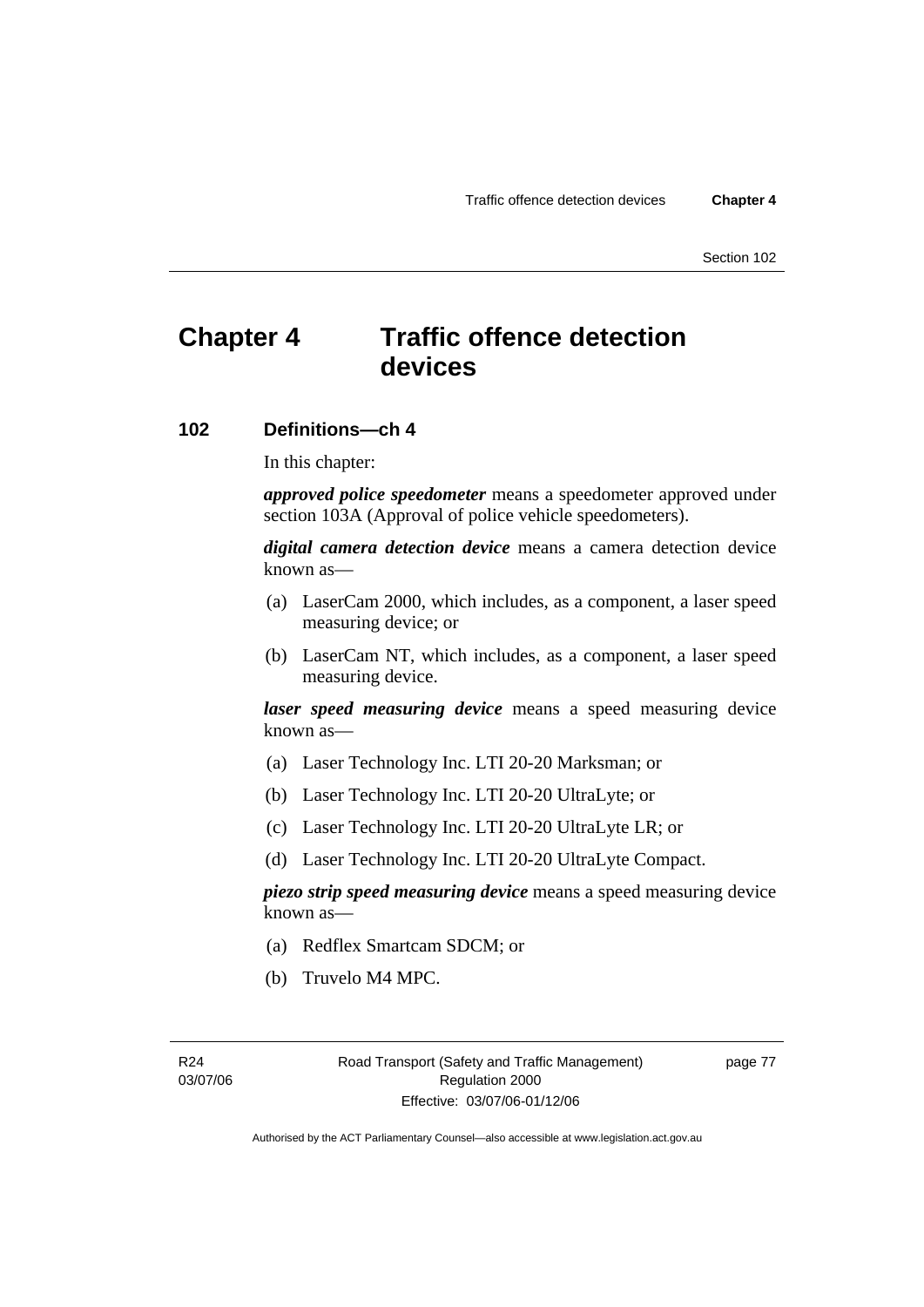#### **Chapter 4** Traffic offence detection devices

Section 102

*radar speed measuring device* means a speed measuring device known as—

- (a) Applied Concepts Inc. Stalker Dual; or
- (b) Kustom Signals, Inc. Silver Eagle.

*security checksum*, for an electronic file, means the number (whether numerals or numerals and letters) produced by the application of an algorithm to the contents of an electronic file or a copy of the file.

*testing authority* means—

- (a) a department of electrical or electronic engineering at a university in Australia; or
- (b) the National Measurement Institute under the *National Measurement Act 1960* (Cwlth); or
- (c) an entity that is accredited by the National Association of Testing Authorities to test laser speed measuring devices; or
- (d) Technical Services, Australian Federal Police, Canberra; or
- (e) for an approved police speedometer—an entity approved in writing by the chief police officer to test approved police speedometers.
- *Note* An entity includes an individual, see the Legislation Act, dict, pt 1, def of *entity*.

*traffic lights camera detection device* means a camera detection device known as—

- (a) Centaur 2000, which includes, as a component, a piezo strip speed measuring device; or
- (b) Redflex SMARTCAMred, which includes, as a component, a piezo strip speed measuring device.

page 78 Road Transport (Safety and Traffic Management) Regulation 2000 Effective: 03/07/06-01/12/06

R24 03/07/06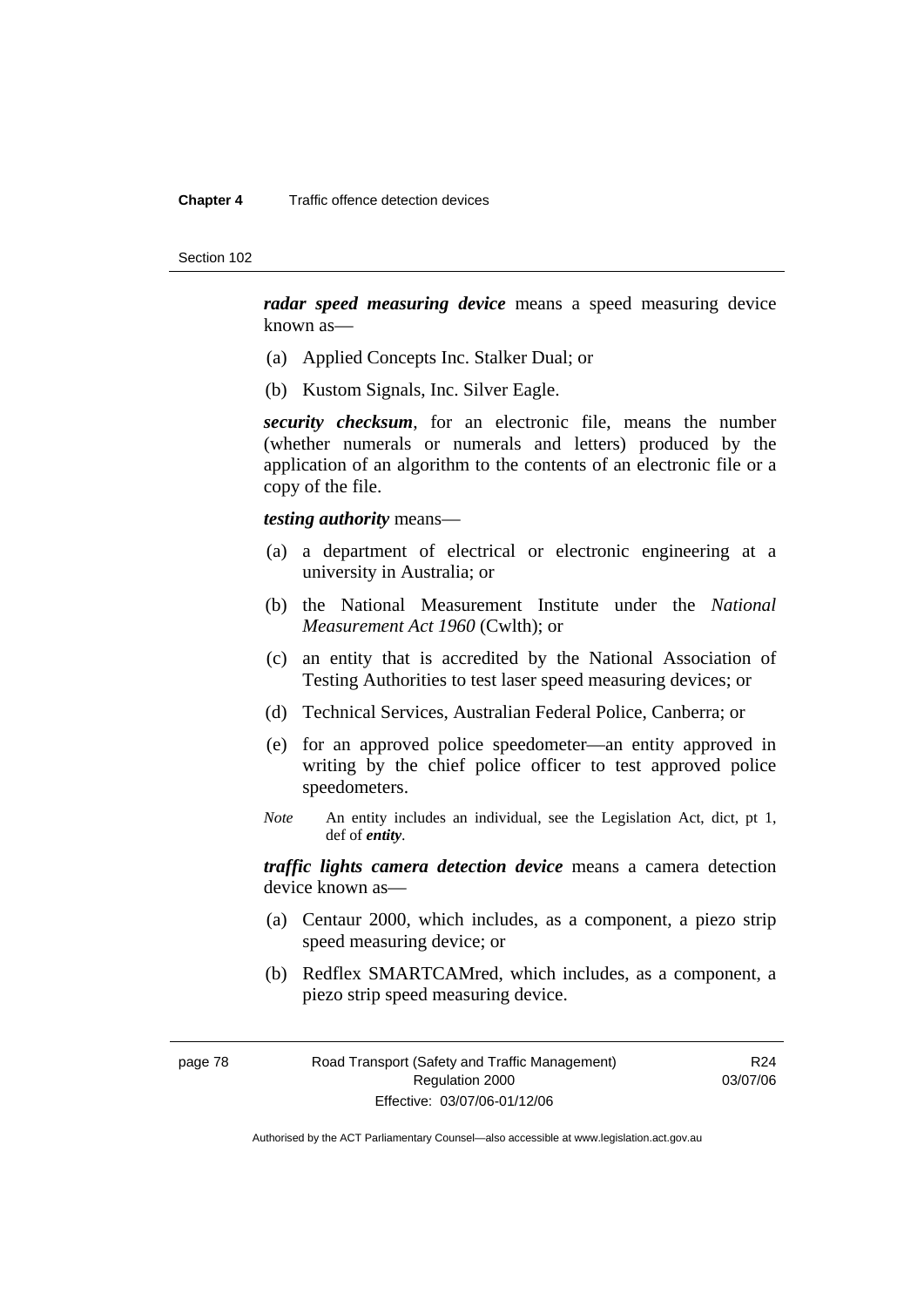*WORM disk* means a storage device for electronic data in which the data, once written, cannot be erased or overwritten.

### **103 Approved traffic offence detection devices**

- (1) For the Act, dictionary, definition of *approved camera detection device*, each digital camera detection device and traffic lights camera detection device is approved.
- (2) For the Act, dictionary, definition of *approved speed measuring device*, each laser speed measuring device, piezo strip speed measuring device, radar speed measuring device and approved police speedometer is approved.

### **103A Approval of police vehicle speedometers**

- (1) For section 102, definition of *approved police speedometer*, the chief police officer may, in writing, approve a kind of speedometer that is fitted to a motor vehicle driven by a police officer for measuring the speed at which vehicles are being driven.
- (2) An approval is a notifiable instrument.

*Note* A notifiable instrument must be notified under the Legislation Act.

### **104 Major testing of laser speed measuring devices**

- (1) The following devices must be tested in accordance with this section at least once every 12 months:
	- (a) a laser speed measuring device;
	- (b) the laser speed measuring device component of a digital camera detection device.
- (2) The test must be carried out—
	- (a) by a person approved under section 106 (Approved people testing and sealing); and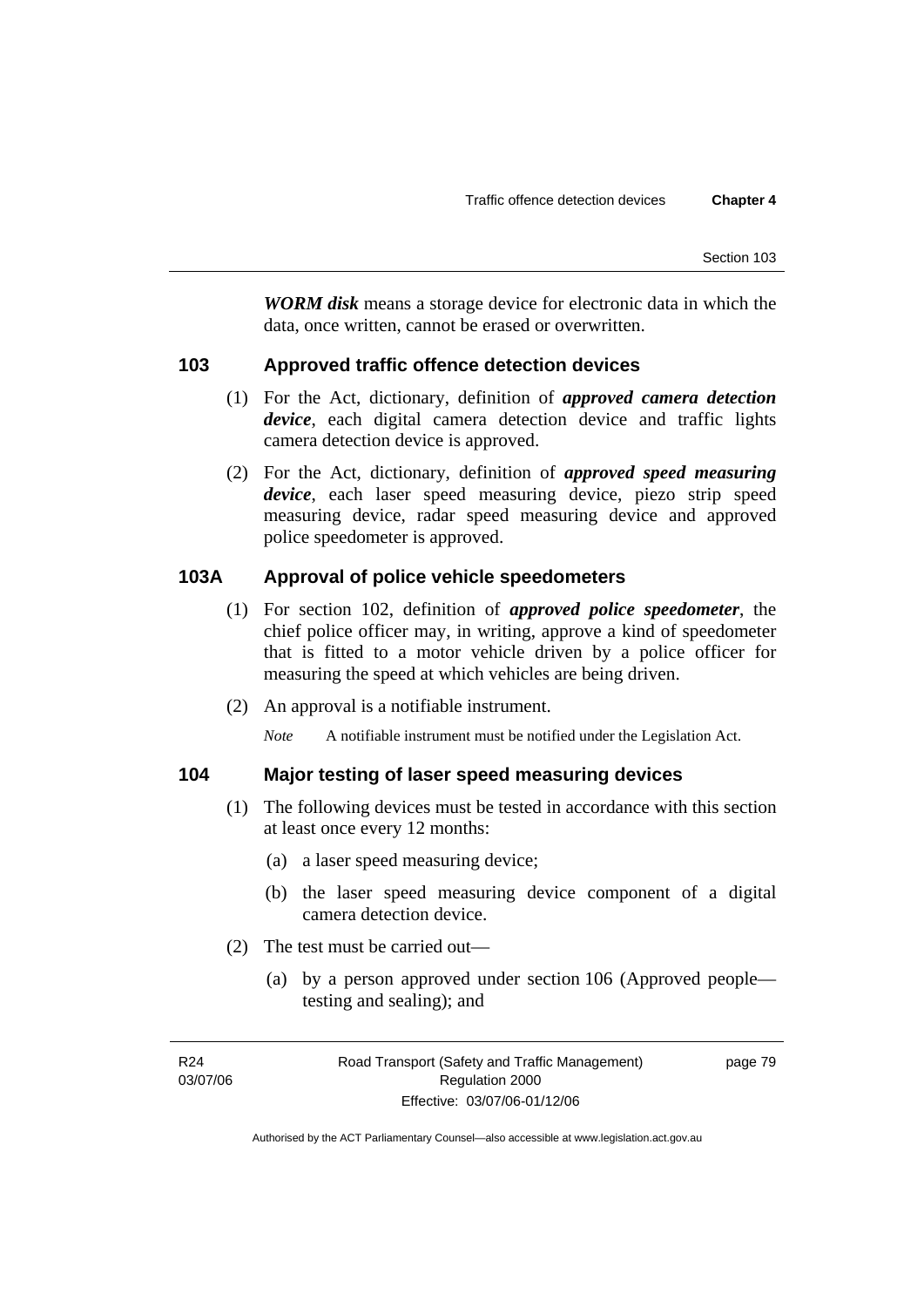#### **Chapter 4** Traffic offence detection devices

#### Section 104A

- (b) in accordance with Australian Standard AS 4691.1-2, as in force on the commencement of this paragraph.
	- *Note 1* The text of an applied, adopted or incorporated law or instrument, whether applied as in force from time to time or at a particular time, is taken to be a notifiable instrument if the operation of the Legislation Act, s 47 (5) or (6) is not disapplied (see s 47 (7)).
	- *Note 2* A notifiable instrument must be notified under the Legislation Act.
- (3) The Legislation Act, section 47 (5) does not apply in relation to subsection  $(2)$  (b).
- (4) The test must show whether the device—
	- (a) is operating in accordance with the manufacturer's specifications; and
	- (b) is accurate within a tolerance of 2km/h.
- (5) For this section, it is sufficient for the laser speed measuring device component of a digital camera detection device to be tested separately from the other components of the device, and it is not necessary for the other components to be tested.

#### **104A Major testing of other traffic offence detection devices**

- (1) The following devices must be tested in accordance with this section at least once every 12 months:
	- (a) the piezo strip speed measuring device component of a traffic lights camera detection device;
	- (b) a radar speed measuring device;
	- (c) an approved police speedometer.
- (2) The test must be carried out by a person approved under section 106 (Approved people—testing and sealing).

page 80 Road Transport (Safety and Traffic Management) Regulation 2000 Effective: 03/07/06-01/12/06

R24 03/07/06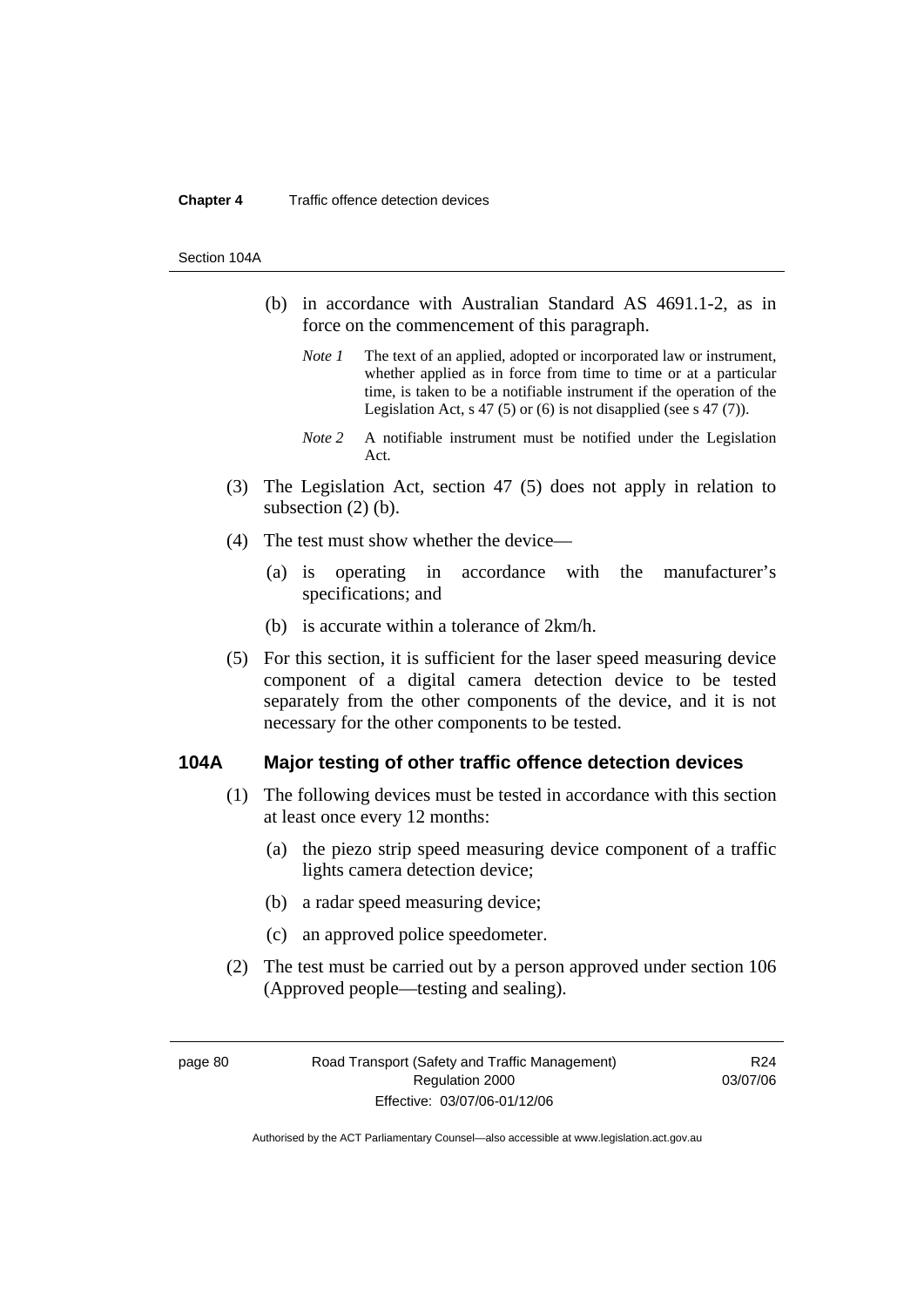- (3) The test of the piezo strip speed measuring device component of a traffic lights camera detection device must show whether the device—
	- (a) is operating in accordance with the manufacturer's specifications; and
	- (b) is accurate within a tolerance of 2km/h.
- (4) The test of a radar speed measuring device must show whether the device is operating in accordance with Australian Standard AS 2898.1-2, as in force on the commencement of this subsection.
	- *Note 1* The text of an applied, adopted or incorporated law or instrument, whether applied as in force from time to time or at a particular time, is taken to be a notifiable instrument if the operation of the Legislation Act, s 47 (5) or (6) is not disapplied (see s 47 (7)).
	- *Note 2* A notifiable instrument must be notified under the Legislation Act.
- (5) The Legislation Act, section 47 (5) does not apply in relation to subsection (4).
- (6) The test of an approved police speedometer must show whether the device is accurate within a tolerance of 2%.
- (7) For this section, it is sufficient for the piezo strip speed measuring device component of a traffic lights camera detection device to be tested separately from the other components of the device, and it is not necessary for the other components to be tested.

### **104B Certification and sealing of traffic offence detection devices**

- (1) This section applies if a test of a traffic offence detection device under section 104 or section 104A establishes—
	- (a) a matter mentioned in section 104A (4) or (6) in relation to the device; or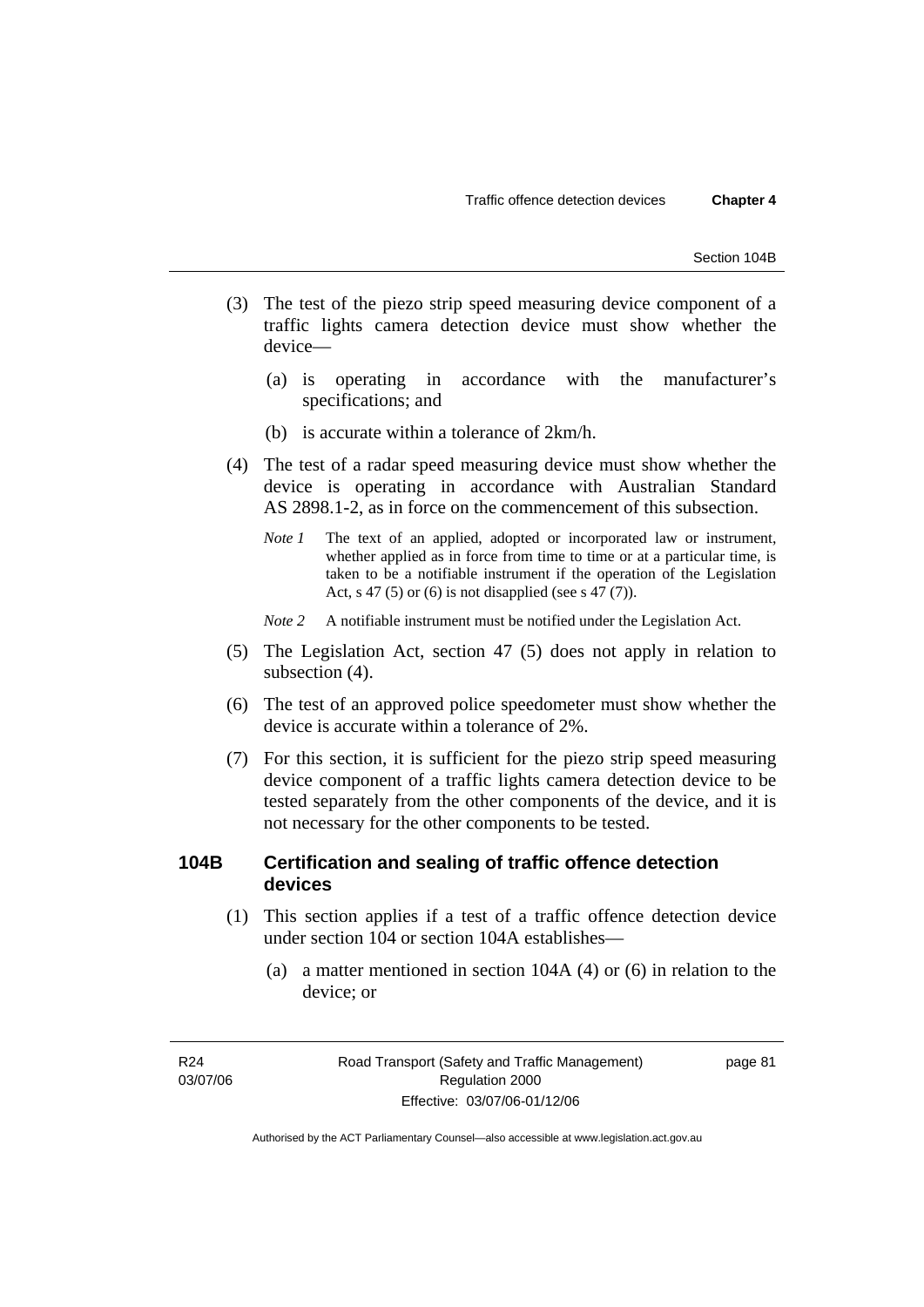#### **Chapter 4** Traffic offence detection devices

#### Section 105

- (b) the matters mentioned in section 104 (4) or section 104A (3) in relation to the device.
- (2) The person who carried out the test must—
	- (a) sign a certificate to that effect; and
	- (b) if a seal on the device has been damaged or removed—seal the device.

#### **105 Use of digital camera detection devices**

- (1) A digital camera detection device must be used by an operator by doing the following operations in accordance with the manufacturer's instructions for the device:
	- (a) testing the laser speed measuring component of the device at the beginning of each shift of the operator by carrying out the following checks:
		- (i) an instrument confidence check;
		- (ii) a calibration verification check;
		- (iii) a scope alignment check;
	- (b) activating the device;
	- (c) operating the device;
	- (d) testing the laser speed measuring component of the device at the end of each shift of the operator by carrying out the checks mentioned in paragraph (a).
- (2) However, after the operator of the device has carried out the operations mentioned in subsection (1) (a) and (b), the device may operate unattended.
- (3) To remove any doubt, if the device is used at more than 1 place during a shift of the operator, the operator is not required to carry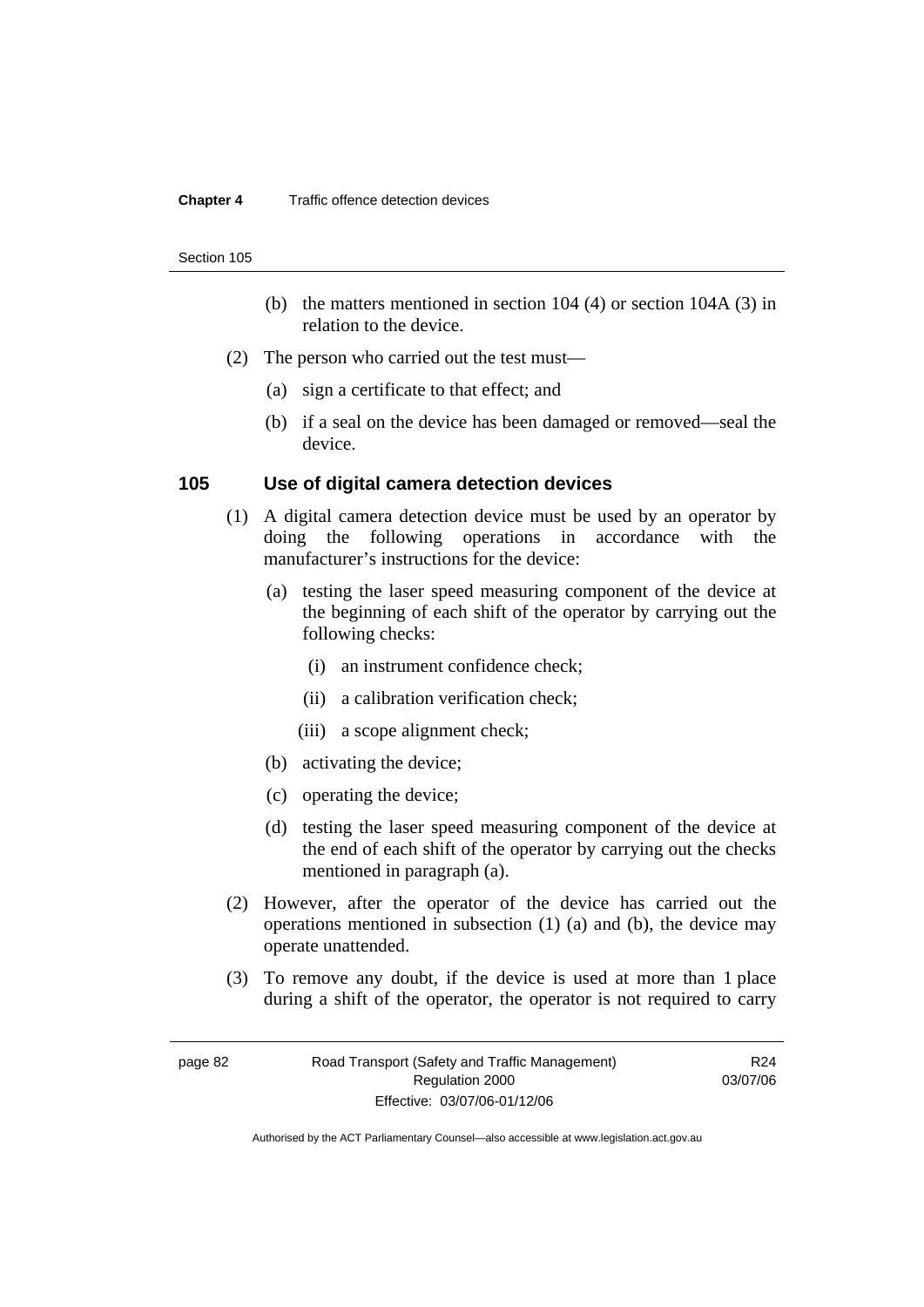out the checks mentioned in subsection (1) (a) each time the device is activated at a different place.

- (4) If the device is used by 2 or more operators who are working together during the shift, the tests mentioned in subsection (1) (a) and (d) may be carried out by different operators.
- (5) In this section:

*operator* means a person approved to use a traffic offence detection device under section 107 (Approved people—use).

### **105A Use of laser speed measuring devices**

- (1) A laser speed measuring device must be used by an operator by doing the following operations in accordance with the manufacturer's instructions for the device:
	- (a) testing the device at the beginning of each shift of the operator by carrying out the following checks:
		- (i) an instrument confidence check;
		- (ii) a calibration verification check;
		- (iii) a scope alignment check;
	- (b) activating the device;
	- (c) operating the device;
	- (d) testing the device at the end of each shift of the operator by carrying out the checks mentioned in paragraph (a).
- (2) To remove any doubt, if the device is used at more than 1 place during a shift of the operator, the operator is not required to carry out the checks mentioned in subsection (1) (a) each time the device is activated at a different place.

page 83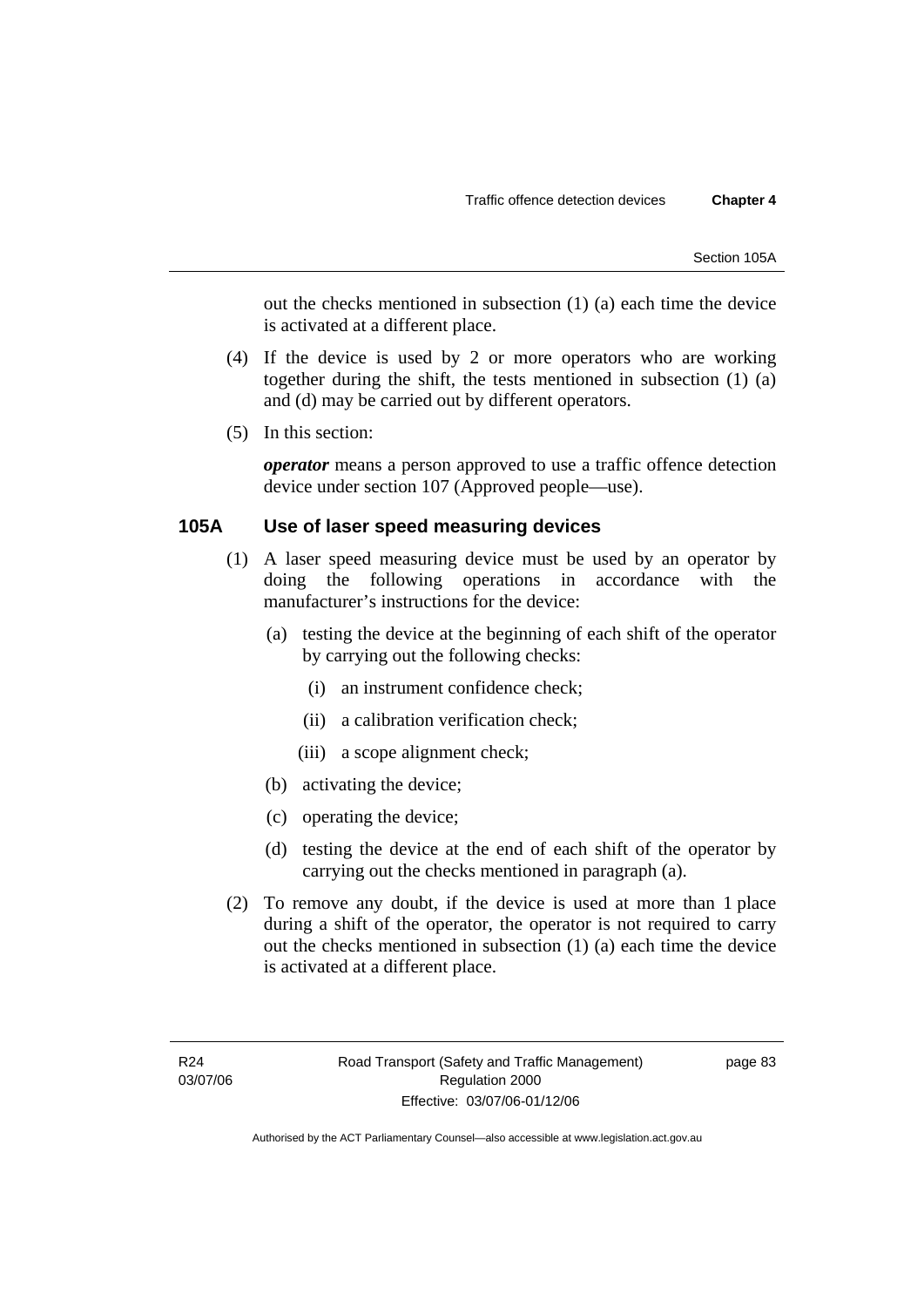#### **Chapter 4** Traffic offence detection devices

#### Section 105B

- (3) If the device is used by 2 or more operators who are working together during the shift, the tests mentioned in subsection (1) (a) and (d) may be carried out by different operators.
- (4) In this section:

*operator* means a person approved to use a traffic offence detection device under section 107 (Approved people—use).

#### **105B Use of radar speed measuring devices**

- (1) A radar speed measuring device must be used by an operator in accordance with the manufacturer's instructions for the device.
- (2) The operator must test the device—
	- (a) at the beginning of each shift of the operator against an approved police speedometer; and
	- (b) at the end of each shift of the operator against the speedometer mentioned in paragraph (a); and
	- (c) if the operator's shift is longer than 9 hours—9 hours after the beginning of the shift against the speedometer mentioned in paragraph (a).
- (3) After each test, the device must be found to be accurate within a tolerance of 2 km/h.
- (4) To remove any doubt, if the device is used at more than 1 place during a shift of the operator, the operator is not required to carry out the checks mentioned in subsection (2) (a) each time the device is activated at a different place.
- (5) If the device is used by 2 or more operators who are working together during the shift, the tests mentioned in subsection (2) may be carried out by different operators.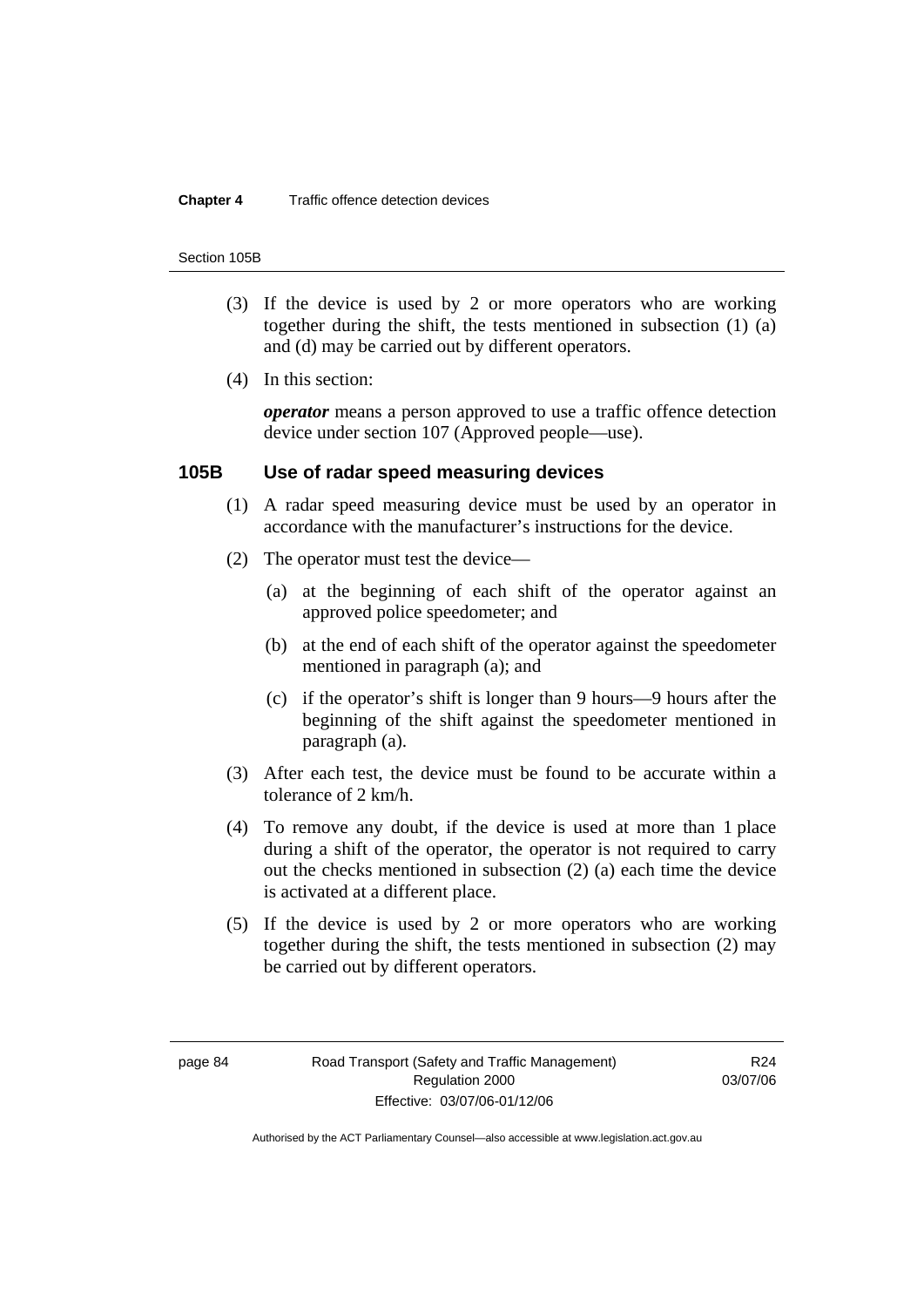(6) In this section:

*operator* means a person approved to use a traffic offence detection device under section 107 (Approved people—use).

### **106 Approved people—testing and sealing**

Each person employed by a testing authority to test and seal traffic offence detection devices is approved to test and seal traffic offence detection devices

### **107 Approved people—use**

- (1) Each police officer is approved to use any traffic offence detection device (other than a traffic lights camera detection device).
- (2) The road transport authority may approve a person who is not a police officer to use digital camera detection devices.
- (3) The road transport authority may only approve a person under subsection (2) if the authority is satisfied that the person has appropriate qualifications to operate, or experience in the operation of, digital camera detection devices.

### **107A Recording of digital camera detection device image files—Act, s 23 (2) (c) (ii)**

An electronic file created by a digital camera detection device must be recorded on a WORM disk attached directly to, or located with, the device.

### **107B Recording of traffic lights camera detection device image files—Act, s 23 (2) (c) (ii)**

 (1) An electronic file created by a traffic lights camera detection device must be recorded on a WORM disk or another storage medium for electronic data (a *recording medium*).

R24 03/07/06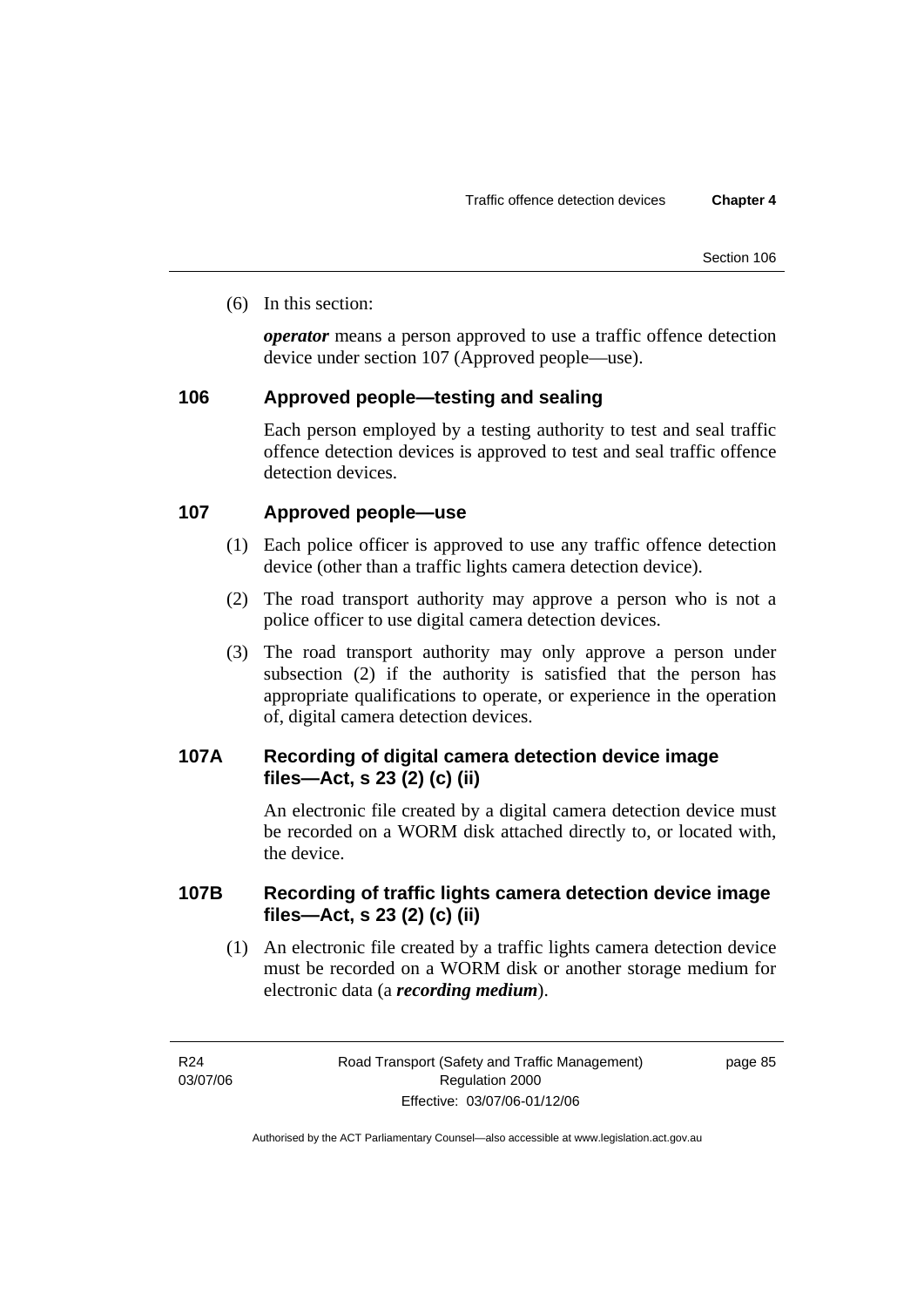#### **Chapter 4** Traffic offence detection devices

#### Section 107C

- (2) The recording medium for a traffic lights camera detection device may be—
	- (a) attached directly to, or located with, the device; or
	- (b) at a place other than the place where the device is located.

#### **Example for par (b)**

If a motor vehicle goes through a red traffic light and an image of the vehicle is taken by a traffic lights camera detection device, the electronic file created by the device in relation to the offence is sent along a wire or optical fibre to a recording device in a building in another suburb and is stored at that building on a recording medium.

- *Note* An example is part of the regulation, is not exhaustive and may extend, but does not limit, the meaning of the provision in which it appears (see Legislation Act, s 126 and s 132).
- (3) If the recording medium for a traffic lights camera detection device is at a place other than the place where the device is located—
	- (a) the device must produce a security checksum for each electronic file created by the device; and
	- (b) the device must encrypt the security checksum and the file; and
	- (c) the security checksum and the encrypted file must be recorded as soon as practicable on a recording medium.
- (4) However, subsection (3) does not prevent other security measures being taken in relation to a security checksum or an electronic file before it is recorded on the recording medium.

### **107C Verification of traffic lights camera detection device image files—Act, s 23 (2) (c) (iii)**

 (1) This section applies if an electronic file that contains an image of a vehicle taken by a traffic lights camera detection device is recorded on a recording medium that is at a place other than the place where the device is located.

page 86 Road Transport (Safety and Traffic Management) Regulation 2000 Effective: 03/07/06-01/12/06

R24 03/07/06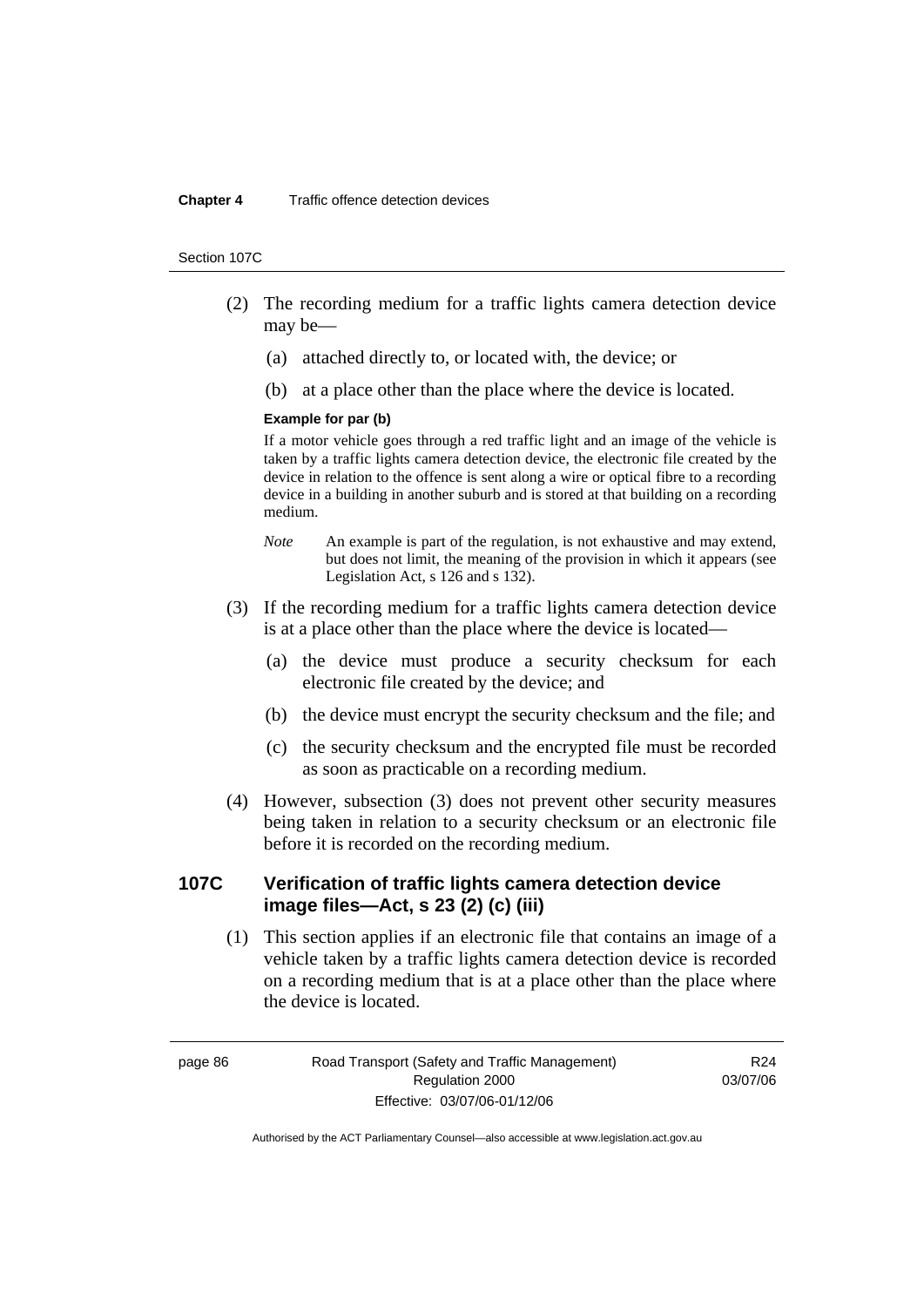- (2) Before the image of the vehicle is produced from the file, the accuracy of the file must be verified by using a computer to—
	- (a) recalculate the security checksum for the file; and
	- (b) confirm that the security checksum produced by the recalculation is identical to the checksum produced by the device for the file.

### **108 Meaning of vehicle image codes**

- (1) This section defines the meaning of codes and other information indicated on an image of a vehicle taken by an approved camera detection device.
	- *Note* Information etc that is indicated on an image includes information etc accompanying or reasonably associated with the image (see Act, dict, def of *indicated on*).
- (2) It is not necessary that all the codes and other information mentioned in this section be indicated on an image but if they do appear they have the meaning given in this section.
- (3) The characters (whether numbers, letters or both) in the field immediately after 'Device' is the code for—
	- (a) the laser speed measuring device component of the digital camera detection device that took the image; or
	- (b) the piezo strip speed measuring device component of the traffic lights camera detection device that took the image.

#### **Example**

'Device: 012409' indicates that the code for the laser speed measuring device component of the digital camera detection device, or piezo strip speed measuring device component of the traffic lights camera detection device, that took the image is 012409.

page 87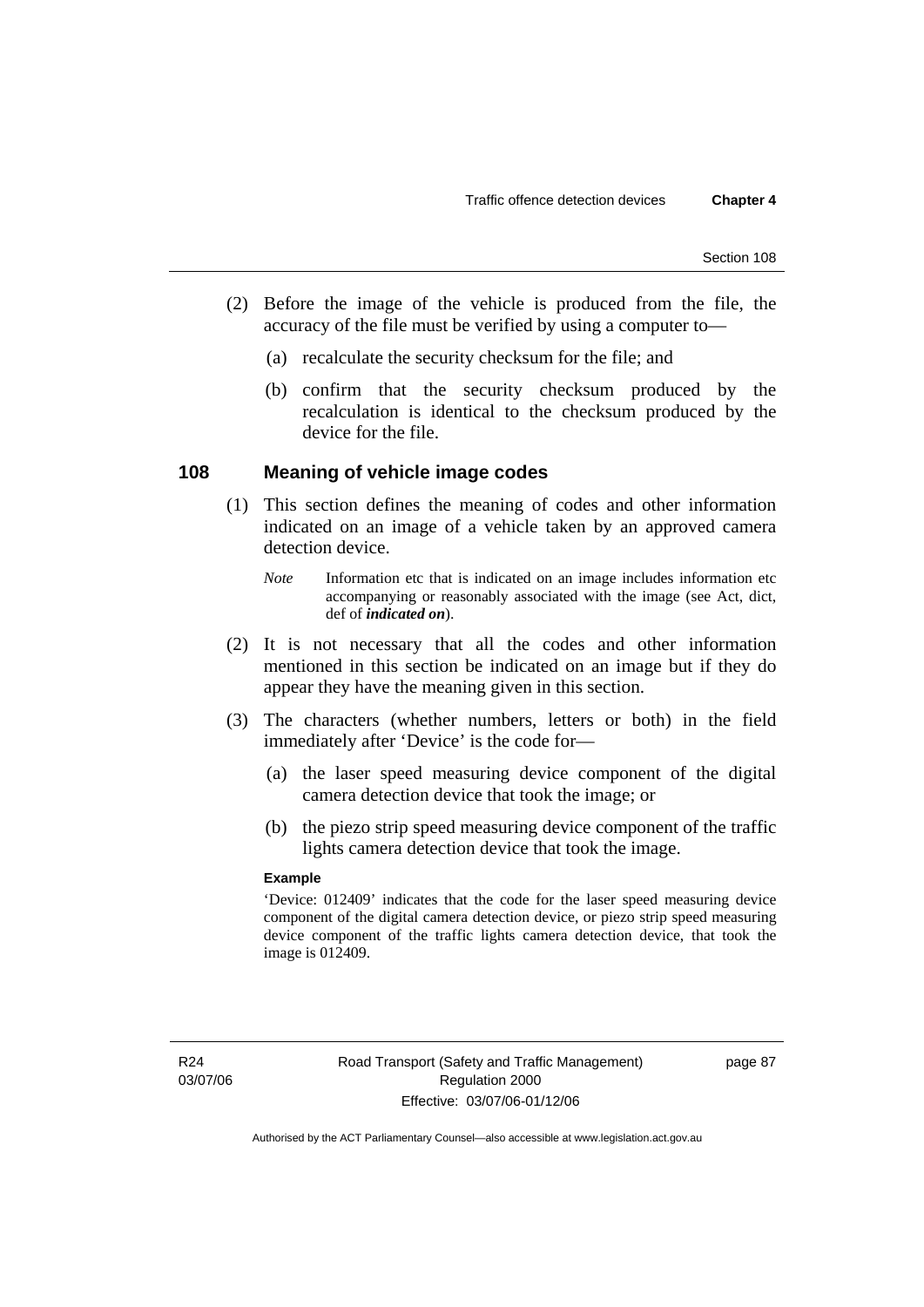#### **Chapter 4** Traffic offence detection devices

#### Section 108

 (4) The characters (whether numbers, letters or both) in the field immediately after 'Location' or 'Loc' is the code for the place where the image was taken (the *location code*).

#### **Example**

'Location: sls0015' indicates that the code for the place where the image was taken is 0015 (see sch 1, part 1.1, item 15).

(5) A location code has the meaning given by schedule 1.

#### **Example**

The location code '0015' indicates that the image was taken at Kingsford Smith Drive between Kuringa Drive and Spalding Street (see sch 1, part 1.1, item 15).

 (6) For subsection (5) and schedule 1, if a road (however described) mentioned in an item of schedule 1 intersects with another road (however described) more than once, the word '(north)' or '(south)' is included after the name of the road to indicate the intersection relevant to the meaning of the location code.

#### **Example**

The location code '0003' means that the image was taken on Athllon Drive between Beasley Street '(south)' and Sulwood Drive (see sch 1, part 1.1, item 3). As Beasley Street intersects Athllon Drive more than once, the word 'south' indicates that the southern intersection is the relevant intersection.

 (7) The characters in the field immediately after 'Date' is the date when the image was taken, with the first 2 numbers indicating the day of the month, followed by an abbreviation for the month and the year.

#### **Example**

'Date: 15/11/00' indicates that the image was taken on 15 November 2000.

page 88 Road Transport (Safety and Traffic Management) Regulation 2000 Effective: 03/07/06-01/12/06

R<sub>24</sub> 03/07/06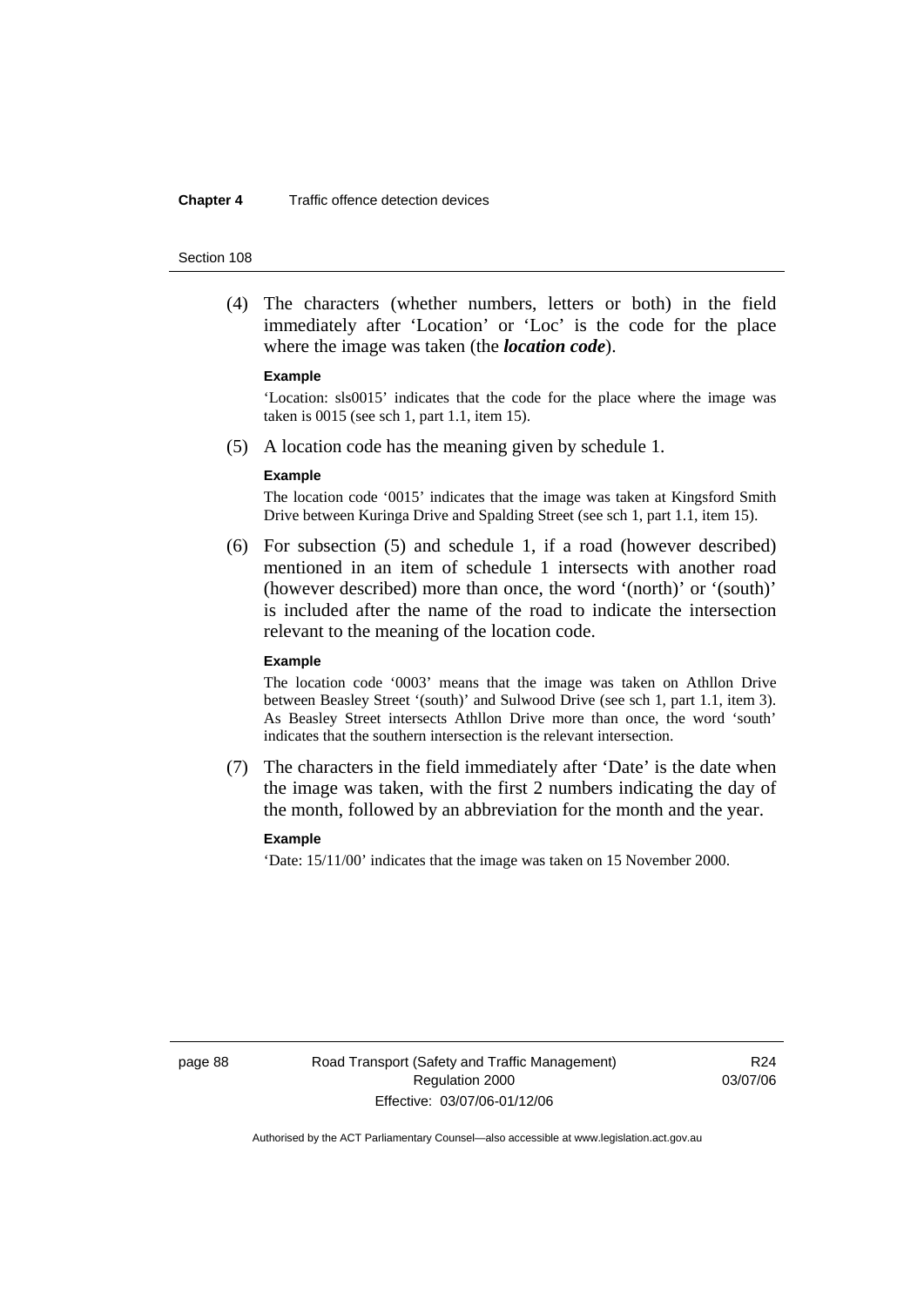(8) The numbers in the field immediately after 'Time' is the time when the image was taken, stated in the 24-hour clock system.

#### **Examples**

- 1 'Time: 11.07.00.23' indicates that the image was taken at 0.23 seconds after 11.07 am.
- 2 'Time: 13:53:10:07' indicates that the image was taken at 10.07 seconds after 1.53 pm.
- (9) The letter in the field immediately after 'Direction' or 'Dir' indicates—
	- (a) for an image taken by a digital camera detection device whether the general direction in which the vehicle was travelling was away from or towards the device, with 'A' indicating away from the device and 'T' indicating towards the device; or
	- (b) for an image taken by a traffic lights camera detection device—the general direction in which the vehicle was travelling when the image was taken, with 'N' indicating north, 's' indicating south, 'E' indicating east and 'W' indicating west.

#### **Example for par (a)**

'Direction: A' indicates that when the image was taken the vehicle was generally travelling away from the digital camera detection device that took the image.

#### **Example for par (b)**

'Direction: N' indicates that when the image was taken the vehicle was travelling in the general direction of north.

- (10) The characters in the field immediately after 'Lane' is the code for the lane in which the vehicle was travelling when the image was taken, with the following codes having the stated meaning:
	- 'L1' means the lane next to the centre of the road
	- 'L2' means the lane immediately to the left of L1

R24 03/07/06 page 89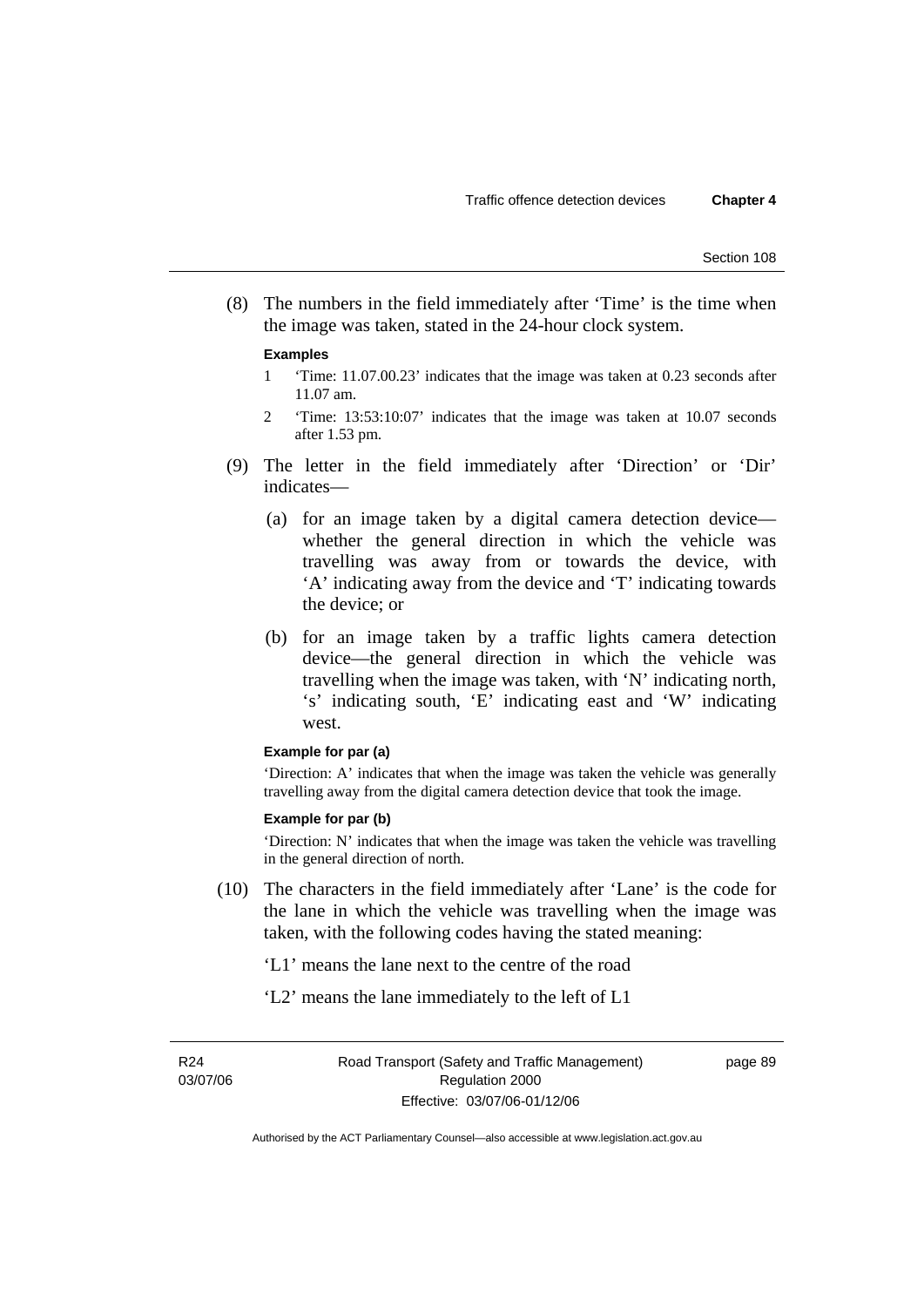#### **Chapter 4** Traffic offence detection devices

Section 108

'L3' means the lane immediately to the left of L2

'L4' means the lane immediately to the left of L3.

#### **Example**

'Lane: L1' indicates that the vehicle was travelling in the lane next to the centre of the road when the image was taken.

 (11) The number in the field immediately after 'Red time' is the time in seconds and part seconds (stated as a fraction) that a red traffic light or red traffic arrow facing the driver of the vehicle had been showing before the driver entered the intersection concerned.

#### **Example**

'Red time: 1.50' indicates that the red traffic light or red traffic arrow facing the driver of the vehicle had been showing for 1.5 seconds before the driver entered the intersection concerned.

 (12) The number in the field immediately after 'Speed li' is the speed limit applying to the driver of the vehicle for the length of road where the driver was driving when the image was taken.

#### **Example**

'Speed li: 60' indicates that the speed limit applying to the driver of the vehicle for the length of road where the driver was driving when the image was taken is 60 km/h.

 (13) The number in the field immediately after 'Speed' is the speed in kilometres per hour at which the driver of the vehicle was driving when the image was taken.

#### **Example**

'Speed: 82' indicates that the driver of the vehicle was driving at 82 km/h when the image was taken.

page 90 Road Transport (Safety and Traffic Management) Regulation 2000 Effective: 03/07/06-01/12/06

R24 03/07/06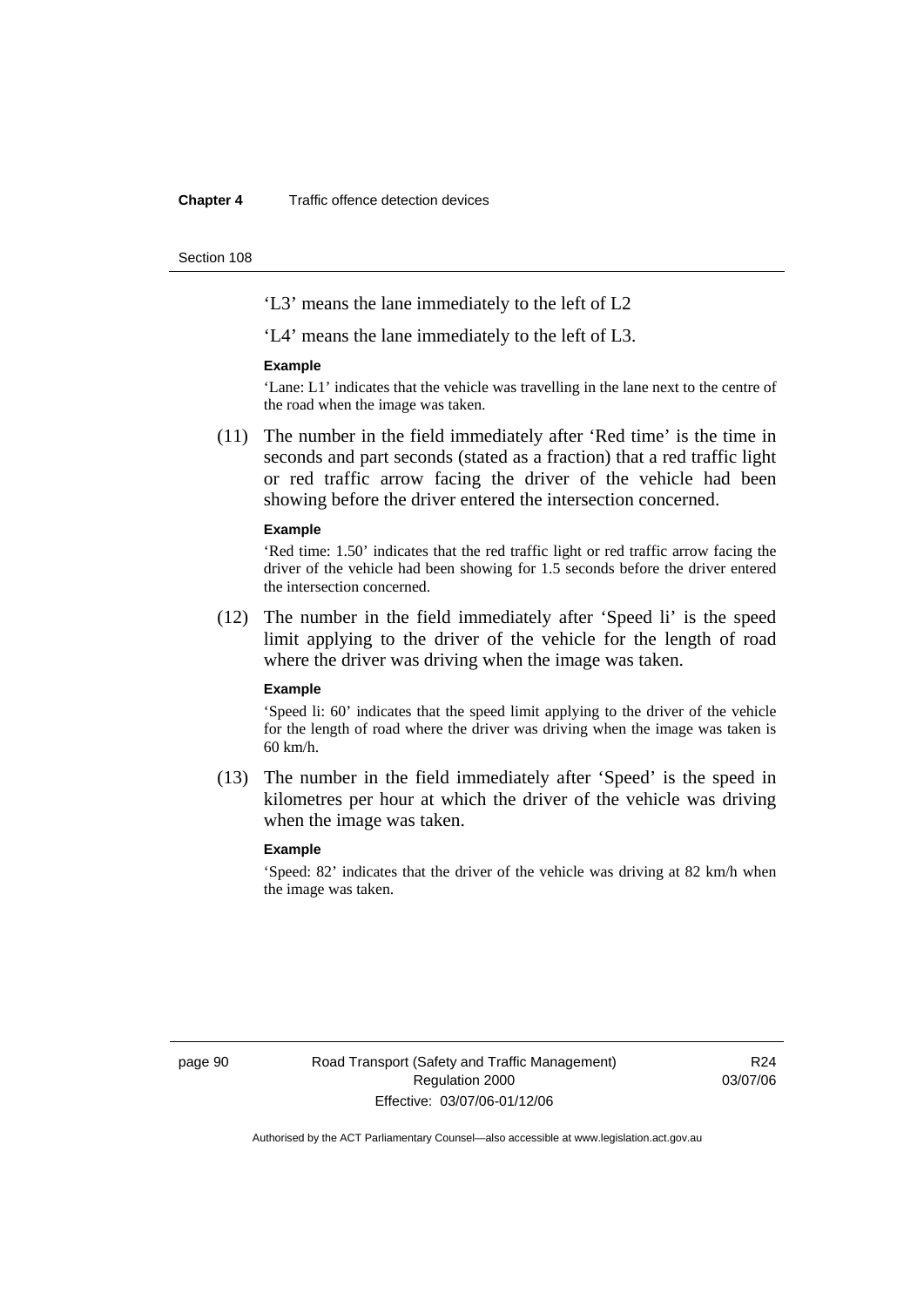(14) The characters (whether numbers, letters or both) in the field immediately after 'Operator' is the code for the person responsible for the use of the device when the image was taken.

#### **Example**

'Operator: op002' indicates that the code for the person responsible for the device when the image was taken is operator 002.

 (15) The characters (whether numbers, letters or both) in the field immediately after 'Disk' is the code for the recording medium used to record the image of the vehicle.

#### **Example**

'Disk: WD0022' indicates that the code for the WORM disk used to record the image was WD0022.

*Note* An example is part of the regulation, is not exhaustive and may extend, but does not limit, the meaning of the provision in which it appears (see Legislation Act, s 126 and s 132).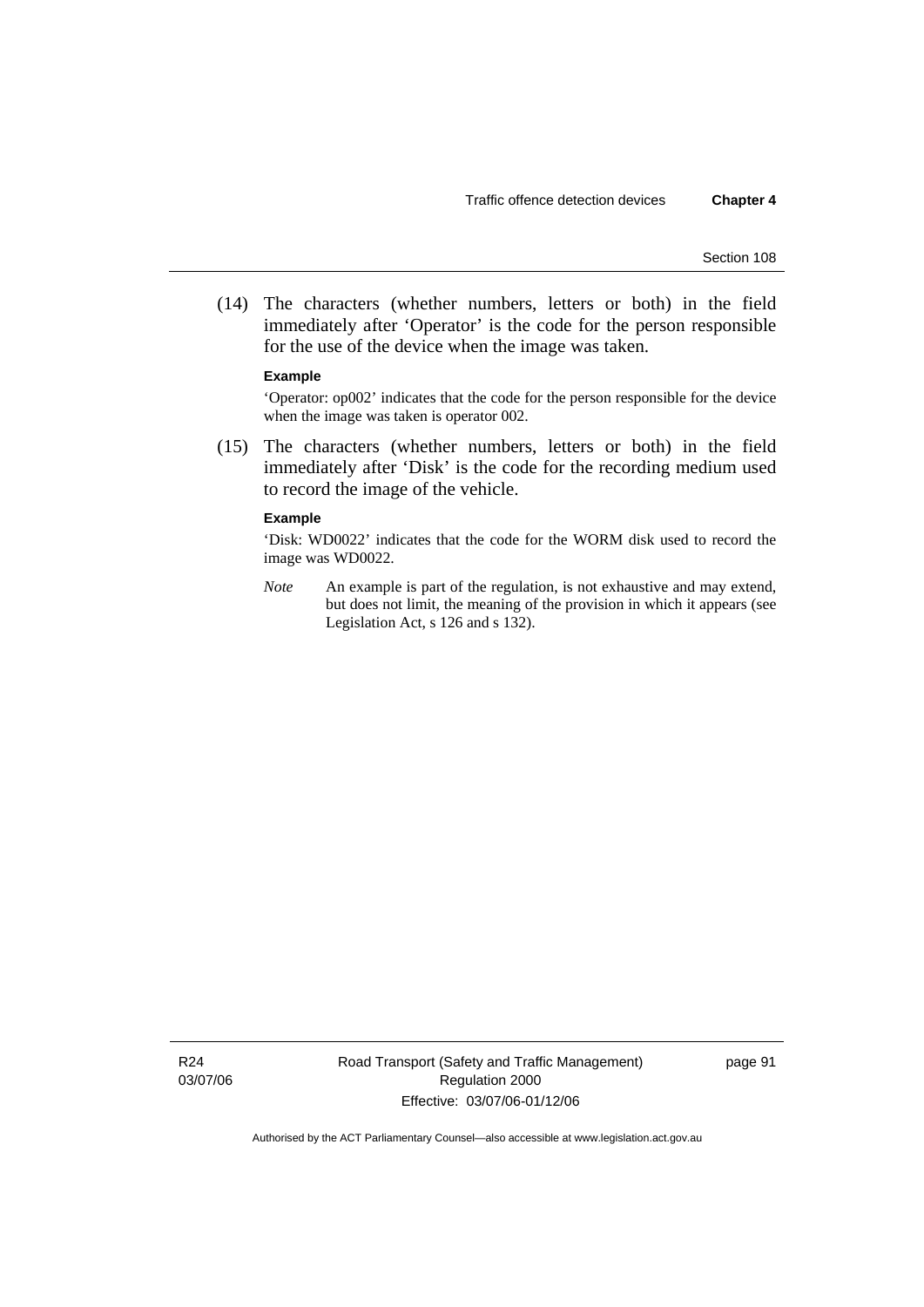#### **Chapter 5** Miscellaneous

Section 109

# **Chapter 5 Miscellaneous**

### **109 Additional powers of police**

- (1) A police officer may request or signal the driver of a vehicle to stop the vehicle.
- (2) A person must not, without reasonable excuse, fail to comply with a request or signal made or given by a police officer under subsection  $(1)$ .

Maximum penalty: 20 penalty units.

 (3) A police officer may, during a temporary obstruction or danger to traffic or in an emergency, direct the responsible person for or driver of a vehicle parked in any part of a pay parking area to remove the vehicle or, if no-one appears to be in charge of the vehicle, remove the vehicle.

### **110 Prohibition on car minding**

- (1) The chief police officer may, by written notice given to a person, prohibit the person from—
	- (a) parking, minding, caring for, or taking charge of any motor vehicle or trailer (other than a motor vehicle or trailer of which the person is the driver) on a road; or
	- (b) offering his or her services for any such purpose.
- (2) A person who is given a notice under subsection (1) must comply with the notice.

Maximum penalty: 20 penalty units.

R24 03/07/06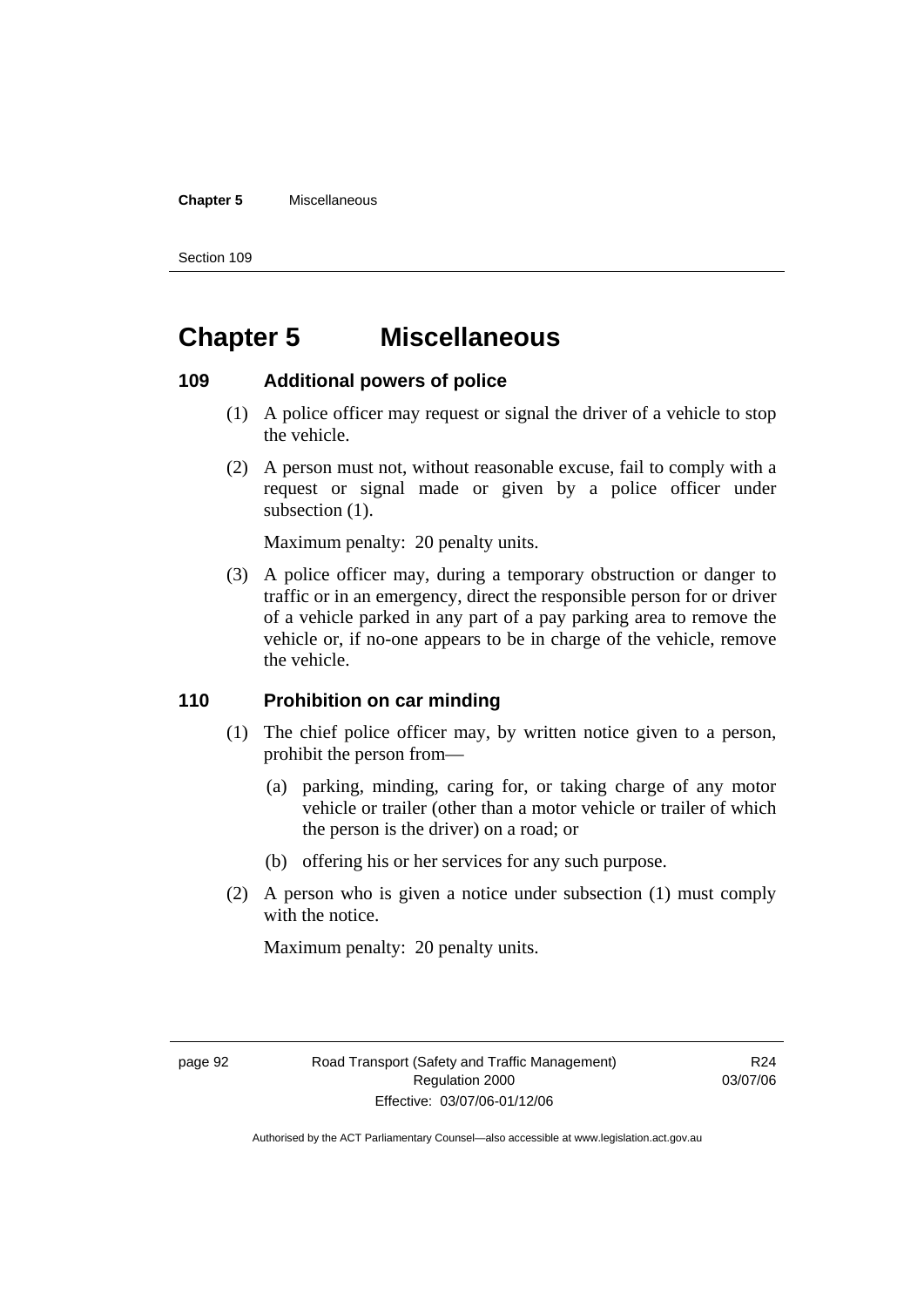- (3) This section does not authorise the chief police officer to prohibit the proprietor of a parking station or parking area—
	- (a) from parking, minding, caring for, or taking charge of a motor vehicle or trailer in or on the parking station or parking area; or
	- (b) from offering the proprietor's services for that purpose—
		- (i) whether by the display or publication of an advertisement in relation to the parking station or parking area or otherwise; and
		- (ii) whether the services are performed or offered to be performed by the proprietor or by an employee or agent of the proprietor.

### **111 Removal of unattended vehicles—Act, s 32 (1) (c)**

A police officer or authorised person may move an unattended vehicle from a road or road related area to a retention area if the vehicle is in—

- (a) a bus lane; or
- (b) a length of road to which a *clearway sign* applies; or
- (c) a transit lane.

### **112 Disposal of impounded vehicles—Act, s 10K**

- (1) This section applies to a vehicle impounded under the following provisions of the Act:
	- (a) section 10A (Impounding of vehicles used for menacing driving on court order before conviction etc);
	- (b) section 10B (Impounding or forfeiture of vehicles on conviction etc for certain offences);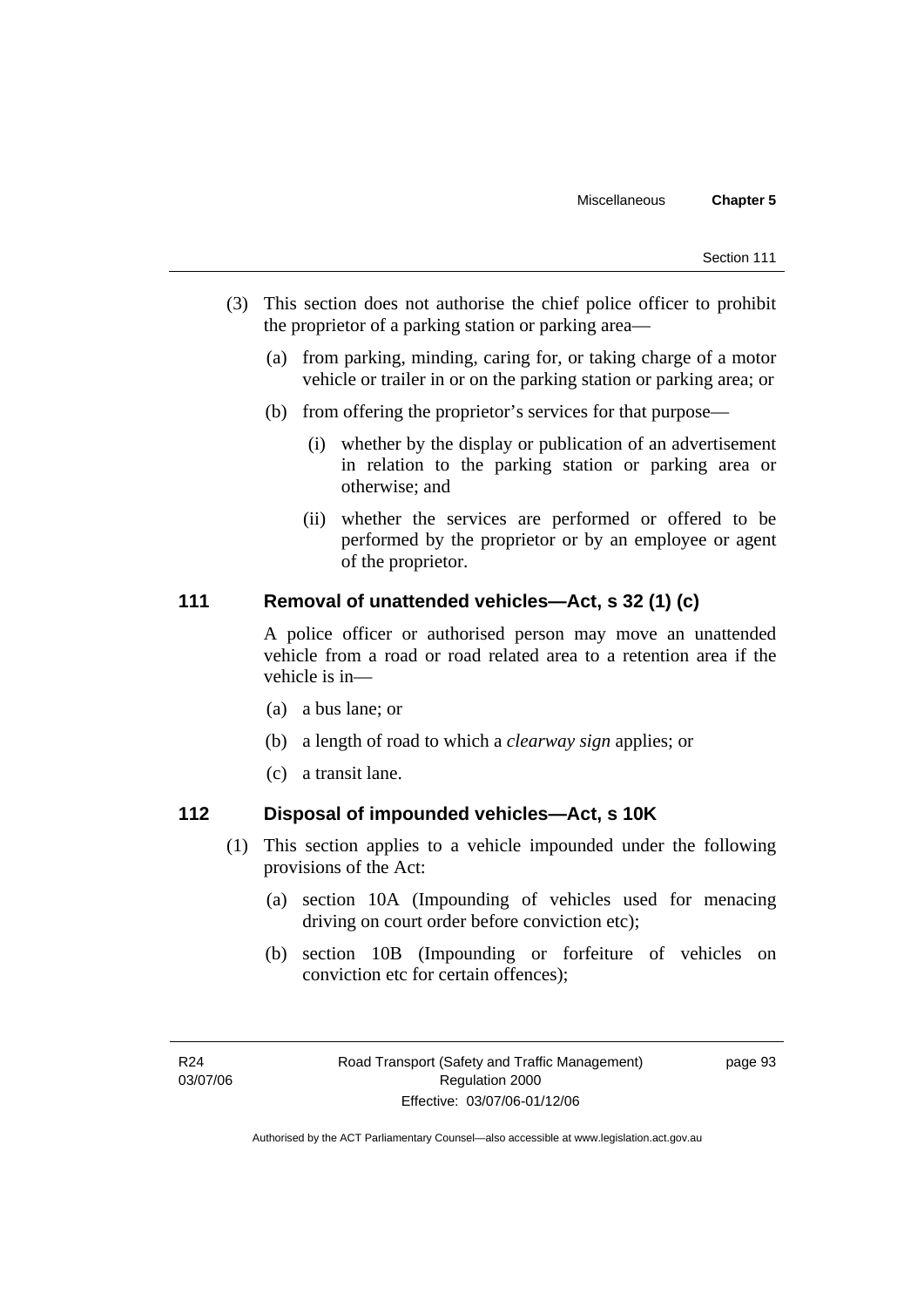#### **Chapter 5** Miscellaneous

#### Section 112

- (c) section 10C (Powers of police officers to seize and impound vehicles used in committing certain offences).
- (2) If a person has not applied to the chief police officer for the release of the vehicle at the end of the period of impoundment, the chief police officer must, by notice served on the registered operator of the vehicle and every person who has a registered interest in the vehicle, warn them that the vehicle may be offered for sale if the vehicle is not removed from the place of impoundment within 28 days after the day of service of the notice.
- (3) The vehicle may be offered for sale, by public auction or public tender, if the vehicle is not removed within 28 days after service of the notice or, if more than 1 notice is served under subsection (2), the later of the notices.
- (4) A person may apply to the chief police officer for payment to the person of the balance of the proceeds of sale of a vehicle within 1 year after the vehicle is sold in accordance with subsection (3).
- (5) The balance of the proceeds of sale may be paid to the person if the person satisfies the chief police officer that—
	- (a) the person was lawfully entitled to possession of the vehicle immediately before its sale; and
	- (b) there was a reasonable excuse for the person's failure to obtain release of the vehicle before it was sold.
- (6) In this section:

*balance of the proceeds of sale*, of a vehicle, means the proceeds of the sale of the vehicle less—

- (a) any fee or other amount payable under the *Road Transport (General) Act 1999* for the seizure, impounding and storage of the vehicle; and
- (b) the reasonable costs of or incidental to the sale.

page 94 Road Transport (Safety and Traffic Management) Regulation 2000 Effective: 03/07/06-01/12/06 R24 03/07/06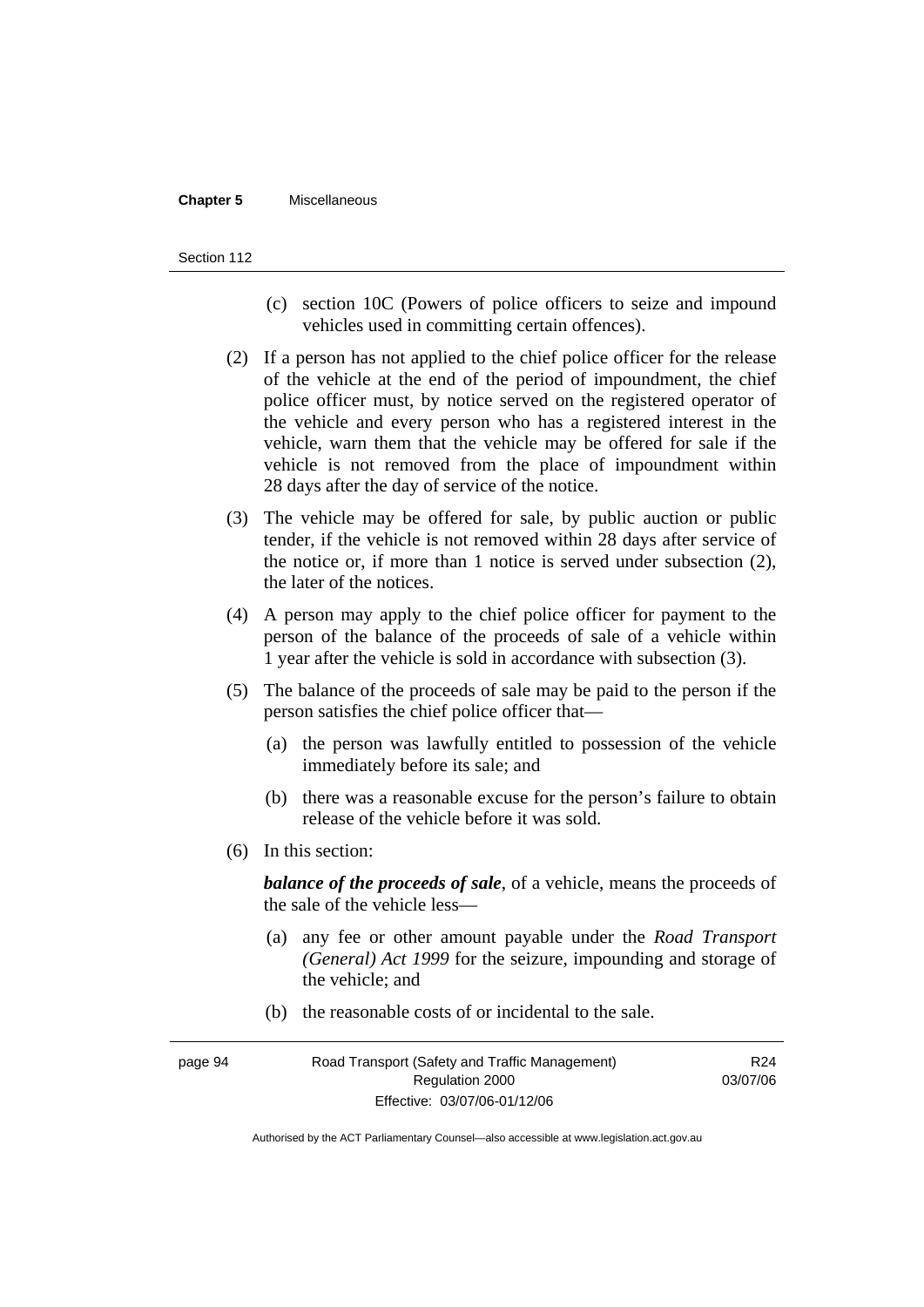#### Section 112A

### **112A Disposal of forfeited vehicles—Act, s 10K**

A vehicle that has been forfeited to the Territory under the Act, section 10B (Impounding or forfeiture of vehicles on conviction etc for certain offences) may be offered for sale by public auction or public tender.

### **113 Responsible person to inspect driver licence**

 (1) Before permitting someone else to drive a motor vehicle, the responsible person for, or the person in charge of, the vehicle must require the person to produce his or her Australian driver licence or external driver licence and must inspect the licence.

Maximum penalty: 20 penalty units.

 (2) It is a defence to a prosecution of a person for an offence against subsection (1) if the person proves that the person had taken reasonable steps (other than those mentioned in the subsection) to ensure the person permitted to drive the motor vehicle was the holder of a current Australian driver licence or external driver licence.

### **114 Responsible person's consent**

The person in charge of a motor vehicle or trailer on a road must not, without reasonable excuse, permit anyone to use the vehicle without the consent of the responsible person for the vehicle.

Maximum penalty: 20 penalty units.

### **115 Standards for safe carriage of loads—Act, s 14 (2)**

The prescribed standards are the performance standards in the *Load Restraint Guide—Guidelines and Performance Standards for the Safe Carriage of Loads on Road Vehicles*, 2nd ed (2004) published by the National Transport Commission.

R24 03/07/06 Road Transport (Safety and Traffic Management) Regulation 2000 Effective: 03/07/06-01/12/06

page 95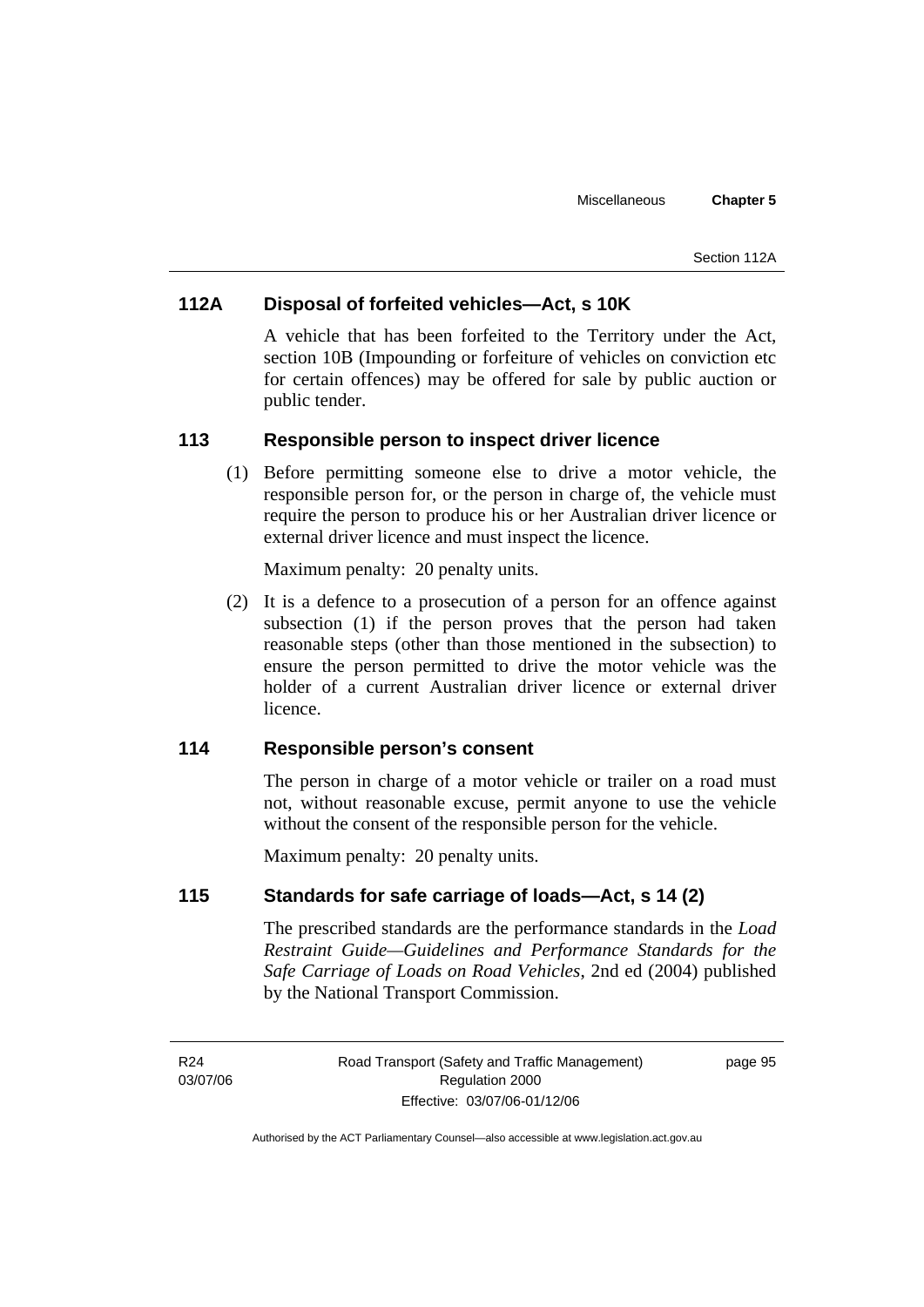# **Schedule 1 Meaning of location codes on images**

(see s 108)

# **Part 1.1 Digital camera detection devices**

**Table 1.1** 

| column 1<br>item | column <sub>2</sub><br>location<br>code | column 3<br>place where image was taken                                       |
|------------------|-----------------------------------------|-------------------------------------------------------------------------------|
| 1                | 0001                                    | Adelaide Avenue between Hopetoun Circuit and Kent Street                      |
| 2                | 0002                                    | <b>Antill Street</b>                                                          |
| 3                | 0003                                    | Athllon Drive between Beasley Street (south) and Sulwood<br>Drive             |
| 4                | 0004                                    | Belconnen Way between Barry Drive and Coulter Drive                           |
| 5                | 0005                                    | Bowen Drive between Brisbane Avenue and Kings Avenue                          |
| 6                | 0006                                    | Coppins Crossing Road between Uriarra Road and William<br><b>Hovell Drive</b> |
| 7                | 0007                                    | Drakeford Drive between Sulwood Drive and Athllon Drive                       |
| 8                | 0008                                    | Erindale Drive between Sulwood Drive and Sternberg Crescent                   |
| 9                | 0009                                    | Florey Drive between Southern Cross Drive and Ginninderra<br>Drive            |
| 10               | 0010                                    | Ginninderra Drive between Tillyard Drive and Kingsford Smith<br>Drive         |
| 11               | 0011                                    | Ginninderra Drive between Ellenborough Street and Tucker<br><b>Street</b>     |
| 12               | 0012                                    | Gungahlin Drive between Wells Station Drive and Gundaroo<br>Drive             |
| 13               | 0013                                    | Hindmarsh Drive between Dalrymple Street and Jerrabomberra<br>Avenue          |
|                  |                                         |                                                                               |

page 96 Road Transport (Safety and Traffic Management) Regulation 2000 Effective: 03/07/06-01/12/06

R24 03/07/06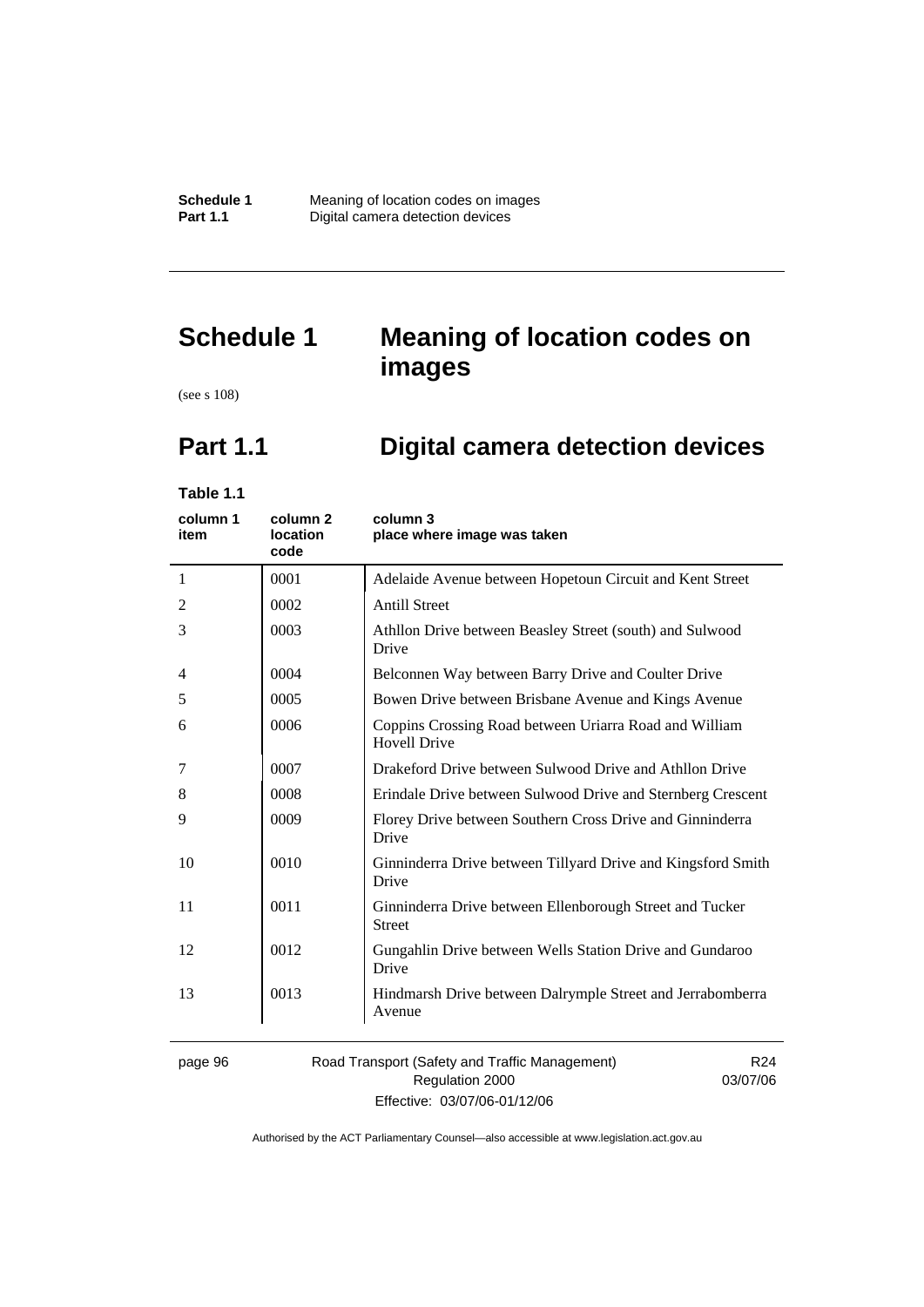#### Meaning of location codes on images **Schedule 1**  Digital camera detection devices **Part 1.1**

| column 1<br>item | column 2<br>location<br>code | column 3<br>place where image was taken                                   |
|------------------|------------------------------|---------------------------------------------------------------------------|
| 14               | 0014                         | Hindmarsh Drive between Athllon Drive and Melrose Drive                   |
| 15               | 0015                         | Kingsford Smith Drive between Kuringa Drive and Spalding<br><b>Street</b> |
| 16               | 0016                         | Lady Denman Drive between Cotter Road and Barrenjoey Drive                |
| 17               | 0017                         | Long Gully Road                                                           |
| 18               | 0018                         | Melrose Drive between Athllon Drive and Hindmarsh Drive                   |
| 19               | 0019                         | Monaro Highway between Canberra Avenue and Hindmarsh<br>Drive             |
| 20               | 0020                         | Monaro Highway between Hindmarsh Drive and Isabella Drive                 |
| 21               | 0021                         | Mugga Lane between Narrabundah Lane and Long Gully Road                   |
| 22               | 0022                         | Northbourne Avenue between Macarthur Avenue and Antill<br><b>Street</b>   |
| 23               | 0023                         | Parkes Way between Clunies Ross Street and Glenloch<br>Interchange        |
| 24               | 0024                         | Tuggeranong Parkway between Lakeside Interchange and<br>Cotter Road       |
| 25               | 0025                         | Tuggeranong Parkway between Hindmarsh Drive and Cotter<br>Road            |
| 26               | 0026                         | Tuggeranong Parkway between Hindmarsh Drive and Sulwood<br>Drive          |
| 27               | 0027                         | Yamba Drive between Mawson Drive and Beasley Street                       |
| 28               | 0028                         | Pocket Avenue                                                             |
| 29               | 0029                         | Owen Dixon Drive (excluding residential service road of same<br>name)     |
| 30               | 0030                         | <b>Taverner Street</b>                                                    |
| 31               | 0031                         | Springvale Drive                                                          |
| 32               | 0032                         | Kerrigan Street                                                           |
| 33               | 0033                         | Gladstone Street, Hall                                                    |

R24 03/07/06 Road Transport (Safety and Traffic Management) Regulation 2000 Effective: 03/07/06-01/12/06

page 97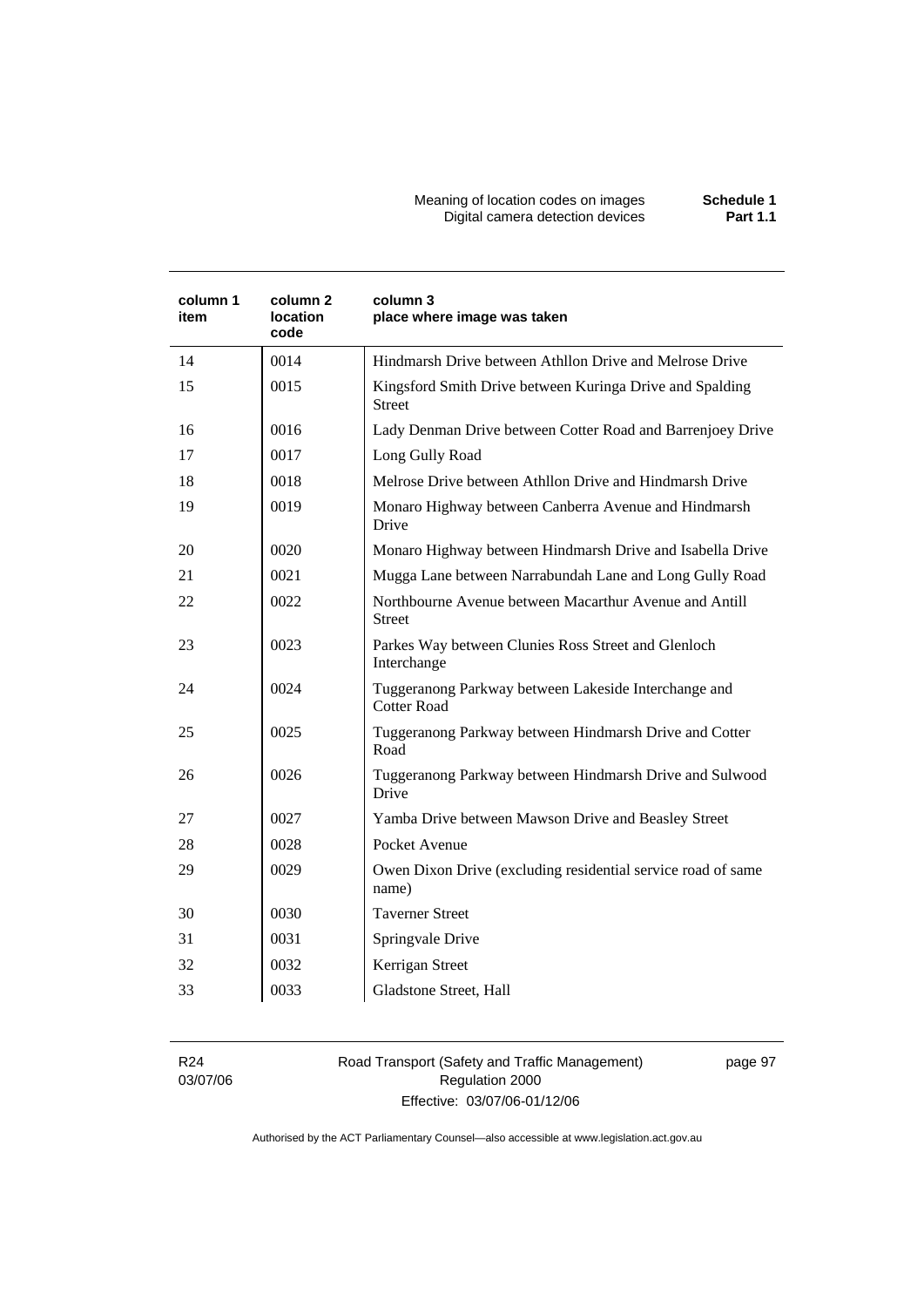| Schedule 1      | Meaning of location codes on images |
|-----------------|-------------------------------------|
| <b>Part 1.1</b> | Digital camera detection devices    |

| column 1<br>item | column 2<br>location<br>code | column 3<br>place where image was taken                             |
|------------------|------------------------------|---------------------------------------------------------------------|
| 34               | 0034                         | <b>Heysen Street</b>                                                |
| 35               | 0035                         | Mugga Way                                                           |
| 36               | 0036                         | <b>Badimara Street</b>                                              |
| 37               | 0037                         | Namatjira Drive                                                     |
| 38               | 0038                         | Empire Circuit between Grey Street and Canberra Avenue              |
| 39               | 0039                         | <b>Longmore Crescent</b>                                            |
| 40               | 0040                         | Maribyrnong Avenue                                                  |
| 41               | 0041                         | <b>Learmonth Drive</b>                                              |
| 42               | 0042                         | <b>Petterd Street</b>                                               |
| 43               | 0043                         | <b>Williamson Street</b>                                            |
| 44               | 0044                         | <b>Tillyard Drive</b>                                               |
| 45               | 0045                         | Dryandra Street between Fairfax Street and Archibald Street         |
| 46               | 0046                         | Newman Morris Circuit                                               |
| 47               | 0047                         | Chuculba Crescent                                                   |
| 48               | 0048                         | Livingston Avenue                                                   |
| 49               | 0049                         | <b>Clive Steele Avenue</b>                                          |
| 50               | 0050                         | Darwinia Terrace                                                    |
| 51               | 0051                         | La Perouse Street                                                   |
| 52               | 0052                         | <b>Novar Street</b>                                                 |
| 53               | 0053                         | Goyder Street between Dalrymple Street and Jerrabomberra<br>Avenue  |
| 54               | 0054                         | Launceston Street between Hindmarsh Drive and Melrose Drive         |
| 55               | 0055                         | Athllon Drive between Hindmarsh Drive and Beasley Street<br>(south) |
| 56               | 0056                         | Athllon Drive between Sulwood Drive and Anketell Street<br>(north)  |

page 98 Road Transport (Safety and Traffic Management) Regulation 2000 Effective: 03/07/06-01/12/06

R24 03/07/06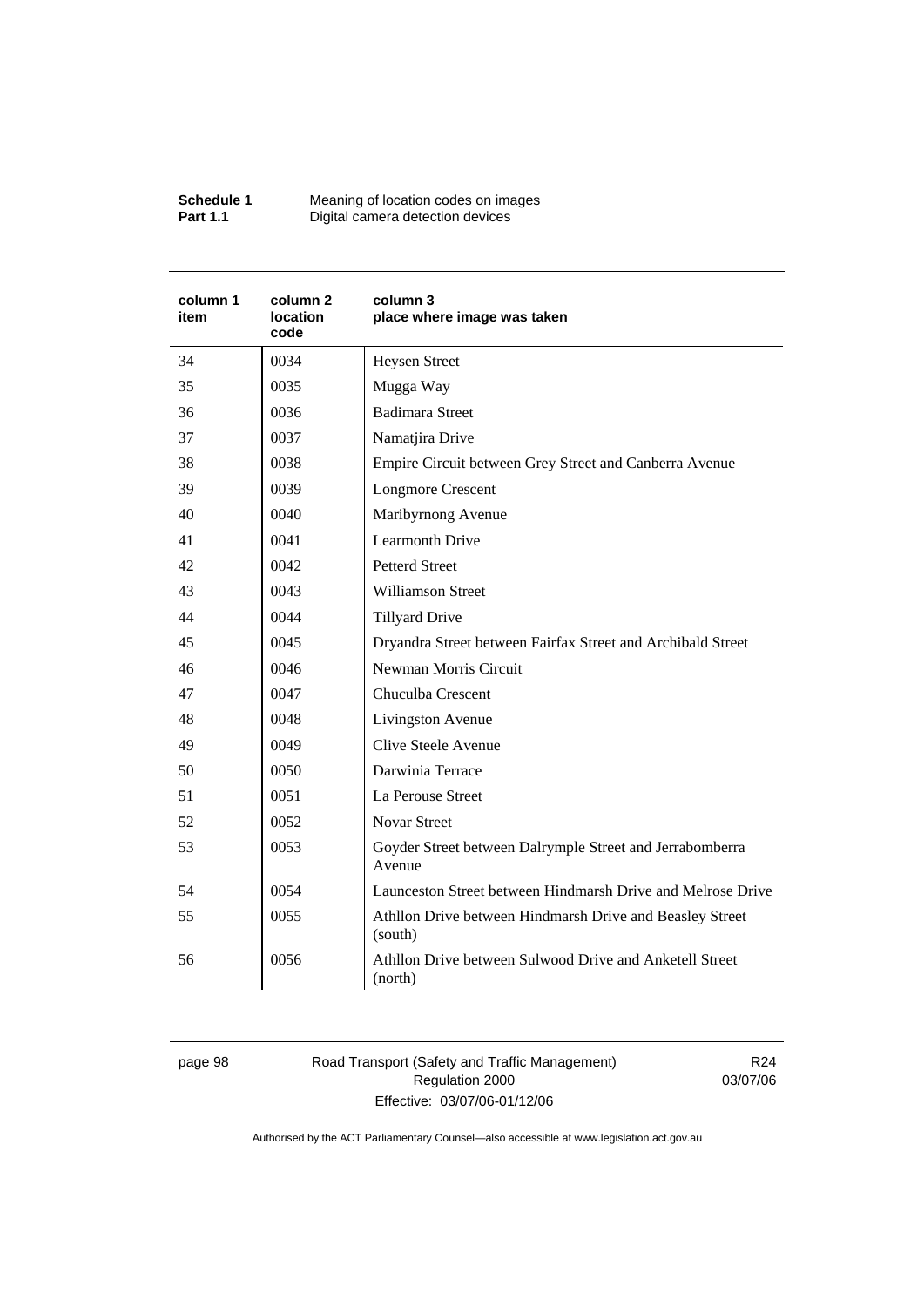Meaning of location codes on images **Schedule 1**  Digital camera detection devices **Part 1.1** 

| column 1<br>item | column <sub>2</sub><br><b>location</b><br>code | column 3<br>place where image was taken                              |
|------------------|------------------------------------------------|----------------------------------------------------------------------|
| 57               | 0057                                           | Northbourne Avenue between Barry Drive and Macarthur<br>Avenue       |
| 58               | 0058                                           | Northbourne Avenue between Antill Street and Barton Highway          |
| 59               | 0059                                           | Belconnen Way between Coulter Drive and Kingsford Smith<br>Drive     |
| 60               | 0060                                           | Phillip Avenue between Majura Avenue and Federal Highway             |
| 61               | 0061                                           | Barton Highway between Federal Highway and Kuringa Drive             |
| 62               | 0062                                           | Drakeford Drive between Athllon Drive and Isabella Drive             |
| 63               | 0063                                           | Hindmarsh Drive between Athllon Drive and Dalrymple Street           |
| 64               | 0064                                           | Hindmarsh Drive between Jerrabomberra Avenue and Canberra<br>Avenue  |
| 65               | 0065                                           | <b>Barry Drive</b>                                                   |
| 66               | 0066                                           | Ginninderra Drive between Tucker Street and Kingsford Smith<br>Drive |
| 67               | 0067                                           | Ginninderra Drive between Tillyard Drive and Florey Drive            |
| 68               | 0068                                           | Erindale Drive between Long Gully Road and Sulwood Drive             |
| 69               | 0069                                           | Erindale Drive between Soward Way and Judkins Street                 |
| 70               | 0070                                           | Kuringa Drive between Owen Dixon Drive and Barton Highway            |
| 71               | 0071                                           | Launceston Street between Bowes Street and Furzer Street             |
| 72               | 0072                                           | Monaro Highway between Johnson Drive and Isabella Drive              |
| 73               | 0073                                           | Mugga Lane between Hindmarsh Drive and Narrabundah Lane              |
| 74               | 0074                                           | Mugga Lane between Long Gully Road and Monaro Highway                |
| 75               | 0075                                           | Parkes Way between Clunies Ross Street and Edinburgh<br>Avenue       |
| 76               | 0076                                           | Yamba Drive between Kitchener Street and Bateson Road                |
| 77               | 0077                                           | Yarra Glen between Carruthers Street and Adelaide Avenue             |
| 78               | 0078                                           | Canberra Avenue between Mildura Street and Monaro Highway            |

R24 03/07/06 Road Transport (Safety and Traffic Management) Regulation 2000 Effective: 03/07/06-01/12/06

page 99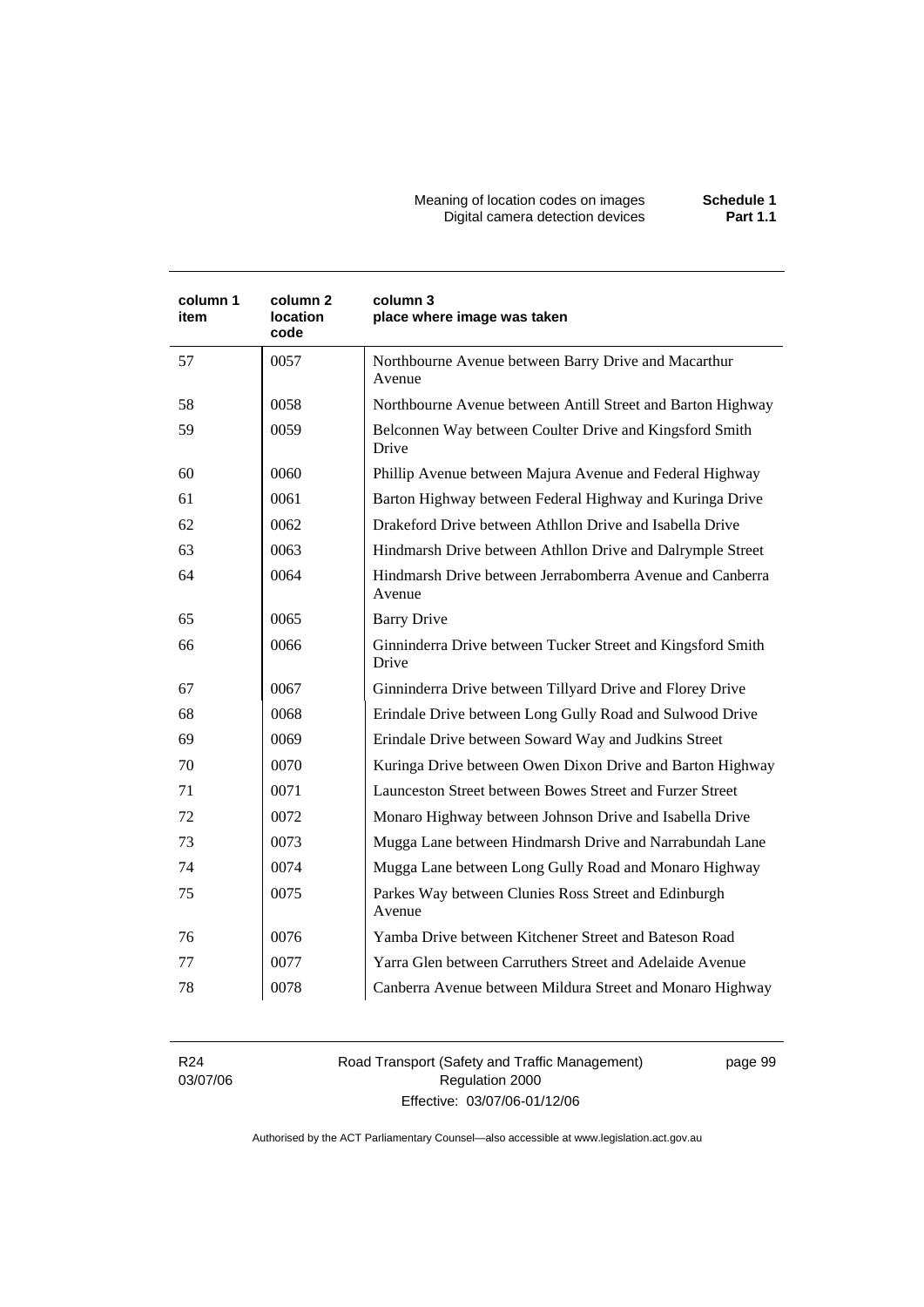| Schedule 1      | Meaning of location codes on images |
|-----------------|-------------------------------------|
| <b>Part 1.1</b> | Digital camera detection devices    |

| column 1<br>item | column 2<br>location<br>code | column 3<br>place where image was taken                                        |
|------------------|------------------------------|--------------------------------------------------------------------------------|
| 79               | 0079                         | Canberra Avenue between Harman Naval Station and<br><b>Newcastle Street</b>    |
| 80               | 0080                         | Kings Avenue between Bowen Drive and Parkes Way                                |
| 81               | 0081                         | William Hovell Drive between Bindubi Street and Coulter Drive                  |
| 82               | 0082                         | William Hovell Drive between Coulter Drive and Drake<br><b>Brockman Drive</b>  |
| 83               | 0083                         | Commonwealth Ave between King Edward Terrace and London<br>Circuit             |
| 84               | 0084                         | Gundaroo Drive between Burrowa Street and Gungahlin Drive                      |
| 85               | 0085                         | Gundaroo Drive between Barton Highway and Nudurr Drive                         |
| 86               | 0086                         | Bindubi Street between Bandjalong Cres and Cross Street                        |
| 87               | 0087                         | Clift Crescent between Hemmings Crescent and Rohan Street                      |
| 88               | 0088                         | Cotter Road between Eucumbene Drive and Mount Stromlo<br>Road                  |
| 89               | 0089                         | Federal Highway between Antill Street and Majura Road                          |
| 90               | 0090                         | Majura Road between Federal Highway and Fairbairn Avenue                       |
| 91               | 0091                         | Ellenborough Street between Ginninderra Drive and<br>Maribyrnong Avenue        |
| 92               | 0092                         | Northbourne Avenue between Barton Highway and Stirling<br>Avenue               |
| 93               | 0093                         | Southern Cross Drive between Coulter Drive and Kingsford<br><b>Smith Drive</b> |
| 94               | 0094                         | Southern Cross Drive between Kingsford Smith Drive and<br>Spofforth Street     |
| 95               | 0095                         | Sulwood Drive between Erindale Drive and Tuggeranong<br>Parkway                |
| 96               | 0096                         | Coulter Drive between Belconnen Way and Lachlan Street                         |
| 97               | 0097                         | Eastern Valley Way between Belconnen Way and College<br>Street                 |

page 100 Road Transport (Safety and Traffic Management) Regulation 2000 Effective: 03/07/06-01/12/06

R24 03/07/06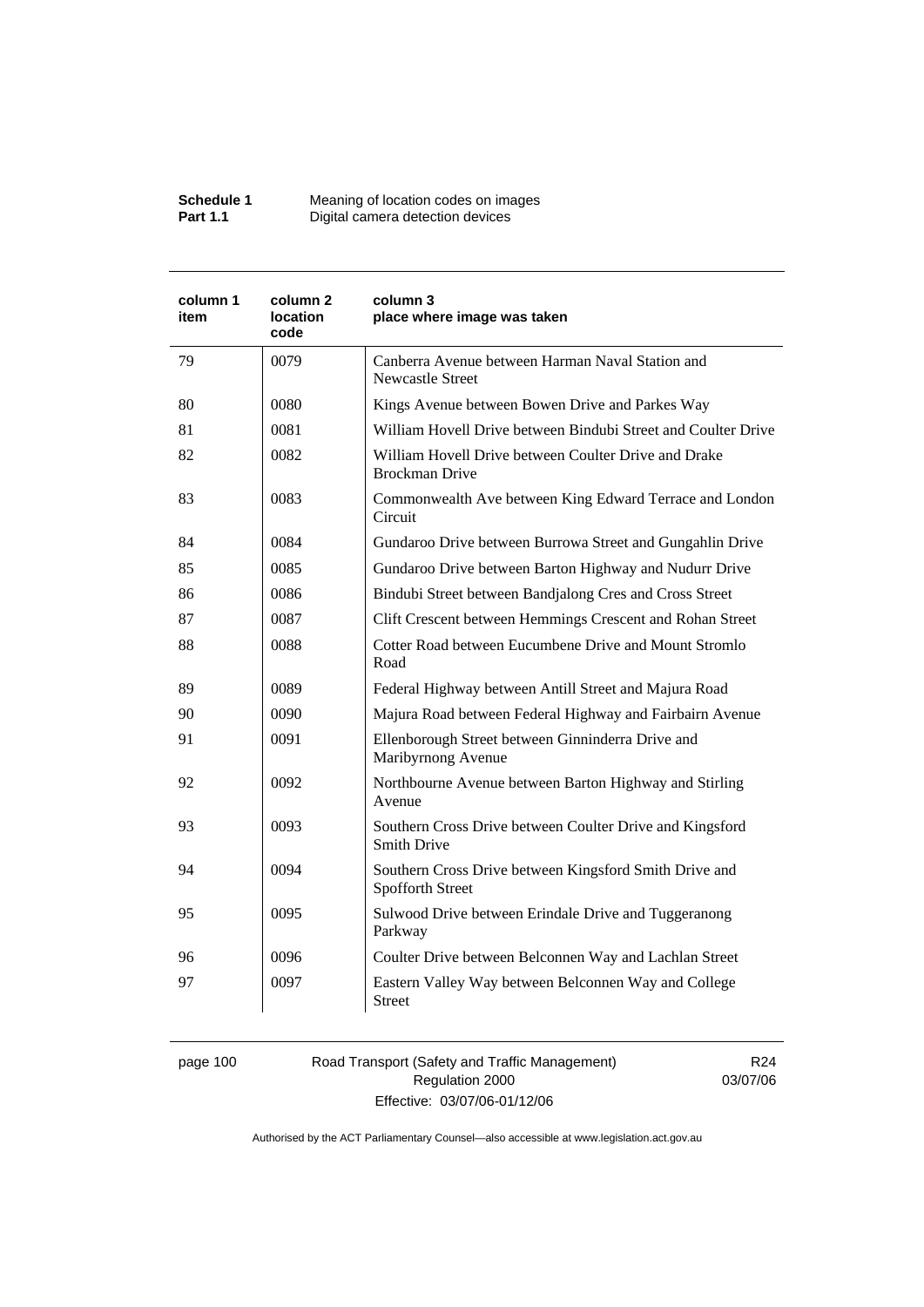#### Meaning of location codes on images **Schedule 1**  Digital camera detection devices **Part 1.1**

| column 1<br>item | column 2<br><b>location</b><br>code | column 3<br>place where image was taken                  |
|------------------|-------------------------------------|----------------------------------------------------------|
| 98               | 0098                                | Haydon Drive between Belconnen Way and Ginninderra Drive |
| 99               | 0099                                | Yamba Drive between Hindmarsh Drive and Wisdom Street    |

Road Transport (Safety and Traffic Management) Regulation 2000 Effective: 03/07/06-01/12/06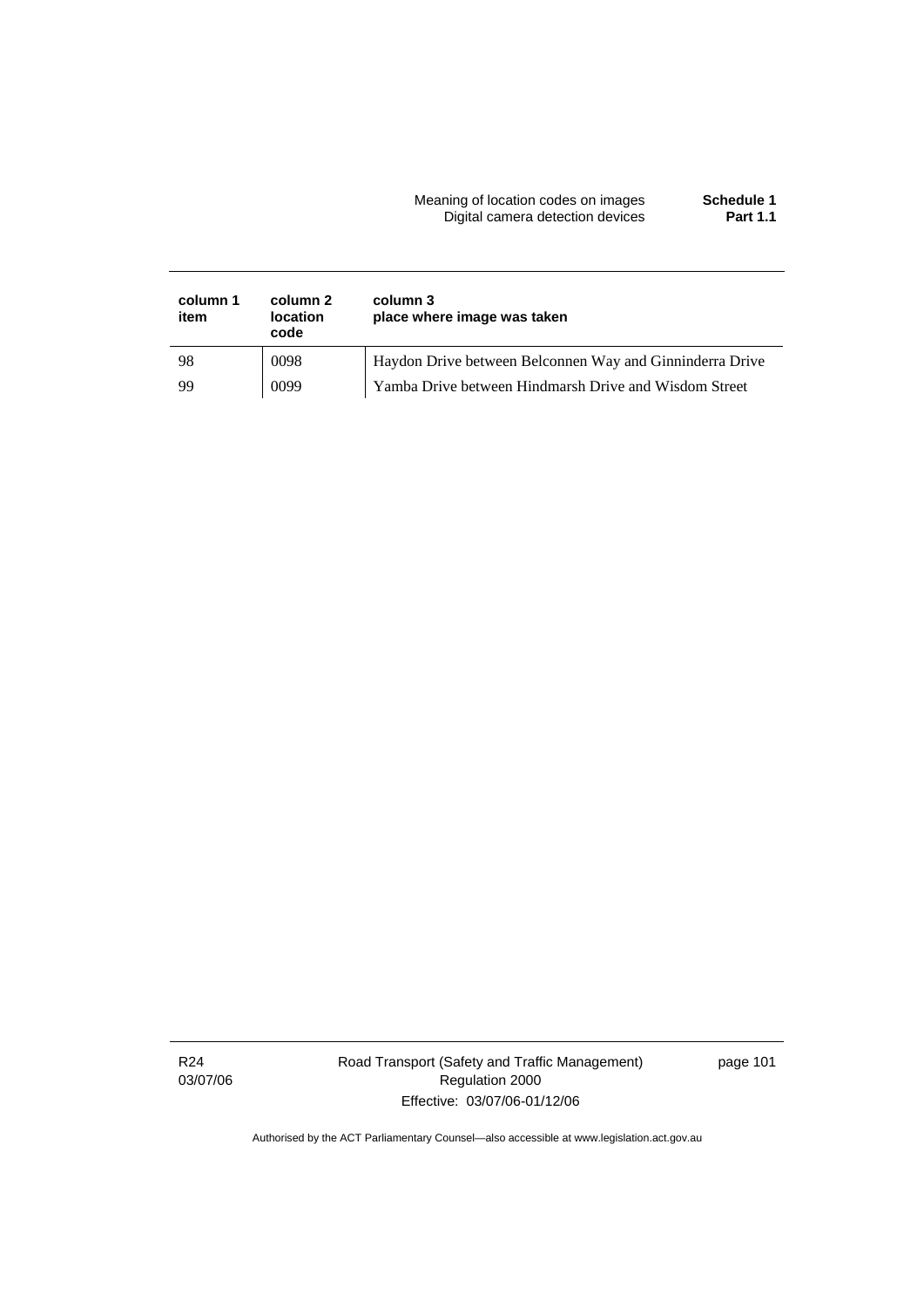# **Part 1.2 Traffic lights camera detection devices**

| Table 1.2        |                                                |                                                       |
|------------------|------------------------------------------------|-------------------------------------------------------|
| column 1<br>item | column <sub>2</sub><br><b>location</b><br>code | column 3<br>place where image was taken               |
| 1                | 1001                                           | Northbourne Avenue/London Circuit                     |
| 2                | 1002                                           | Northbourne Avenue/Barry Drive/Cooyong Street         |
| 3                | 1003                                           | Coulter Drive/Southern Cross Drive/Luxton Street      |
| 4                | 1004                                           | Drakeford Drive/Boddington Crescent/Marconi Crescent  |
| 5                | 1005                                           | Benjamin Way/Chan Street/Cameron Avenue               |
| 6                | 1006                                           | Northbourne Avenue/Antill Street/Mouat Street         |
| 7                | 1007                                           | Ginninderra Drive/Aikman Drive                        |
| 8                | 1008                                           | Hindmarsh Drive/Tuggeranong Parkway                   |
| 9                | 1009                                           | Kingsford Smith Drive/Southern Cross Drive            |
| 10               | 1010                                           | Belconnen Way/Bindubi Street/Eastern Valley Way       |
| 11               | 1011                                           | Ginninderra Drive/Coulter Drive                       |
| 12               | 1012                                           | Ginninderra Drive/Baldwin Drive/Haydon Drive          |
| 13               | 1013                                           | Macarthur Avenue/David Street/Wattle Street           |
| 14               | 1014                                           | Benjamin Way/College Street                           |
| 15               | 1015                                           | Barry Drive/North Road/McCaughey Street               |
| 16               | 1016                                           | Ginninderra Drive/Copland Drive/John Cleland Crescent |
| 17               | 1017                                           | Hindmarsh Drive/Ainsworth Street                      |
| 18               | 1018                                           | Monaro Highway/Newcastle Street/Dairy Road            |
| 19               | 1019                                           | Belconnen Way/Caswell Drive                           |
| 20               | 1020                                           | <b>Barry Drive/Marcus Clarke Street</b>               |
| 21               | 1021                                           | Hindmarsh Drive/Yamba Drive                           |
|                  |                                                |                                                       |

page 102 Road Transport (Safety and Traffic Management) Regulation 2000 Effective: 03/07/06-01/12/06

R24 03/07/06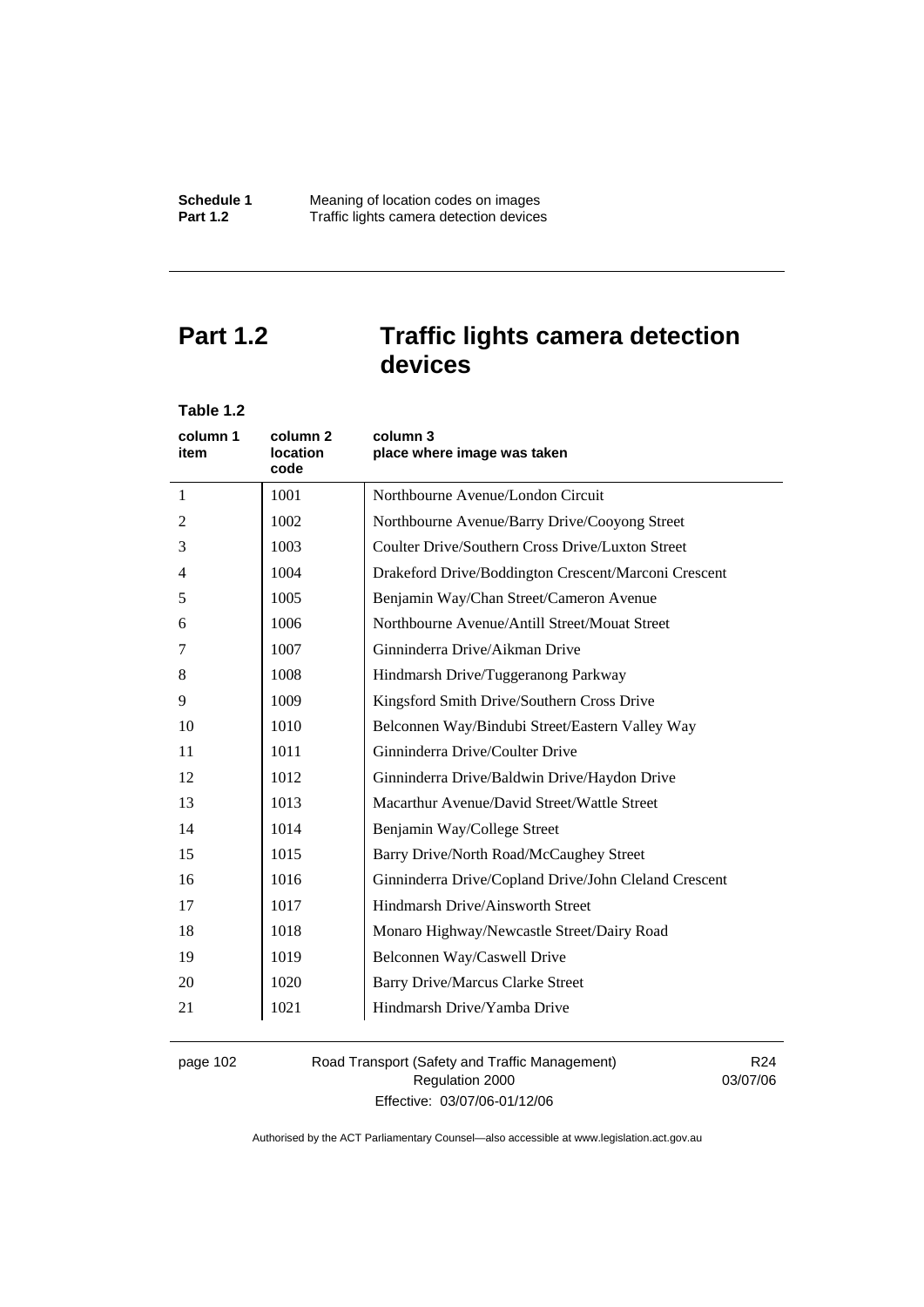# **Dictionary**

(see s 3)

*Note 1* The Legislation Act contains definitions and other provisions relevant to this regulation.

*Note 2* For example, the Legislation Act, dict, pt 1, defines the following terms:

- ambulance service
- chief police officer
- contravene
- exercise
- fire brigade
- rural fire service
- SES
- the Territory.
- *Note 3* Terms used in this regulation have the same meaning that they have in the *Road Transport (Safety and Traffic Management) Act 1999* (see Legislation Act, s 148.) For example, the following terms are defined in the *Road Transport (Safety and Traffic Management) Act 1999*, dict:
	- indicated on
	- registered interest
	- road related area
	- speed measuring device.

*approved child restraint* means a child restraint approved by the road transport authority under section 66 (1) (b).

*approved police speedometer*, for chapter 4 (Traffic offence detection devices)—see section 102.

*area*—see the Australian Road Rules, dictionary.

*area of operations*, for a parking authority, means the area of operations declared for the parking authority under section 75A.

*ARR* means Australian Road Rules.

R24 03/07/06 Road Transport (Safety and Traffic Management) Regulation 2000 Effective: 03/07/06-01/12/06

page 103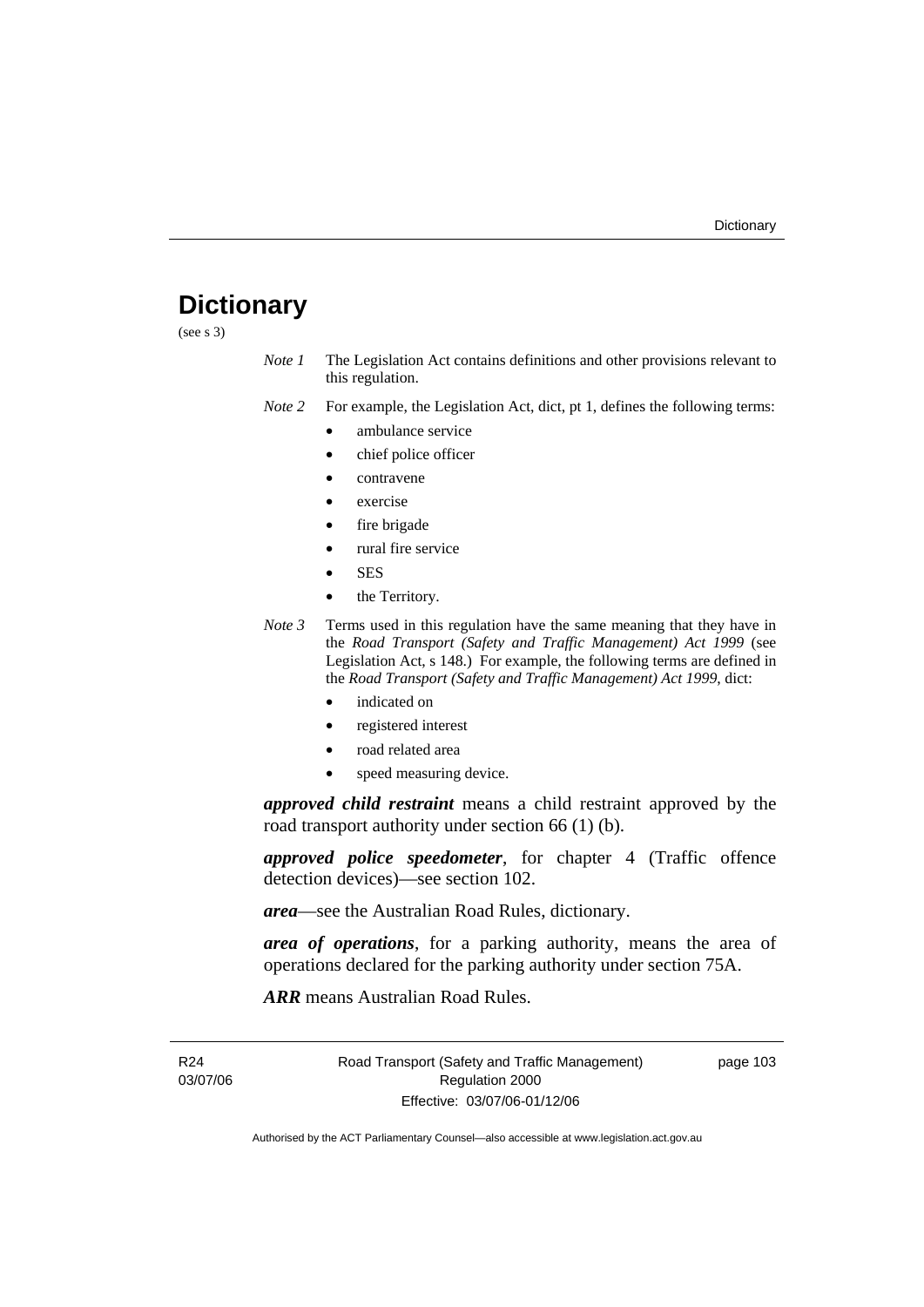*articulated vehicle* means a motor vehicle with—

- (a) 2 rigid sections, each of which has wheels; and
- (b) the rear section pivoted on, and part of the rear section (other than a pole, drawbar or similar device, or an accessory of the motor vehicle) superimposed on, the front section.

*Australian driver licence*—see the *Road Transport (Driver Licensing) Act 1999*, dictionary.

*Australian Road Rules*—see section 5.

*axle group*—see the *Road Transport (Vehicle Registration) Regulation 2000*, dictionary.

*B-double*—see the *Road Transport (Vehicle Registration) Regulation 2000*, dictionary.

*bicycle*—see the Australian Road Rules, dictionary.

**built-up area**, in relation to a length of road—see the Australian Road Rules, dictionary.

*bus*—see the Australian Road Rules, dictionary.

*bus lane*—see the Australian Road Rules, rule 154.

*camera detection device*—see the Act, section 23 (1) (Use of camera detection devices).

*centre of the road*—see the Australian Road Rules, dictionary.

*clearway sign*—see the Australian Road Rules, schedule 2, rule 314, rule 315 and rule 316.

*code of practice*, for division 3.1.3 (Heavy vehicle parking)—see section 82.

*combination*—see the *Road Transport (Vehicle Registration) Regulation 2000*, dictionary.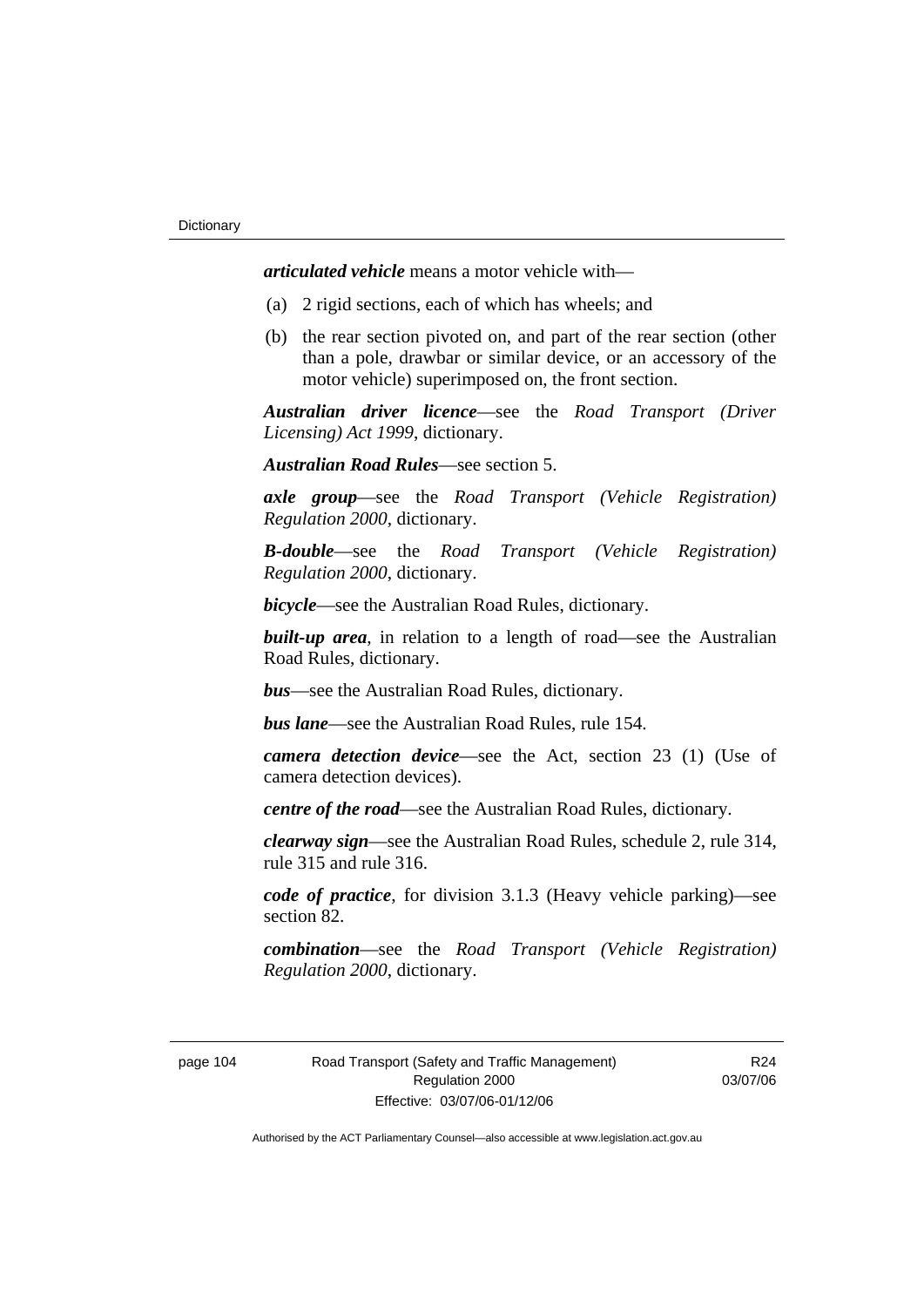*controlled parking hours*, in relation to a pay parking space, means the periods (as indicated by information on or with traffic signs applying to the space) when a vehicle may not be parked in the space unless the relevant parking fee has been paid.

*converter dolly*—see the *Road Transport (Vehicle Registration) Regulation 2000*, dictionary.

*crash*—see the Australian Road Rules, dictionary.

*demand responsive service vehicle*—see the *Road Transport (Public Passenger Services) Act 2001*, section 81.

*digital camera detection device*, for chapter 4 (Traffic offence detection devices)—see section 102.

*dog trailer*—see the *Road Transport (Vehicle Registration) Regulation 2000*, dictionary.

*do not overtake turning vehicle sign*—see the Australian Road Rules, schedule 4, rule 319 and rule 320.

*drawbar*—see the *Road Transport (Vehicle Registration) Regulation 2000*, dictionary.

*driver's vehicle*, for a driver*—*see the Australian Road Rules, dictionary.

*emergency stopping lane*—see the Australian Road Rules, rule 95.

*emergency vehicle* means any vehicle driven by a person who is—

- (a) an emergency worker; and
- (b) driving the vehicle in the course of his or her duties as an emergency worker.

*emergency worker*—see section 33 (1).

*exemption*, for division 3.1.3 (Heavy vehicle parking)—see section 82.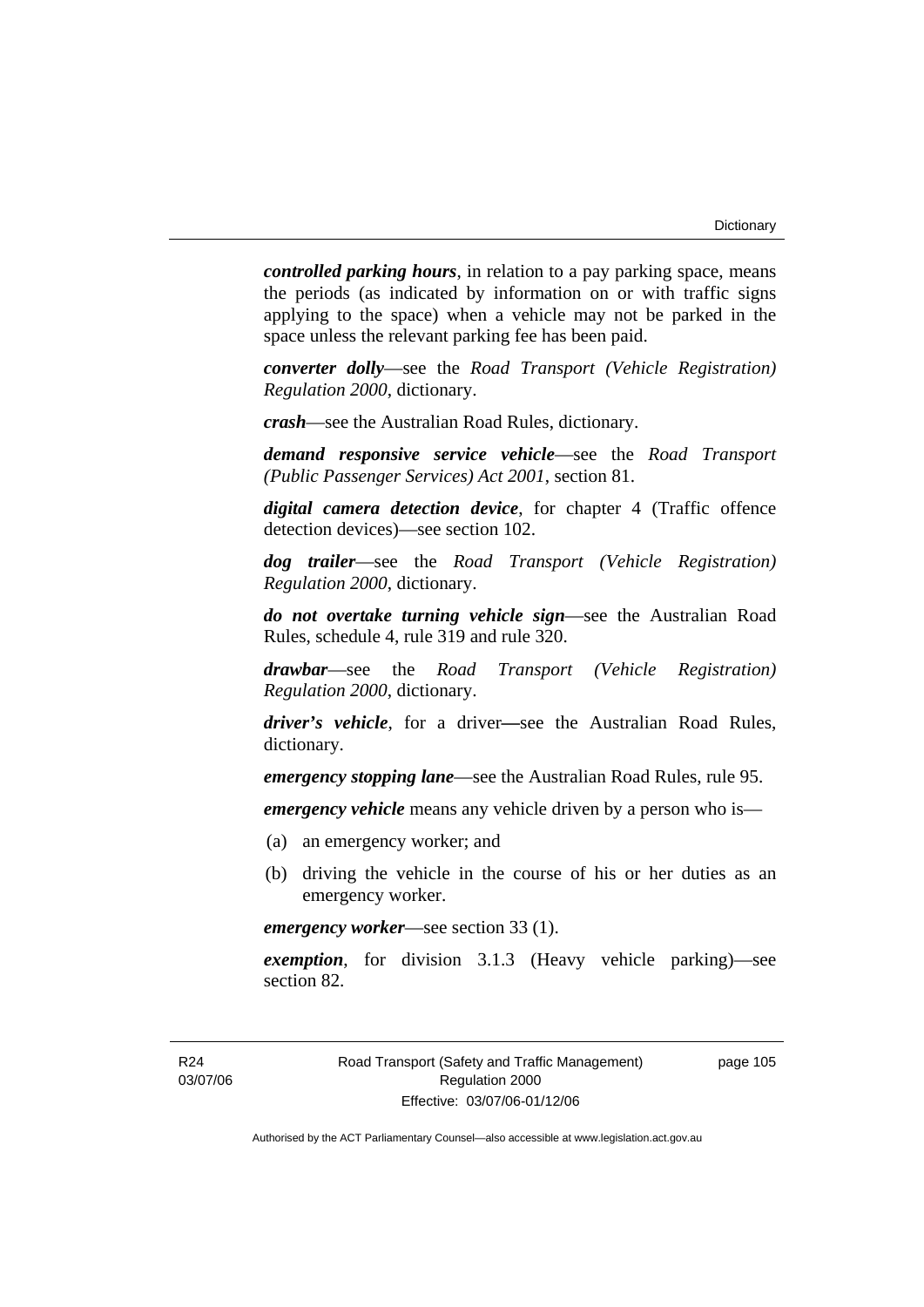*existing operator's certificate*, for division 3.1.3 (Heavy vehicle parking)—see section 82.

*external driver licence*—see the *Road Transport (Driver Licensing) Act 1999*, dictionary.

*footpath*—see the Australian Road Rules, dictionary.

*give way*—see the Australian Road Rules, dictionary.

*GVM*—see the *Road Transport (Vehicle Registration) Act 1999*, dictionary.

*heavy vehicle*, for division 3.1.3 (Heavy vehicle parking)—see section 82.

*hire car*—see the *Road Transport (Public Passenger Services) Act 2001*, section 67.

*implement*—see the *Road Transport (Vehicle Registration) Regulation 2000*, dictionary.

*land adjoining residential land*, for division 3.1.3 (Heavy vehicle parking)—see section 82.

*laser speed measuring device*, for chapter 4 (Traffic offence detection devices)—see section 102.

*length*, of road—see the Australian Road Rules, dictionary.

*lift and tow trailer* means a trailer consisting of an axle group and a drawbar designed to support 1 axle group of a vehicle under tow.

*loading zone*—see the Australian Road Rules, rule 179.

*marked foot crossing*—see the Australian Road Rules, dictionary.

*metered parking area* means a length of road or area that is set aside as a metered parking area in accordance with section 73.

*metered parking scheme* means a metered parking scheme under division 3.1.1.

page 106 Road Transport (Safety and Traffic Management) Regulation 2000 Effective: 03/07/06-01/12/06

R24 03/07/06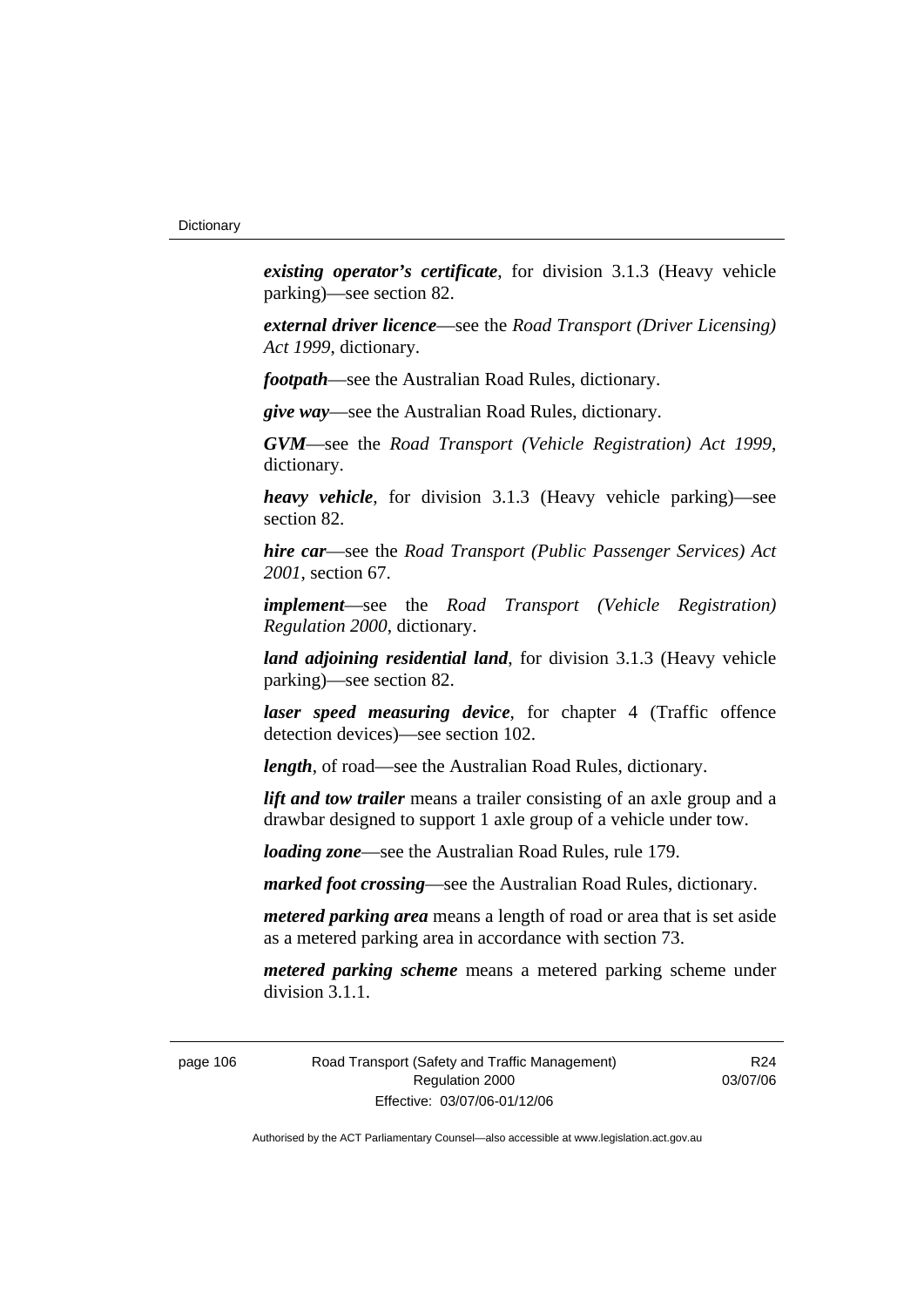*metered parking sign* means a *permissive parking sign* with the word 'meter' on or with the sign.

*metered parking space* means an area that is a metered parking space mentioned in section 75.

*mobility parking scheme authority* means an authority issued under section 101.

*motorbike*—see the Australian Road Rules, dictionary, definition of *motor bike*.

*motor vehicle*—see the Act, dictionary.

*Note Motor vehicle* is defined in identical terms in the Australian Road Rules, dict.

*multi-space parking meter* means a parking meter that applies to 2 or more metered parking spaces.

*nature strip*—see the Australian Road Rules, dictionary.

*night*—see the Australian Road Rules, dictionary.

*no parking sign*—see the Australian Road Rules, schedule 2, schedule 3, rule 314, rule 315 and rule 316.

*no trucks sign*—see the Australian Road Rules, schedule 2, rule 314, rule 315 and rule 316.

*oncoming vehicle*, for a driver—see the Australian Road Rules, dictionary.

*park*—see section 3B.

*parking authority* means a person declared to be a parking authority under section 75A.

*parking authority guidelines*—see section 75B (1).

*parking bay*—see the Australian Road Rules, dictionary.

*parking control sign*—see the Australian Road Rules, dictionary.

R24 03/07/06 Road Transport (Safety and Traffic Management) Regulation 2000 Effective: 03/07/06-01/12/06

page 107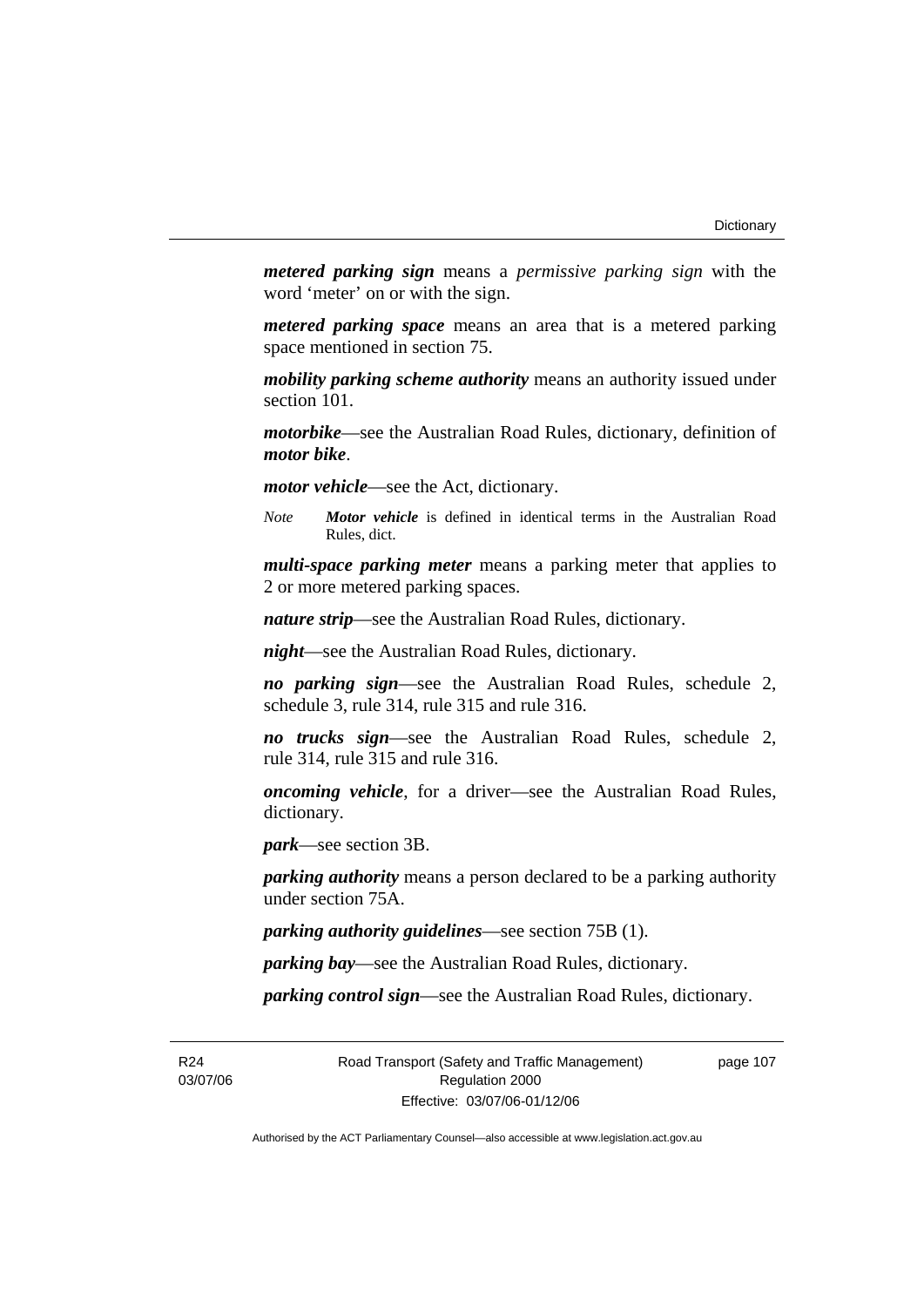*parking meter* means a device designed to indicate, or capable of indicating, whether the relevant parking fee for the parking of a vehicle in a metered parking space has been paid, and includes the stand on which the device is erected.

*parking meter hood* means a hood or other cover designed to be fitted to a parking meter and to cover the part of the meter that would normally display a sign with the word 'expired' when the meter is not in operation.

*parking permit* means a parking permit issued under section 100.

*parking ticket* means a ticket issued by the road transport authority or a parking authority (by means of a parking ticket machine) for display in or on a vehicle as evidence of the prepayment of a parking fee.

*parking ticket machine* means a device designed to issue parking tickets, and includes the stand on which the device is erected.

*pay parking area* means a metered parking area or ticket parking area.

*pay parking device* means a parking meter or parking ticket machine.

*pay parking scheme* means a metered parking scheme or ticket parking scheme.

*pay parking sign* means a metered parking sign or ticket parking sign.

*pay parking space* means a metered parking space or ticket parking space.

*pedestrian*—see the Australian Road Rules, rule 18.

*permissive parking sign*—see the Australian Road Rules, schedule 2, schedule 3, rule 314, rule 315 and rule 316.

page 108 Road Transport (Safety and Traffic Management) Regulation 2000 Effective: 03/07/06-01/12/06

R24 03/07/06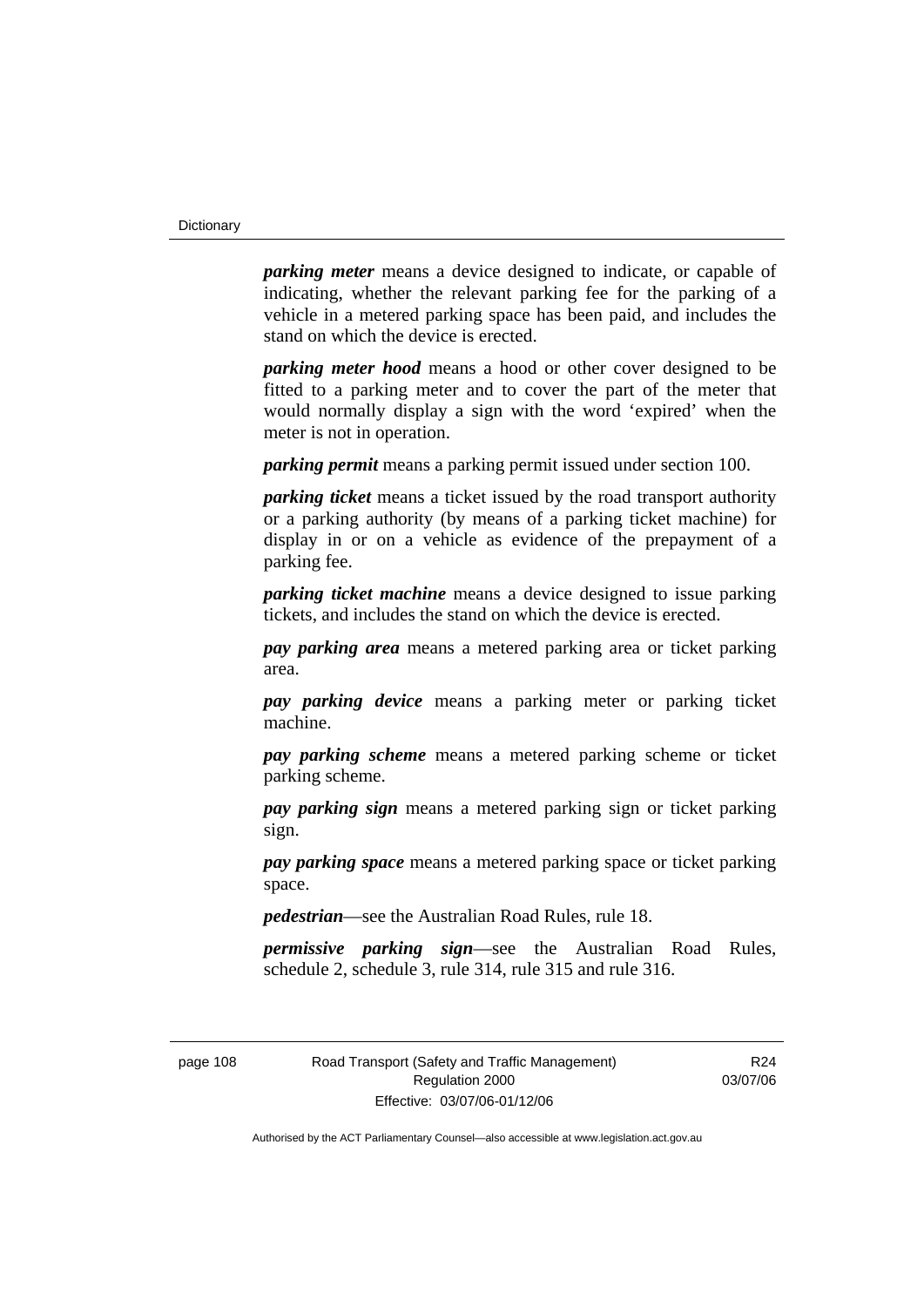*person with a disability* means a person—

- (a) who cannot walk because of permanent or temporary loss of the use of 1 or both legs or another permanent medical or physical condition; or
- (b) whose physical condition is detrimentally affected by walking 100m; or
- (c) who needs to use a walking frame, crutches, callipers, a scooter, a wheelchair or a similar mobility aid.

*piezo strip speed measuring device*, for chapter 4 (Traffic offence detection devices)—see section 102.

*police vehicle* means any vehicle driven by a person who is—

- (a) a police officer; and
- (b) driving the vehicle in the course of his or her duties as a police officer.

*postal vehicle*—see the Australian Road Rules, dictionary.

*prime mover*—see the *Road Transport (Vehicle Registration) Regulation 2000*, dictionary.

*public bus*—see the *Road Transport (Public Passenger Services) Act 2001*, dictionary.

*radar speed measuring device*, for chapter 4 (Traffic offence detection devices)—see section 102.

*recording medium*, for chapter 4 (Traffic offence detection devices)—see section 107B (1).

*red traffic arrow*—see the Australian Road Rules, dictionary.

*red traffic light*—see the Australian Road Rules, dictionary.

*registered operator*—see the *Road Transport (Vehicle Registration) Act 1999*, dictionary.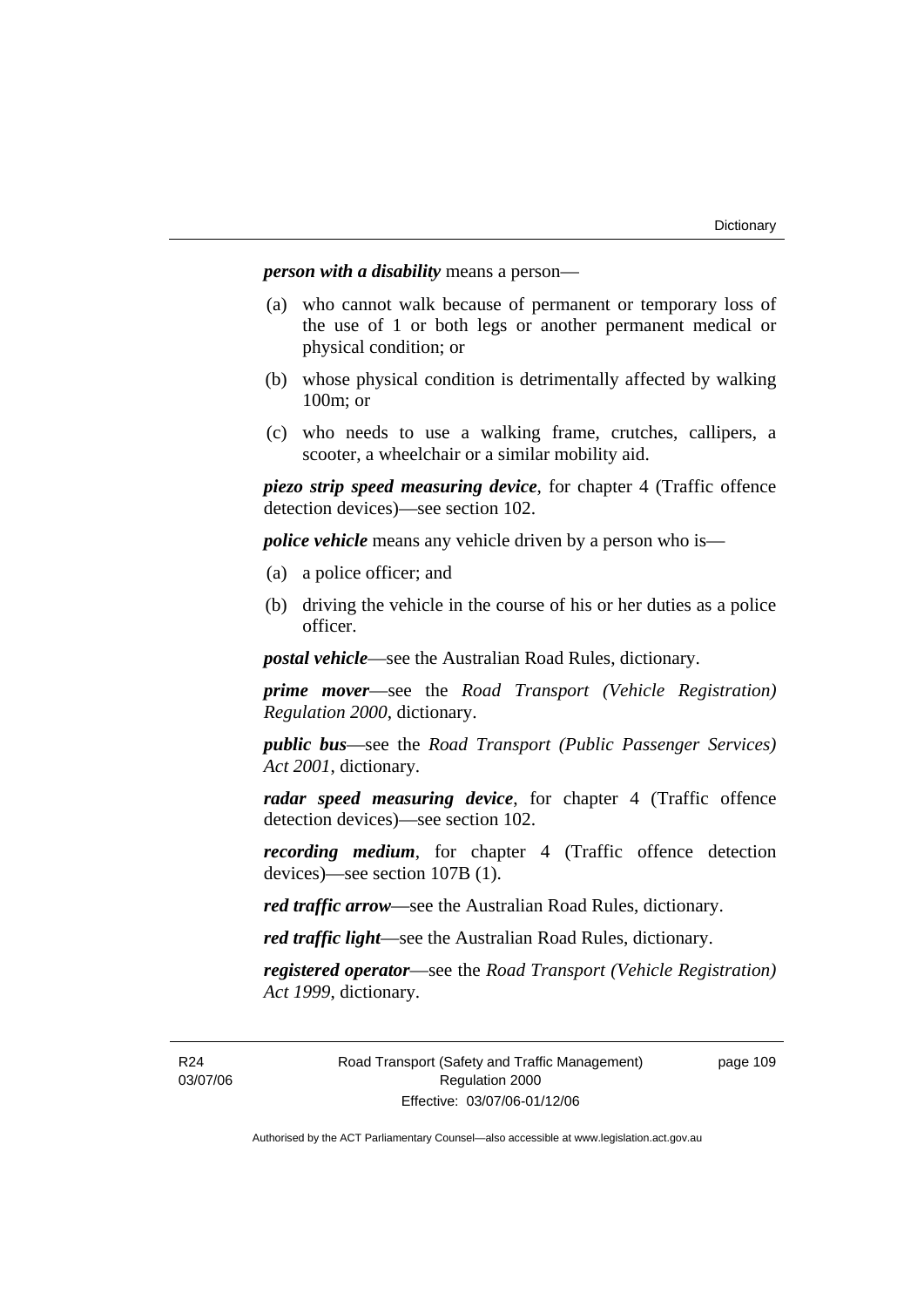*relevant parking fee*, for parking a vehicle in a pay parking space, means the fee for parking the vehicle in the space, for the day and time when the vehicle is parked in the space, as indicated on or with the parking meter or parking ticket machine applying to the space.

*residential land*, for division 3.1.3 (Heavy vehicle parking)—see section 82.

*ride*—see the Australian Road Rules, dictionary.

*rider*—see the Australian Road Rules, rule 17.

*road*—see section 3A.

*road marking*—see the Australian Road Rules, dictionary.

*road train*—see the *Road Transport (Vehicle Registration) Regulation 2000*, dictionary.

*road user*—see the Australian Road Rules, rule 14.

*security checksum*, for chapter 4 (Traffic offence detection devices)—see section 102.

*semitrailer*—see the *Road Transport (Vehicle Registration) Regulation 2000*, dictionary.

*stock truck*, for division 3.1.3 (Heavy vehicle parking)—see section 82.

*stop*—see section 3B.

*taxi*—see the *Road Transport (Public Passenger Services) Act 2001*, section 45.

*testing authority*, for chapter 4 (Traffic offence detection devices) see section 102.

#### *ticket parking area*—

 (a) means a length of road or area that is set aside as a ticket parking area under section 76 (2) (a) or section 76A (2) (a); but

R24 03/07/06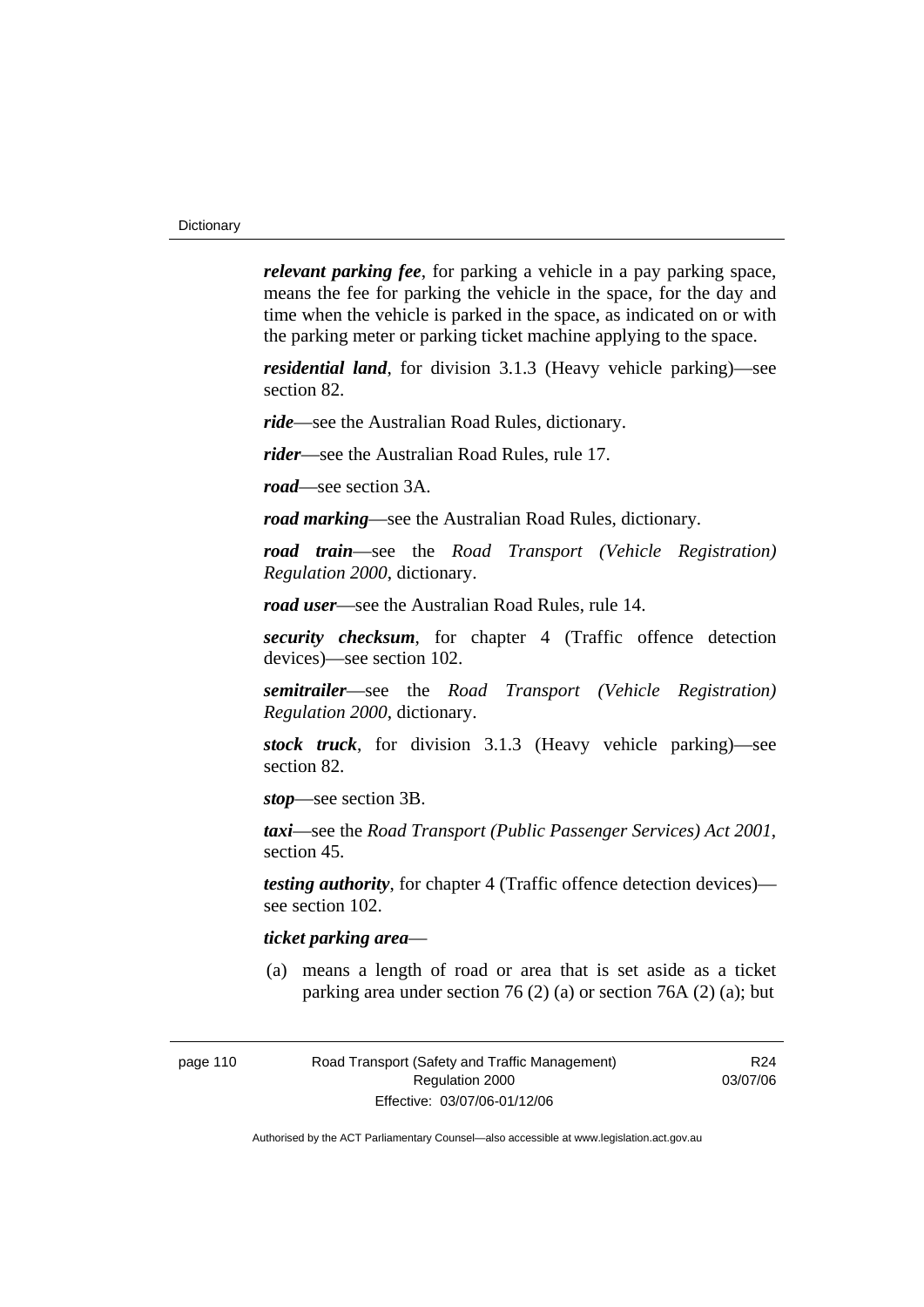(b) does not include a length of road or area that, under section 77 (2), is not taken to be included in the length of road or area set aside.

*ticket parking scheme* means a ticket parking scheme under division 3.1.2.

*ticket parking sign* means a *permissive parking sign* with the word 'ticket' on or with the sign.

*ticket parking space* means a ticket parking space under section 78.

*tow truck*—see the *Road Transport (Vehicle Registration) Regulation 2000*, dictionary.

*towing attachment* means a device fitted to a vehicle to which the drawbar of a trailer may be attached.

*tractor*—see the *Road Transport (Vehicle Registration) Regulation 2000*, dictionary.

*traffic control device*—see the Australian Road Rules, dictionary.

*traffic lights camera detection device*, for chapter 4 (Traffic offence detection devices)—see section 102.

*traffic-related item*—see the Australian Road Rules, dictionary.

*traffic sign*—see the Australian Road Rules, dictionary.

*traffic signals*—see the Australian Road Rules, dictionary.

*trailer*—see the Act, dict.

*Note Trailer* is defined in identical terms in the Australian Road Rules, dict.

*transit lane*—see the Australian Road Rules, rule 156.

*truck lane*—see the Australian Road Rules, rule 157.

*use* a vehicle includes drive, park or stop the vehicle.

*vehicle*—see the Australian Road Rules, rule 15.

R24 03/07/06 Road Transport (Safety and Traffic Management) Regulation 2000 Effective: 03/07/06-01/12/06

page 111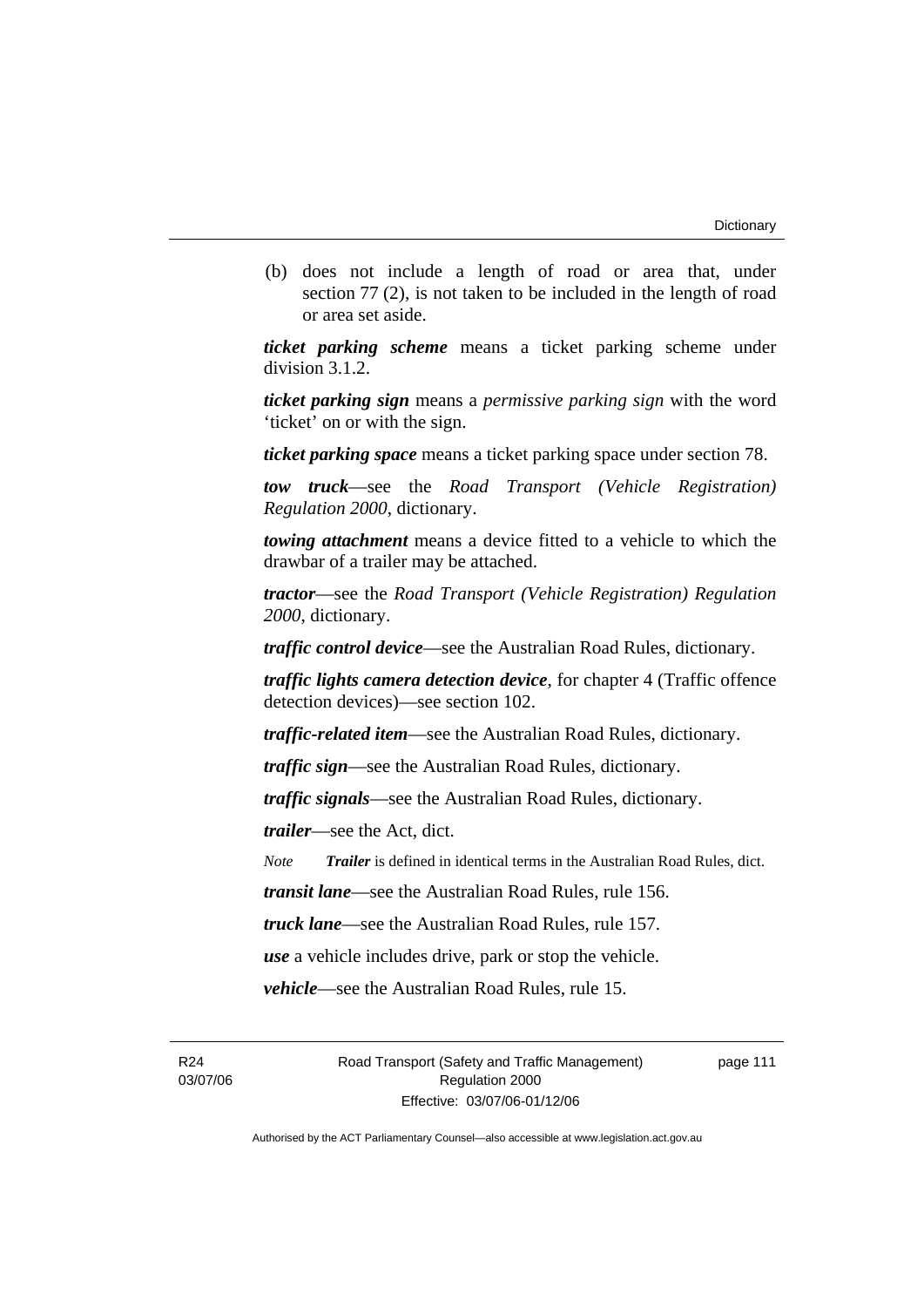*wheeled recreational device*—see the Australian Road Rules, dictionary.

*wheeled toy*—see the Australian Road Rules, dictionary.

*with*, for information about the application of a traffic control device—see the Australian Road Rules, dictionary.

*WORM disk*, for chapter 4 (Traffic offence detection devices)—see section 102.

page 112 Road Transport (Safety and Traffic Management) Regulation 2000 Effective: 03/07/06-01/12/06

R24 03/07/06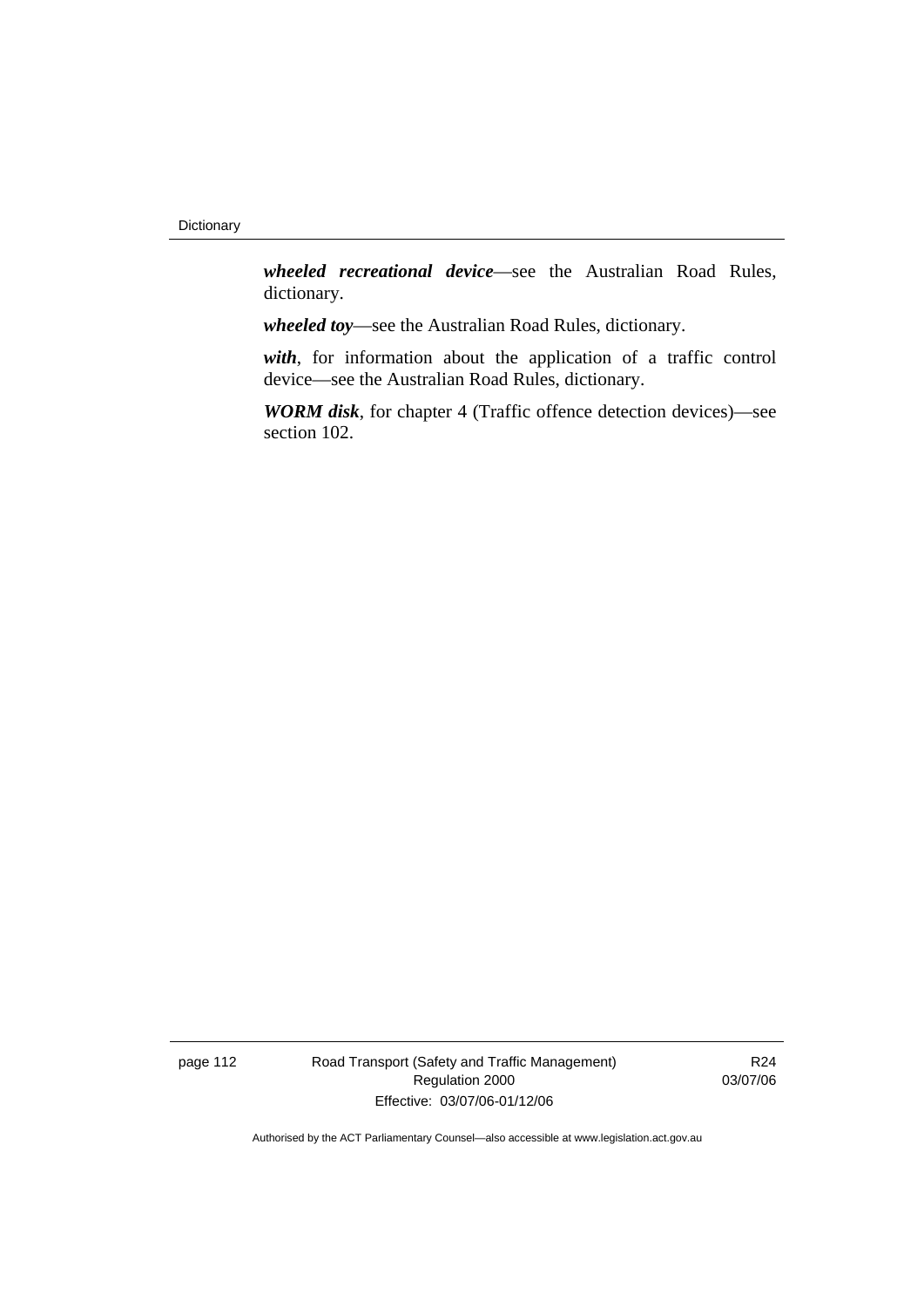# **Endnotes**

# **1 About the endnotes**

Amending and modifying laws are annotated in the legislation history and the amendment history. Current modifications are not included in the republished law but are set out in the endnotes.

Not all editorial amendments made under the *Legislation Act 2001*, part 11.3 are annotated in the amendment history. Full details of any amendments can be obtained from the Parliamentary Counsel's Office.

Uncommenced amending laws and expiries are listed in the legislation history and the amendment history. These details are underlined. Uncommenced provisions and amendments are not included in the republished law but are set out in the last endnote.

If all the provisions of the law have been renumbered, a table of renumbered provisions gives details of previous and current numbering.

The endnotes also include a table of earlier republications.

| $am = amended$<br>$amdt = amendment$<br>$ch = chapter$<br>$def = definition$<br>$dict = dictionary$<br>$disallowed = disallowed by the Legislative$ | $ord = ordinance$<br>orig = original<br>par = paragraph/subparagraph<br>$pres = present$<br>$prev = previous$<br>$(\text{prev}) = \text{previously}$ |
|-----------------------------------------------------------------------------------------------------------------------------------------------------|------------------------------------------------------------------------------------------------------------------------------------------------------|
| Assembly                                                                                                                                            | $pt = part$                                                                                                                                          |
| $div = division$                                                                                                                                    | $r = rule/subrule$                                                                                                                                   |
| $exp = expires/expired$                                                                                                                             | $remum = renumbered$                                                                                                                                 |
| $Gaz = gazette$                                                                                                                                     | $reloc = relocated$                                                                                                                                  |
| $hdg =$ heading                                                                                                                                     | $R[X]$ = Republication No                                                                                                                            |
| $IA = Interpretation Act 1967$                                                                                                                      | $RI = reissue$                                                                                                                                       |
| $ins = inserted/added$                                                                                                                              | $s = section/subsection$                                                                                                                             |
| $LA =$ Legislation Act 2001                                                                                                                         | $sch = schedule$                                                                                                                                     |
| $LR =$ legislation register                                                                                                                         | $sdiv = subdivision$                                                                                                                                 |
| $LRA =$ Legislation (Republication) Act 1996                                                                                                        | $sub = substituted$                                                                                                                                  |
| $mod = modified/modification$                                                                                                                       | SL = Subordinate Law                                                                                                                                 |
| $o = order$                                                                                                                                         | underlining = whole or part not commenced                                                                                                            |
| $om = omitted/repealed$                                                                                                                             | or to be expired                                                                                                                                     |

#### **2 Abbreviation key**

R24 03/07/06 Road Transport (Safety and Traffic Management) Regulation 2000 Effective: 03/07/06-01/12/06

page 113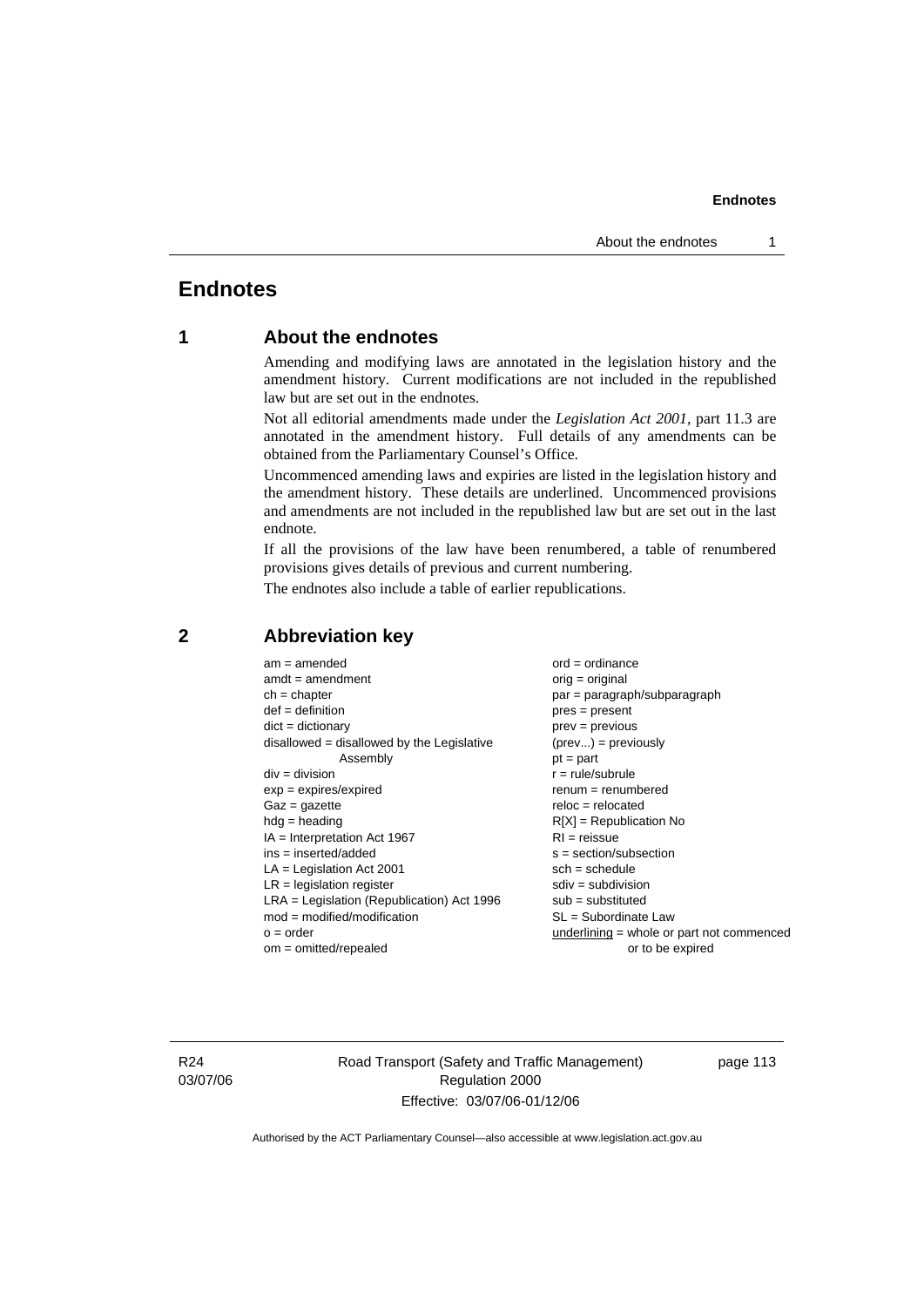| 3 | Legislation history |  |
|---|---------------------|--|
|---|---------------------|--|

### **3 Legislation history**

This regulation was originally the *Road Transport (Safety and Traffic Management) Regulations 2000*. It was renamed under the *Legislation Act 2001*.

#### **Road Transport (Safety and Traffic Management) Regulation 2000 SL 2000 No 10**

notified 29 February 2000 (Gaz 2000 No S6)

s 1, s 2 commenced 29 February 2000 (IA 10B)

remainder commenced 1 March 2000 (s 2 and Gaz 2000 No S5)

#### as amended by

#### **Legislative Assembly AR2000-2**

notified 18 May 2000 (Gaz 2000 No 20 p 505) commenced 18 May 2000 (SLA s 6 (13))

#### **Road Transport (Safety and Traffic Management) Regulations Amendment SL 2000 No 21 pt 2**

notified 18 May 2000 (Gaz 2000 No 20) commenced 18 May 2000 (s 1)

#### **Road Transport Legislation Regulations Amendment SL 2000 No 33 pt 2**

notified 2 August 2000 (Gaz 2000 No S41) commenced 2 August 2000 (s 1)

#### **Road Transport Legislation Regulations Amendment SL 2000 No 52 pt 2**

notified 14 December 2000 (Gaz 2000 No 50) commenced 14 December 2000 (s 1)

#### **Road Transport Legislation Amendment Act 2001 No 27 sch 4**

notified 24 May 2001 (Gaz 2001 No 21) s 1, s 2 commenced 24 May 2001 (IA s 10B) sch 4 commenced 24 May 2001 (s 2)

#### **Road Transport (Safety and Traffic Management) Amendment Act 2001 No 29 pt 3**

notified 24 May 2001 (Gaz 2001 No 21) commenced 24 May 2001 (s 2)

page 114 Road Transport (Safety and Traffic Management) Regulation 2000 Effective: 03/07/06-01/12/06

R24 03/07/06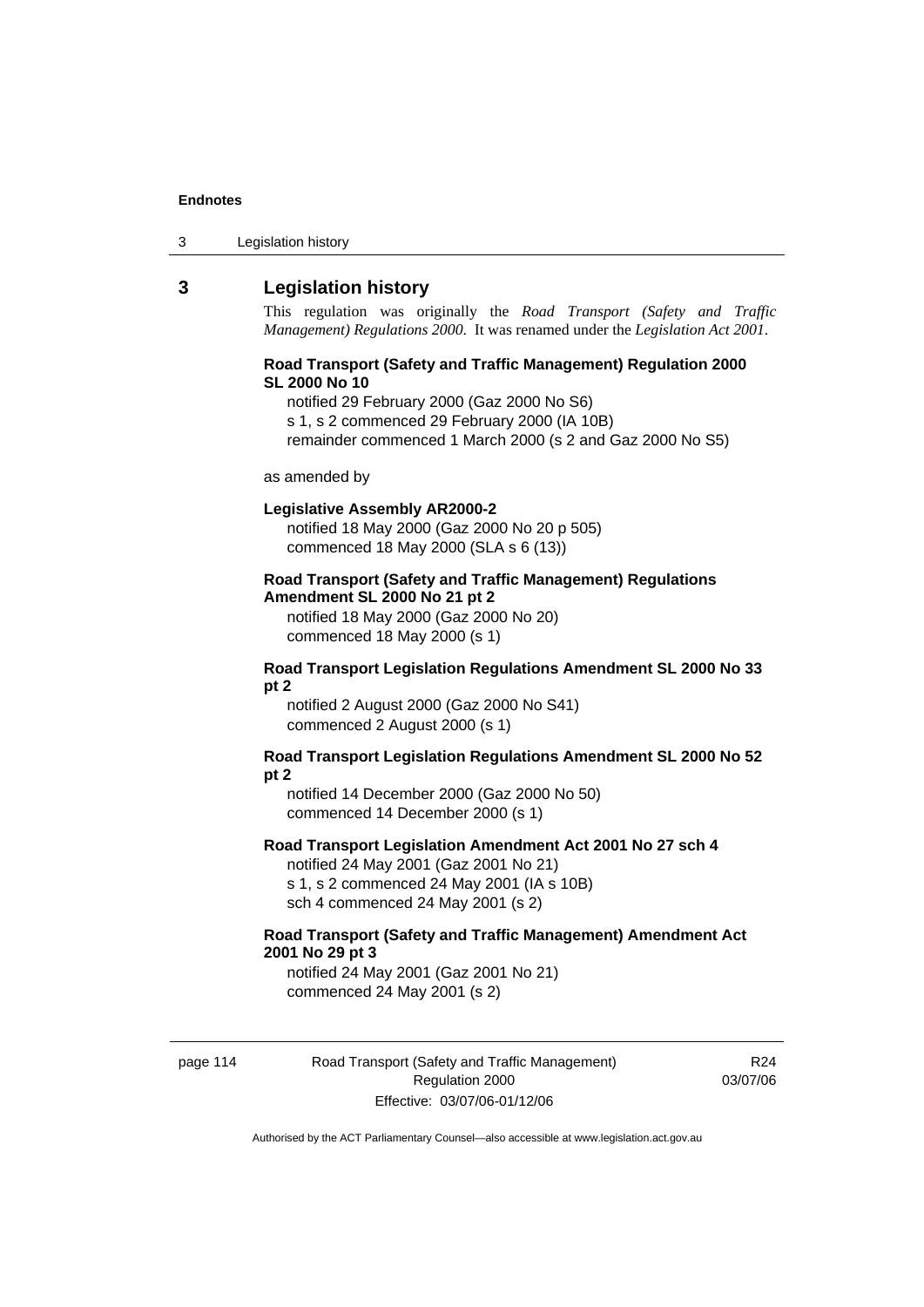# **Legislation (Consequential Amendments) Act 2001 No 44 pt 348**

notified 26 July 2001 (Gaz 2001 No 30) s 1, s 2 commenced 26 July 2001 (IA s 10B) pt 348 commenced 12 September 2001 (s 2 and see Gaz 2001 No S65)

# **Statute Law Amendment Act 2001 No 56 pt 3.46**

notified 5 September 2001 (Gaz 2001 No S 65) s 1, s 2 commenced 5 September 2001 (IA s 10B) pt 3.46 commenced 12 September 2001 (amdt 3.475)

#### **Road Transport (Safety and Traffic Management) Regulations Amendment 2001 SL 2001 No 32**

notified 11 September 2001 (Gaz 2001 No S69) commenced 11 September 2001 (s 1)

#### **Road Transport (Public Passenger Services) Act 2001 No 62 pt 1.12**

notified 10 September 2001 (Gaz 2001 No S66) s 1, s 2 commenced 10 September 2001 (IA s 10B)

pt 1.12 commenced 1 December 2001 (s 2 and CN 2001 No 2)

#### **Road Transport Legislation Amendment Regulations 2002 SL No 2 pt 5**

notified LR 27 February 2002 s 1, s 2 commenced 27 February 2002 (LA s 75) pt 5 commenced 1 March 2002 (s 2 and see CN 2002 No 2)

# **Road Transport (Safety and Traffic Management) Amendment Regulations 2002 SL No 7**

notified LR 15 April 2002 commenced 16 April 2002 (s 2)

#### **Statute Law Amendment Act 2002 No 30 pt 3.73**

notified LR 16 September 2002

s 1, s 2 taken to have commenced 19 May 1997 (LA s 75 (2)) pt 3.73 commenced 17 September 2002 (s 2 (1))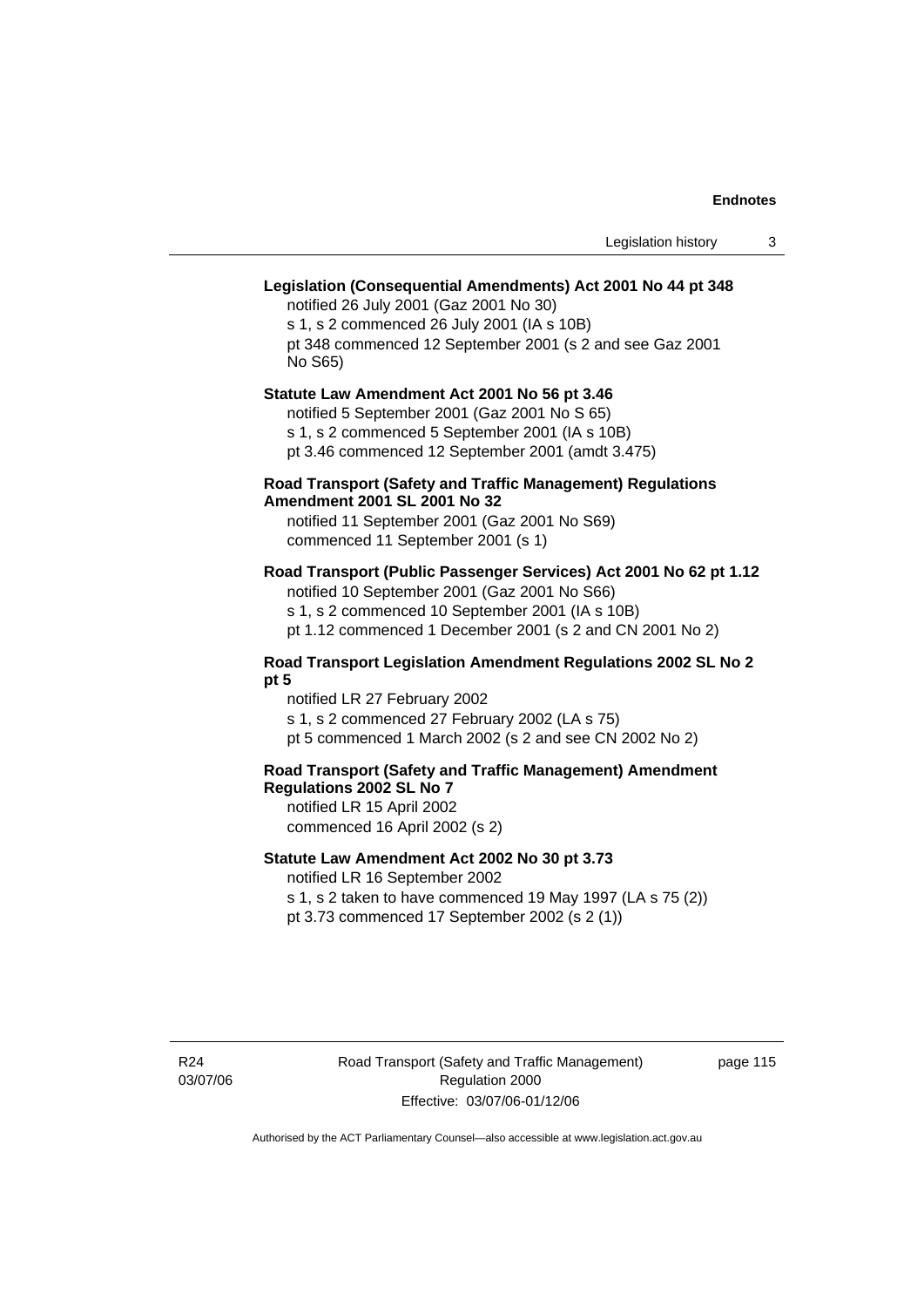3 Legislation history

### **Road Transport Legislation Amendment Regulations 2002 (No 2) SL2002-31 pt 5**

notified LR 31 October 2002 s 1, s 2 commenced 31 October 2002 (LA s 75 (1)) pt 5 commenced 1 November 2002 (s 2 (1))

#### **Criminal Code 2002 No 51 pt 1.20**

notified LR 20 December 2002 s 1, s 2 commenced 20 December 2002 (LA s 75) pt 1.20 commenced 1 January 2003 (s 2 (1))

# **Urban Services (Application of Criminal Code) Amendment**

#### **Regulations 2002 SL2003-1 pt 4**

notified LR 9 January 2003 s 1, s 2 commenced 9 January 2003 (LA s 75 (1)) pt 4 commenced 10 January 2003 (s 2 (3) and see LA s 73 (3) (b))

#### **Road Transport (Safety and Traffic Management) Amendment Regulations 2003 (No 1) SL2003-12**

notified LR 22 May 2003 s 1, s 2 commenced 22 May 2003 (LA s 75 (1)) remainder commenced 1 June 2003 (s 2 and CN2003-3)

#### **Road Transport (Safety and Traffic Management) Amendment Regulations 2003 (No 2) SL2003-14**

notified LR 10 June 2003 s 1, s 2 commenced 10 June 2003 (LA s 75 (1)) remainder commenced 11 June 2003 (s 2)

#### **Dangerous Substances Act 2004 A2004-7 sch 1 pt 1.8**

notified LR 19 March 2004 s 1, s 2 commenced 19 March 2004 (LA s 75 (1)) sch 1 pt 1.8 commenced 5 April 2004 (s 2 and CN2004-6)

#### **Road Transport Legislation (Australian Road Rules) Amendment Regulations 2004 (No 1) SL2004-16 pt 3**

notified LR 24 May 2004 s 1, s 2 commenced 24 May 2004 (LA s 75 (1)) pt 3 commenced 19 July 2004 (s 2 and CN2004-10)

page 116 Road Transport (Safety and Traffic Management) Regulation 2000 Effective: 03/07/06-01/12/06

R24 03/07/06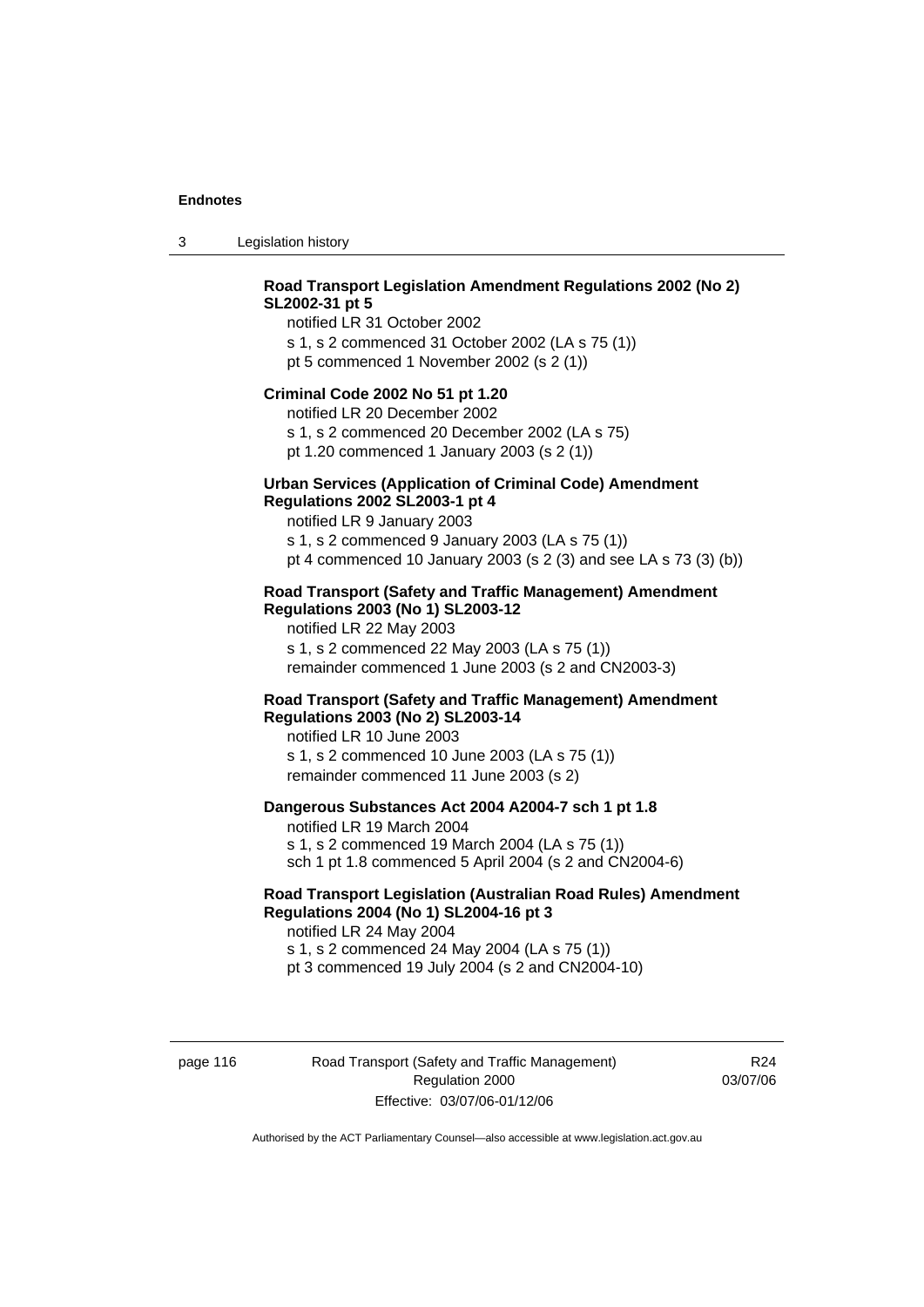#### **Emergencies Act 2004 A2004-28 sch 3 pt 3.20**

notified LR 29 June 2004

s 1, s 2 commenced 29 June 2004 (LA s 75 (1)) sch 3 pt 3.20 commenced 1 July 2004 (s 2 (1) and CN2004-11)

#### **Road Transport Legislation Amendment Regulations 2004 (No 1) SL2004-47 pt 5**

notified LR 9 September 2004

s 1, s 2 commenced 9 September 2004 (LA s 75 (1))

pt 5 commenced 10 September 2004 (s 2)

#### **Road Transport Legislation (Hire Cars) Amendment Regulation 2005 (No 1) SL2005-4 sch 2 pt 2.4**

notified LR 7 March 2005

s 1, s 2 commenced 7 March 2005 (LA s 75 (1)) sch 2 pt 2.4 commenced 9 March 2005 (s 2 and see Road Transport (Public Passenger Services) (Hire Cars) Amendment Act 2004 A2004-69, s 2 and LA s 79)

#### **Road Transport (Safety and Traffic Management) Amendment Regulation 2005 (No 1) SL2005-7**

notified LR 8 April 2005 s 1, s 2 commenced 8 April 2005 (LA s 75 (1)) remainder commenced 9 April 2005 (s 2)

#### **Road Transport (Safety and Traffic Management) Amendment Regulation 2005 (No 2) SL2005-22**

notified LR 15 September 2005 s 1, s 2 commenced 15 September 2005 (LA s 75 (1)) remainder commenced 16 September 2005 (s 2)

#### **Statute Law Amendment Act 2005 (No 2) A2005-62 sch 1 pt 1.4**  notified LR 21 December 2005

s 1, s 2 commenced 21 December 2005 (LA s 75 (1)) sch 1 pt 1.4 commenced 11 January 2006 (s 2 (1))

# **Road Transport (Safety and Traffic Management) Amendment Regulation 2006 (No 1) SL2006-4**

notified LR 16 January 2006 s 1, s 2 commenced 16 January 2006 (LA s 75 (1)) remainder commenced 17 January 2006 (s 2)

R24 03/07/06 page 117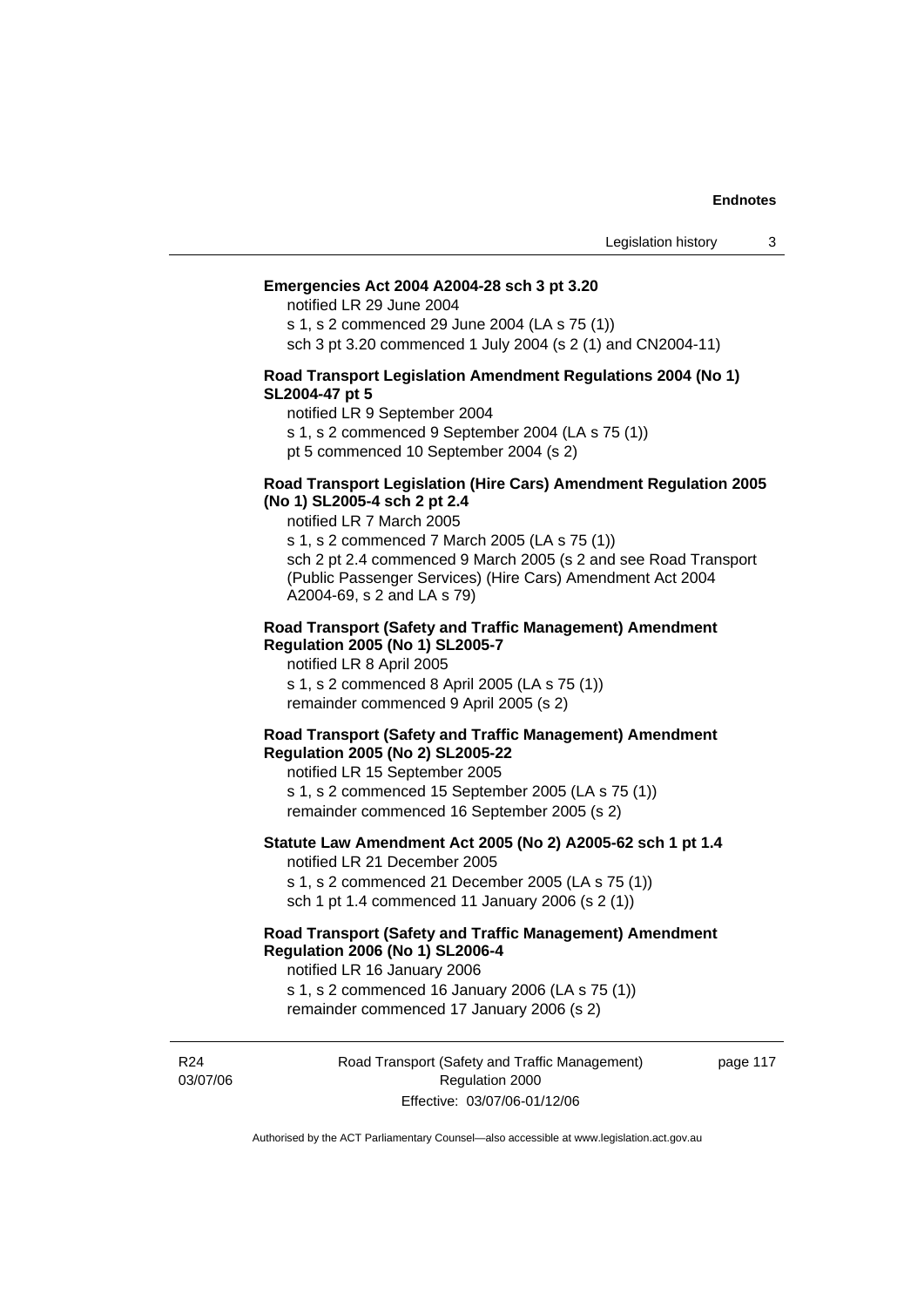4 Amendment history

|   | notified LR 26 June 2006                | <b>Road Transport (Public Passenger Services) Amendment Regulation</b><br>2006 (No 1) SL2006-32 sch 1 pt 1.5<br>s 1, s 2 commenced 26 June 2006 (LA s 75 (1))<br>sch 1 pt 1.5 commenced 3 July 2006 (s 2 (2)) |
|---|-----------------------------------------|---------------------------------------------------------------------------------------------------------------------------------------------------------------------------------------------------------------|
| 4 | <b>Amendment history</b>                |                                                                                                                                                                                                               |
|   | Name of regulation<br>s 1               | am R <sub>18</sub> LA                                                                                                                                                                                         |
|   | <b>Dictionary</b><br>s 2                | om Act 2001 No 27 amdt 4.24<br>ins SL2005-22 amdt 1.1                                                                                                                                                         |
|   | s 3 hdg<br>s <sub>3</sub>               | Dictionary-application to Australian Road Rules<br>bracketed note exp 17 September 2002 (s 4 (3))<br>am Act 2001 No 44 amdt 1.3793<br>sub SL2005-22 amdt 1.1                                                  |
|   | Road includes road related area<br>s 3A | ins SL2005-22 amdt 1.1                                                                                                                                                                                        |
|   | Meaning of park and stop<br>s 3B        | ins SL2005-22 amdt 1.1                                                                                                                                                                                        |
|   | <b>Notes</b><br>s 4 hdg<br>s 4          | bracketed note exp 17 September 2002 (s 4 (3))<br>am Act 2001 No 44 amdt 1.3794; Act 2002 No 30 amdt 3.769<br>(2), (3) exp 17 September 2002 (s (4 (3))                                                       |
|   | $s$ 4A                                  | Offences against regulation-application of Criminal Code etc<br>ins SL2003-1 s 16                                                                                                                             |
|   | s 4B                                    | Offences against regulation are strict liability offences<br>ins SL2003-1 s 16                                                                                                                                |
|   | $s$ 4 $C$                               | General defence of accident or reasonable effort<br>ins SL2003-1 s 16                                                                                                                                         |
|   | s 5 hdg<br>s 5                          | <b>What are the Australian Road Rules</b><br>bracketed note exp 17 September 2002 (s 4 (3))<br>sub SL2004-16 s 25<br>am SL2005-22 amdt 1.2                                                                    |
|   | s 6 hdg                                 | Incorporation of Australian Road Rules into ACT law<br>bracketed note exp 17 September 2002 (s 4 (3))                                                                                                         |

page 118 Road Transport (Safety and Traffic Management) Regulation 2000 Effective: 03/07/06-01/12/06

R24 03/07/06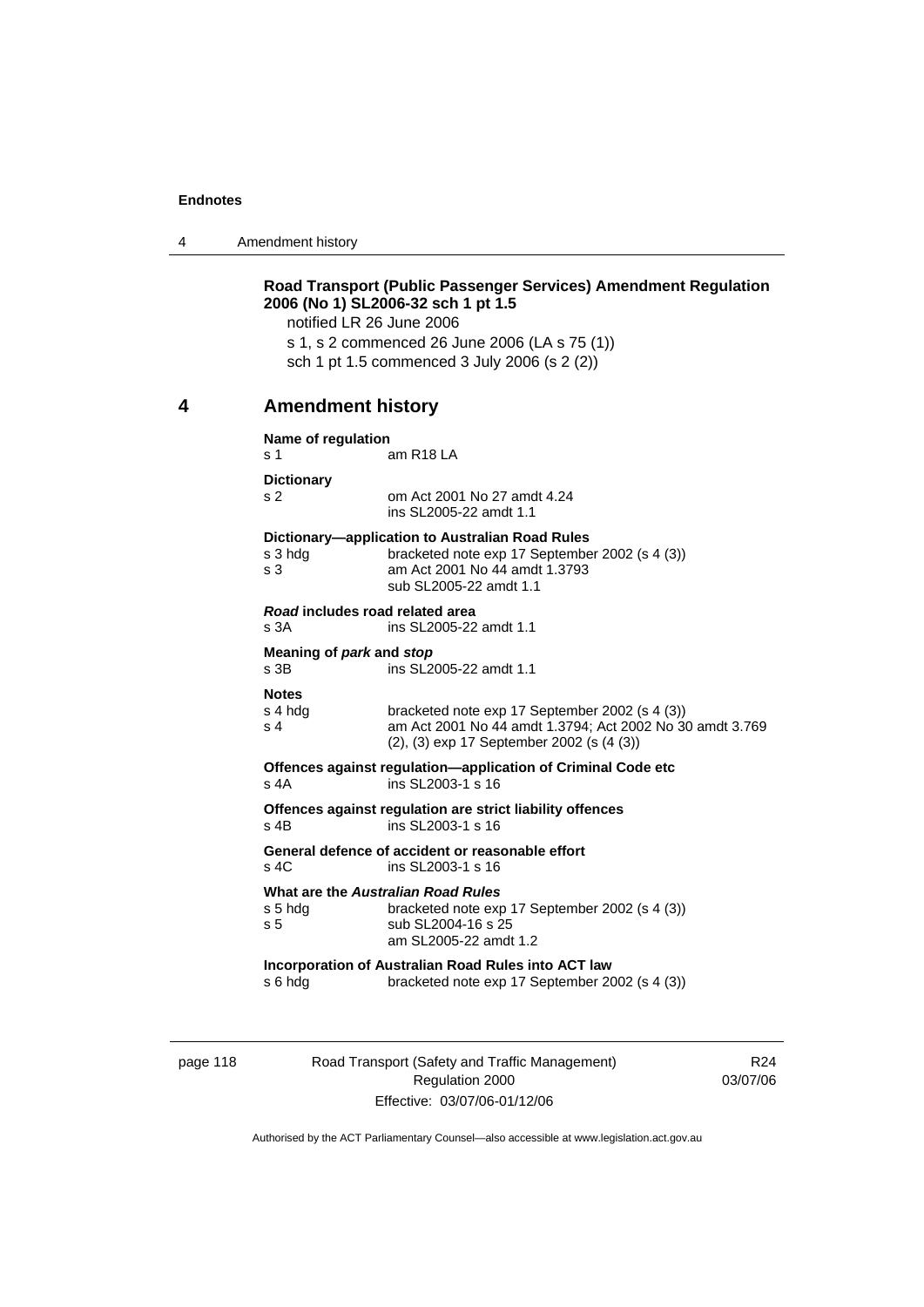| Amendment history |  |
|-------------------|--|
|-------------------|--|

| General                                      |                                                                                                                                                                                          |
|----------------------------------------------|------------------------------------------------------------------------------------------------------------------------------------------------------------------------------------------|
| $div 2.2.1$ note 2                           | am 2000 No 52 s 3; 2001 No 32 s 3; 2002 No 31 s 22;<br>SL2003-12 s 4; SL2004-16 ss 26-30<br>sub SL2005-22 s 4                                                                            |
| div 2.2.1 note 3                             | am SL2006-32 amdt 1.92; items renum R24 LA<br>sub SL2005-22 s 4                                                                                                                          |
| s 7 hda<br>s <sub>7</sub>                    | References to another law of this jurisdiction etc<br>bracketed note exp 17 September 2002 (s 4 (3))<br>am Act 2001 No 44 amdt 1.3795, amdt 1.3796                                       |
| s 8 hda                                      | ARR r 10 (2)-penalties for offences<br>bracketed note exp 17 September 2002 (s 4 (3))                                                                                                    |
| s 8A                                         | ARR r 25 (2)-default speed-limit in built-up area<br>ins SL2003-12 s 5<br>om SL2004-16 s 31                                                                                              |
| s 9 hda<br>s 9                               | ARR r 95—emergency stopping lane only signs<br>bracketed note exp 17 September 2002 (s 4 (3))<br>am SL2005-22 amdt 1.3                                                                   |
| ARR r 104-no truck signs<br>s 10 hda<br>s 10 | bracketed note exp 17 September 2002 (s 4 (3))<br>am SL 2005-22 amdt 1.4                                                                                                                 |
| s 12 hdg<br>s 12                             | ARR r 158 (2) (c)-other vehicles permitted to travel in bus lanes<br>bracketed note exp 17 September 2002 (s 4 (3))<br>sub 2002 No 31 s 23; SL2005-4 amdt 2.38<br>am SL2006-32 amdt 1.93 |
| $s$ 12 $A$                                   | ARR r 170 (1)-driver not to stop in intersection unless permitted<br>ins SL2004-16 s 32                                                                                                  |
| s 13 hdq<br>s 13                             | ARR r 179 (1) (c)-stopping in a loading zone-goods and permit vehicles<br>bracketed note exp 17 September 2002 (s 4 (3))<br>sub SL2005-22 s 5                                            |
| s 13A                                        | ARR r 179 (1) (c) and (2) (c)-stopping in loading zone-taxis<br>ins SL2005-22 s 5                                                                                                        |
| ARR r 183-stopping in a bus zone<br>s 13B    | ins SL2006-32 amdt 1.94                                                                                                                                                                  |
| s 13C                                        | ARR r 195-stopping at or near a bus stop<br>ins SL2006-32 amdt 1.94                                                                                                                      |
| s 14 hdg                                     | ARR r 199 (2)-stopping near postbox<br>bracketed note exp 17 September 2002 (s 4 (3))                                                                                                    |

R24 03/07/06 Road Transport (Safety and Traffic Management) Regulation 2000 Effective: 03/07/06-01/12/06

page 119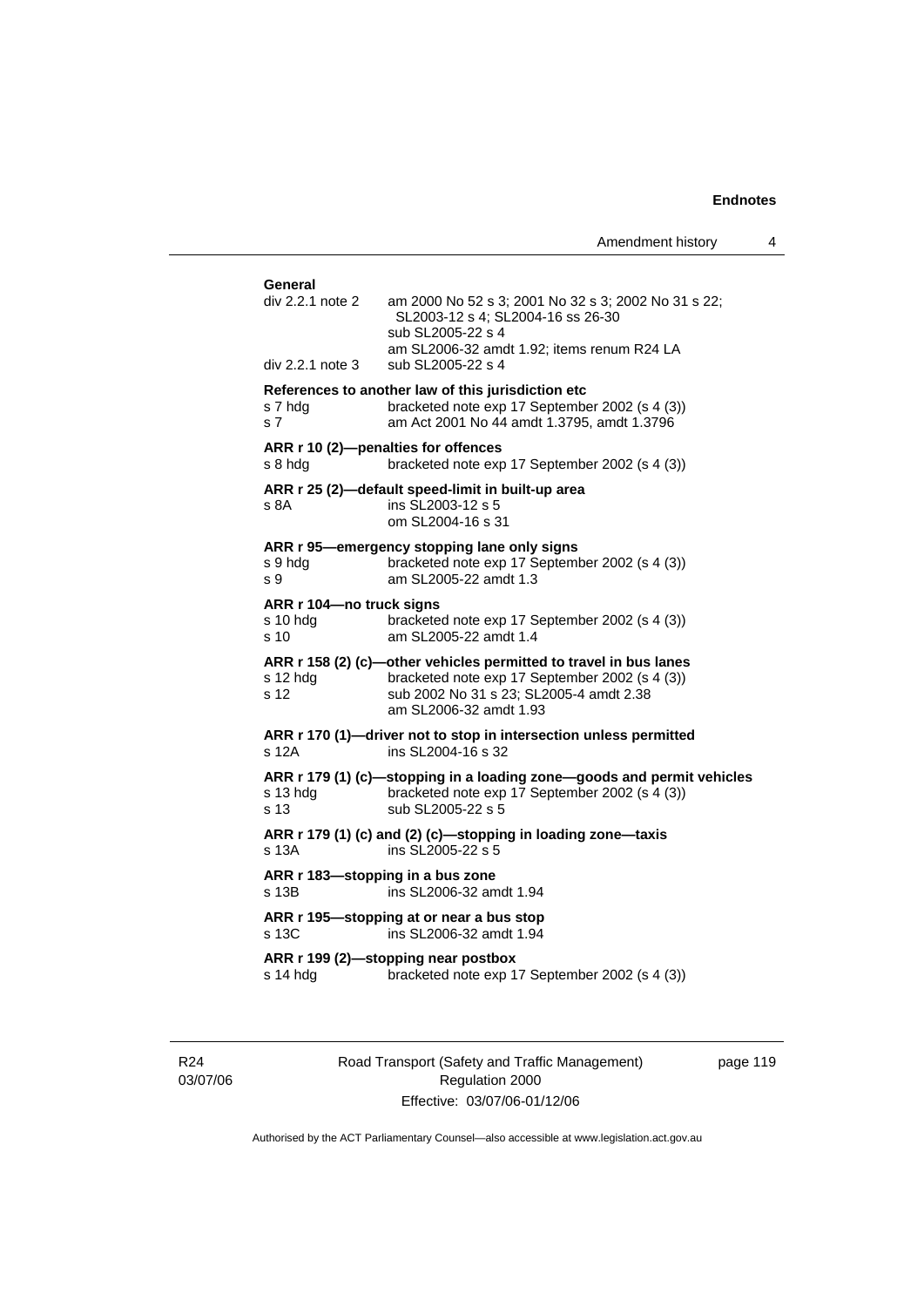|  | Amendment history |
|--|-------------------|
|--|-------------------|

| s 15 hdg                                     | ARR r 206 (2) (b), (c)-time extension for people with disabilities permit<br>bracketed note exp 17 September 2002 (s 4 (3))<br>sub SL2005-22 amdt 1.5                                               |
|----------------------------------------------|-----------------------------------------------------------------------------------------------------------------------------------------------------------------------------------------------------|
| s 16 hda                                     | ARR r 207 (2) (a)-fees for parking in pay parking spaces<br>bracketed note exp 17 September 2002 (s 4 (3))                                                                                          |
| s 16A                                        | ARR r 213 (5)-making a motor vehicle secure-exception<br>ins Legislative Assembly AR2000-2 (see Gaz 2000 No 20)<br>am SL2004-16 s 33<br>sub SL2005-22 amdt 1.6                                      |
| s 18 hdg                                     | ARR r 216 (3)-towing a vehicle at night or in hazardous weather conditions<br>bracketed note exp 17 September 2002 (s 4 (3))                                                                        |
| ARR r 225-use of radar detectors<br>s 22 hdg | bracketed note exp 17 September 2002 (s 4 (3))                                                                                                                                                      |
| s 22A                                        | ARR r 236 (6)-hitchhiking, roadside commerce etc permitted<br>ins SL2004-16 s 34                                                                                                                    |
| certain roads                                | ARR r 240 (2)-wheeled recreational devices and toys not to be used on                                                                                                                               |
| s 23 hdg                                     | bracketed note exp 17 September 2002 (s 4 (3))                                                                                                                                                      |
| s 23A                                        | ARR r 248-bicycle rider may ride across marked foot crossing if authorised<br>ins 2000 No 21 s 3<br>om SL2004-16 s 35                                                                               |
| s 23B                                        | ARR r 266 (3) (b)-wearing of seatbelts by passengers under 16 years old<br>ins 2001 No 32 s 4<br>am 2002 No 2 s 28; Act 2002 No 51 amdt 1.38; SL2005-4<br>amdt 2.39, amdt 2.40; SL2006-32 amdt 1.95 |
| s 24 hdg                                     | ARR r 266 (7)-wearing of seatbelts by passengers under 16 years old<br>bracketed note exp 17 September 2002 (s 4 (3))                                                                               |
| s 25 hdg                                     | ARR r 267 (3)-certificates of exemption from wearing seatbelts<br>bracketed note exp 17 September 2002 (s 4 (3))                                                                                    |
| s 26 hdg                                     | ARR r 270 (3)-wearing motorbike helmets<br>bracketed note exp 17 September 2002 (s 4 (3))                                                                                                           |
| s 27 hdg                                     | ARR r 271 (6)-riding on motorbikes<br>bracketed note exp 17 September 2002 (s 4 (3))                                                                                                                |
| s 27A                                        | ARR r 280 (2) (a)-other vehicles to which B light rules apply<br>ins 2002 No 31 s 24<br>sub SL2005-4 amdt 2.41; SL2006-32 amdt 1.96                                                                 |
| s 28 hdg                                     | ARR r 287 (3) (e), (4)-duties of participants in crashes<br>bracketed note exp 17 September 2002 (s 4 (3))                                                                                          |
|                                              |                                                                                                                                                                                                     |

page 120 Road Transport (Safety and Traffic Management) Regulation 2000 Effective: 03/07/06-01/12/06

R24 03/07/06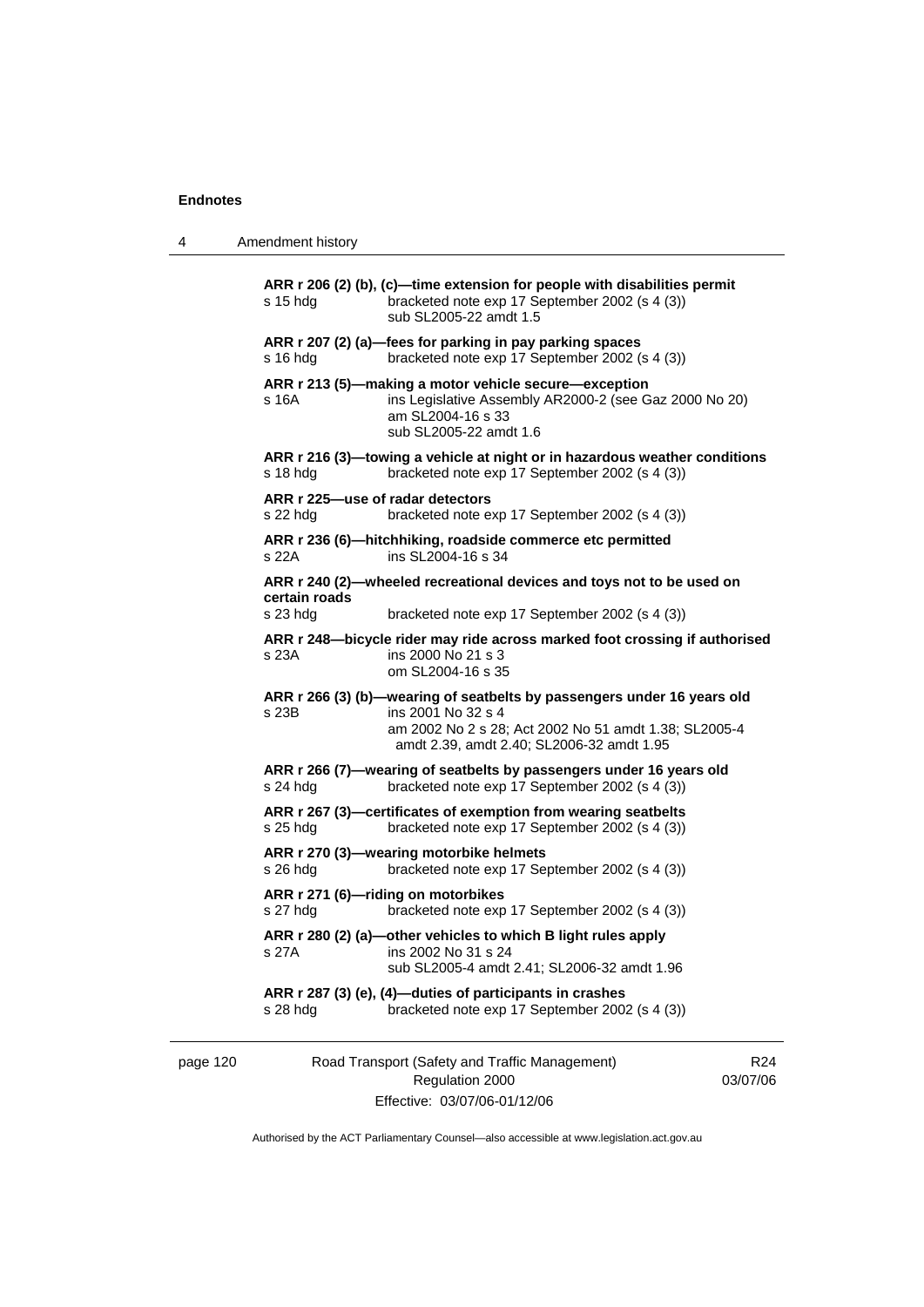# **ARR r 289 (1) (g)—driving on nature strip**  s 29 hdg bracketed note exp 17 September 2002 (s 4 (3)) s 29 am SL2004-16 s 36; pars renum R16 LA (see SL2004-16 s 37); SL2005-22 amdt 1.7 **ARR r 298—driving with a person in or on trailer**  s 30 am SL2005-22 amdt 1.8 **ARR r 313—postal workers**  s 32 hdg bracketed note exp 17 September 2002 (s 4 (3)) **ARR dict—definitions for dictionary**  s 33 hdg bracketed note exp 17 September 2002 (s 4 (3)) s 33 am SL2005-22 amdt 1.9 def *emergency worker* am A2004-28 amdt 3.61 def *hire car* ins SL2005-4 amdt 2.43 def *police officer* sub Act 2001 No 56 amdt 3.475 def *private hire car* om SL2005-4 amdt 2.44 def *public bus* sub Act 2001 No 62 amdt 1.38 def *restricted hire vehicle* om SL2005-4 amdt 2.44 def *taxi* sub 2002 No 2 s 29 am SL2005-4 amdt 2.42 **Offences against the Australian Road Rules**  div 2.2.3 hdg om SL2003-1 s 17 **Application of Criminal Code**  bracketed note exp 17 September 2002 (s 4 (3)) s 34 sub Act 2002 No 51 amdt 1.39 om SL2003-1 s 17 **Offences are strict liability offences**  s 35 hdg bracketed note exp 17 September 2002 (s 4 (3)) s 35 am Act 2002 No 51 amdt 1.40 om SL2003-1 s 17 **General defence of accident or reasonable effort**  s 36 hdg bracketed note exp 17 September 2002 (s 4 (3)) s 36 am Act 2002 No 51 amdt 1.41 om SL2003-1 s 17 **Making unnecessary engine noise**  s 37 hdg bracketed note exp 17 September 2002 (s 4 (3)) **Emission of waste oil or grease**  s 38 hdg bracketed note exp 17 September 2002 (s 4 (3)) **Safety of persons on trailers**  s 39 hdg bracketed note exp 17 September 2002 (s 4 (3)) s 39 am SL2005-22 amdt 1.10, amdt 1.11

R24 03/07/06 Road Transport (Safety and Traffic Management) Regulation 2000 Effective: 03/07/06-01/12/06

page 121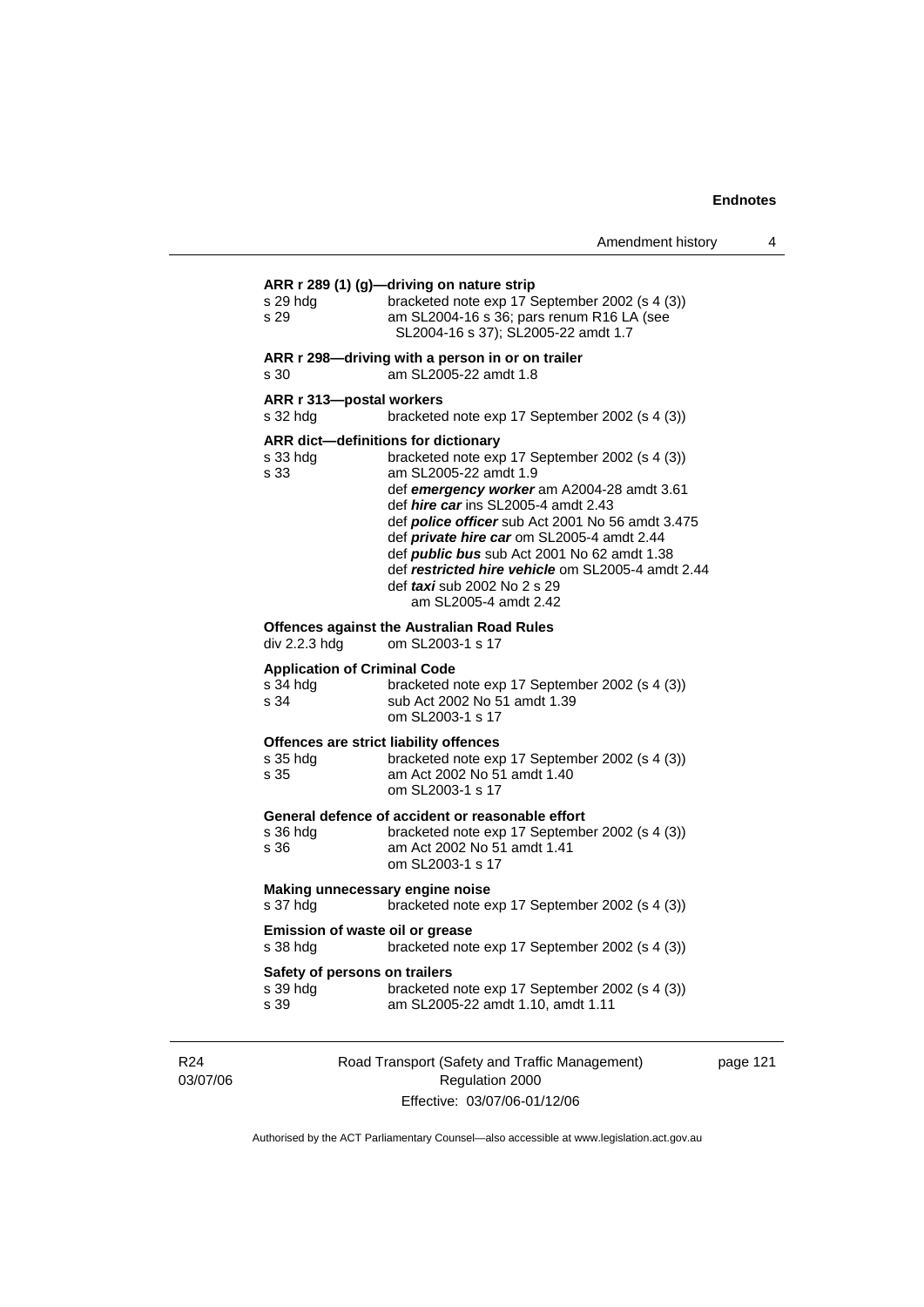```
Passengers in sidecars to be seated 
s 40 hdg bracketed note exp 17 September 2002 (s 4 (3)) 
Number of vehicles that may be drawn 
s 41 hdg bracketed note exp 17 September 2002 (s 4 (3)) 
Towing by vehicles under 4.5t 
s 42 hdg bracketed note exp 17 September 2002 (s 4 (3))
Lights on motor vehicles generally 
s 43 hdg bracketed note exp 17 September 2002 (s 4 (3)) 
Metered parking 
                sub SL2005-22 s 6
Metered parking—parking in spaces 
s 44 hdg bracketed note exp 17 September 2002 (s 4 (3)) 
s 44 sub SL2005-22 s 7
Metered parking—parking fees 
s 44A ins SL2005-22 s 7 
Metered parking—maximum length of stay 
s 44B ins SL2005-22 s 7 
Metered parking—exceptions to s 44A and s 44B 
s 45 hdg bracketed note exp 17 September 2002 (s 4 (3)) 
s 45 sub SL2005-22 s 7
Temporary closure of metered parking spaces 
s 46 hdg bracketed note exp 17 September 2002 (s 4 (3))
Misuse of parking meters 
s 47 hdg bracketed note exp 17 September 2002 (s 4 (3)) 
Interfering with parking meters etc 
                bracketed note exp 17 September 2002 (s 4 (3))
Ticket parking 
div 2.3.6 hdg orig div 2.3.6 hdg renum as div 2.3.8 hdg
                 ins by SL2005-22 s 8 
Ticket parking—parking in spaces 
s 49 hdg bracketed note exp 17 September 2002 (s 4 (3)) 
s 49 sub SL2005-22 s 8
Ticket parking—display of tickets 
s 49A ins SL2005-22 s 8 
Ticket parking—maximum length of stay 
s 49B ins SL2005-22 s 8
```
page 122 Road Transport (Safety and Traffic Management) Regulation 2000 Effective: 03/07/06-01/12/06

R24 03/07/06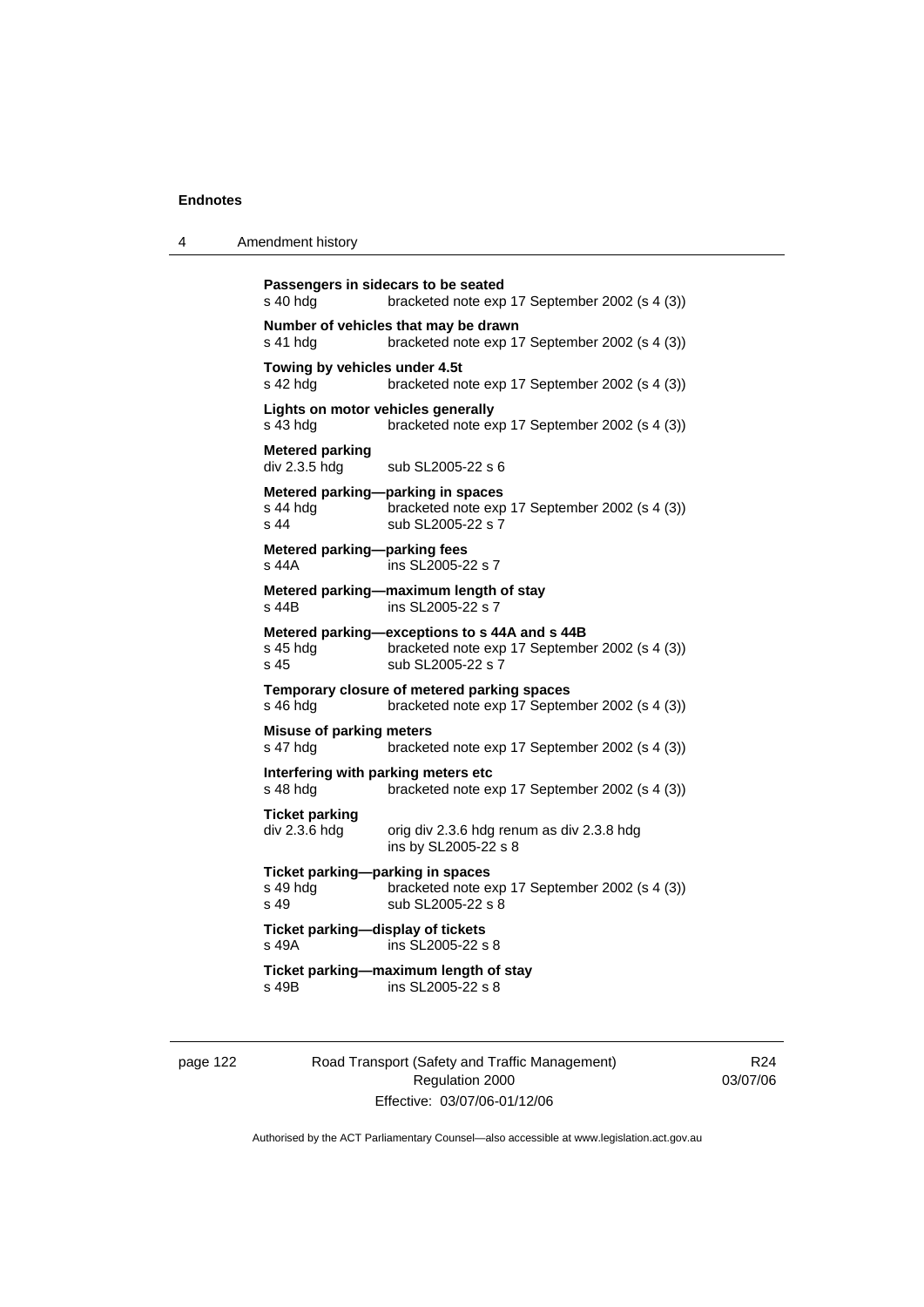| $s50$ hdg                                            | Ticket parking-exceptions to s 49A and s 49B<br>bracketed note exp 17 September 2002 (s 4 (3))                                                                   |          |
|------------------------------------------------------|------------------------------------------------------------------------------------------------------------------------------------------------------------------|----------|
| s 50                                                 | sub SL2005-22 s 8                                                                                                                                                |          |
| s 51 hdg                                             | Temporary closure of ticket parking spaces and areas<br>bracketed note exp 17 September 2002 (s 4 (3))<br>sub SL2005-22 amdt 1.12                                |          |
| s 51                                                 | am 2002 No 7 s 4, s 5; regs renum R6 LA (see 2002 No 7 s 6)                                                                                                      |          |
| $s52$ hdg<br>s 52                                    | Use of false or damaged parking tickets etc<br>bracketed note exp 17 September 2002 (s 4 (3))<br>sub SL2005-22 s 9                                               |          |
| $s53$ hdg<br>s 53                                    | Misuse of parking ticket machines<br>bracketed note exp 17 September 2002 (s 4 (3))<br>sub SL2005-22 s 9                                                         |          |
| $s$ 54 hdg                                           | Interfering with parking ticket machines etc<br>bracketed note exp 17 September 2002 (s 4 (3))                                                                   |          |
| Interfering with parking tickets<br>s 55 hdg<br>s 55 | bracketed note exp 17 September 2002 (s 4 (3))<br>sub SL2005-22 s 10                                                                                             |          |
| div 2.3.7 hdg                                        | Other ACT road rules about stopping and parking<br>ins SL2005-22 s 10                                                                                            |          |
| authorities                                          | Unauthorised use of parking permits and mobility parking scheme                                                                                                  |          |
| $s$ 56 hdg<br>s 56                                   | bracketed note exp 17 September 2002 (s 4 (3))<br>am Act 2002 No 30 amdt 3.770<br>sub SL2005-22 s 10                                                             |          |
| s 56A                                                | Interfering with parking permits and mobility parking scheme authorities<br>ins SL2005-22 s 10                                                                   |          |
| s 57                                                 | No stopping on a road with a red kerb<br>am 2001 No 32 s 5<br>exp 1 December 2002 (s 57 (2))                                                                     |          |
| s 57A hdg<br>s 57A                                   | Stopping public buses in bus zones and at bus stops<br>bracketed note exp 17 September 2002 (s 4 (3))<br>ins 2000 No 33 s 3<br>am 2001 Act No 62 amdts 1.39-1.41 |          |
| s 58 hdg<br>s 58                                     | Stopping in an emergency etc or to comply with another law<br>bracketed note exp 17 September 2002 (s 4 (3))<br>am SL2005-22 s 11, s 12                          |          |
| <b>Other ACT road rules</b><br>div 2.3.8 hdg         | (prev div 2.3.6 hdg) ins SL2005-22 s 13                                                                                                                          |          |
|                                                      | Road Transport (Safety and Traffic Management)                                                                                                                   | page 123 |
|                                                      |                                                                                                                                                                  |          |

R24 03/07/06

Road Transport (Safety and Traffic Management) Regulation 2000 Effective: 03/07/06-01/12/06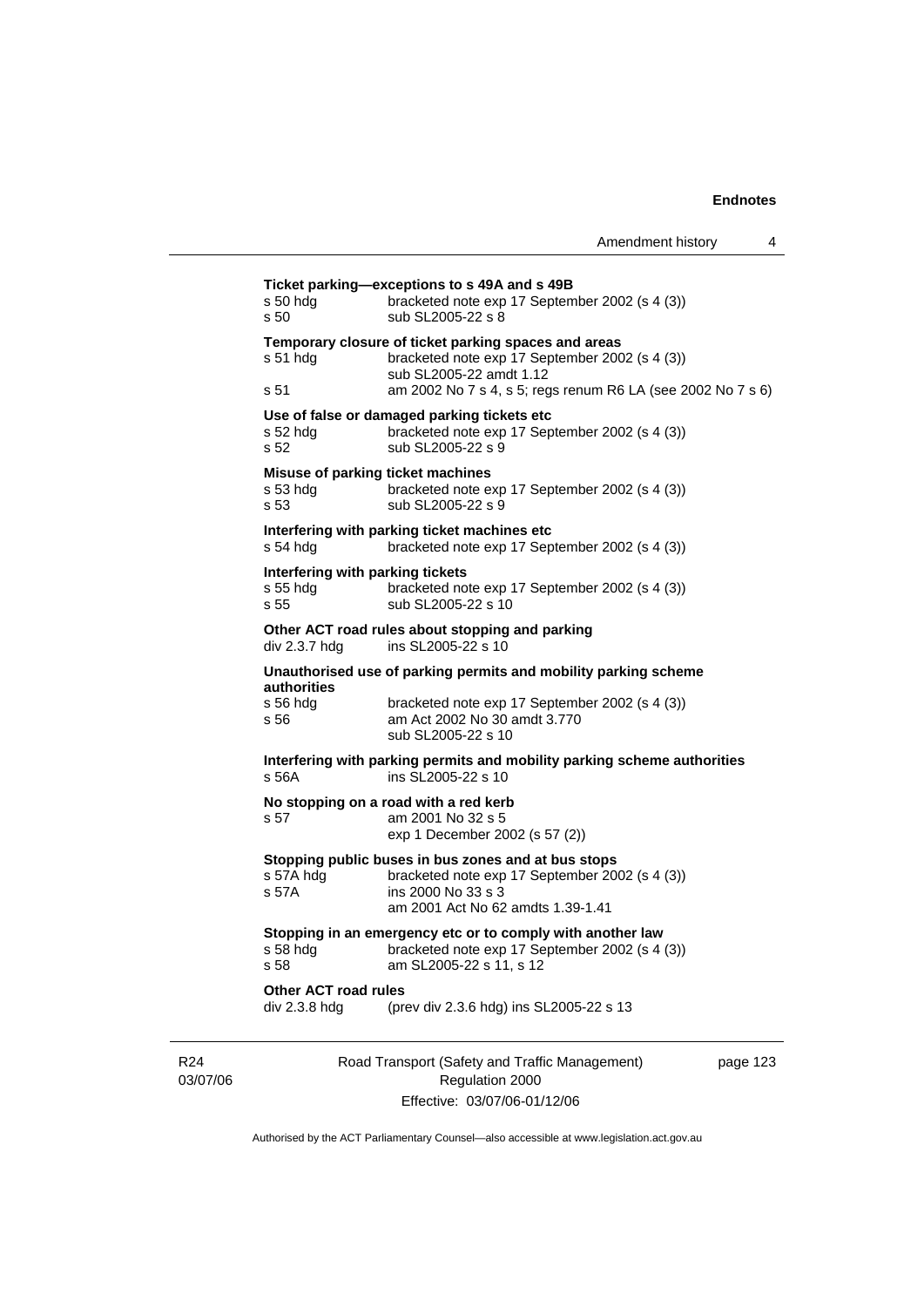| 4 | Amendment history                                                                                                                                                                                    |
|---|------------------------------------------------------------------------------------------------------------------------------------------------------------------------------------------------------|
|   | Carrying dangerous substances<br>s 59 hdg<br>bracketed note exp 17 September 2002 (s 4 (3))<br>sub A2004-7 amdt 1.14<br>s 59<br>am A2004-7 amdt 1.15, amdt 1.16                                      |
|   | Interrupting funeral processions etc<br>bracketed note exp 17 September 2002 (s 4 (3))<br>s 60 hdg                                                                                                   |
|   | Driving on roads closed to traffic<br>s 61 hdg<br>bracketed note exp 17 September 2002 (s 4 (3))                                                                                                     |
|   | Use of wheeled recreational devices and wheeled toys on roads<br>bracketed note exp 17 September 2002 (s 4 (3))<br>s 62 hdg                                                                          |
|   | Devices that are prescribed traffic control devices—Act, dict, def prescribed<br>traffic control device<br>s 63 hdg<br>bracketed note exp 17 September 2002 (s 4 (3))<br>s 63<br>sub SL2005-22 s 14  |
|   | Preventing prescribed traffic control devices being clearly visible<br>bracketed note exp 17 September 2002 (s 4 (3))<br>$s$ 64 hdg                                                                  |
|   | Use of do not overtake turning vehicle sign<br>s 65 hdg<br>bracketed note exp 17 September 2002 (s 4 (3))                                                                                            |
|   | Approvals etc by road transport authority<br>s 66<br>am Act 2001 No 44 amdt 1.3797, amdt 1.3798                                                                                                      |
|   | Defence of complying with direction of police officer or authorised person<br>bracketed note exp 17 September 2002 (s 4 (3))<br>s 68 hdg                                                             |
|   | <b>Exemption for driver of police vehicles</b><br>s 69 hdg<br>bracketed note exp 17 September 2002 (s 4 (3))                                                                                         |
|   | <b>Exemption for driver of emergency vehicles</b><br>s 70 hdg<br>bracketed note exp 17 September 2002 (s 4 (3))                                                                                      |
|   | Stopping and parking exemption for police and emergency vehicles and<br>authorised people<br>s 71 hdg<br>bracketed note exp 17 September 2002 (s 4 (3))<br>s 71<br>sub 2002 No 7 s 7; SL2005-22 s 15 |
|   | <b>Parking</b><br>ch 3 hdg<br>ins 2001 No 32 s 6                                                                                                                                                     |
|   | <b>Metered parking schemes</b><br>s 72 hdg<br>bracketed note exp 17 September 2002 (s 4 (3))                                                                                                         |
|   | <b>Metered parking areas</b><br>s 73 hdg<br>bracketed note exp 17 September 2002 (s 4 (3))<br>am SL 2005-22 amdt 1.13<br>s 73                                                                        |

page 124 Road Transport (Safety and Traffic Management) Regulation 2000 Effective: 03/07/06-01/12/06

R24 03/07/06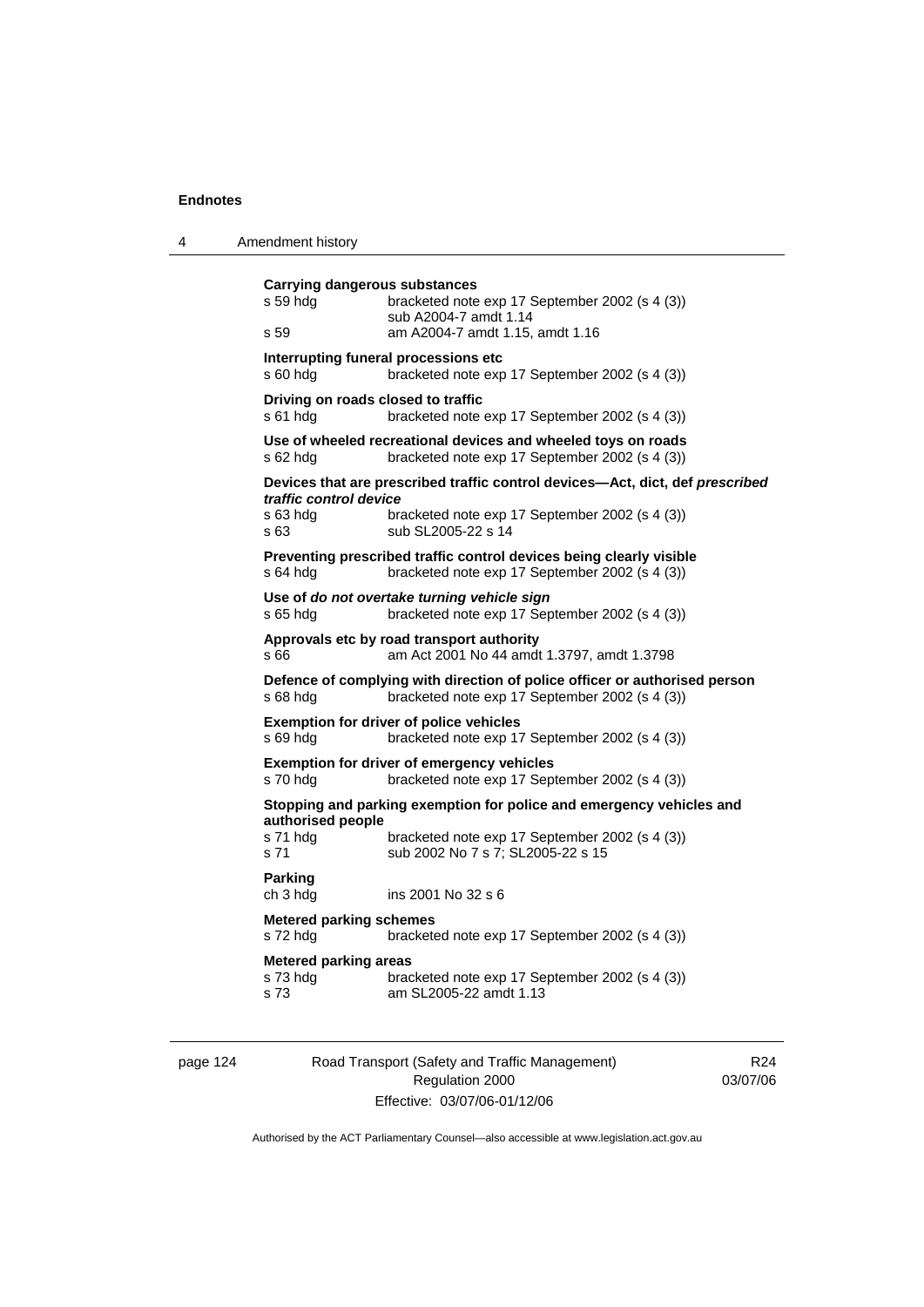| s 74 hda                                                  | bracketed note exp 17 September 2002 (s 4 (3))                                                                                              |
|-----------------------------------------------------------|---------------------------------------------------------------------------------------------------------------------------------------------|
| <b>Metered parking spaces</b><br>s 75 hdg<br>s 74         | bracketed note exp 17 September 2002 (s 4 (3))<br>am SL2005-22 s 16                                                                         |
| <b>Parking authorities</b><br>s 75A                       | ins 2002 No 7 s 8                                                                                                                           |
| <b>Parking authority guidelines</b><br>s 75B hdg<br>s 75B | bracketed note exp 17 September 2002 (s 4 (3))<br>ins 2002 No 7 s 8                                                                         |
| s 76 hdg<br>s 76                                          | Ticket parking schemes-road transport authority<br>sub 2002 No 7 s 9<br>bracketed note exp 17 September 2002 (s 4 (3))<br>am SL2005-22 s 17 |
|                                                           |                                                                                                                                             |
| s 76A hdg                                                 | Ticket parking schemes—parking authorities<br>bracketed note exp 17 September 2002 (s 4 (3))<br>sub SL2005-22 amdt 1.14                     |
| s 76A                                                     | ins 2002 No 7 s 10                                                                                                                          |
| <b>Ticket parking areas</b><br>s 77 hdg<br>s 77           | bracketed note exp 17 September 2002 (s 4 (3))<br>am SL2005-22 amdt 1.15, amdt 1.16<br>(3), (4) exp 1 December 2006 (s 77 (4))              |
| <b>Ticket parking spaces</b><br>s 78 hdg                  | bracketed note exp 17 September 2002 (s 4 (3))                                                                                              |
| <b>Ticket machines</b><br>s 79 hdg                        | bracketed note exp 17 September 2002 (s 4 (3))                                                                                              |
| <b>Parking tickets</b><br>s 80 hdg<br>s 80                | bracketed note exp 17 September 2002 (s 4 (3))<br>am 2002 No 7 s 11; SL2005-22 ss 18-20                                                     |
| <b>Duration of parking tickets</b><br>s 81 hdg            | bracketed note exp 17 September 2002 (s 4 (3))                                                                                              |
| Definitions-div 3.1.3<br>s 82 hdg                         | bracketed note exp 17 September 2002 (s 4 (3))                                                                                              |
|                                                           | References in div 3.1.3 to land adjoining residential land                                                                                  |
| s 83 hda                                                  | bracketed note exp 17 September 2002 (s 4 (3))                                                                                              |

R24 03/07/06 Road Transport (Safety and Traffic Management) Regulation 2000 Effective: 03/07/06-01/12/06

page 125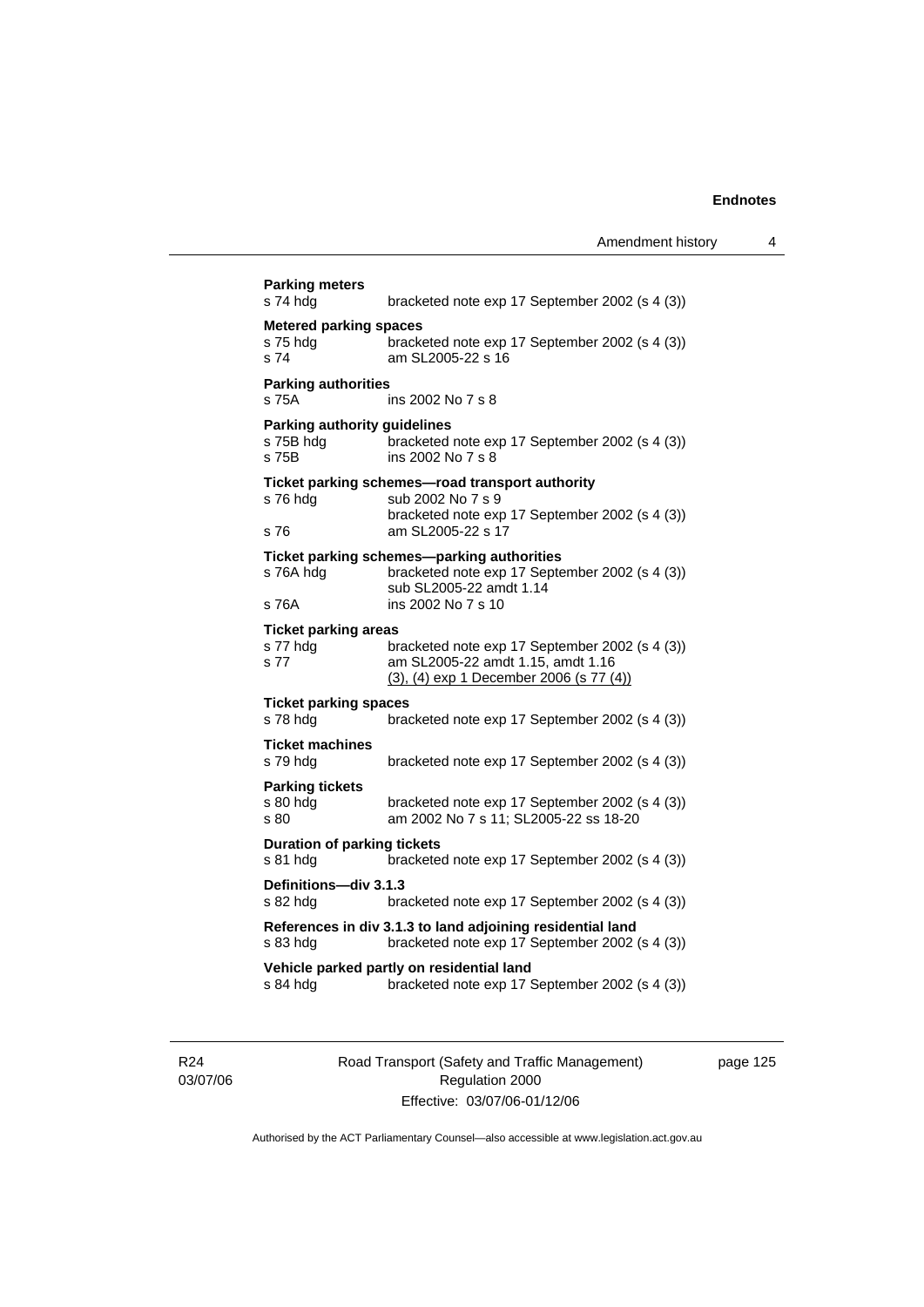| 4 | Amendment history                                                                                                                                                                                        |
|---|----------------------------------------------------------------------------------------------------------------------------------------------------------------------------------------------------------|
|   | Parking of certain vehicles on residential land prohibited<br>bracketed note exp 17 September 2002 (s 4 (3))<br>s 85 hdg<br>s 85<br>am SL2005-22 amdt 1.17                                               |
|   | Parking of certain vehicles on land adjoining residential land prohibited<br>bracketed note exp 17 September 2002 (s 4 (3))<br>s 86 hdg<br>s 86<br>am SL2005-22 amdt 1.17                                |
|   | Parking of certain commercial vehicles on land with multi-unit developments<br>bracketed note exp 17 September 2002 (s 4 (3))<br>s 87 hdg<br>s 87<br>am Act 2002 No 30 amdt 3.771; SL2005-22 amdt 1.17   |
|   | Daily infringement<br>s 88 hdg<br>bracketed note exp 17 September 2002 (s 4 (3))                                                                                                                         |
|   | <b>Codes of practice</b><br>s 89 hdg<br>bracketed note exp 17 September 2002 (s 4 (3))<br>am Act 2001 No 44 amdt 1.3799, amdt 1.3800<br>s 89                                                             |
|   | Notice of codes of practice etc<br>bracketed note exp 17 September 2002 (s 4 (3))<br>s 90 hda<br>am Act 2001 No 44 amdts 1.3801-1.3803<br>s 90<br>def the code of practice om Act 2001 No 44 amdt 1.3803 |
|   | <b>Application for exemption</b><br>s 91 hdg<br>bracketed note exp 17 September 2002 (s 4 (3))                                                                                                           |
|   | Decision on application for exemption<br>bracketed note exp 17 September 2002 (s 4 (3))<br>s 92 hda<br>s 92<br>am SL2005-22 s 21                                                                         |
|   | <b>Endorsement of certificates</b><br>s 93 hdg<br>bracketed note exp 17 September 2002 (s 4 (3))                                                                                                         |
|   | Variation of conditions of exemptions<br>s 94 hdg<br>bracketed note exp 17 September 2002 (s 4 (3))                                                                                                      |
|   | Additional information by applicant<br>s 95 hdg<br>bracketed note exp 17 September 2002 (s 4 (3))                                                                                                        |
|   | Loss etc of existing operator's certificate<br>s 96 hda<br>bracketed note exp 17 September 2002 (s 4 (3))                                                                                                |
|   | Cancellation of existing operator's certificate etc<br>bracketed note exp 17 September 2002 (s 4 (3))<br>s 97 hdg<br>s 97<br>am Act 2002 No 30 amdt 3.772                                                |
|   | Other powers to provide pay parking<br>bracketed note exp 17 September 2002 (s 4 (3))<br>s 97A hdg<br>s 97A<br>ins 2002 No 7 s 12                                                                        |
|   |                                                                                                                                                                                                          |

page 126 Road Transport (Safety and Traffic Management) Regulation 2000 Effective: 03/07/06-01/12/06

R24 03/07/06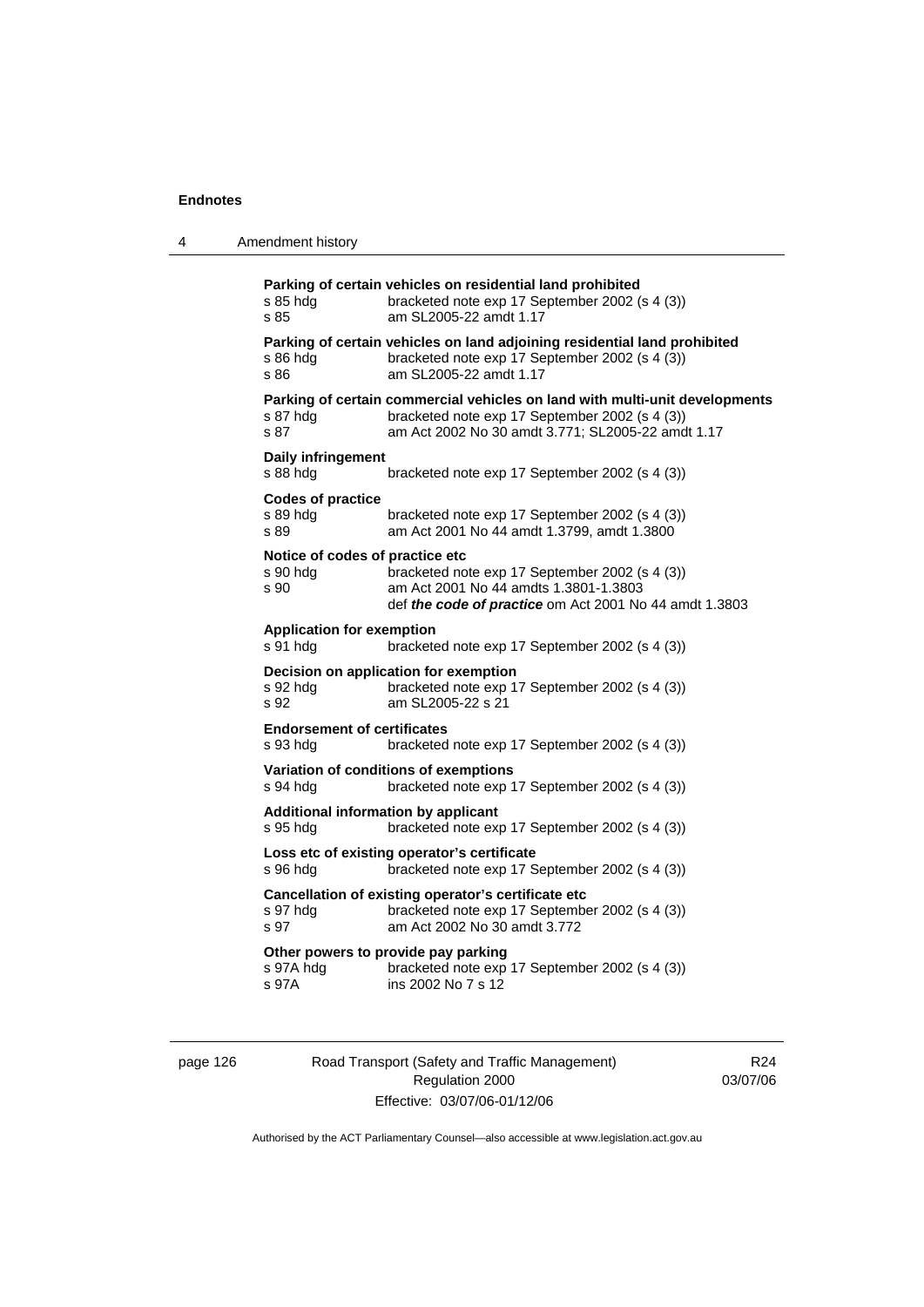| <b>Overlapping schemes</b><br>s 98 hdg<br>s 98                   | bracketed note exp 17 September 2002 (s 4 (3))<br>am 2002 No 7 s 13                                                                                                                                                                                                                                                                                                                                                                                           |
|------------------------------------------------------------------|---------------------------------------------------------------------------------------------------------------------------------------------------------------------------------------------------------------------------------------------------------------------------------------------------------------------------------------------------------------------------------------------------------------------------------------------------------------|
| Income from ticket parking scheme<br>s 98A hdg<br>s 98A          | bracketed note exp 17 September 2002 (s 4 (3))<br>ins 2002 No 7 s 14                                                                                                                                                                                                                                                                                                                                                                                          |
| <b>Costs of ticket parking scheme</b><br>s 98B hdg<br>s 98B      | bracketed note exp 17 September 2002 (s 4 (3))<br>ins 2002 No 7 s 14                                                                                                                                                                                                                                                                                                                                                                                          |
| Trailers not separately chargeable<br>s 99 hdg                   | bracketed note exp 17 September 2002 (s 4 (3))                                                                                                                                                                                                                                                                                                                                                                                                                |
| <b>Parking permits</b><br>s 100 hdg<br>s 100                     | bracketed note exp 17 September 2002 (s 4 (3))<br>sub SL2005-22 s 22                                                                                                                                                                                                                                                                                                                                                                                          |
| <b>Mobility parking scheme authorities</b><br>s 101 hdg<br>s 101 | bracketed note exp 17 September 2002 (s 4 (3))<br>sub SL2005-22 s 22                                                                                                                                                                                                                                                                                                                                                                                          |
| s 101A                                                           | Parking permits and mobility parking scheme authorities-cancellation<br>ins SL2005-22 s 22                                                                                                                                                                                                                                                                                                                                                                    |
|                                                                  | Parking permits and mobility parking scheme authorities-return when                                                                                                                                                                                                                                                                                                                                                                                           |
| cancelled<br>s 101B                                              | ins SL2005-22 s 22                                                                                                                                                                                                                                                                                                                                                                                                                                            |
| Definitions-ch 4<br>s 102 hdg<br>s 102                           | bracketed note exp 17 September 2002 (s 4 (3))<br>am 2000 No 33 s 4; 2000 No 52 s 4<br>def approved police speedometer ins 2001 No 32 s 7<br>def digital camera detection device sub 2001 No 32 s 8<br>def laser speed measuring device sub SL2004-47 s 40<br>def radar speed measuring device sub SL2004-47 s 41<br>def security checksum ins 2001 No 32 s 9<br>def testing authority am 2001 No 32 s 10; SL2004-47 s 42<br>def WORM disk ins SL2004-47 s 43 |
| s 103 hdg<br>s 103                                               | Approved traffic offence detection devices<br>bracketed note exp 17 September 2002 (s 4 (3))<br>sub 2000 No 52 s 5<br>am 2001 No 32 s 11                                                                                                                                                                                                                                                                                                                      |
| s 103A                                                           | Approval of police vehicle speedometers<br>ins 2001 No 32 s 12                                                                                                                                                                                                                                                                                                                                                                                                |

R24 03/07/06 Road Transport (Safety and Traffic Management) Regulation 2000 Effective: 03/07/06-01/12/06

page 127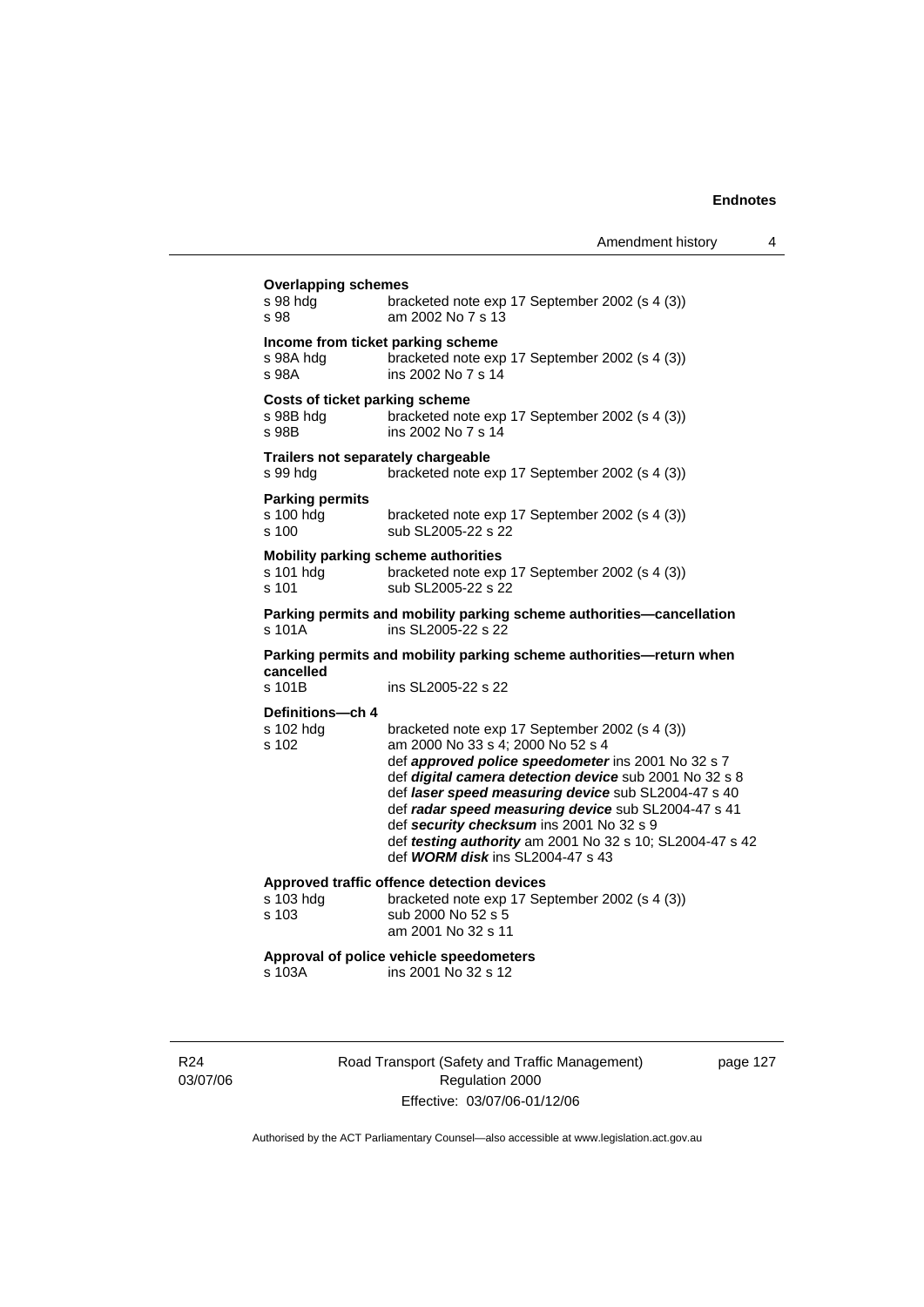4 Amendment history

|          | s 104 hdg<br>s 104                                   | Major testing of laser speed measuring devices<br>bracketed note exp 17 September 2002 (s 4 (3))<br>am 2000 No 33 s 5<br>sub 2000 No 52 s 5<br>am 2001 No 32 regs 13-17<br>sub SL2004-47 s 44 |                             |
|----------|------------------------------------------------------|-----------------------------------------------------------------------------------------------------------------------------------------------------------------------------------------------|-----------------------------|
|          | s 104A                                               | Major testing of other traffic offence detection devices<br>ins SL2004-47 s 44                                                                                                                |                             |
|          | s 104B                                               | Certification and sealing of traffic offence detection devices<br>ins SL2004-47 s 44                                                                                                          |                             |
|          | s 105 hdg<br>s 105                                   | Use of digital camera detection devices<br>bracketed note exp 17 September 2002 (s 4 (3))<br>sub 2001 No 32 s 18                                                                              |                             |
|          | s 105A hdg<br>s 105A                                 | Use of laser speed measuring devices<br>bracketed note exp 17 September 2002 (s 4 (3))<br>ins 2001 No 32 s 18                                                                                 |                             |
|          | s 105B hdg<br>s 105B                                 | Use of radar speed measuring devices<br>bracketed note exp 17 September 2002 (s 4 (3))<br>ins 2001 No 32 s 18                                                                                 |                             |
|          | s 106 hdg                                            | Approved people-testing and sealing<br>bracketed note exp 17 September 2002 (s 4 (3))                                                                                                         |                             |
|          | Approved people-use<br>s 107 hdg<br>s 107            | bracketed note exp 17 September 2002 (s 4 (3))<br>am 2000 No 52 s 6                                                                                                                           |                             |
|          | s 107A                                               | Recording of digital camera detection device image files—Act, s 23 (2) (c) (ii)<br>ins 2001 No 32 s 19<br>am SL2004-47 s 45                                                                   |                             |
|          | s 23 (2) (c) (ii)<br>s 107B                          | Recording of traffic lights camera detection device image files-Act,<br>ins 2001 No 32 s 19                                                                                                   |                             |
|          | s 23 (2) (c) (iii)<br>s 107C                         | Verification of traffic lights camera detection device image files-Act,<br>ins 2001 No 32 s 19                                                                                                |                             |
|          | Meaning of vehicle image codes<br>s 108 hdg<br>s 108 | bracketed note exp 17 September 2002 (s 4 (3))<br>sub 2000 No 33 s 6; 2000 No 52 s 7<br>am 2001 No 32 regs 20-22; SL2005-7 ss 4-6                                                             |                             |
|          | <b>Additional powers of police</b><br>s 109 hdg      | bracketed note exp 17 September 2002 (s 4 (3))                                                                                                                                                |                             |
| page 128 |                                                      | Road Transport (Safety and Traffic Management)<br>Regulation 2000                                                                                                                             | R <sub>24</sub><br>03/07/06 |

Effective: 03/07/06-01/12/06

 $4$ 03/07/06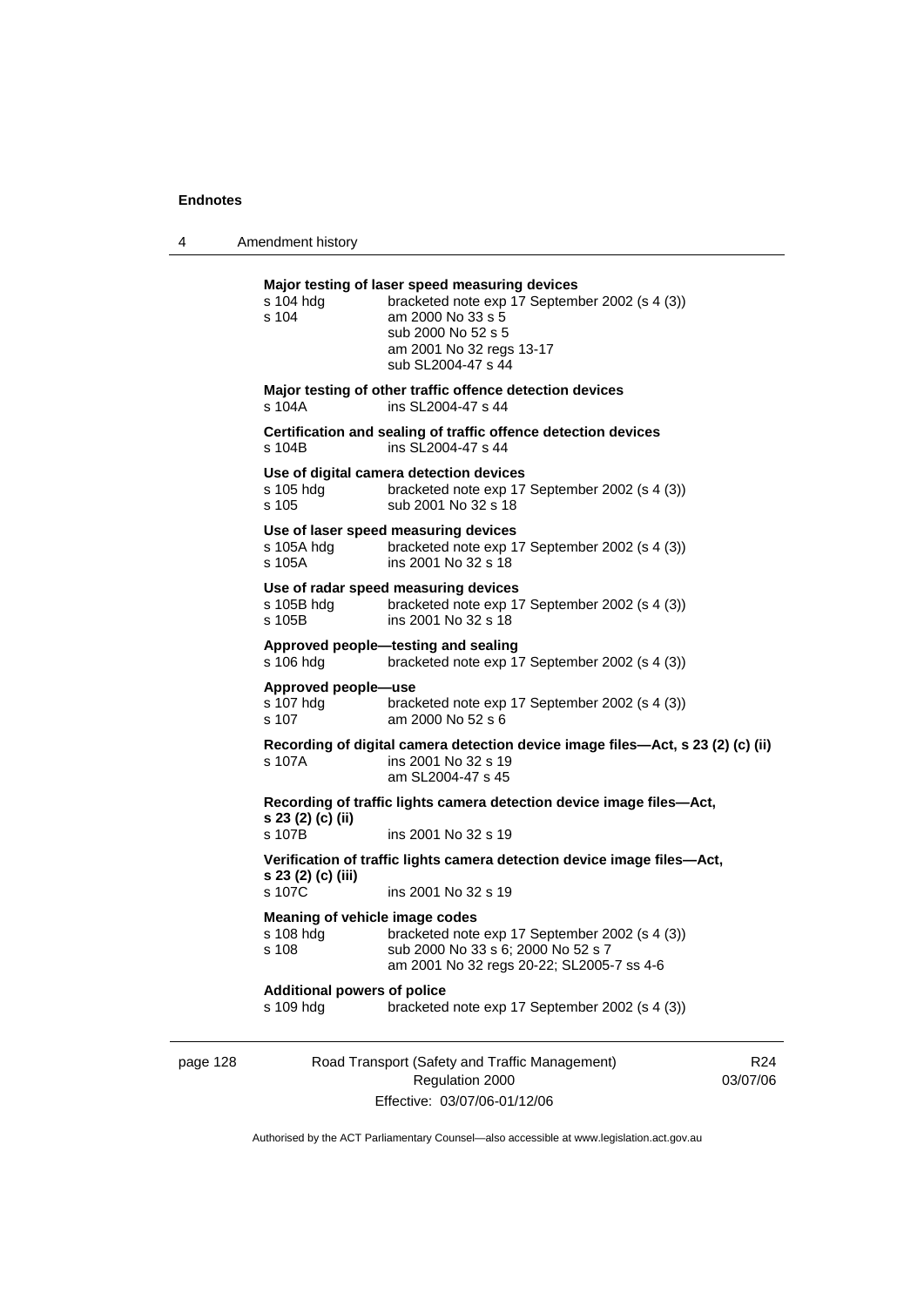|                                            |                                                                                                                                                                                   | Amendment history | 4        |
|--------------------------------------------|-----------------------------------------------------------------------------------------------------------------------------------------------------------------------------------|-------------------|----------|
| Prohibition on car minding<br>s 110 hdg    | bracketed note exp 17 September 2002 (s 4 (3))                                                                                                                                    |                   |          |
| s 111 hdg<br>s 111                         | Removal of unattended vehicles—Act, s 32 (1) (c)<br>bracketed note exp 17 September 2002 (s 4 (3))<br>sub SL2005-22 amdt 1.18                                                     |                   |          |
| s 112 hdg<br>s 112                         | Disposal of impounded or forfeited vehicles<br>bracketed note exp 17 September 2002 (s 4 (3))<br>am Act 2001 No 29 s 14<br>sub 2001 No 32 s 23                                    |                   |          |
| s 112A hdg<br>s 112A                       | Disposal of forfeited vehicles-Act, s 10J<br>bracketed note exp 17 September 2002 (s 4 (3))<br>ins 2001 No 32 s 23                                                                |                   |          |
| s 113 hdg                                  | Responsible person to inspect driver licence<br>bracketed note exp 17 September 2002 (s 4 (3))                                                                                    |                   |          |
| Responsible person's consent<br>s 114 hdg  | bracketed note exp 17 September 2002 (s 4 (3))                                                                                                                                    |                   |          |
| s 115 hdg<br>s 115                         | Standards for safe carriage of loads-Act, s 14 (2)<br>bracketed note exp 17 September 2002 (s 4 (3))<br>sub Act 2002 No 51 amdt 1.42<br>om SL2003-1 s 18<br>ins A2005-62 amdt 1.6 |                   |          |
| s 116 hdg<br>s 116                         | Offences against regulation are strict liability offences<br>bracketed note exp 17 September 2002 (s 4 (3))<br>am Act 2002 No 51 amdt 1.43<br>om SL2003-1 s 18                    |                   |          |
| s 117 hdg<br>s 117                         | General defence of accident or reasonable effort<br>bracketed note exp 17 September 2002 (s 4 (3))<br>am Act 2002 No 51 amdt 1.44<br>om SL2003-1 s 18                             |                   |          |
| Transitional<br>ch 6 hdg                   | exp 1 March 2002 (s 128)                                                                                                                                                          |                   |          |
| <b>Parking</b><br>pt $6.1$ hdg             | exp 1 March 2002 (s 128)                                                                                                                                                          |                   |          |
| s 118                                      | <b>Existing Class A and Class B parking spaces</b><br>exp 1 March 2002 (s 128)                                                                                                    |                   |          |
| <b>Existing parking labels</b><br>s 119    | exp 1 March 2002 (s 128)                                                                                                                                                          |                   |          |
| <b>Existing disability labels</b><br>s 120 | exp 1 June 2000 (s 120)                                                                                                                                                           |                   |          |
|                                            | Road Transport (Safety and Traffic Management)<br>Regulation 2000                                                                                                                 |                   | page 129 |

Authorised by the ACT Parliamentary Counsel—also accessible at www.legislation.act.gov.au

Effective: 03/07/06-01/12/06

R24 03/07/06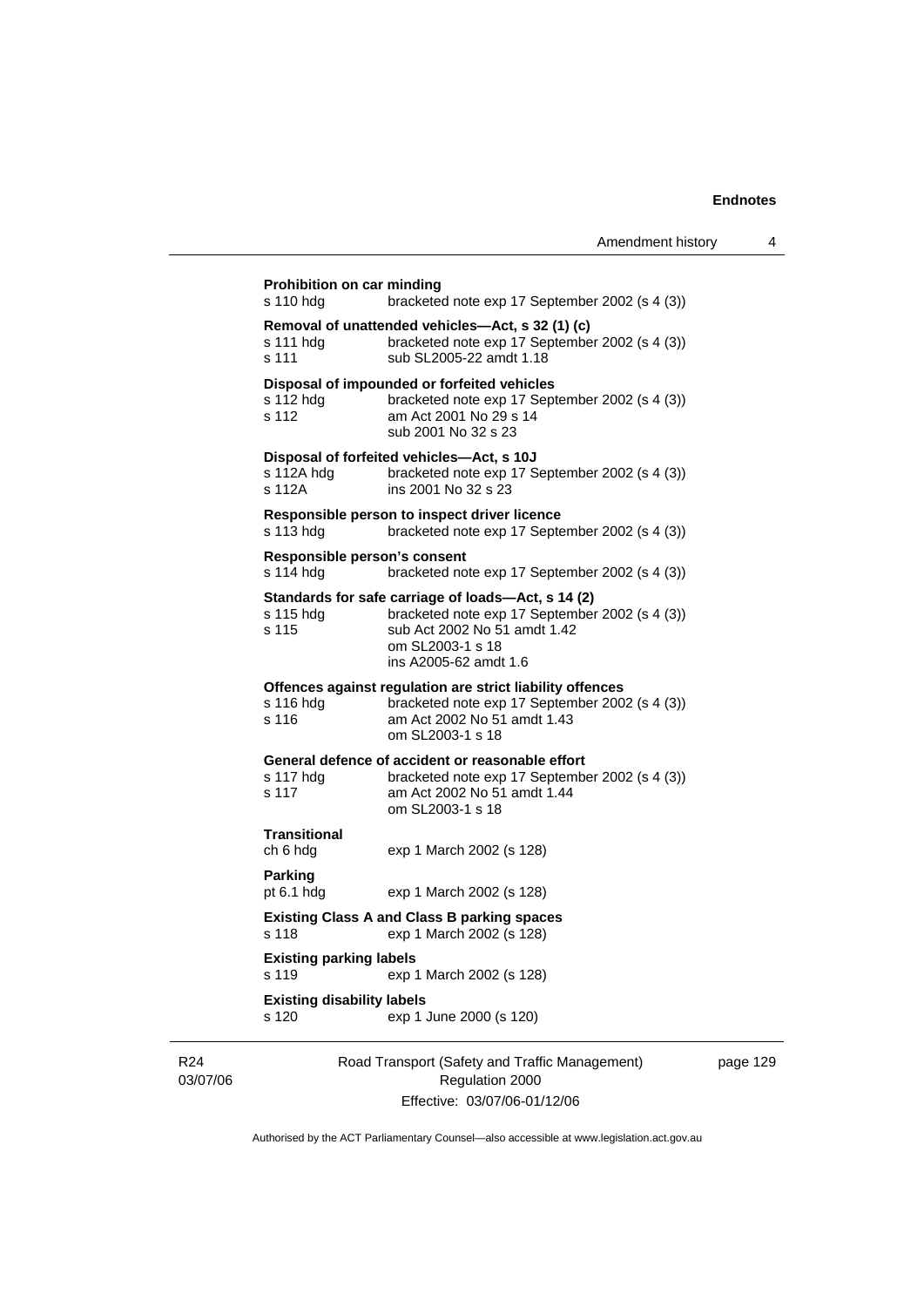4 Amendment history

| <b>Existing codes of practice</b><br>s 121               | exp 1 March 2002 (s 128)                                                                                                                                                                                                                                                       |
|----------------------------------------------------------|--------------------------------------------------------------------------------------------------------------------------------------------------------------------------------------------------------------------------------------------------------------------------------|
| <b>Existing exemptions</b><br>s 122                      | exp 1 March 2002 (s 128)                                                                                                                                                                                                                                                       |
| s 123                                                    | Existing applications for exemptions and variation of conditions<br>exp 1 March 2002 (s 128)                                                                                                                                                                                   |
| <b>Existing notices to show cause</b><br>s 124           | exp 1 March 2002 (s 128)                                                                                                                                                                                                                                                       |
| <b>Traffic offence detection devices</b><br>pt $6.2$ hdg | exp 1 March 2002 (s 128)                                                                                                                                                                                                                                                       |
| <b>Existing tests and certificates</b><br>s 125          | am 2001 No 32 s 24<br>exp 1 March 2002 (s 128)                                                                                                                                                                                                                                 |
| <b>Existing approved people-use</b><br>s 126             | exp 1 March 2002 (s 128)                                                                                                                                                                                                                                                       |
| Other transitional provisions<br>pt $6.3$ hdg            | exp 1 March 2002 (s 128)                                                                                                                                                                                                                                                       |
| s 127                                                    | <b>Existing medical certificate about seatbelts</b><br>exp 1 March 2002 (s 128)                                                                                                                                                                                                |
| Expiry of ch 6<br>s 128                                  | am Act 2001 No 27 amdt 4.25<br>am Act 2001 No 44 amdt 1.3804<br>exp 1 March 2002 (s 128)                                                                                                                                                                                       |
|                                                          | Meaning of location codes on images                                                                                                                                                                                                                                            |
| sch 1                                                    | sub 2000 No 33 s 8<br>am 2000 No 52 s 8; pts renum R4 LA; SL2003-14 s 4;<br>SL2005-7 s 7; items renum SL2005-7 s 8; SL2006-4 s 4                                                                                                                                               |
| <b>Dictionary</b>                                        |                                                                                                                                                                                                                                                                                |
| dict                                                     | am A2004-28 amdt 3.62<br>def approved police speedometer ins 2001 No 32 s 26<br>def area of operations ins 2002 No 7 s 15<br>def $ARR$ ins SL2003-12 s 6<br>def camera detection device ins 2000 No 52 s 9<br>sub 2001 No 32 s 25<br>def centre of the road ins 2000 No 52 s 9 |
|                                                          | def demand responsive service vehicle ins SL2006-32<br>amdt 1.97<br>def <i>digital camera detection device</i> ins 2000 No 52 s 9<br>def emergency worker om SL2004-16 s 38<br>ins SL2005-22 amdt 1.19                                                                         |

page 130 Road Transport (Safety and Traffic Management) Regulation 2000 Effective: 03/07/06-01/12/06

R24 03/07/06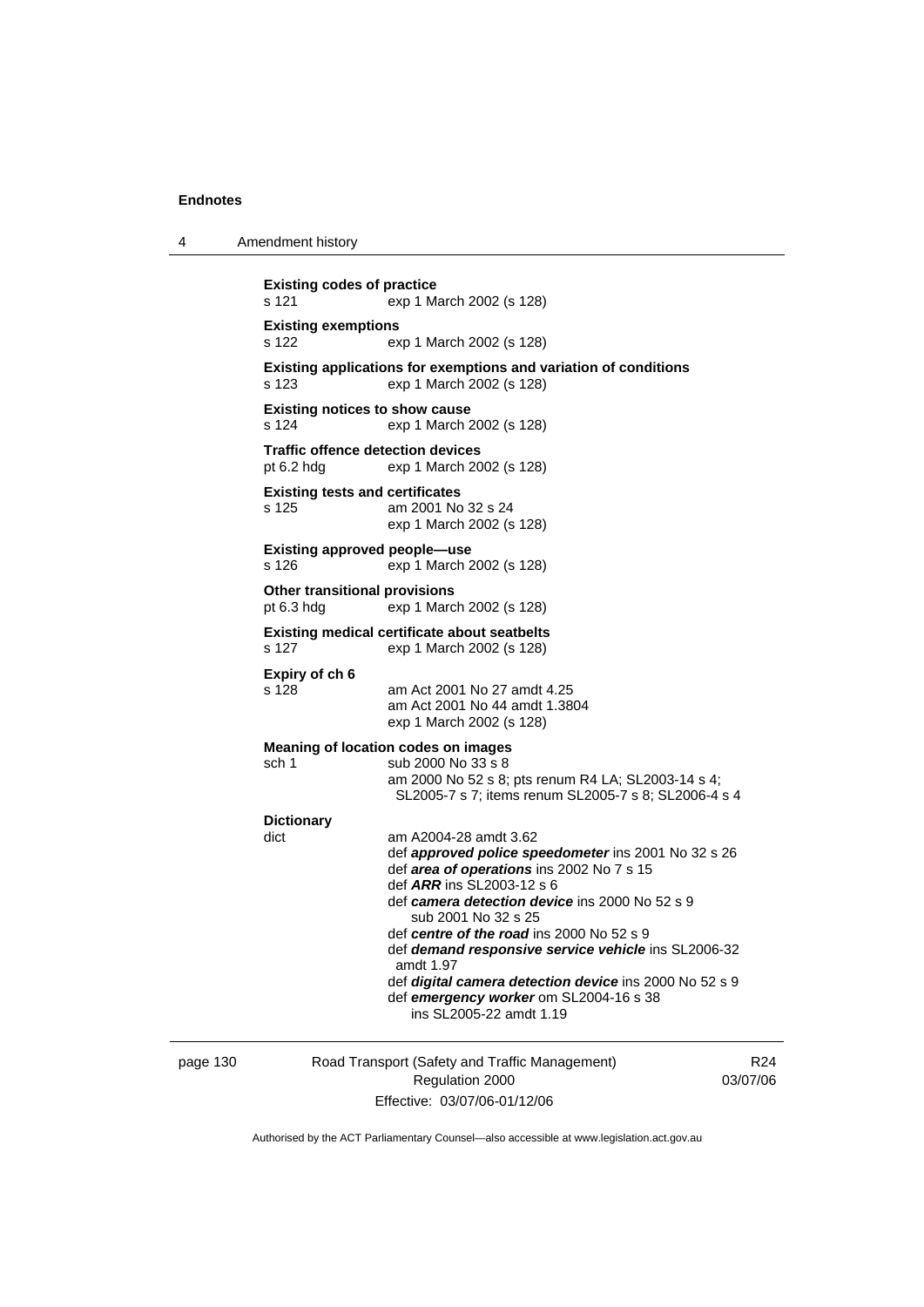def *give way* ins 2000 No 21 s 4 def *hire car* ins SL2005-4 amdt 2.43 def *indicated on* ins 2001 No 32 s 26 om R18 LA def *laser speed measuring device* ins 2000 No 52 s 9 def *length* ins 2000 No 52 s 9 def *length of road* om 2000 No 52 s 9 def *loading zone permit* om SL2005-22 s 23 def *marked foot crossing* ins 2000 No 21 s 4 def *motor vehicle* ins 2000 No 52 s 9 def *park* sub SL2005-22 amdt 1.10 def *parking authority* ins 2002 No 7 s 15 def *parking authority guidelines* ins 2002 No 7 s 15 def *parking meter* am SL2005-22 s 24 def *parking permit* sub SL2005-22 s 25 def *parking ticket* am 2002 No 7 s 16 def *pay parking device* sub SL2005-22 s 25 def *pay parking sign* ins SL2005-22 s 26 def *pedestrian* ins 2000 No 21 s 4 def *piezo strip speed measuring device* ins 2000 No 52 s 9 def *postal vehicle* am SL2004-16 s 39 def *private hire car* om SL2005-4 amdt 2.44 def *public bus* sub Act 2001 No 62 amdt 1.42 def *radar speed measuring device* ins 2000 No 52 s 9 def *recording medium* ins 2001 No 32 s 26 def *red traffic arrow* ins 2000 No 52 s 9 def *red traffic light* ins 2000 No 52 s 9 def *registered interest* om R18 LA def *relevant parking fee* sub SL2005-22 s 27 def *restricted hire vehicle* om SL2005-4 amdt 2.44 def *restricted taxi* om 2002 No 2 s 30 def *ride* ins 2000 No 21 s 4 def *rider* ins 2000 No 21 s 4 def *road* sub Act 2002 No 30 amdt 3.773; SL2005-22 amdt 1.20 def *road related area* ins Act 2002 No 30 amdt 3.774 om R18 LA def *security checksum* ins 2001 No 32 s 26 def *speed measuring device* ins 2000 No 52 s 9 om R18 LA def *stop* sub SL2005-22 amdt 1.20 def *taxi* sub 2002 No 2 s 31 def *testing authority* ins 2000 No 52 s 9 def *the Act* om Act 2001 No 44 amdt 1.3805 def *ticket parking area* sub SL2005-22 s 27 def *ticket parking space* sub SL2005-22 s 27

R24 03/07/06 Road Transport (Safety and Traffic Management) Regulation 2000 Effective: 03/07/06-01/12/06

page 131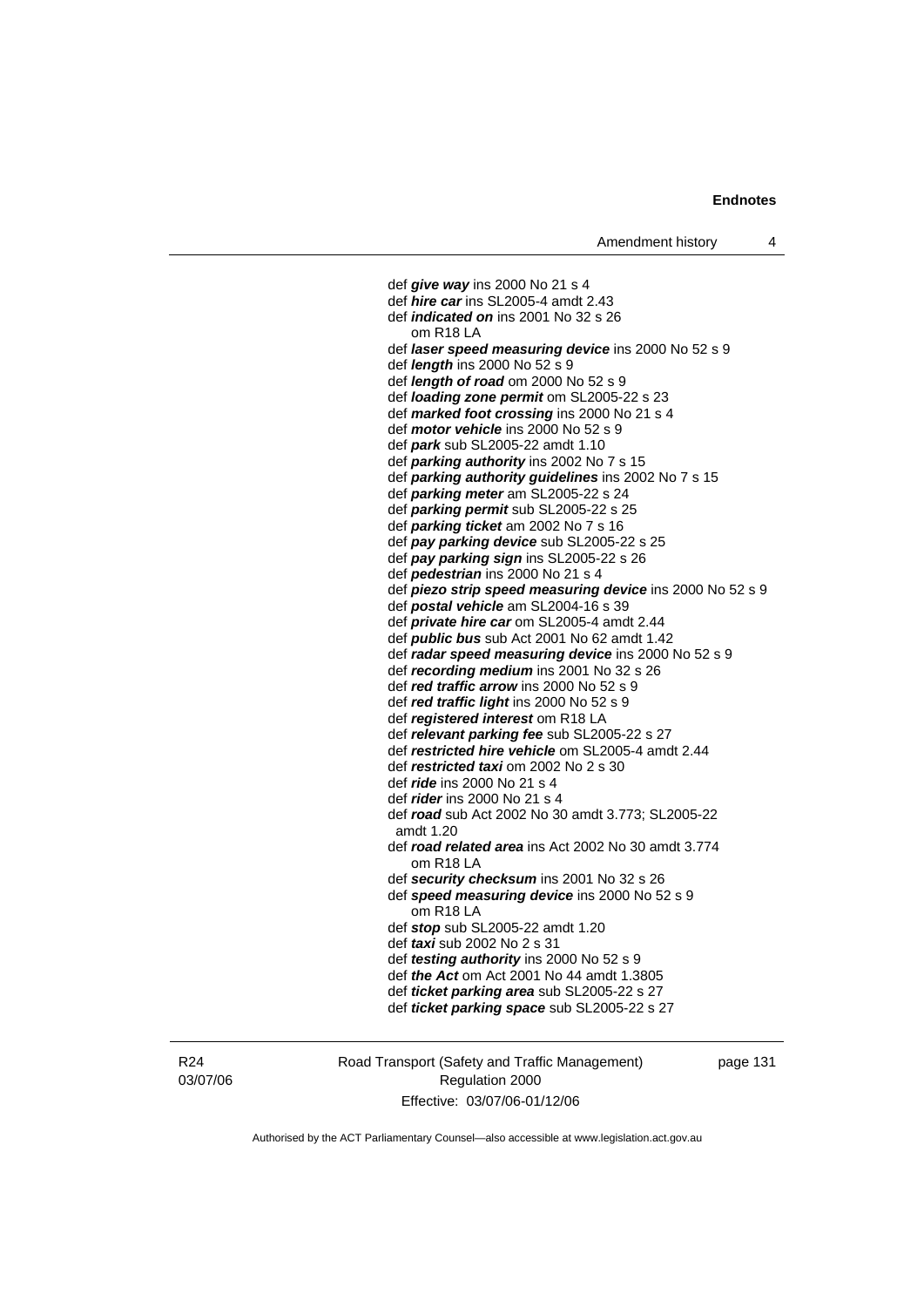5 Earlier republications

 def *traffic lights camera detection* ins 2000 No 52 s 9 def *trailer* ins 2000 No 52 s 9 def *vehicle* ins 2000 No 52 s 9 def *WORM disk* ins 2001 No 32 s 26 sub SL2004-47 s 46

# **5 Earlier republications**

Some earlier republications were not numbered. The number in column 1 refers to the publication order.

Since 12 September 2001 every authorised republication has been published in electronic pdf format on the ACT legislation register. A selection of authorised republications have also been published in printed format. These republications are marked with an asterisk (\*) in column 1. Electronic and printed versions of an authorised republication are identical.

| <b>Republication No Amendments to</b> |                | <b>Republication date</b> |
|---------------------------------------|----------------|---------------------------|
| 1                                     | not amended    | 1 March 2000              |
| $\overline{2}$                        | Act 2001 No 56 | 12 September 2001         |
| 3                                     | Act 2001 No 62 | 3 December 2001           |
| 4                                     | SL 2002 No 2   | 1 March 2002              |
| $5^*$                                 | SL 2002 No 2   | 2 March 2002              |
| 6                                     | SL 2002 No 7   | 16 April 2002             |
| 7                                     | Act 2002 No 30 | 10 October 2002           |
| 8                                     | SL2002-31      | 1 November 2002           |
| 9                                     | SL2002-31      | 2 December 2002           |
| 10                                    | Act 2002 No 51 | 1 January 2003            |
| 11                                    | SL2003-1       | 10 January 2003           |
| $12*$                                 | SL2003-12      | 1 June 2003               |
| 13                                    | SL2003-14      | 11 June 2003              |
| 14                                    | A2004-7        | 5 April 2004              |
| 15                                    | A2004-28       | 1 July 2004               |
| 16                                    | A2004-28       | 19 July 2004              |
|                                       |                |                           |

page 132 Road Transport (Safety and Traffic Management) Regulation 2000 Effective: 03/07/06-01/12/06

R24 03/07/06